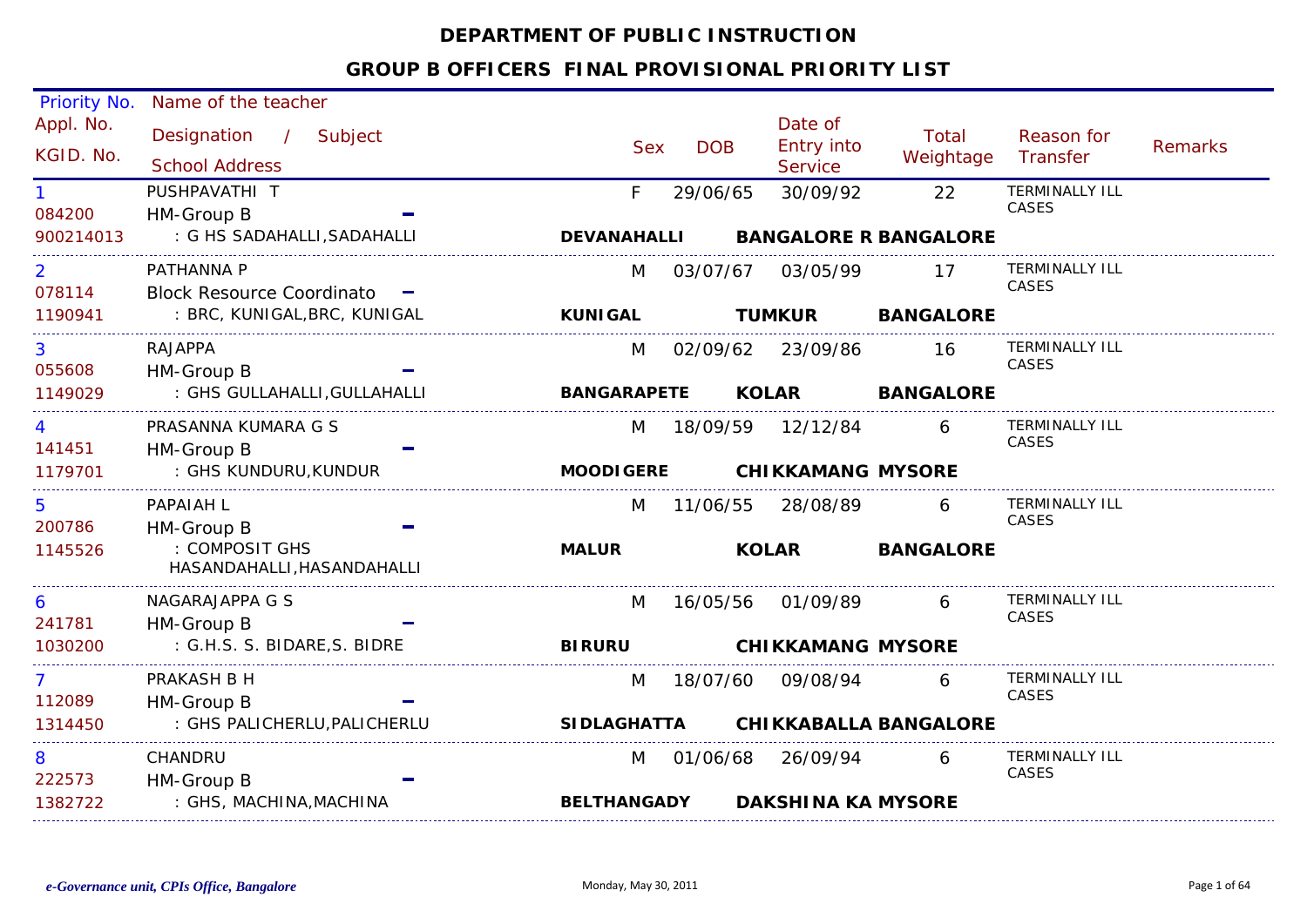| Priority No.    | Name of the teacher                             |                    |            |                           |                              |                        |         |
|-----------------|-------------------------------------------------|--------------------|------------|---------------------------|------------------------------|------------------------|---------|
| Appl. No.       | Designation / Subject                           |                    |            | Date of                   | Total                        | Reason for             |         |
| KGID. No.       | <b>School Address</b>                           | <b>Sex</b>         | <b>DOB</b> | Entry into<br>Service     | Weightage                    | Transfer               | Remarks |
| 9               | CHIKKA CHALUVAIAH                               | M                  | 08/04/61   | 16/11/94                  | 6                            | <b>TERMINALLY ILL</b>  |         |
| 166141          | HM-Group B                                      |                    |            |                           |                              | CASES                  |         |
| 1318123         | : G HS LAKKOJANAHALLI,LAKKOJANAHALLI RAMANAGARA |                    |            |                           | <b>RAMANAGARA BANGALORE</b>  |                        |         |
| 10 <sup>°</sup> | K B SHIVALINGAIAH                               | M                  |            |                           | $\overline{2}$               | <b>TERMINALLY ILL</b>  |         |
| 173448          | Vice Principal                                  |                    |            |                           |                              | CASES                  |         |
| 1068672         | : GJC K. HONNALAGERE, K. HONNALAGERE MADDUR     |                    |            | <b>MANDYA</b>             | <b>MYSORE</b>                |                        |         |
| 11 <sup>1</sup> | RANGAPPA K S                                    | M                  |            |                           | 6                            | PHISICALLY             |         |
| 077521          | HM-Group B                                      |                    |            |                           |                              | HANDICAPPED (><br>40%) |         |
| 1164647         | : G HS BEGURU, BEGURU                           | <b>HOSAKOTE</b>    |            |                           | <b>BANGALORE R BANGALORE</b> |                        |         |
| 12 <sup>7</sup> | RAMANNA H                                       | M                  |            | 14/03/63 21/12/89         | 6                            | PHISICALLY             |         |
| 123658          | HM-Group B                                      |                    |            |                           |                              | HANDICAPPED (><br>40%) |         |
| 1192445         | : GHS MAVANUR, MAVANUR                          |                    |            | HOLENARASIPURA HASSAN     | <b>MYSORE</b>                |                        |         |
| 13 <sup>7</sup> | PUSHPAVATHI S                                   | F.                 |            | 26/07/63 16/12/89         | 4.5                          | PHISICALLY             |         |
| 121033          | HM-Group B                                      |                    |            |                           |                              | HANDICAPPED (><br>40%) |         |
| 1176683         | : GHS URDU UDAGANI,UDAGANI                      | <b>SHIKARIPUR</b>  |            | <b>SHIMOGA</b>            | <b>BANGALORE</b>             |                        |         |
| 14              | NAGABYRAIAH                                     | M                  |            | 10/04/68 23/07/94         | 4.5                          | PHISICALLY             |         |
| 024808          | HM-Group B                                      |                    |            |                           |                              | HANDICAPPED (><br>40%) |         |
| 1317699         | : GHS, GURUVAINAKERE, KUVETTU                   | <b>BELTHANGADY</b> |            | <b>DAKSHINA KA MYSORE</b> |                              |                        |         |
| 15              | H UMESHA                                        | M                  | 03/02/57   | 01/06/84                  | 4                            | PHISICALLY             |         |
| 043076          | HM-Group B                                      |                    |            |                           |                              | HANDICAPPED (><br>40%) |         |
| 1129292         | : GHS SHIVANAGERE, SHIVANAGERE                  | <b>MADHUGIRI</b>   |            |                           | MADHUGIRI BANGALORE          |                        |         |
| 16              | MANORAMA R                                      | F                  |            | 05/02/68 28/04/99         | -11                          | <b>WIDOWS</b>          |         |
| 234815          | Block Resource Coordinato -                     |                    |            |                           |                              |                        |         |
| 1659935         | : BRC, MADIKERI, BRC, MADIKERI                  | <b>MADIKERI</b>    |            | <b>KODAGU</b>             | <b>MYSORE</b>                |                        |         |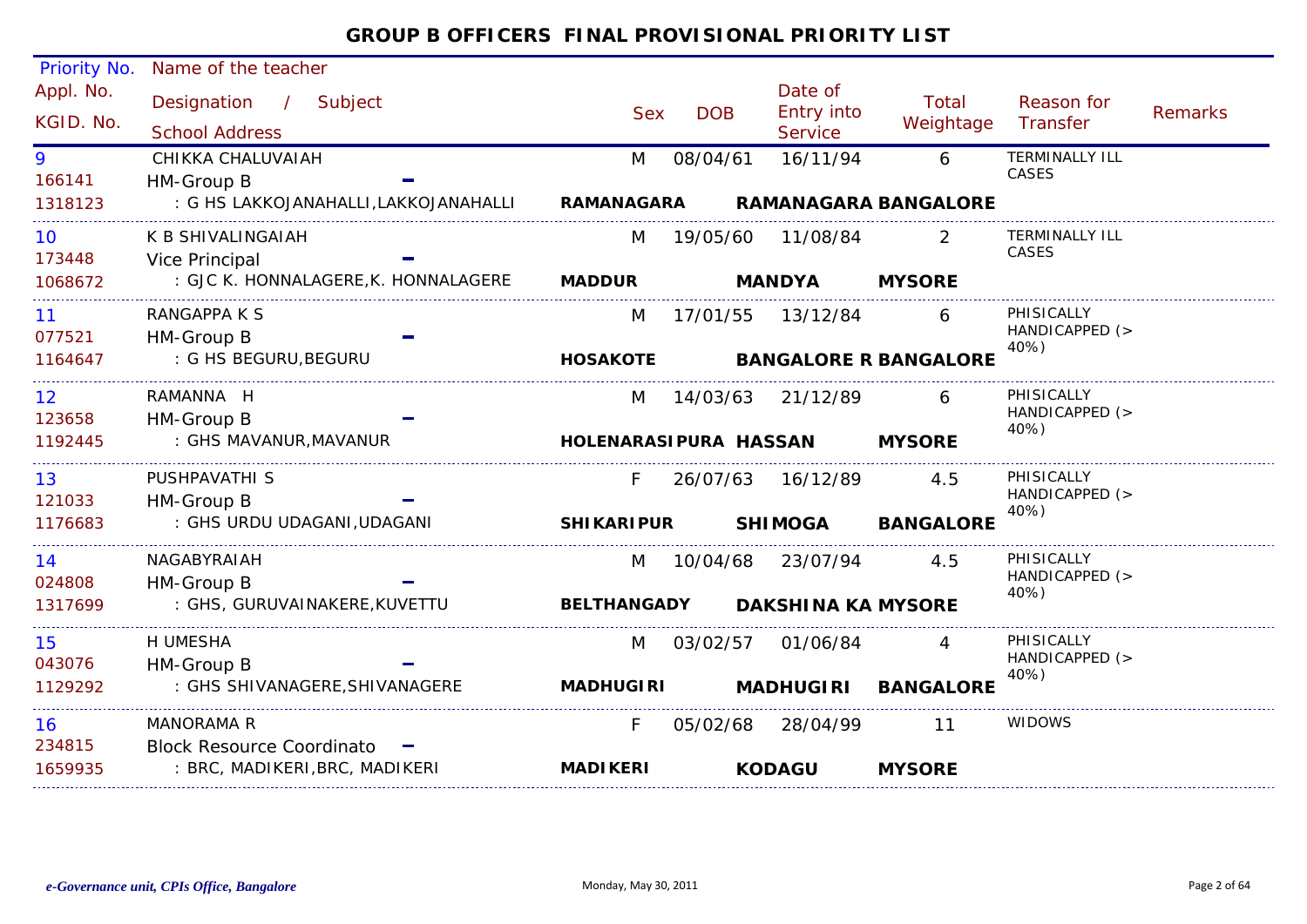#### Priority No. Name of the teacher Appl. No. Date of<br>Entry into Designation / Subject Sex DOB Total Reason for / Remarks KGID. No.Sex DOB Entry million Weightage<br>School Address Service **Transfer Service** 17SRIMATHI N F 15/11/65 30/04/99 24 DEFENCE CASES 091453HM-Group B : GCHS **THIRTHAHALLI SHIMOGA BANGALORE**1860517RAMAKRISHNAPURA,RAMAKRISHNAPURA UMADEVI K F 25/07/68 17/11/99 12 DEFENCE CASES18222447Subject Inspector  $=$  ENGLISH 2163687**DAVANAGERE BANGALORE**19YASHODA T H F 20/07/68 29/04/99 24 HUSBAND AND WIFE BOTH IN 026239 HM-Group B GOVERNMENT : GHS YALACHAGERE,KOLALA **KORATAGERE MADHUGIRI BANGALORE**1189092DEEPA H N20F 24/07/73 29/04/99 24 HUSBAND AND WIFE BOTH IN 096065 HM-Group B GOVERNMENT : GHS MATTANAVILE,MATTANAVILE 1532882**CHANNARAYAPATN HASSAN MYSOREA**\_\_\_\_\_\_\_\_\_\_\_\_\_\_\_\_\_\_\_\_\_  $21$ F 08/06/74 29/04/99 24 HUSBAND AND LOLAKSHI NWIFE BOTH IN 025513 HM-Group B GOVERNMENT1787035 : GOVT. COMP. H.S MUDHADADI,MUDAHADADI **DAVANAGERE(S) DAVANAGERE BANGALORE** MAMATHAMANI M E $22<sub>2</sub>$ F 20/07/72 29/04/99 22 HUSBAND AND WIFE BOTH IN 125442 HM-Group B GOVERNMENT : GHS HOLALAGUNDA,HOLALAGUNDA **TUMKUR BANGALORE** 1846079**KUNIGAL**SHOBHA G23F 19/09/74 30/04/99 22 HUSBAND AND WIFE BOTH IN 124026 HM-Group B GOVERNMENT : GHS VYSARAJA PURA,VYASARAJA PURA **MYSORE MYSORET.N.PURA**153245124M 05/11/64 03/05/99 22 HUSBAND AND MANJUNATHA H DWIFE BOTH IN 224340 HM-Group B GOVERNMENT : GHS ABM HALLY,A.B.M. HALLY 1532371**ARAKALAGUDUHASSAN MYSORE**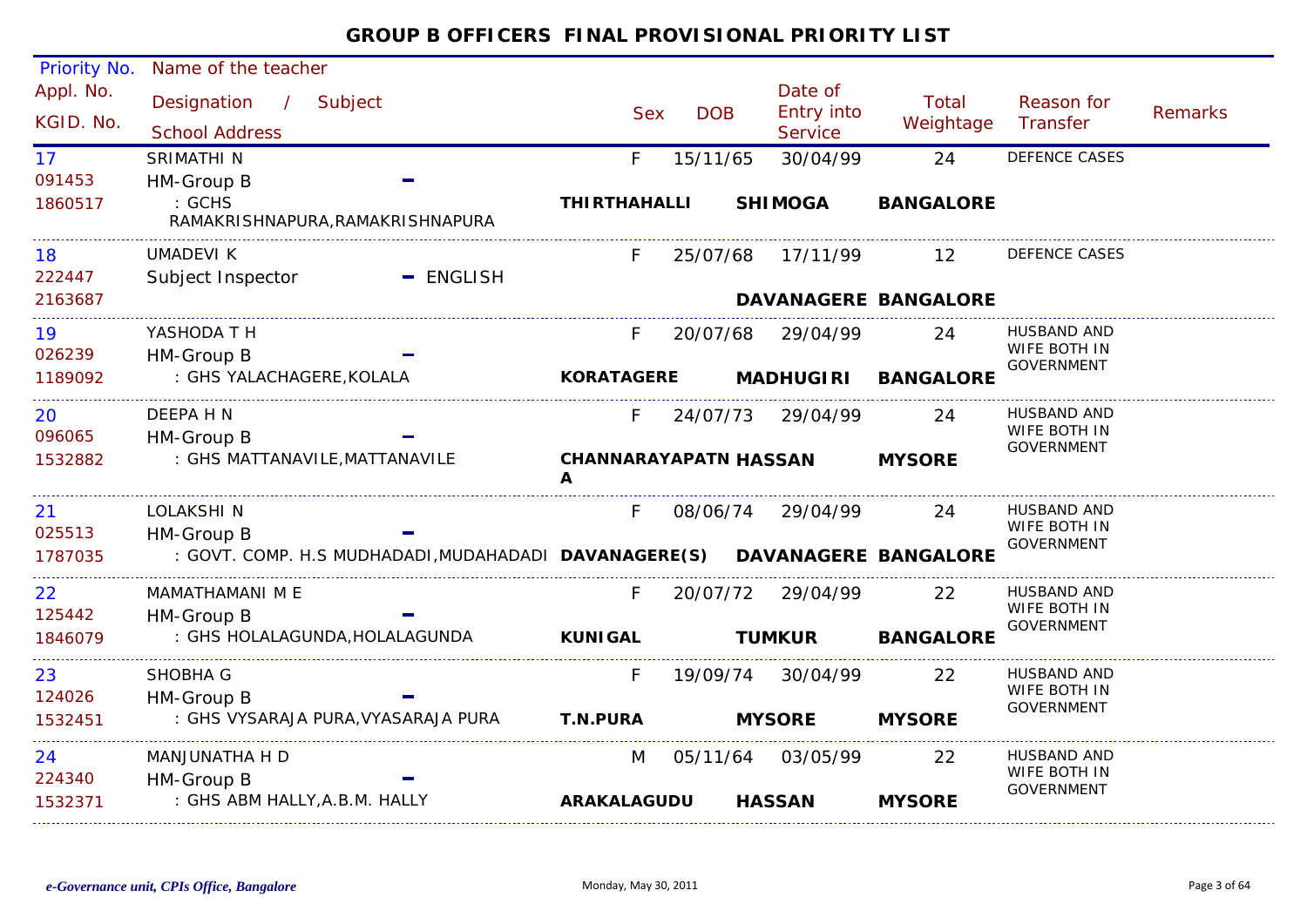#### Appl. No. Priority No. Name of the teacher Designation Subject Sex DOB/ Date of<br>DOB Entry into **Service** Reason for **Transfer**  Remarks Total Example Sex DOB Entry into the Meightage<br>School Address School Address Sex Service KGID. No.098178M 14/04/68 05/05/99 22 HUSBAND AND : GCHS AMMANAGHATTA,AMMANAGATTA 25WIFE BOTH IN GOVERNMENT HM-Group B 1127333NARASIMHAMURTHY D A **GUBBI TUMKUR BANGALORE** 085172F 22/07/70 03/05/99 20 HUSBAND AND : GHS CHIKKAKADALURU,CHIKKAKADALURU 26WIFE BOTH IN GOVERNMENT HM-Group B 1341878MANJULA G N**HASSAN HASSAN MYSORE**009245M 22/05/68 18/11/99 : GHS GURUPURA,GURUPURA 277 RENUKASWAMY M 22/05/68 18/11/99 20 HUSBAND AND WIFE BOTH IN GOVERNMENT HM-Group B 1191116RENUKASWAMY**HUNSUR MYSORE MYSORE**239362M 01/07/65 19/11/99 20 HUSBAND AND : GHS SOODA,SOODA 28WIFE BOTH IN GOVERNMENT HM-Group B 1150975SUBRAMANYA**KARKALA UDUPI MYSORE**1174129 SHIVAKUMAR M C M 14/06/69 22/11/99 20 HUSBAND AND : GHS RANGASAMUDRA,RANGASAMUDRA 29WIFE BOTH IN GOVERNMENT HM-Group B 1913852SHIVAKUMAR M C**T.N.PURA MYSORE MYSORE**121643 0 MOHAMED SADIQ M 15/05/62 02/01/98 19.5 HUSBAND AND : GHS PATHAPALLI,PATHAPALLI 30WIFE BOTH IN GOVERNMENT HM-Group B 1454052MOHAMED SADIQ**SRINIVASAPUR KOLAR BANGALORE** 139196F 01/11/73 29/04/99 19.5 HUSBAND AND : GHS BIDARAHALLI,BIDARA HALLI 31WIFE BOTH IN GOVERNMENT HM-Group B 1532426RAJESHWARI T N **SOUTH4 BANGALORE S BANGALORE**026294F 07/04/73 14/06/97 19 HUSBAND AND : GOVT.H.S.KUNABEVU,KONABEVU 32WIFE BOTH IN GOVERNMENT HM-Group B 1414588MANJULA P N**CHITRADURGACHITRADURG BANGALORE**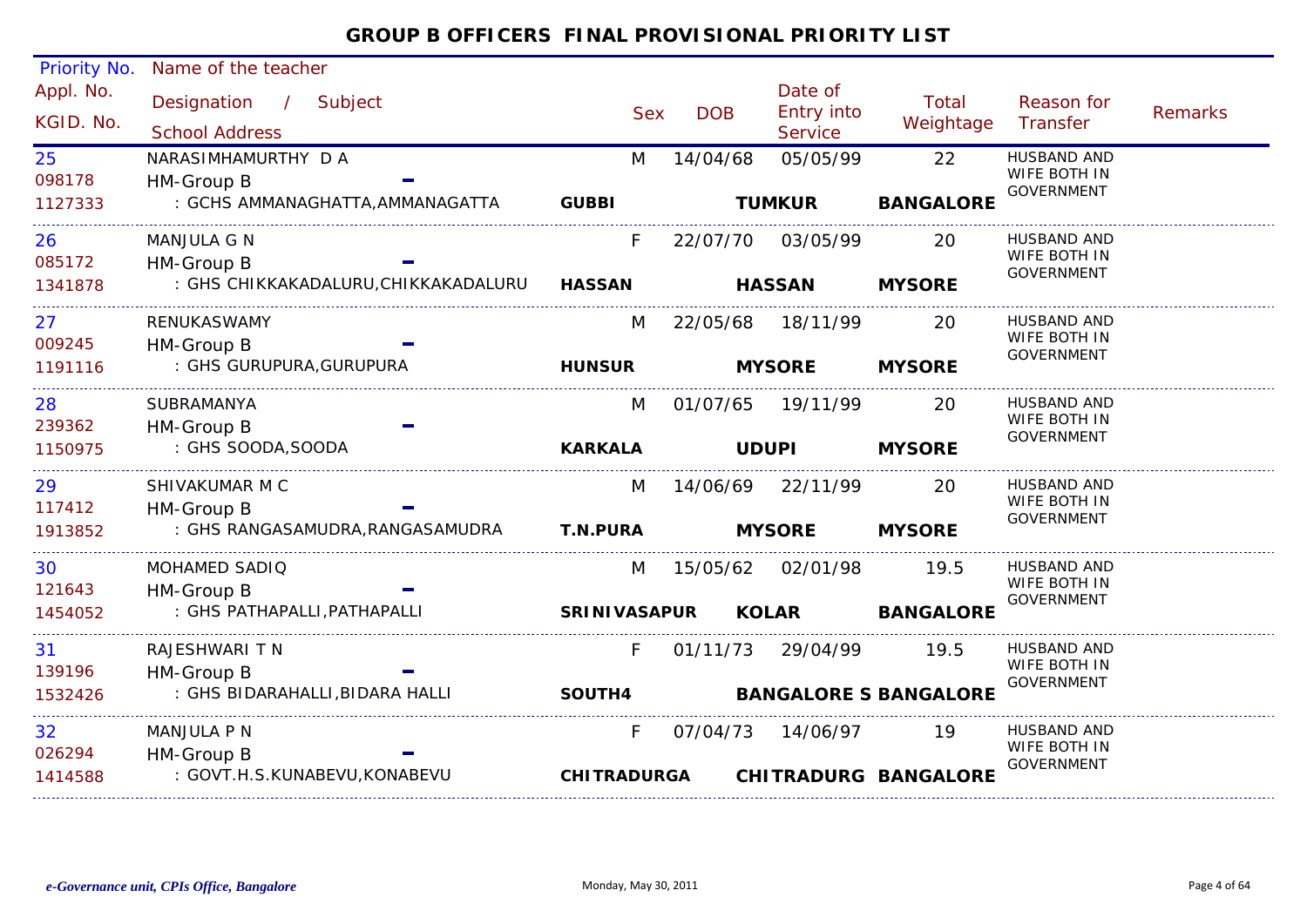| Priority No. | Name of the teacher                  |                    |                   |                   |                                    |                                    |                |
|--------------|--------------------------------------|--------------------|-------------------|-------------------|------------------------------------|------------------------------------|----------------|
| Appl. No.    | Designation / Subject                |                    |                   | Date of           | Total                              | Reason for                         |                |
| KGID. No.    |                                      | <b>Sex</b>         | <b>DOB</b>        | <b>Entry into</b> | Weightage                          | Transfer                           | <b>Remarks</b> |
|              | <b>School Address</b>                |                    |                   | Service           |                                    |                                    |                |
| 33           | ABDUL GAFFAR MULLA                   | M                  | 01/03/62          | 05/05/99          | 19                                 | <b>HUSBAND AND</b><br>WIFE BOTH IN |                |
| 091910       | HM-Group B                           |                    |                   |                   |                                    | <b>GOVERNMENT</b>                  |                |
| 1180007      | : GHS ABBALAGERE, ABBALAGERE         | <b>SHIMOGA</b>     |                   | <b>SHIMOGA</b>    | <b>BANGALORE</b>                   |                                    |                |
| 34           | PRAKASH E TASHILDAR                  | M                  | 10/06/60          | 01/01/86          | 18                                 | HUSBAND AND                        |                |
| 065336       | Superintendent - Govt. TT            |                    |                   |                   |                                    | WIFE BOTH IN<br><b>GOVERNMENT</b>  |                |
| 1177852      | : Govt TTI, TALUK SORAB,             | <b>SORAB</b>       |                   | <b>SHIMOGA</b>    | <b>BANGALORE</b>                   |                                    |                |
| 35           | ANJINEYA M D                         | M                  |                   | 15/06/61 03/02/90 | 18                                 | <b>HUSBAND AND</b>                 |                |
| 044119       | HM-Group B                           |                    |                   |                   |                                    | WIFE BOTH IN<br><b>GOVERNMENT</b>  |                |
| 1146734      | : GHS - DEVIKERE, DEVIKERE           | <b>JAGALUR</b>     |                   |                   | <b>DAVANAGERE BANGALORE</b>        |                                    |                |
| 36           | <b>BL NAGENDRA SINGH</b>             | M                  | 12/12/60          | 30/04/99          | 18                                 | <b>HUSBAND AND</b>                 |                |
| 247730       | Block Resource Coordinato -          |                    |                   |                   |                                    | WIFE BOTH IN<br><b>GOVERNMENT</b>  |                |
| 1532584      | : BRC, T.N.PURA, BRC, T.N.PURA       | <b>T.N.PURA</b>    |                   | <b>MYSORE</b>     | <b>MYSORE</b>                      |                                    |                |
| 37           | NAGESH KUPPAYYA NAIK                 | M                  | 01/06/70 05/05/99 |                   | 18                                 | HUSBAND AND                        |                |
| 099695       | HM-Group B                           |                    |                   |                   |                                    | WIFE BOTH IN<br><b>GOVERNMENT</b>  |                |
| 1326633      | : GHS TALLUR, TALLUR                 | <b>BYNDOOR</b>     | <b>UDUPI</b>      |                   | <b>MYSORE</b>                      |                                    |                |
| 38           | M R ANANTHARAJU                      | M                  | 22/07/71          | 05/05/99          | 18                                 | HUSBAND AND                        |                |
| 081901       | Block Resource Coordinato -          |                    |                   |                   |                                    | WIFE BOTH IN<br><b>GOVERNMENT</b>  |                |
| 1260776      | : BRC, NAGAMANGALA, BRC, NAGAMANGALA | <b>NAGAMANGALA</b> |                   | <b>MANDYA</b>     | <b>MYSORE</b>                      |                                    |                |
| 39           | NARASIMHAPPA D                       | M                  | 03/03/72          | 03/05/99          | 17                                 | HUSBAND AND                        |                |
| 243863       | Block Resource Coordinato -          |                    |                   |                   |                                    | WIFE BOTH IN<br><b>GOVERNMENT</b>  |                |
| 1724713      | : BRC, HIRIYUR, BRC, HIRIYUR         | <b>HIRIYUR</b>     |                   |                   | <b>CHITRADURG BANGALORE</b>        |                                    |                |
| 40           | SRIDHARA N                           | M                  | 05/07/69          | 30/04/99          | 16.5                               | HUSBAND AND                        |                |
| 059224       | HM-Group B                           |                    |                   |                   |                                    | WIFE BOTH IN<br><b>GOVERNMENT</b>  |                |
| 1373916      | : GOVT. COMP. H.S NAGANUR, NAGANUR   |                    |                   |                   | DAVANAGERE(S) DAVANAGERE BANGALORE |                                    |                |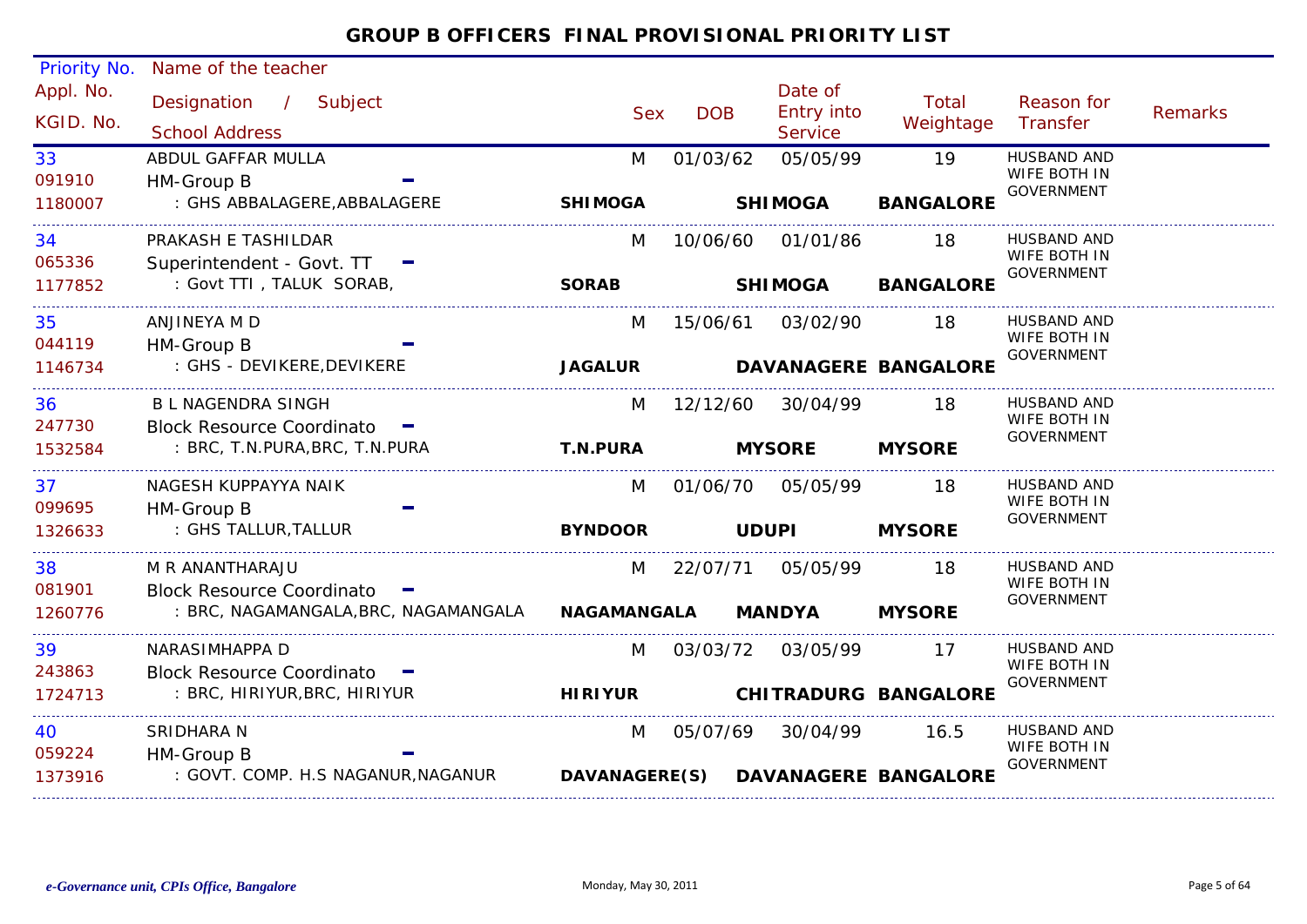| Priority No. | Name of the teacher                                              |                    |            |                       |                              |                                   |         |
|--------------|------------------------------------------------------------------|--------------------|------------|-----------------------|------------------------------|-----------------------------------|---------|
| Appl. No.    | Designation / Subject                                            |                    |            | Date of               | Total                        | Reason for                        |         |
| KGID. No.    | <b>School Address</b>                                            | <b>Sex</b>         | <b>DOB</b> | Entry into<br>Service | Weightage                    | Transfer                          | Remarks |
| 41           | SIDDAIAH                                                         | M                  | 12/05/60   | 15/12/84              | 16                           | <b>HUSBAND AND</b>                |         |
| 129988       | HM-Group B                                                       |                    |            |                       |                              | WIFE BOTH IN<br><b>GOVERNMENT</b> |         |
| 1129880      | : GCHS ALBUR, ALBUR                                              | <b>TIPTUR</b>      |            | <b>TUMKUR</b>         | <b>BANGALORE</b>             |                                   |         |
| 42           | <b>KRISHNAIAH R</b>                                              | M                  |            | 20/07/62 26/09/86     | 16                           | <b>HUSBAND AND</b>                |         |
| 043502       | HM-Group B                                                       |                    |            |                       |                              | WIFE BOTH IN<br>GOVERNMENT        |         |
| 1130114      | : GHS BRAHMASANDRA,BRAMHASANDRA                                  | <b>SIRA</b>        |            | <b>MADHUGIRI</b>      | <b>BANGALORE</b>             |                                   |         |
| 43           | SHARADAMMA C                                                     | F.                 |            | 22/07/63 24/12/85     | 15                           | <b>HUSBAND AND</b>                |         |
| 227853       | HM-Group B                                                       |                    |            |                       |                              | WIFE BOTH IN<br><b>GOVERNMENT</b> |         |
| 1237326      |                                                                  |                    |            |                       | <b>BANGALORE R BANGALORE</b> |                                   |         |
| 44           | <b>B RENUKA</b>                                                  | F.                 | 25/06/68   | 29/04/99              | 15                           | <b>HUSBAND AND</b>                |         |
| 224806       | Asst. Director - MMS                                             |                    |            |                       |                              | WIFE BOTH IN<br>GOVERNMENT        |         |
| 1189297      |                                                                  |                    |            |                       | <b>BANGALORE R BANGALORE</b> |                                   |         |
| 45           | <b>UMME ASMA</b>                                                 | F.                 | 14/04/74   | 29/04/99              | 15                           | <b>HUSBAND AND</b>                |         |
| 205938       | HM-Group B                                                       |                    |            |                       |                              | WIFE BOTH IN<br><b>GOVERNMENT</b> |         |
| 1450349      | : GOVT U&E ENGLISH HS GOURIPALYA, J J R SOUTH2<br>NAGARA W NO 44 |                    |            |                       | <b>BANGALORE S BANGALORE</b> |                                   |         |
| 46           | M SHIVAKUMAR                                                     | M                  | 26/07/59   | 03/05/99              | 15                           | <b>HUSBAND AND</b>                |         |
| 234087       | Asst. Director - MMS                                             |                    |            |                       |                              | WIFE BOTH IN<br><b>GOVERNMENT</b> |         |
| 1723851      |                                                                  |                    |            |                       | <b>BANGALORE R BANGALORE</b> |                                   |         |
| 47           | RAGHAVENDRA SWAMY                                                | M                  | 20/07/69   | 03/05/99              | 15                           | <b>HUSBAND AND</b>                |         |
| 110663       | Asst. Director - MMS                                             |                    |            |                       |                              | WIFE BOTH IN<br><b>GOVERNMENT</b> |         |
| 1694959      | : GJC NELAMANGALA, NELAMANGALA TOWN                              | <b>NELAMANGALA</b> |            |                       | <b>BANGALORE R BANGALORE</b> |                                   |         |
| 48           | KRISHNE GOWDA A J                                                | M                  |            | 20/06/73 05/05/99     | 15                           | HUSBAND AND                       |         |
| 065731       | <b>Block Resource Coordinato</b>                                 |                    |            |                       |                              | WIFE BOTH IN<br><b>GOVERNMENT</b> |         |
| 1410417      | : BRC, ALUR, BRC, ALUR                                           | <b>ALUR</b>        |            | <b>HASSAN</b>         | <b>MYSORE</b>                |                                   |         |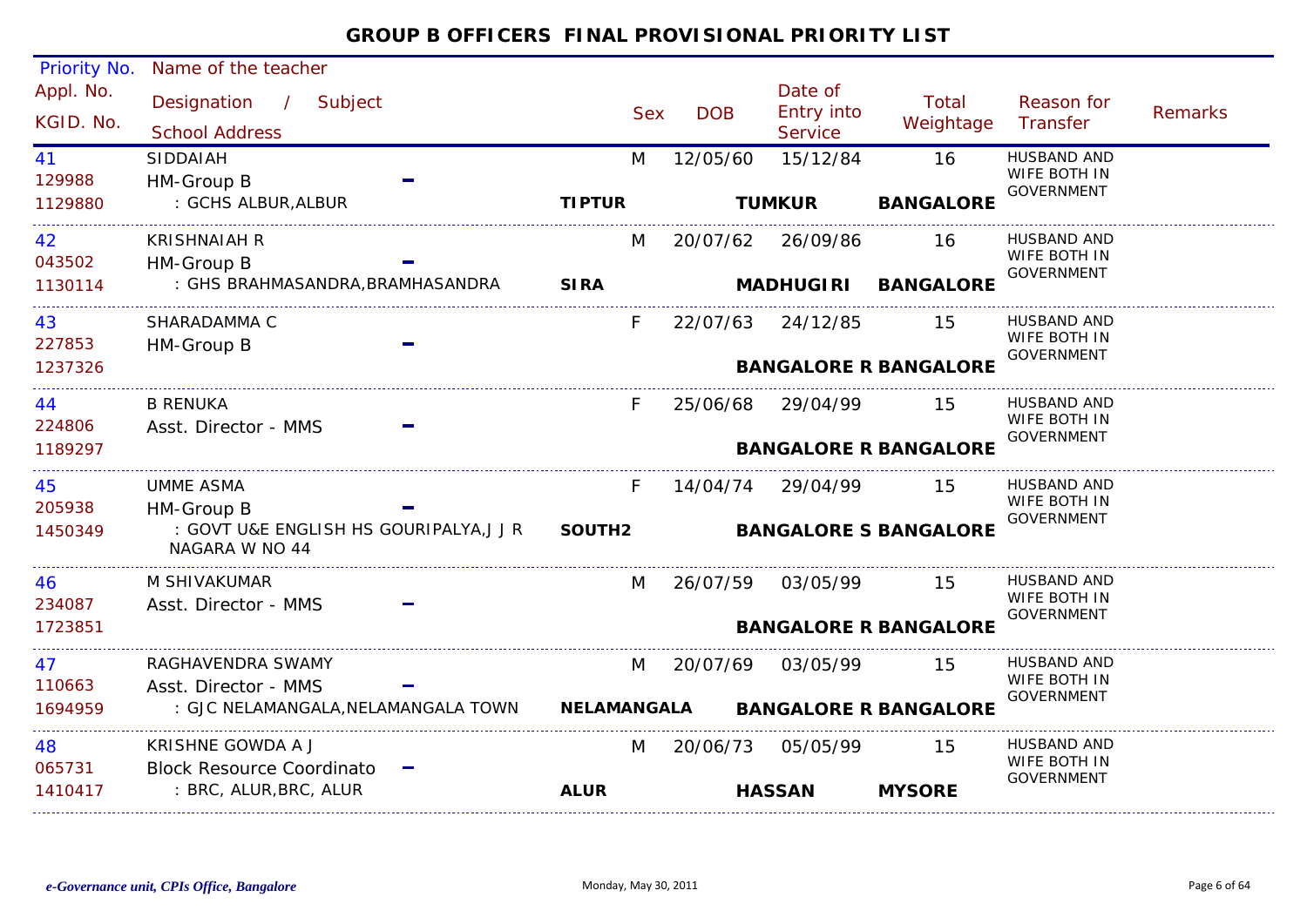| Priority No.           | Name of the teacher                                              |                    |            |              |                                         |                                      |                                   |                |
|------------------------|------------------------------------------------------------------|--------------------|------------|--------------|-----------------------------------------|--------------------------------------|-----------------------------------|----------------|
| Appl. No.<br>KGID. No. | Designation<br>$\frac{1}{2}$<br>Subject<br><b>School Address</b> |                    | <b>Sex</b> | <b>DOB</b>   | Date of<br><b>Entry into</b><br>Service | Total<br>Weightage                   | Reason for<br>Transfer            | <b>Remarks</b> |
| 49                     | S P NATARAJU                                                     |                    | M          | 10/05/73     | 30/04/99                                | 14                                   | HUSBAND AND                       |                |
| 176576                 | <b>Block Resource Coordinato</b>                                 |                    |            |              |                                         |                                      | WIFE BOTH IN<br><b>GOVERNMENT</b> |                |
| 1533014                | : GJC ARASIKERE, ARASIKERE                                       | <b>ARASIKERE</b>   |            |              | <b>HASSAN</b>                           | <b>MYSORE</b>                        |                                   |                |
| 50                     | NATARAJAN T                                                      |                    | M          | 18/05/64     | 03/05/99                                | 14                                   | <b>HUSBAND AND</b>                |                |
| 181142                 | Block Resource Coordinato -                                      |                    |            |              |                                         |                                      | WIFE BOTH IN<br><b>GOVERNMENT</b> |                |
| 1187427                | : BRC, SOUTH2, BRC, SOUTH2                                       | SOUTH2             |            |              |                                         | <b>BANGALORE S BANGALORE</b>         |                                   |                |
| 51                     | RAJEGOWDA                                                        |                    | M          | 23/08/70     | 30/04/99                                | 12                                   | HUSBAND AND                       |                |
| 144794                 | Lecturer                                                         |                    |            |              |                                         |                                      | WIFE BOTH IN<br><b>GOVERNMENT</b> |                |
| 1532668                |                                                                  | <b>CHIKMAGALUR</b> |            |              | <b>CHIKKAMANG MYSORE</b>                |                                      |                                   |                |
| 52                     | <b>RAMESH KC</b>                                                 |                    | M          | 15/07/71     | 30/04/99                                | 12                                   | HUSBAND AND                       |                |
| 214190                 | <b>Block Resource Coordinato</b>                                 |                    |            |              |                                         |                                      | WIFE BOTH IN<br><b>GOVERNMENT</b> |                |
| 1663433                | : BRC, SOUTH1, BRC, SOUTH1                                       | SOUTH1             |            |              |                                         | <b>BANGALORE S BANGALORE</b>         |                                   |                |
| 53                     | ASHOK C R                                                        |                    | M          | 15/12/64     | 03/05/99                                | 12                                   | <b>HUSBAND AND</b>                |                |
| 226832                 | Subject Inspector                                                | $-$ KANNADA        |            |              |                                         |                                      | WIFE BOTH IN<br><b>GOVERNMENT</b> |                |
| 1532340                |                                                                  |                    |            | <b>KOLAR</b> |                                         | <b>BANGALORE</b>                     |                                   |                |
| 54                     | CHANDRASHEKHARA P                                                |                    | M          | 01/12/61     | 14/08/99                                | 12                                   | HUSBAND AND                       |                |
| 244650                 | Block Resource Coordinato -                                      |                    |            |              |                                         |                                      | WIFE BOTH IN<br><b>GOVERNMENT</b> |                |
| 153340                 | : BRC, SULLIA, BRC, SULLIA                                       | <b>SULLIA</b>      |            |              | <b>DAKSHINA KA MYSORE</b>               |                                      |                                   |                |
| 55                     | SUKANYA DN                                                       |                    | F.         | 02/06/67     | 28/09/92                                | 11                                   | HUSBAND AND                       |                |
| 244534                 | <b>Block Resource Coordinato</b>                                 |                    |            |              |                                         |                                      | WIFE BOTH IN<br><b>GOVERNMENT</b> |                |
| 1150554                | : BRC, CHIKKABALLAPUR, BRC,<br>CHIKKABALLAPUR                    |                    |            |              |                                         | CHIKKABALLAPUR CHIKKABALLA BANGALORE |                                   |                |
| 56                     | SUMANGALA S NAYAK                                                |                    | F.         | 25/03/73     | 05/05/99                                | 11                                   | HUSBAND AND                       |                |
| 170668                 | <b>Block Resource Coordinato</b>                                 |                    |            |              |                                         |                                      | WIFE BOTH IN<br><b>GOVERNMENT</b> |                |
| 1211389                | : BRC, MANGALORE CITY, BRC, MANGALORE<br><b>CITY</b>             |                    |            |              | MANGALORE CITY DAKSHINA KA MYSORE       |                                      |                                   |                |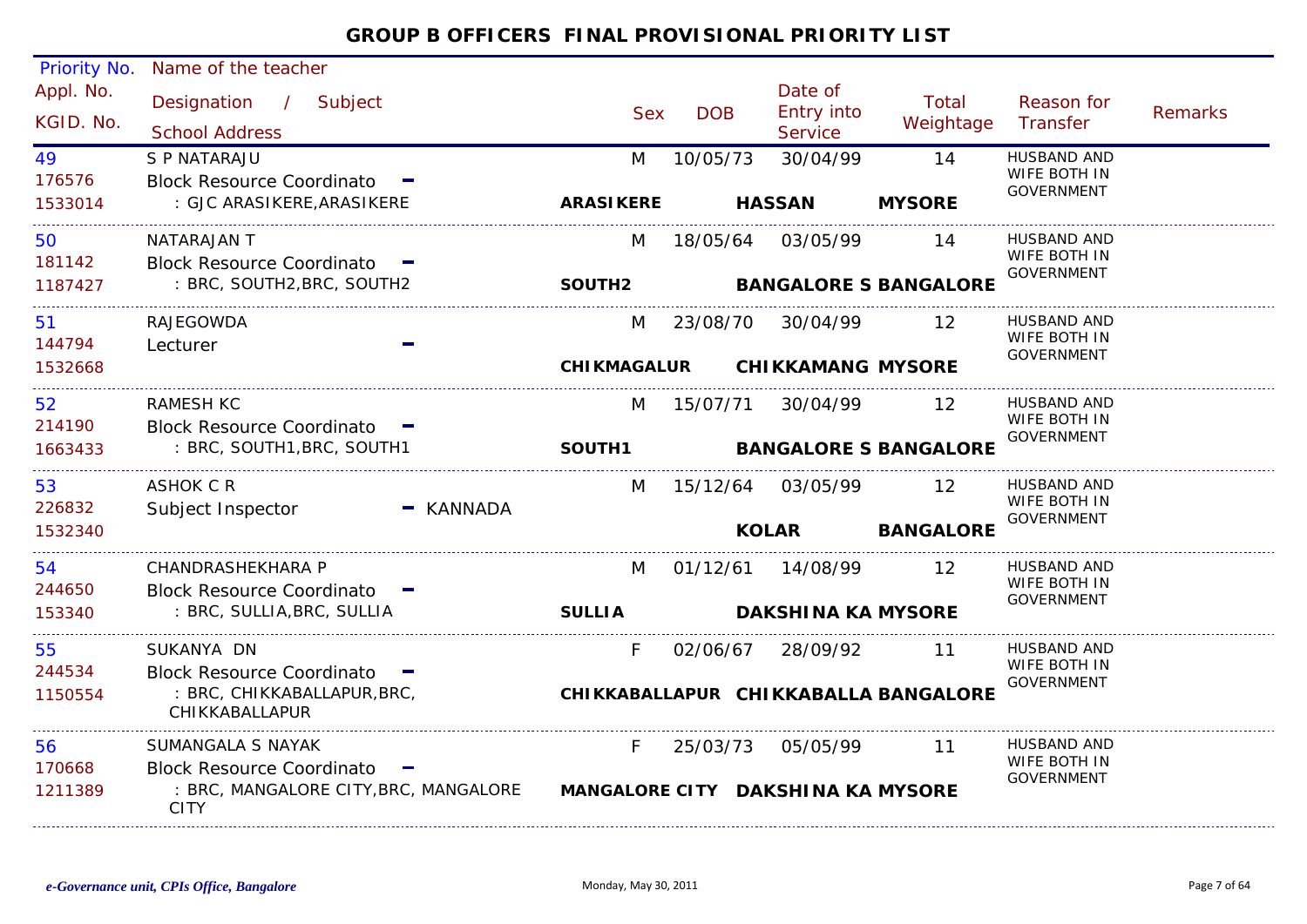#### Appl. No. Priority No. Name of the teacher Designation Subject Sex DOB/ Date of<br>DOB Entry into ServiceReason for Weightage Transfer Remarks Total Sex School Address KGID. No.125588M 25/05/54 29/11/76 6 HUSBAND AND : G.H.S D.V HALLY,D.V.HALLY 57WIFE BOTH IN GOVERNMENT HM-Group B 374901NARASIMHAMURTHY G**MADHUGIRI MADHUGIRI BANGALORE**083405M 12/09/57 26/05/84 6 HUSBAND AND : GPUC AYANUR,AYANUR 58WIFE BOTH IN GOVERNMENT HM-Group B 1177575K C RAJASEKHAR**SHIMOGA SHIMOGA BANGALORE**243612F 01/06/61 17/08/84 : GHS LAXMISAGARA,LAXMISAGARA 599 SYEDAFAREEDUNNISA F 01/06/61 17/08/84 6 HUSBAND AND WIFE BOTH IN GOVERNMENT HM-Group B 1256921**PANDAVAPURA MANDYA MYSORE**231781M 30/09/60 27/09/84 6 HUSBAND AND : GHS,VAIKUNTAPURA,VAIKUNTAPURA 60WIFE BOTH IN GOVERNMENT HM-Group B 1077432VIJAY KUMAR B**SRINGERI CHIKKAMANG MYSORE**238287M 01/04/58 01/12/84 6 HUSBAND AND : GHS GUNGURUMALE,GUNGURA MELE 61WIFE BOTH IN GOVERNMENT HM-Group B 1129614GURUSIDDAIAH**TIPTUR TUMKUR BANGALORE** 242502 M 18/05/60 18/12/84 6 HUSBAND AND : GHS MIKKERE,MIKKERE 62WIFE BOTH IN GOVERNMENT HM-Group B 1195060MUNEEB AHAMED**MALAVALLY MANDYA MYSORE**029894M 31/05/61 21/12/84 6 HUSBAND AND : G HS ARASINAKUNTE,ARASINAKUNTE 63WIFE BOTH IN GOVERNMENT HM-Group B 1163492LOKESHA R N**MAGADI RAMANAGARA BANGALORE**062590M 01/07/59 27/12/84 6 HUSBAND AND : GHS NITTURU,NITTURU 64WIFE BOTH IN GOVERNMENT HM-Group B 1194192PARTHA T M**HASSANHASSAN MYSORE**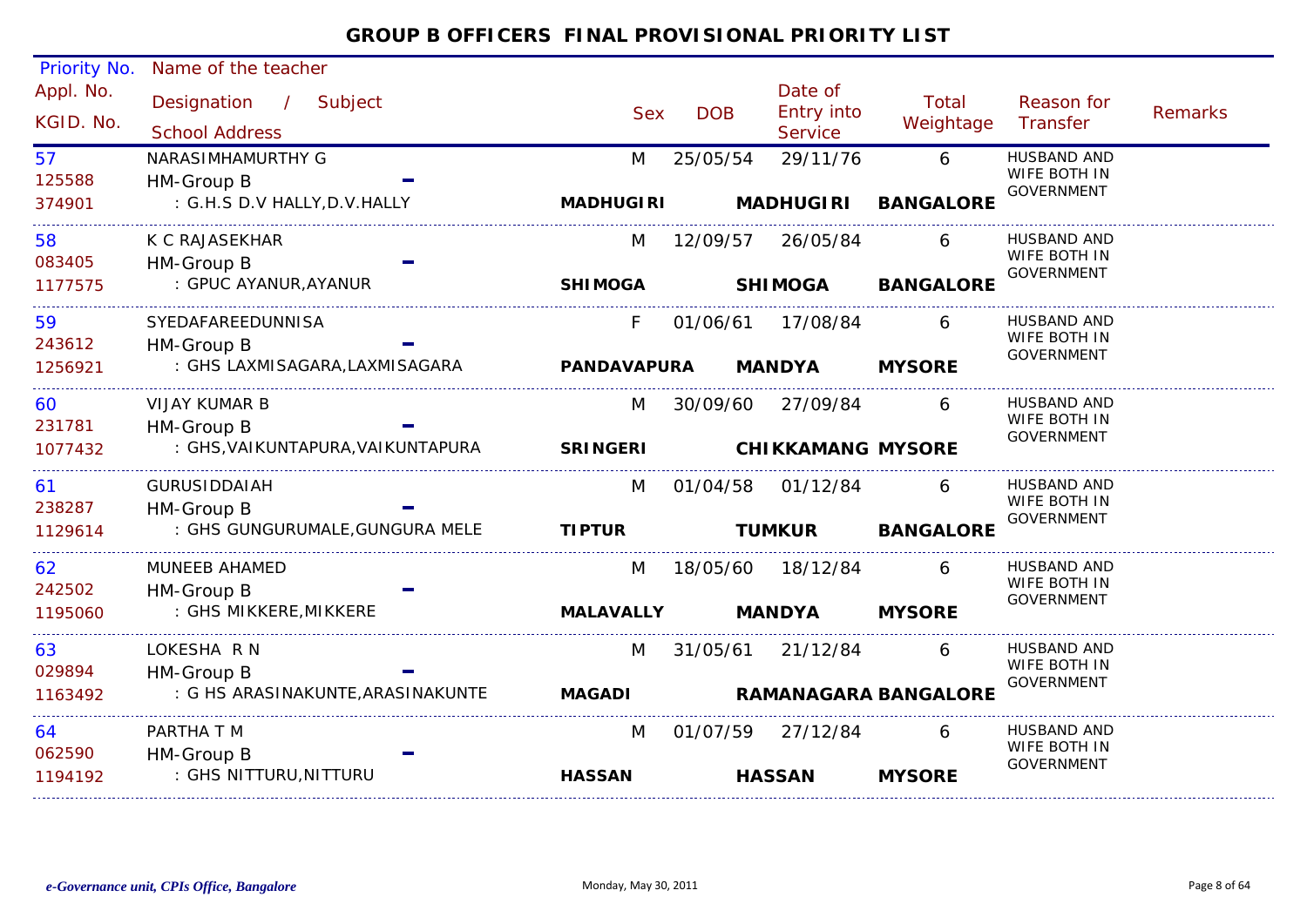| <b>Priority No.</b>    | Name of the teacher                                               |                    |            |                                         |                             |                                                  |                |
|------------------------|-------------------------------------------------------------------|--------------------|------------|-----------------------------------------|-----------------------------|--------------------------------------------------|----------------|
| Appl. No.<br>KGID. No. | Designation<br>$\sqrt{2}$<br>Subject<br><b>School Address</b>     | <b>Sex</b>         | <b>DOB</b> | Date of<br>Entry into<br><b>Service</b> | Total<br>Weightage          | Reason for<br>Transfer                           | <b>Remarks</b> |
| 65<br>230297           | <b>GANGADHARAIAH</b><br>HM-Group B                                | M                  | 01/06/63   | 11/11/86                                | 6                           | HUSBAND AND<br>WIFE BOTH IN<br><b>GOVERNMENT</b> |                |
| 1215451                |                                                                   |                    |            | <b>BANGALORE</b>                        | <b>BANGALORE</b>            |                                                  |                |
| 66<br>016009           | K B VISHALAKSHAMMA                                                |                    | 29/04/53   | 18/03/87                                | 6                           | <b>HUSBAND AND</b><br>WIFE BOTH IN               |                |
| 1028756                | HM-Group B<br>: GOVT COMP. H.S<br>MUKTHENAHALLI, MUKTHENAHALLI    | <b>HONNALI</b>     |            |                                         | <b>DAVANAGERE BANGALORE</b> | <b>GOVERNMENT</b>                                |                |
| 67                     | A M LINGARAJU                                                     | M                  | 02/07/64   | 17/09/92                                | 6                           | <b>HUSBAND AND</b><br>WIFE BOTH IN               |                |
| 230623<br>1233554      | HM-Group B<br>: GHS NITRE, NITRE                                  | <b>GUNDULPET</b>   |            | <b>CHAMARAJAN MYSORE</b>                |                             | <b>GOVERNMENT</b>                                |                |
| 68                     | <b>GOVINDAPPA H</b>                                               | M                  | 01/06/68   | 21/07/94                                | 6                           | <b>HUSBAND AND</b><br>WIFE BOTH IN               |                |
| 178869<br>1278734      | HM-Group B<br>: GHS THIPPAREDDYHALLY, THIPPAREDDYHALLY CHALLAKERE |                    |            |                                         | <b>CHITRADURG BANGALORE</b> | <b>GOVERNMENT</b>                                |                |
| 69                     | NARASIMHAMURTHY S                                                 | M                  | 04/06/61   | 22/07/94                                | 6                           | <b>HUSBAND AND</b><br>WIFE BOTH IN               |                |
| 043335<br>1289706      | HM-Group B<br>: GHS CHOTTANAHALLI, CHOTTANAHALLI                  | <b>KUNIGAL</b>     |            | <b>TUMKUR</b>                           | <b>BANGALORE</b>            | <b>GOVERNMENT</b>                                |                |
| 70<br>116793           | <b>BASAVARAJU B</b><br>HM-Group B                                 | M                  | 01/06/59   | 09/01/85                                | 4.5                         | HUSBAND AND<br>WIFE BOTH IN                      |                |
| 1194978                | : GHS MOKALI, MOKALI                                              | <b>ARAKALAGUDU</b> |            | <b>HASSAN</b>                           | <b>MYSORE</b>               | <b>GOVERNMENT</b>                                |                |
| 71                     | M R KRISHNAMURTHY                                                 | M                  | 15/03/72   | 18/07/94                                |                             | HUSBAND AND<br>WIFE BOTH IN                      |                |
| 161968<br>1309520      | Vice Principal<br>: SANCHI HONNAMMA GGPUC OLD<br>TOWN, WARD 4     | <b>BHADRAVATI</b>  |            | <b>SHIMOGA</b>                          | <b>BANGALORE</b>            | <b>GOVERNMENT</b>                                |                |
| 72                     | RANGASWAMAIAH                                                     | M                  | 12/02/53   | 05/11/90                                | $\Omega$                    | <b>HUSBAND AND</b><br>WIFE BOTH IN               |                |
| 030122<br>1127834      | HM-Group B<br>: GHS YALAGALAVADI, YALAGALAVADI                    | <b>KUNIGAL</b>     |            | <b>TUMKUR</b>                           | <b>BANGALORE</b>            | <b>GOVERNMENT</b>                                |                |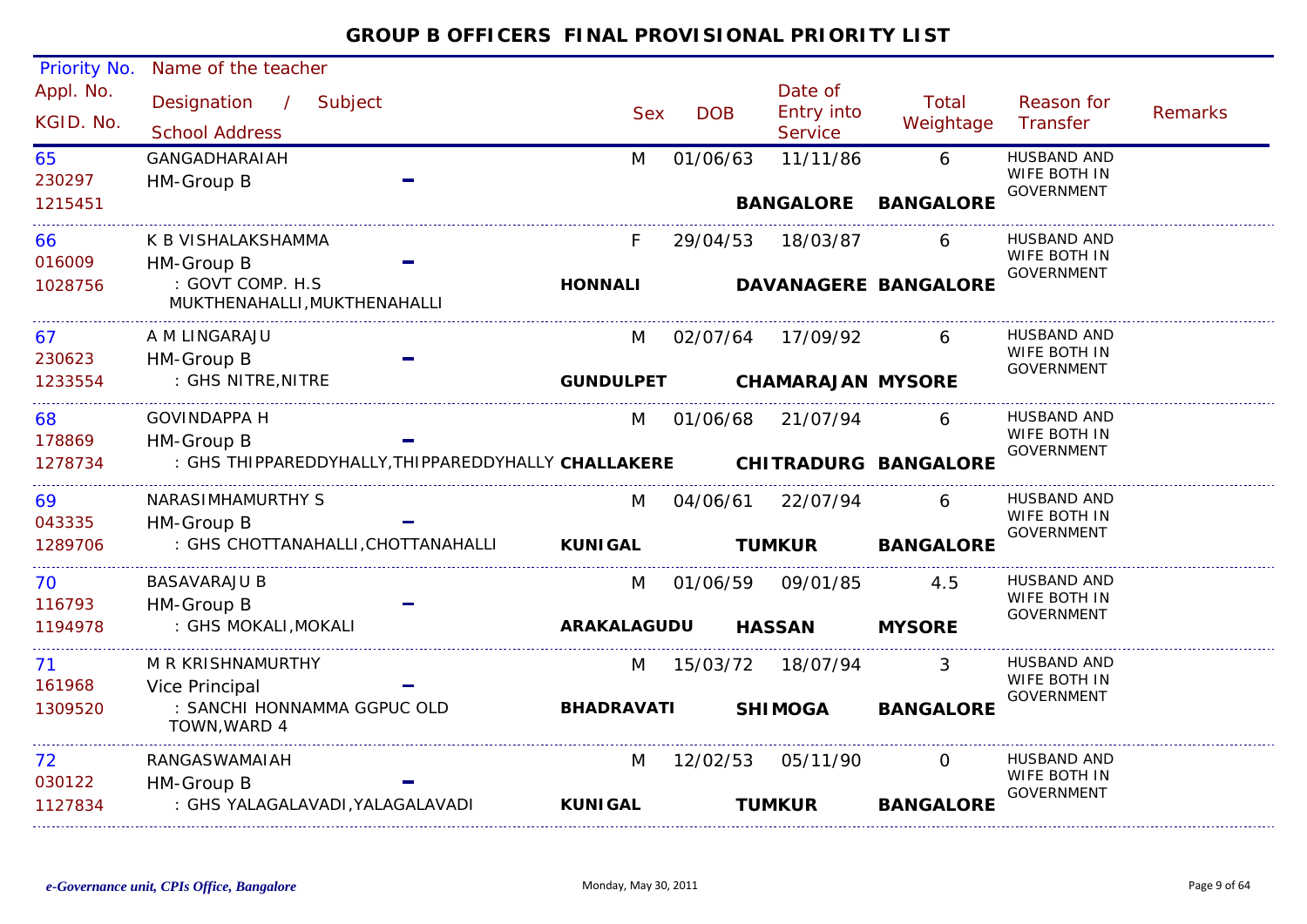#### Appl. No. Priority No. Name of the teacher Designation Subject Sex DOB/ Date of<br>DOB Entry into ServiceReason for Weightage Transfer Remarks Total Sex School Address KGID. No.222614F 09/06/66 23/09/94 24 HUSBAND OR : GHS ANTHARA SANTE,ANTHARASANTHE 73WIFE IN GOVERNMENT HM-Group B 1406843M PRABHA**H.D.KOTE MYSORE MYSORE**240101F 30/12/61 29/04/99 : GHS KIRUGAVALU,KIRAGAVALU 744 KHALIDA PARVEEN F 30/12/61 29/04/99 24 HUSBAND OR WIFE IN GOVERNMENT HM-Group B 1532442**MALAVALLY MANDYA MYSORE**079207F 10/07/66 29/04/99 24 HUSBAND OR : GCHS JINNAGARA,JINNAGARA 75WIFE IN **GOVERNMENT**  HM-Group B 1189262SHYLAJAKUMARI M G**KUNIGAL TUMKUR BANGALORE** 084151F 12/12/63 30/04/99 24 HUSBAND OR : GHS MADARAHALLY,MADARA HALLY 76WIFE IN GOVERNMENT HM-Group B 1532162GEETHA V P**MADDUR MANDYA MYSORE**025720F 17/01/69 30/04/99 : GHS GARANI,GARANI 777 SOWBHAGYAMMA H M F 17/01/69 30/04/99 24 HUSBAND OR WIFE IN GOVERNMENT HM-Group B 1189041**MADHUGIRI MADHUGIRI BANGALORE**180127 F 01/07/70 30/04/99 24 HUSBAND OR : GHS BOMMANA HALLI,BOMMANA HALLI 78WIFE IN GOVERNMENT HM-Group B 1532941GEETHA N V**GUNDULPET CHAMARAJAN MYSORE**233736M 20/04/71 30/04/99 24 HUSBAND OR : GHS VEERLAGONDHI,VEERLAGONDI 79WIFE IN GOVERNMENT HM-Group B 185067SREENIVASAMURTHY K V**PAVAGADA MADHUGIRI BANGALORE**0383950 SUDHAKAR NS M 20/04/73 30/04/99 24 HUSBAND OR 30/04/99 : GHS DABBAGUNTE,DABBAGUNTE 80WIFE IN GOVERNMENT HM-Group B 1189047SUDHAKAR NS**CHIKKANAYAKANATUMKURHALLIBANGALORE**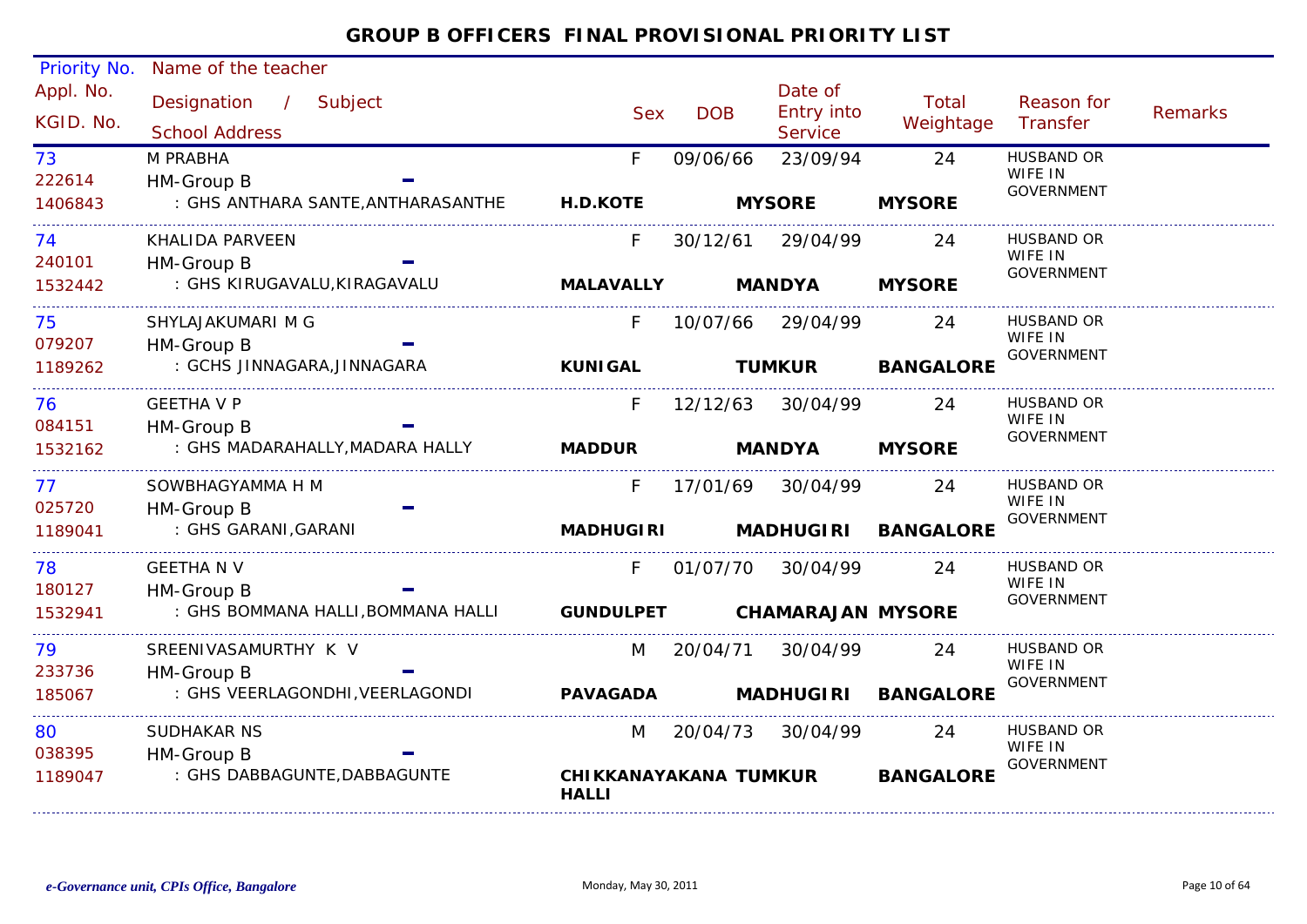| Priority No. | Name of the teacher             |   |                              |            |                              |                  |                              |                |
|--------------|---------------------------------|---|------------------------------|------------|------------------------------|------------------|------------------------------|----------------|
| Appl. No.    | Designation / Subject           |   |                              |            | Date of                      | <b>Total</b>     | Reason for                   |                |
| KGID. No.    |                                 |   | <b>Sex</b>                   | <b>DOB</b> | <b>Entry into</b>            | Weightage        | Transfer                     | <b>Remarks</b> |
|              | <b>School Address</b>           |   |                              |            | Service                      |                  |                              |                |
| 81           | MATHI GOWDA C                   |   | M                            | 04/05/73   | 30/04/99                     | 24               | <b>HUSBAND OR</b><br>WIFE IN |                |
| 050206       | HM-Group B                      |   |                              |            |                              |                  | <b>GOVERNMENT</b>            |                |
| 1532463      | : RDS HS BELLUR, BELLUR (RURAL) |   | <b>NAGAMANGALA</b>           |            | <b>MANDYA</b>                | <b>MYSORE</b>    |                              |                |
| 82           | NIRMALA B S                     |   | F.                           | 05/08/74   | 30/04/99                     | 24               | HUSBAND OR                   |                |
| 097580       | HM-Group B                      |   |                              |            |                              |                  | WIFE IN<br><b>GOVERNMENT</b> |                |
| 1691267      | : GHS HEBBAKAVADI, HEBBAKAVADI  |   | <b>MANDYA SOUTH</b>          |            | <b>MANDYA</b>                | <b>MYSORE</b>    |                              |                |
| 83           | RENUKA K S                      |   | M                            |            | 10/06/60 03/05/99            | 24               | <b>HUSBAND OR</b>            |                |
| 061607       | HM-Group B                      |   |                              |            |                              |                  | WIFE IN                      |                |
| 1532531      | : GHS KEMBALU, KEMBALU          |   |                              |            | <b>CHANNARAYAPATN HASSAN</b> | <b>MYSORE</b>    | GOVERNMENT                   |                |
|              |                                 | A |                              |            |                              |                  |                              |                |
| 84           | <b>MANJULA S</b>                |   | F.                           | 23/08/67   | 03/05/99                     | 24               | HUSBAND OR                   |                |
| 206422       | HM-Group B                      |   |                              |            |                              |                  | WIFE IN<br>GOVERNMENT        |                |
| 1305119      | : GHS CHIKKARASINAKERE,CHKKA    |   | <b>MADDUR</b>                |            | <b>MANDYA</b>                | <b>MYSORE</b>    |                              |                |
|              | ARASINAKERE                     |   |                              |            |                              |                  |                              |                |
| 85           | SIDDARAJU NAIKA R               |   | M                            | 20/08/71   | 03/05/99                     | 24               | HUSBAND OR                   |                |
| 061888       | HM-Group B                      |   |                              |            |                              |                  | WIFE IN<br><b>GOVERNMENT</b> |                |
| 1532810      | : GHS K.BYRAPURA, K. BYRAPURA   |   |                              |            | <b>CHANNARAYAPATN HASSAN</b> | <b>MYSORE</b>    |                              |                |
|              |                                 | A |                              |            |                              |                  |                              |                |
| 86           | ARKAR MOHANA MODALI             |   | M                            | 15/12/60   | 04/05/99                     | 24               | <b>HUSBAND OR</b>            |                |
| 055527       | HM-Group B                      |   |                              |            |                              |                  | WIFE IN<br><b>GOVERNMENT</b> |                |
| 171819       | : GHS OBALAPURA, OBALAPURA      |   | <b>CHANNARAYAPATN HASSAN</b> |            |                              | <b>MYSORE</b>    |                              |                |
|              |                                 | A |                              |            |                              |                  |                              |                |
| 87           | YASHODAMMA D                    |   | F.                           |            | 06/02/58 04/11/78            | 22               | <b>HUSBAND OR</b>            |                |
| 184073       | HM-Group B                      |   |                              |            |                              |                  | WIFE IN<br><b>GOVERNMENT</b> |                |
| 618435       | : GHS PADARAHALLI, HARISANDRA   |   | <b>RAMANAGARA</b>            |            | <b>RAMANAGARA BANGALORE</b>  |                  |                              |                |
| 88           | ASHWATHANARAYANA N              |   | M                            |            | 16/07/66 30/04/99            | 22               | HUSBAND OR                   |                |
| 087446       | HM-Group B                      |   |                              |            |                              |                  | WIFE IN                      |                |
| 1189044      | : GCHS HARADAGERE, HARADAGERE   |   | <b>GUBBI</b>                 |            | <b>TUMKUR</b>                | <b>BANGALORE</b> | GOVERNMENT                   |                |
|              |                                 |   |                              |            |                              |                  |                              |                |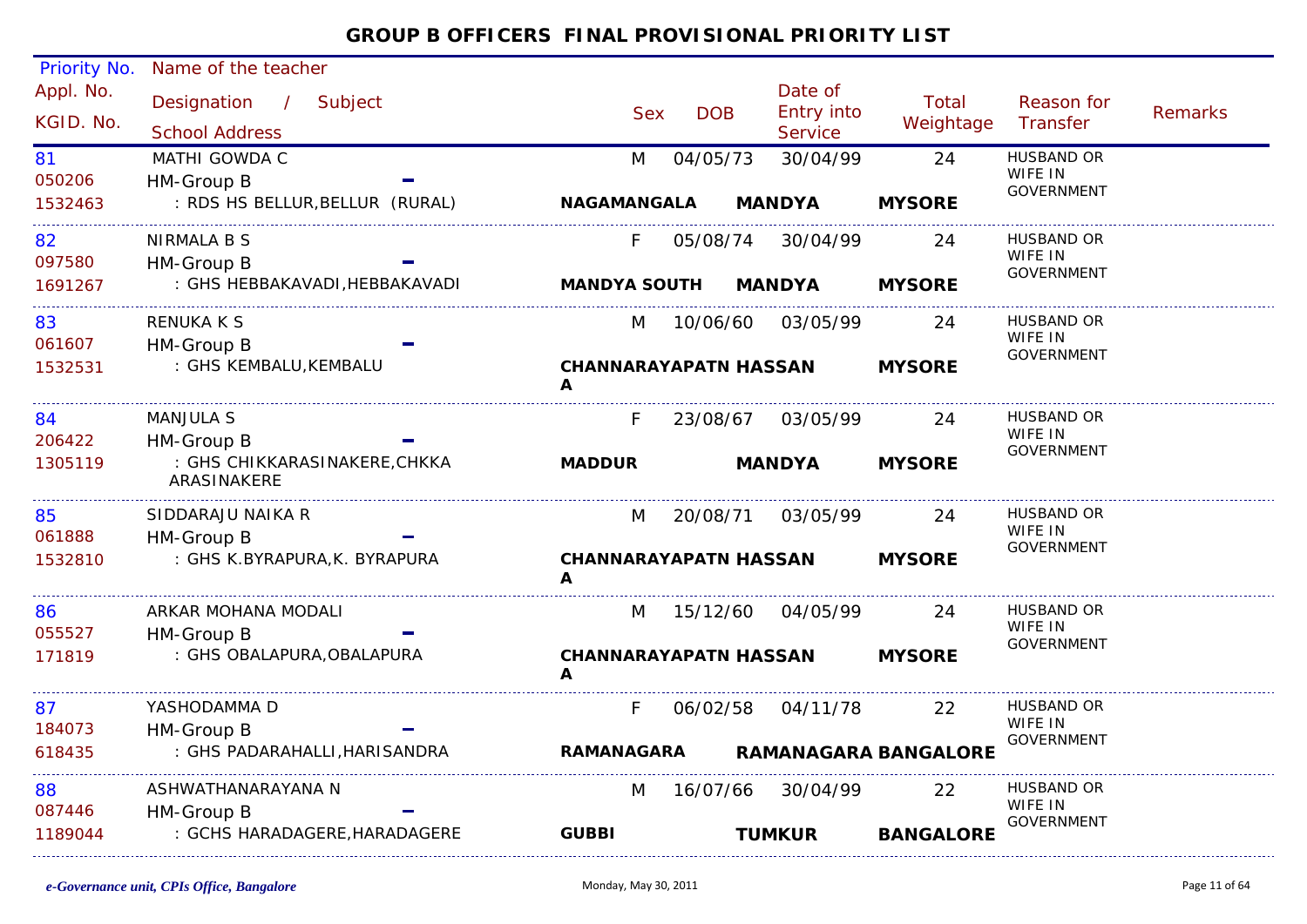| Priority No.           | Name of the teacher                                                 |                   |            |                                         |                    |                              |                |
|------------------------|---------------------------------------------------------------------|-------------------|------------|-----------------------------------------|--------------------|------------------------------|----------------|
| Appl. No.<br>KGID. No. | Designation / Subject<br><b>School Address</b>                      | <b>Sex</b>        | <b>DOB</b> | Date of<br>Entry into<br><b>Service</b> | Total<br>Weightage | Reason for<br>Transfer       | <b>Remarks</b> |
| 89                     | <b>ASMA TABASSUM</b>                                                | F                 | 16/06/69   | 30/04/99                                | 22                 | <b>HUSBAND OR</b>            |                |
| 124911                 | HM-Group B                                                          |                   |            |                                         |                    | WIFE IN<br><b>GOVERNMENT</b> |                |
| 1189031                | : GHS YELERAMPURA, YALERAMPURA                                      | <b>KORATAGERE</b> |            | <b>MADHUGIRI</b>                        | <b>BANGALORE</b>   |                              |                |
| 90                     | TRIVENI N Y                                                         | F.                | 26/04/75   | 01/05/99                                | 22                 | HUSBAND OR<br>WIFE IN        |                |
| 245642                 | HM-Group B                                                          |                   |            |                                         |                    | <b>GOVERNMENT</b>            |                |
| 1662245                | : GHS KURUBANAHALLI, KURABARAHALLY CHITRADURGA CHITRADURG BANGALORE |                   |            |                                         |                    |                              |                |
| 91                     | NANJARAJA S C                                                       | M                 | 20/05/64   | 03/05/99                                | <u>22</u>          | HUSBAND OR<br>WIFE IN        |                |
| 139542                 | HM-Group B                                                          |                   |            |                                         |                    | <b>GOVERNMENT</b>            |                |
| 1532939                | : G.H.S. BILUVALA, BILUVALA                                         | <b>KADUR</b>      |            | <b>CHIKKAMANG MYSORE</b>                |                    |                              |                |
| 92                     | RAMALINGAIAH K                                                      | M                 | 18/06/67   | 03/05/99                                | 22                 | <b>HUSBAND OR</b>            |                |
| 124944                 | HM-Group B                                                          |                   |            |                                         |                    | WIFE IN<br><b>GOVERNMENT</b> |                |
| 1532445                | : GHS HALEHALLY, HALE HALLY                                         | <b>MADDUR</b>     |            | <b>MANDYA</b>                           | <b>MYSORE</b>      |                              |                |
| 93                     | N SHANTHALA                                                         | F.                |            | 09/07/69 03/05/99                       | 22                 | HUSBAND OR                   |                |
| 057465                 | HM-Group B                                                          |                   |            |                                         |                    | WIFE IN<br><b>GOVERNMENT</b> |                |
| 1599966                | : G HS(COM)ARALUMALLIGE, DODDA<br><b>BALLAPURA TOWN</b>             |                   |            | DODDABALLAPURA BANGALORE R BANGALORE    |                    |                              |                |
| 94                     | <b>HANUMASETTY C</b>                                                | M                 | 03/12/71   | 03/05/99                                | 22                 | <b>HUSBAND OR</b>            |                |
| 243044                 | HM-Group B                                                          |                   |            |                                         |                    | WIFE IN<br><b>GOVERNMENT</b> |                |
| 1532904                | : GHS THAMMADAHALLI, THAMADA HALLI CHAMARAJA                        | <b>NAGAR</b>      |            | <b>CHAMARAJAN MYSORE</b>                |                    |                              |                |
| 95                     | <b>ZAMEER PASHA S</b>                                               | M                 |            | 01/06/72 03/05/99                       | 22                 | HUSBAND OR                   |                |
| 095820                 | HM-Group B                                                          |                   |            |                                         |                    | WIFE IN<br><b>GOVERNMENT</b> |                |
| 1724758                | : COMPOSIT GHS CHIKKA THIRUPATHI, CHIKKA MALUR<br><b>THIRUPATHI</b> |                   |            | <b>KOLAR</b>                            | <b>BANGALORE</b>   |                              |                |
| 96                     | KRISHNAPPA R                                                        | M                 | 10/08/74   | 03/05/99                                | 22                 | <b>HUSBAND OR</b>            |                |
| 241108                 | HM-Group B                                                          |                   |            |                                         |                    | WIFE IN<br><b>GOVERNMENT</b> |                |
| 1532880                | : GHS CHOTTANA HALLY, CHOTTANA HALLY                                | <b>MALAVALLY</b>  |            | <b>MANDYA</b>                           | <b>MYSORE</b>      |                              |                |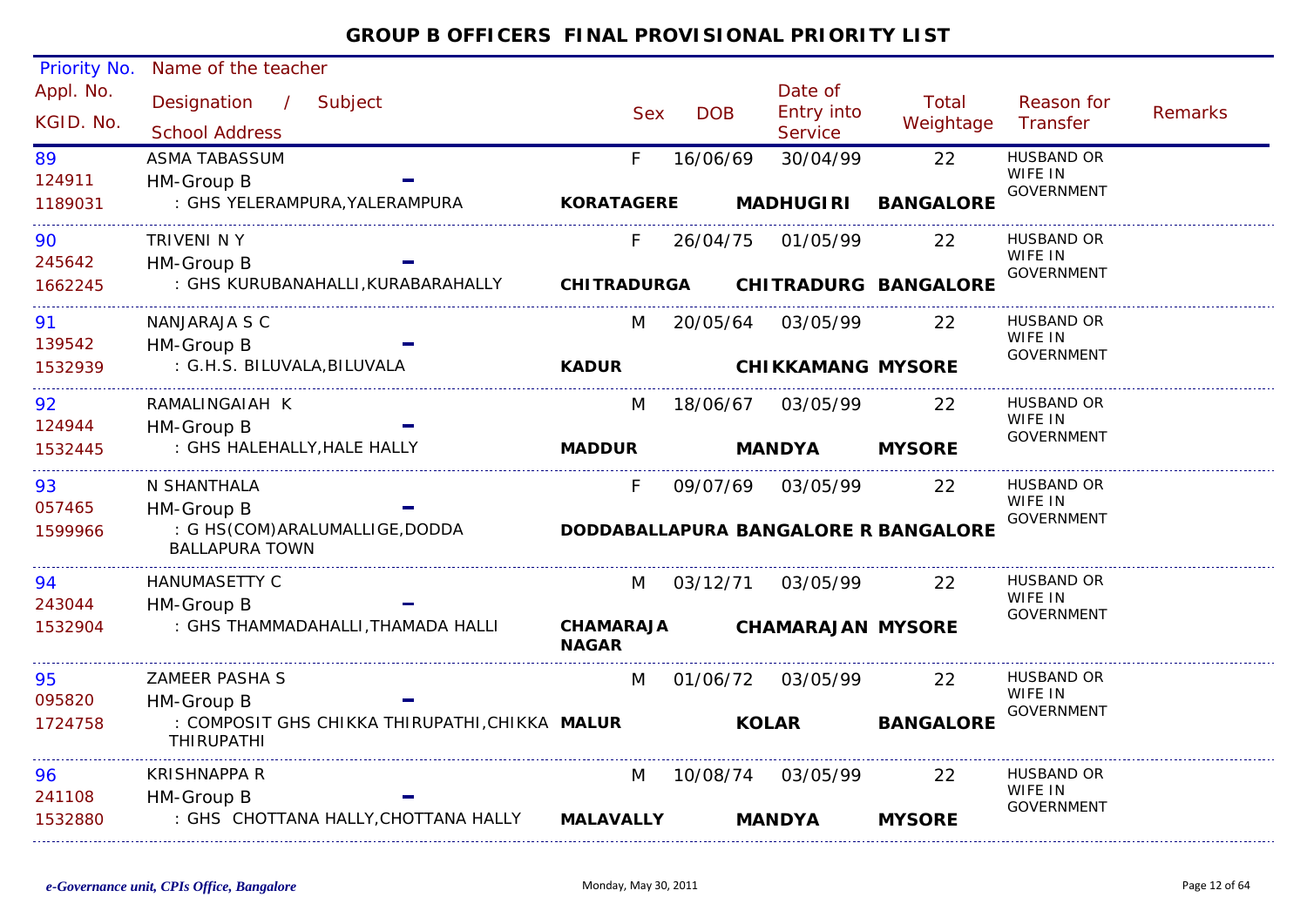#### Appl. No. Priority No. Name of the teacher Designation / Subject Sex DOB Date of<br>Entry into **Service** Reason for **Transfer**  Remarks Total Sex DOB Entry million Weightage<br>School Address Service / KGID. No.176110F 15/07/64 04/05/99 22 HUSBAND OR : GHS DODDAGADDAVALLY,DODDAGADDAVALLI **HASSAN**97WIFE IN GOVERNMENT HM-Group B 1532424DORIS REBELLO **HASSAN MYSORE**029703M 23/07/67 04/05/99 : GCHS IDAGUR,IDAGORU 988 KRISHNAPPA C N M 23/07/67 04/05/99 22 HUSBAND OR WIFE IN GOVERNMENT HM-Group B 1127336KRISHNAPPA C N**GUBBI TUMKUR BANGALORE** 172156F 01/06/70 04/05/99 22 HUSBAND OR : GOVT HS LAKSHMISAGARA,LAKSHMISAGAR **CHITRADURGA**99WIFE IN **GOVERNMENT**  HM-Group B 1411588FAIROZ BEGUM **CHITRADURG BANGALORE**029507M 26/03/65 05/05/99 22 HUSBAND OR : G HS GANGONAHALLI,GANGONAHALLI 100WIFE IN GOVERNMENT HM-Group B 1532641N N PRAVEEN**MAGADI RAMANAGARA BANGALORE**039491F 11/03/74 17/05/99 21 HUSBAND OR : GHS MARAVANTHE,MARAVANTHE 101WIFE IN GOVERNMENT HM-Group B 1533098JYOTHI B**BYNDOOR UDUPI MYSORE**087095 M 08/06/63 05/05/99 20 HUSBAND OR : G HS (COMP) YELIYUR,CHANNARAYAPATNA 102WIFE IN GOVERNMENT HM-Group B 1187386VENKATESHA GA**DEVANAHALLI BANGALORE R BANGALORE** 234091M 07/06/67 19/11/99 20 HUSBAND OR : GHS ERASA VADI,ERASA VADI 103WIFE IN GOVERNMENT HM-Group B 1191163ARASASETTY P**CHAMARAJA NAGARCHAMARAJAN MYSORE**058064M 10/08/57 22/11/99 20 HUSBAND OR : G HS THOKASANDRA,THOKASANDRA  $1<sub>04</sub>$ WIFE IN GOVERNMENT HM-Group B 1191027PUTTASWAMY **KANAKAPURARAMANAGARA BANGALORE**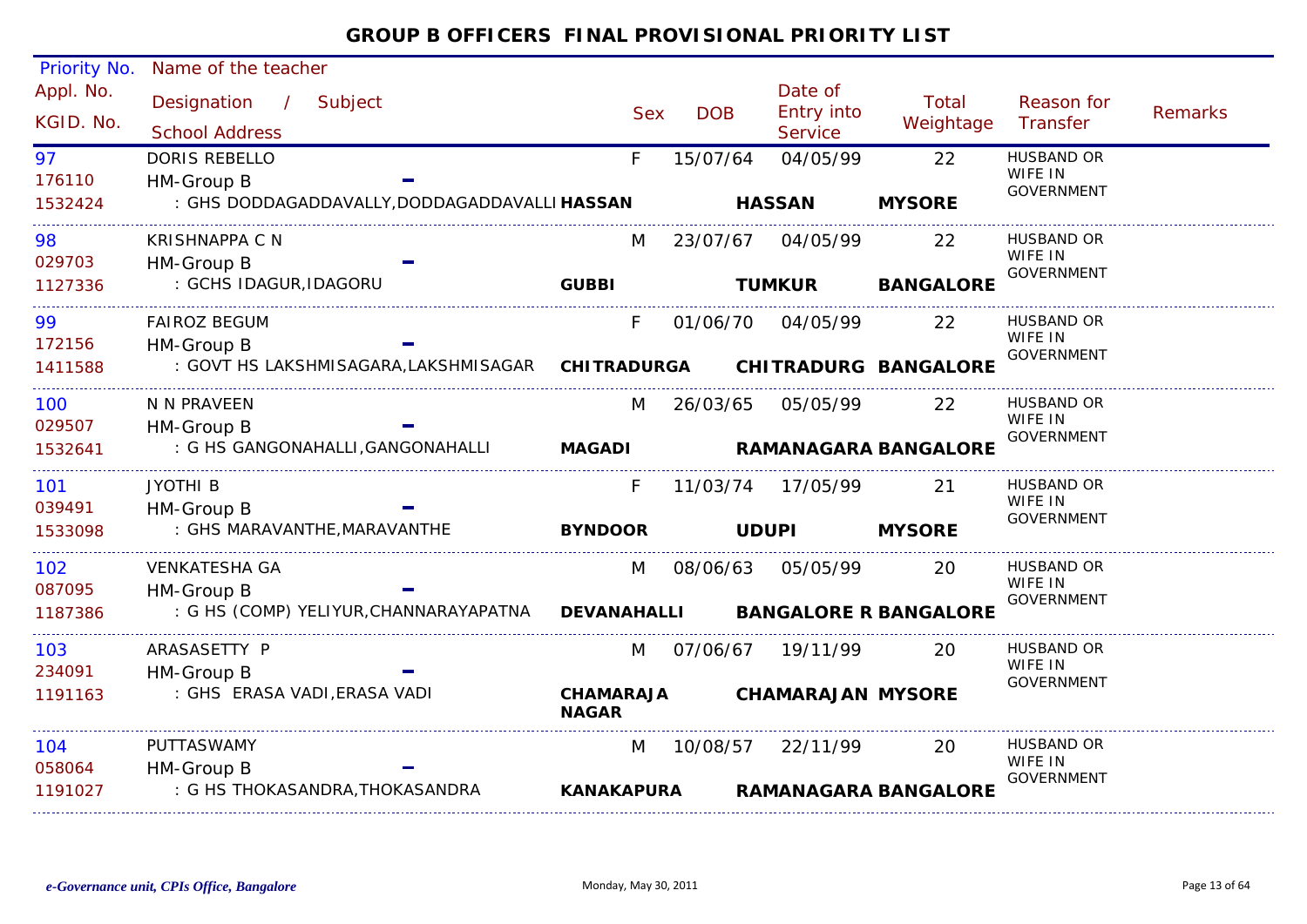| Priority No. | Name of the teacher                                   |                                  |            |                                     |                              |                              |         |
|--------------|-------------------------------------------------------|----------------------------------|------------|-------------------------------------|------------------------------|------------------------------|---------|
| Appl. No.    | Designation / Subject                                 |                                  |            | Date of                             | Total                        | Reason for                   |         |
| KGID. No.    | <b>School Address</b>                                 | <b>Sex</b>                       | <b>DOB</b> | <b>Entry into</b><br><b>Service</b> | Weightage                    | Transfer                     | Remarks |
| 105          | MURALIDHARA M S                                       | M                                | 21/01/68   | 22/11/99                            | 20                           | <b>HUSBAND OR</b>            |         |
| 050801       | HM-Group B                                            |                                  |            |                                     |                              | WIFE IN<br><b>GOVERNMENT</b> |         |
| 1353127      | : GHS NERALEKERE, NERALEKERE                          | SRIRANGA PATNA MANDYA            |            |                                     | <b>MYSORE</b>                |                              |         |
| 106          | RAMARADHYA R                                          | M                                | 01/04/63   | 30/04/99                            | 19                           | <b>HUSBAND OR</b>            |         |
| 222815       | <b>Block Resource Coordinato</b>                      |                                  |            |                                     |                              | WIFE IN<br><b>GOVERNMENT</b> |         |
| 1532206      |                                                       |                                  |            | <b>MYSORE</b>                       | <b>MYSORE</b>                |                              |         |
| 107          | ASHOK KARIYAPPA BASANNAVAR                            | M                                | 01/07/70   | 04/05/99                            | 19                           | <b>HUSBAND OR</b>            |         |
| 080401       | Block Resource Coordinato -                           |                                  |            |                                     |                              | WIFE IN<br><b>GOVERNMENT</b> |         |
| 1472052      | : BRC, KARKALA, BRC, KARKALA                          | <b>KARKALA</b>                   |            | <b>UDUPI</b>                        | <b>MYSORE</b>                |                              |         |
| 108          | P R VENKATESH                                         | M                                | 15/10/63   | 13/08/99                            | 19                           | <b>HUSBAND OR</b>            |         |
| 177250       | HM-Group B                                            |                                  |            |                                     |                              | WIFE IN<br><b>GOVERNMENT</b> |         |
| 1601013      | : BADRA GHS<br>CHOLANAYAKANAHALLI, CHOLANAYAKANAHALLI | SOUTH1                           |            |                                     | <b>BANGALORE S BANGALORE</b> |                              |         |
| 109          | PREMAVATHI T                                          | F.                               |            | 22/07/58 29/11/78                   | 18                           | <b>HUSBAND OR</b>            |         |
| 239682       | HM-Group B                                            |                                  |            |                                     |                              | WIFE IN<br><b>GOVERNMENT</b> |         |
| 691590       | : GHS BUKKAPATTANA, BUKKAPATNA                        | <b>KORATAGERE</b>                |            | <b>MADHUGIRI</b>                    | <b>BANGALORE</b>             |                              |         |
| 110          | RACHAIAH                                              | M                                | 01/06/59   | 15/08/84                            | 18                           | <b>HUSBAND OR</b>            |         |
| 112330       | HM-Group B                                            |                                  |            |                                     |                              | WIFE IN<br><b>GOVERNMENT</b> |         |
| 981480       | : GHS YANAGALLI, YANAGALLI                            | <b>CHAMARAJA</b><br><b>NAGAR</b> |            | <b>CHAMARAJAN MYSORE</b>            |                              |                              |         |
| 111          | BHAGYAVATHI                                           | F.                               | 01/06/67   | 29/04/99                            | 18                           | HUSBAND OR                   |         |
| 209259       | HM-Group B                                            |                                  |            |                                     |                              | WIFE IN<br><b>GOVERNMENT</b> |         |
| 1532772      | : GJC SALIGRAMA, SALIGRAMA                            | <b>K.R.NAGARA</b>                |            | <b>MYSORE</b>                       | <b>MYSORE</b>                |                              |         |
| 112          | <b>JYOTHIL</b>                                        | F.                               | 07/04/71   | 30/04/99                            | 18                           | <b>HUSBAND OR</b>            |         |
| 058282       | HM-Group B                                            |                                  |            |                                     |                              | WIFE IN<br><b>GOVERNMENT</b> |         |
| 1189293      | : GHS KOMMANALU, KOMMANALU                            | <b>SHIMOGA</b>                   |            | <b>SHIMOGA</b>                      | <b>BANGALORE</b>             |                              |         |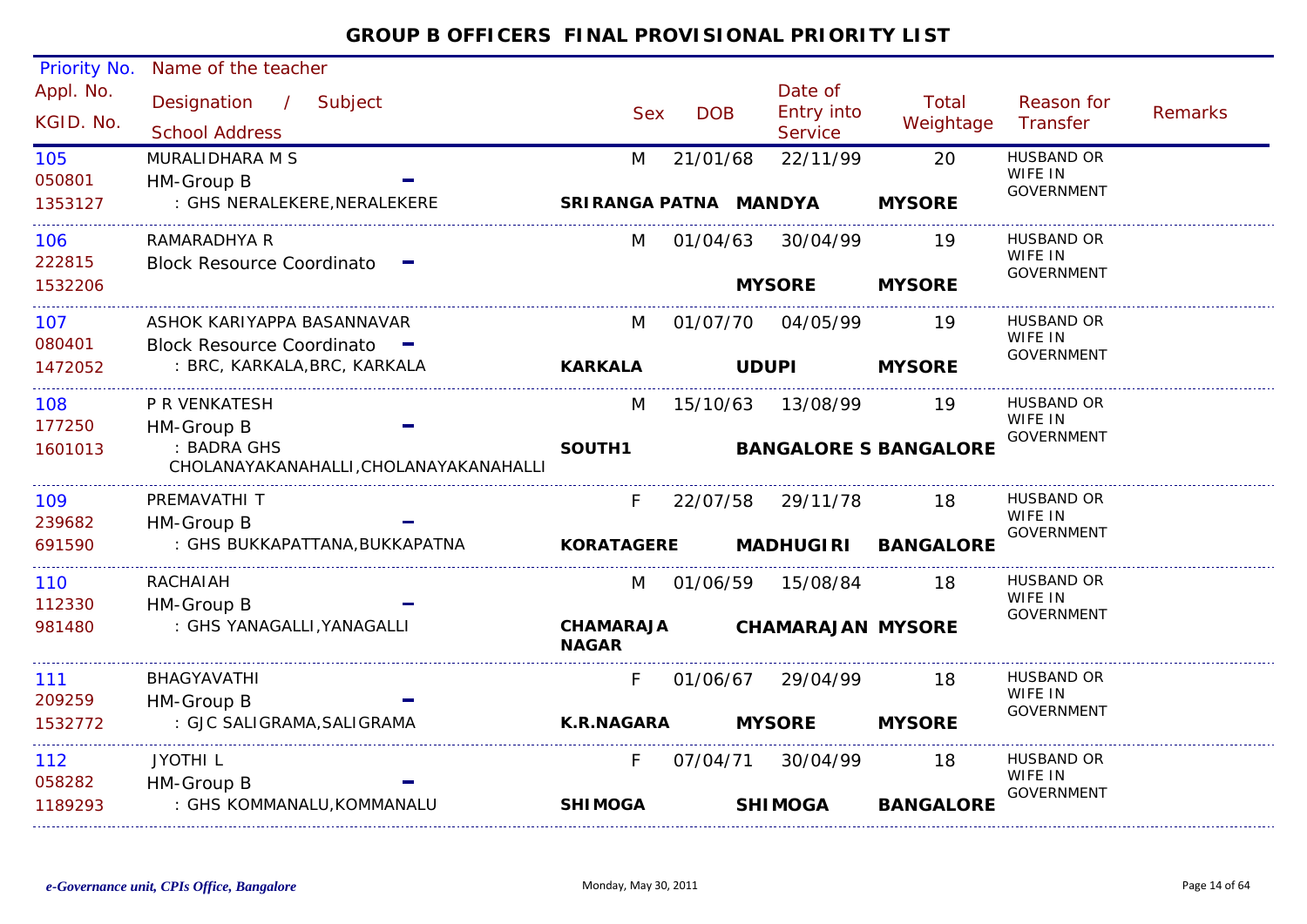| Priority No. | Name of the teacher                           |                              |            |                   |                  |                              |         |
|--------------|-----------------------------------------------|------------------------------|------------|-------------------|------------------|------------------------------|---------|
| Appl. No.    | Designation / Subject                         |                              |            | Date of           | Total            | Reason for                   |         |
| KGID. No.    |                                               | <b>Sex</b>                   | <b>DOB</b> | <b>Entry into</b> | Weightage        | Transfer                     | Remarks |
|              | <b>School Address</b>                         |                              |            | <b>Service</b>    |                  |                              |         |
| 113          | <b>LAKSHMIT</b>                               | F.                           | 20/05/74   | 30/04/99          | 18               | <b>HUSBAND OR</b><br>WIFE IN |         |
| 138523       | HM-Group B                                    |                              |            |                   |                  | <b>GOVERNMENT</b>            |         |
| 1532441      | : GHS SATHANOORU, SATHANOORU                  | <b>MANDYA SOUTH</b>          |            | <b>MANDYA</b>     | <b>MYSORE</b>    |                              |         |
| 114          | PARASHURAMAPPA E                              | M                            |            | 25/08/71 03/05/99 | 18               | <b>HUSBAND OR</b>            |         |
| 196524       | Vice Principal                                |                              |            |                   |                  | WIFE IN<br><b>GOVERNMENT</b> |         |
| 1722389      | : GPUC SAGAR, WARD-9                          | <b>SAGAR</b>                 |            | <b>SHIMOGA</b>    | <b>BANGALORE</b> |                              |         |
| 115          | C S KANTHARAJU                                | M                            |            | 31/03/74 03/05/99 | 18               | <b>HUSBAND OR</b>            |         |
| 120637       | Block Resource Coordinato -                   |                              |            |                   |                  | WIFE IN<br><b>GOVERNMENT</b> |         |
| 1723293      | : BRC, CHANNARAYAPATNA, BRC,                  | <b>CHANNARAYAPATN HASSAN</b> |            |                   | <b>MYSORE</b>    |                              |         |
|              | CHANNARAYAPATNA                               | A                            |            |                   |                  |                              |         |
| 116          | <b>KEMPAIAH B P</b>                           | M                            |            |                   | 18               | <b>HUSBAND OR</b>            |         |
| 137453       | Block Resource Coordinato -                   |                              |            |                   |                  | WIFE IN<br><b>GOVERNMENT</b> |         |
| 1532883      | : BRC, MALUR, BRC, MALUR                      | <b>MALUR</b>                 |            | <b>KOLAR</b>      | <b>BANGALORE</b> |                              |         |
| 117          | SHREE SHAIL BILAGI                            | M                            | 01/06/63   | 07/05/99          | 18               | <b>HUSBAND OR</b>            |         |
| 243968       | Block Resource Coordinato -                   |                              |            |                   |                  | WIFE IN<br>GOVERNMENT        |         |
| 1836569      | : BRC, K.R.NAGARA, BRC, K.R.NAGARA K.R.NAGARA |                              |            | <b>MYSORE</b>     | <b>MYSORE</b>    |                              |         |
| 118          | <b>GONDA SETTY C</b>                          | M                            |            | 06/06/61 10/06/88 | 17               | HUSBAND OR                   |         |
| 226468       | HM-Group B                                    |                              |            |                   |                  | WIFE IN<br>GOVERNMENT        |         |
| 976143       | : GHS SUJJALOOR, SUJJALOOR                    | MALAVALLY MANDYA             |            |                   | <b>MYSORE</b>    |                              |         |
| 119          | THARAMANI L                                   | F.                           |            | 14/12/63 29/04/99 | -17              | HUSBAND OR                   |         |
| 143916       | HM-Group B                                    |                              |            |                   |                  | WIFE IN<br>GOVERNMENT        |         |
| 1633994      |                                               |                              |            | <b>MANDYA</b>     | <b>MYSORE</b>    |                              |         |
| 120          | PRABHAKARA MITHYANTHA                         | M                            |            | 31/08/65 04/05/99 | -17              | HUSBAND OR                   |         |
| 243384       | Block Resource Coordinato -                   |                              |            |                   |                  | WIFE IN<br>GOVERNMENT        |         |
| 1294616      | : BRC, KUNDAPURA, BRC, KUNDAPURA              | <b>KUNDAPURA</b>             |            | <b>UDUPI</b>      | <b>MYSORE</b>    |                              |         |
|              |                                               |                              |            |                   |                  |                              |         |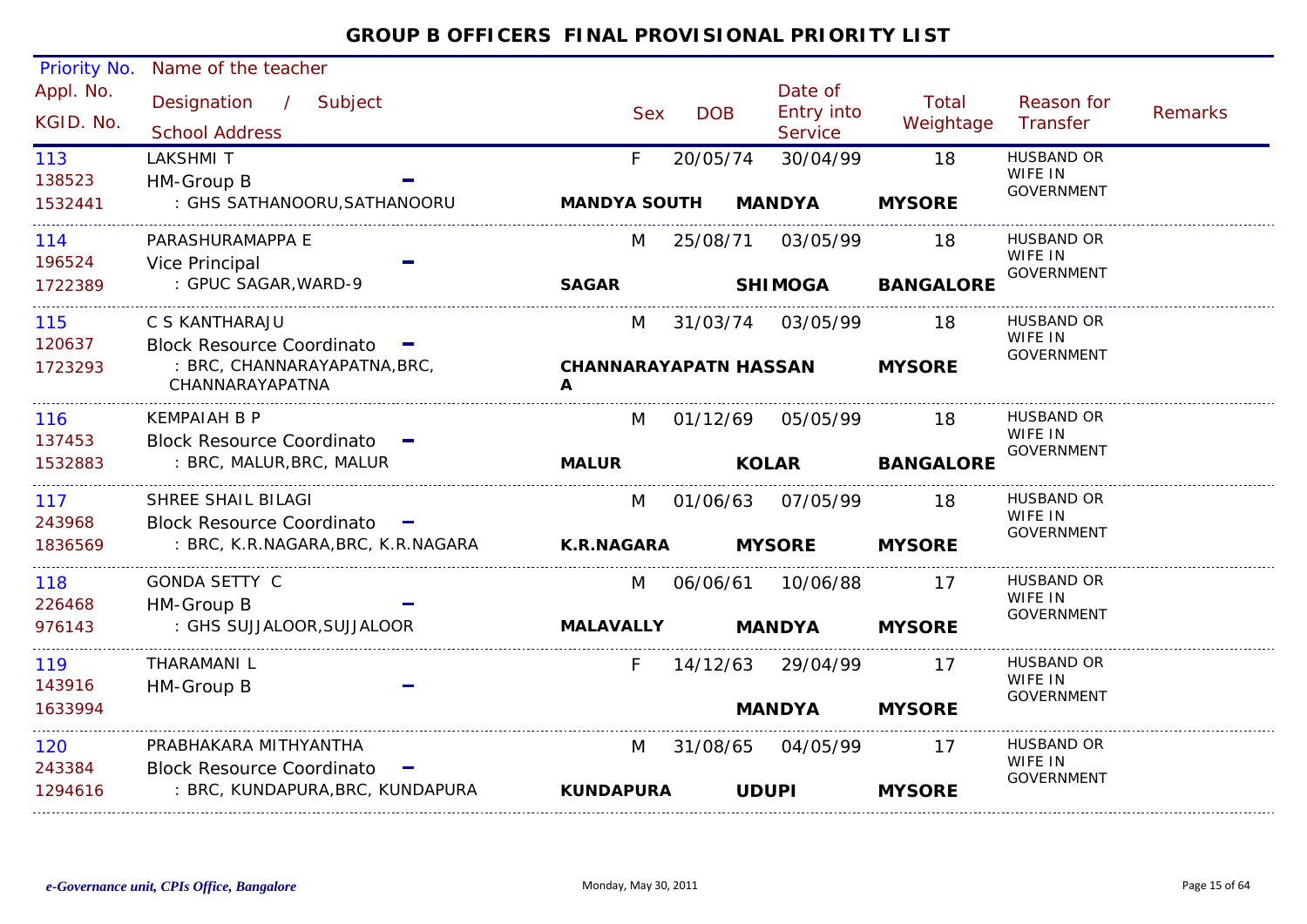| Priority No.           | Name of the teacher                                 |                       |            |                                                |                              |                              |         |
|------------------------|-----------------------------------------------------|-----------------------|------------|------------------------------------------------|------------------------------|------------------------------|---------|
| Appl. No.<br>KGID. No. | Designation / Subject<br><b>School Address</b>      | <b>Sex</b>            | <b>DOB</b> | Date of<br><b>Entry into</b><br><b>Service</b> | Total<br>Weightage           | Reason for<br>Transfer       | Remarks |
| 121                    | JAGADEESHA B                                        | M                     | 10/05/64   | 05/05/99                                       | 17                           | <b>HUSBAND OR</b>            |         |
| 119665                 | Block Resource Coordinato -                         |                       |            |                                                |                              | WIFE IN<br><b>GOVERNMENT</b> |         |
| 1071480                | : BRC, SRIRANGA PATNA,BRC, SRIRANGA<br><b>PATNA</b> | SRIRANGA PATNA MANDYA |            |                                                | <b>MYSORE</b>                |                              |         |
| 122                    | <b>JNANESHA MP</b>                                  | M                     |            | 22/07/68 05/05/99                              | 17                           | HUSBAND OR                   |         |
| 095807                 | HM-Group B                                          |                       |            |                                                |                              | WIFE IN<br><b>GOVERNMENT</b> |         |
| 1256713                | : BRC, MADDUR, BRC, MADDUR                          | <b>MADDUR</b>         |            | <b>MANDYA</b>                                  | <b>MYSORE</b>                |                              |         |
| 123                    | SUMITHRAMMA S                                       | F.                    |            | 05/06/66 17/11/99                              | $\overline{17}$              | <b>HUSBAND OR</b>            |         |
| 153640                 | Lecturer                                            |                       |            |                                                |                              | WIFE IN<br><b>GOVERNMENT</b> |         |
| 1389092                | : DIET, CHIKKAMANGALORE,                            |                       |            | <b>CHIKKAMANG MYSORE</b>                       |                              |                              |         |
| 124                    | PRADEEP KUMAR C N                                   | M                     |            | 03/06/68 05/06/97                              | 16.5                         | HUSBAND OR                   |         |
| 115292                 | Lecturer                                            |                       |            |                                                |                              | WIFE IN<br>GOVERNMENT        |         |
| 1338973                |                                                     |                       |            | <b>KOLAR</b>                                   | <b>BANGALORE</b>             |                              |         |
| 125                    | <b>GIRIJAMMA HN</b>                                 | F                     |            | 02/11/72 29/04/99                              | 16.5                         | HUSBAND OR                   |         |
| 223378                 | Asst. Project Coordinator ( -                       |                       |            |                                                |                              | WIFE IN<br>GOVERNMENT        |         |
| 1846400                |                                                     |                       |            |                                                | <b>BANGALORE R BANGALORE</b> |                              |         |
| 126                    | HANUMANTHARAYAPPA K N                               |                       |            | M 21/12/68 05/05/99 16.5                       |                              | <b>HUSBAND OR</b>            |         |
| 212677                 | HM-Group B                                          |                       |            |                                                |                              | WIFE IN<br>GOVERNMENT        |         |
| 1532881                | : GCHS SODENAHALLY,SODENAHALLY                      | <b>MADHUGIRI</b>      |            |                                                | MADHUGIRI BANGALORE          |                              |         |
| 127                    | <b>MAHESHA RP</b>                                   | M                     |            | 20/03/71 28/04/99                              | -16                          | <b>HUSBAND OR</b>            |         |
| 082124                 | HM-Group B                                          |                       |            |                                                |                              | WIFE IN<br>GOVERNMENT        |         |
| 1532885                | : GHS KALLAHALLI, WARD 2                            | <b>MANDYA SOUTH</b>   |            | <b>MANDYA</b>                                  | <b>MYSORE</b>                |                              |         |
| 128                    | CHANNAPPAGOWDA                                      | M                     |            | 22/06/65 04/05/99                              | 16                           | <b>HUSBAND OR</b>            |         |
| 244358                 | HM-Group B                                          |                       |            |                                                |                              | WIFE IN<br><b>GOVERNMENT</b> |         |
| 1342735                | : GHS, HOSABETTU, HOSABETTU                         | <b>MOODABIDRE</b>     |            | <b>DAKSHINA KA MYSORE</b>                      |                              |                              |         |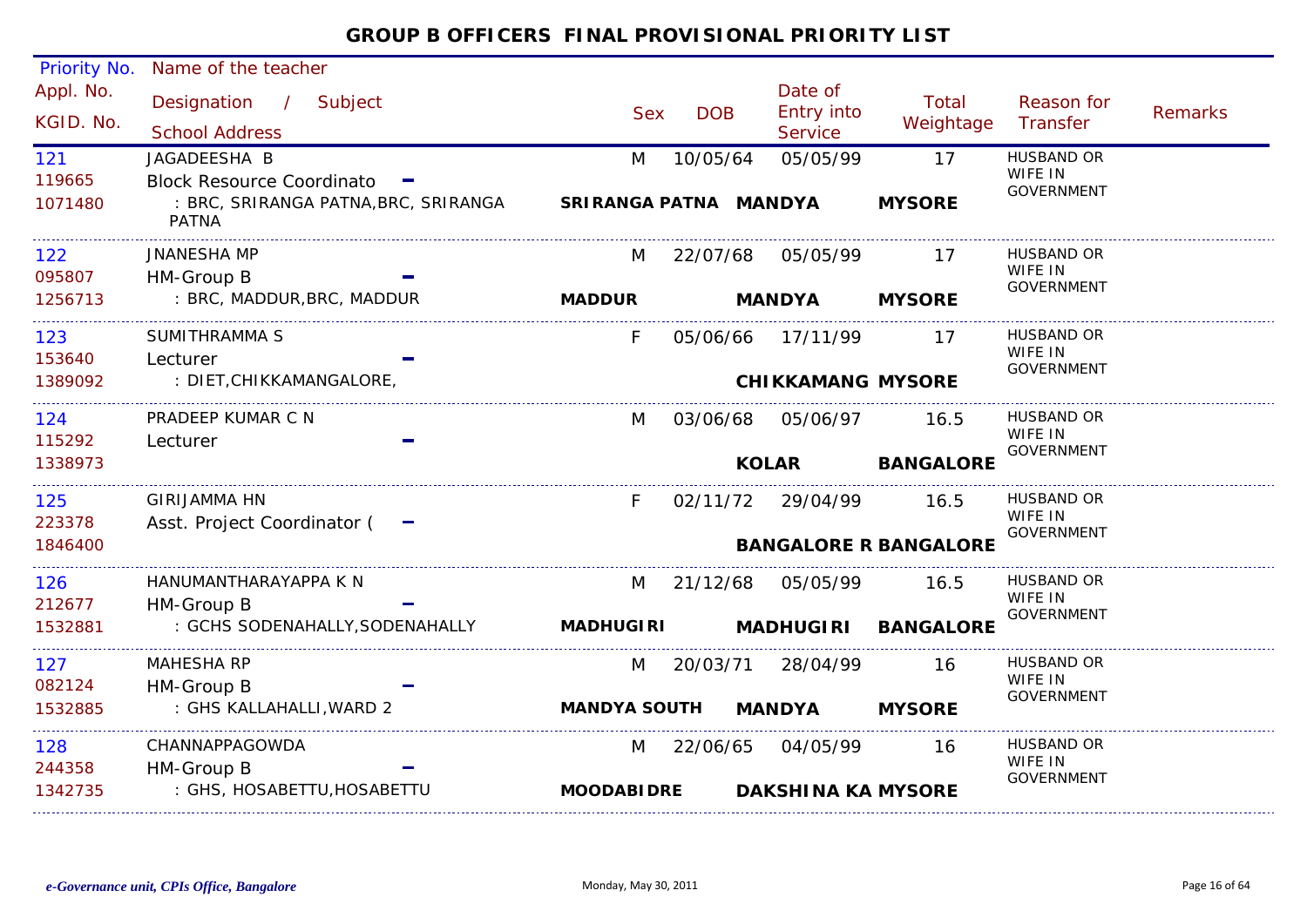| Priority No. | Name of the teacher                                                  |                     |            |            |              |                              |                              |                              |                |
|--------------|----------------------------------------------------------------------|---------------------|------------|------------|--------------|------------------------------|------------------------------|------------------------------|----------------|
| Appl. No.    | Designation / Subject                                                |                     |            |            |              | Date of                      | Total                        | Reason for                   |                |
| KGID. No.    | <b>School Address</b>                                                |                     | <b>Sex</b> | <b>DOB</b> |              | Entry into<br><b>Service</b> | Weightage                    | Transfer                     | <b>Remarks</b> |
| 129          | <b>EDWIN CHRISTOPHER M</b>                                           |                     | M          | 08/11/66   |              | 18/11/99                     | 16                           | <b>HUSBAND OR</b>            |                |
| 058581       | <b>Block Resource Coordinato</b>                                     |                     |            |            |              |                              |                              | WIFE IN<br><b>GOVERNMENT</b> |                |
| 1191131      | : BRC, KOLAR, BRC, KOLAR                                             | <b>KOLAR</b>        |            |            | <b>KOLAR</b> |                              | <b>BANGALORE</b>             |                              |                |
| 130          | <b>ASMA TABASUM</b>                                                  |                     | F.         | 20/07/71   |              | 18/11/99                     | 16                           | <b>HUSBAND OR</b>            |                |
| 179219       | HM-Group B                                                           |                     |            |            |              |                              |                              | WIFE IN<br><b>GOVERNMENT</b> |                |
| 1562523      | : GHS HANUMANTHNAGAR, HANUMANTHNAGAR RAMANAGARA RAMANAGARA BANGALORE |                     |            |            |              |                              |                              |                              |                |
| 131          | RAMANAIK                                                             |                     | M          | 27/07/56   |              | 09/05/03                     | 16                           | <b>HUSBAND OR</b><br>WIFE IN |                |
| 043113       | HM-Group B                                                           |                     |            |            |              |                              |                              | <b>GOVERNMENT</b>            |                |
| 1130794      | : GCHS TAVAREKERE, TAVAREKERE                                        | <b>KUNIGAL</b>      |            |            |              | <b>TUMKUR</b>                | <b>BANGALORE</b>             |                              |                |
| 132          | <b>ASHOKA KAMATH</b>                                                 |                     | M          | 30/01/67   |              | 03/05/99                     | -15                          | <b>HUSBAND OR</b><br>WIFE IN |                |
| 077744       | HM-Group B                                                           |                     |            |            |              |                              |                              | <b>GOVERNMENT</b>            |                |
| 1532338      | : GHS VOLAKADU, VOLAKADU WARD NO-29                                  | <b>UDUPI</b>        |            |            | <b>UDUPI</b> |                              | <b>MYSORE</b>                |                              |                |
| 133          | R MANJUNATH                                                          |                     | M          | 13/01/71   |              | 05/05/99                     | 15                           | HUSBAND OR                   |                |
| 177843       | Block Resource Coordinato -                                          |                     |            |            |              |                              |                              | WIFE IN<br><b>GOVERNMENT</b> |                |
| 1532851      | : BRC, MANDYA SOUTH, BRC, MANDYA SOUTH MANDYA SOUTH                  |                     |            |            |              | <b>MANDYA</b>                | <b>MYSORE</b>                |                              |                |
| 134          | <b>GEETHAK</b>                                                       |                     | F.         |            |              | 30/03/64 18/11/99            | -15                          | HUSBAND OR<br>WIFE IN        |                |
| 149239       | Asst. Project Coordinator (                                          |                     |            |            |              |                              |                              | <b>GOVERNMENT</b>            |                |
| 1189268      |                                                                      |                     |            |            |              | <b>DAKSHINA KA MYSORE</b>    |                              |                              |                |
| 135          | <b>FARUQ AHAMED G</b>                                                |                     | M          | 01/03/60   |              | 19/11/99                     | 14.5                         | <b>HUSBAND OR</b><br>WIFE IN |                |
| 115106       | HM-Group B                                                           |                     |            |            |              |                              |                              | <b>GOVERNMENT</b>            |                |
| 1362375      | : GHS H NAGASANDRA, H NAGASANRA                                      | <b>GOWRIBIDANUR</b> |            |            |              |                              | <b>CHIKKABALLA BANGALORE</b> |                              |                |
| 136          | <b>KEMPAIAH S</b>                                                    |                     | M          | 03/04/62   |              | 24/09/86                     | 14                           | HUSBAND OR<br>WIFE IN        |                |
| 242744       | HM-Group B                                                           |                     |            |            |              |                              |                              | <b>GOVERNMENT</b>            |                |
| 983173       | : GHS MANAGALLI, MANAGALLI                                           | <b>HANUR</b>        |            |            |              | <b>CHAMARAJAN MYSORE</b>     |                              |                              |                |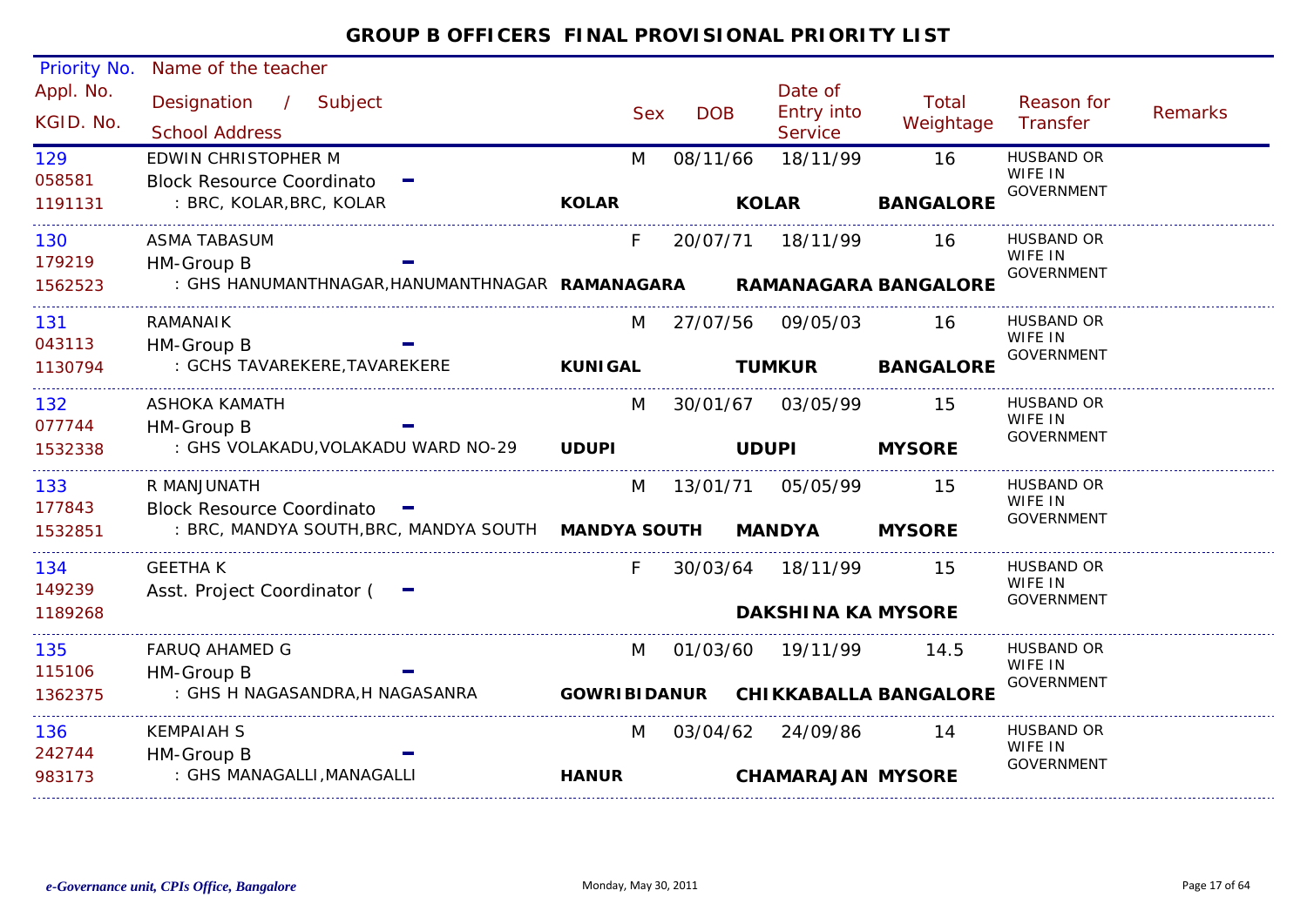#### Appl. No. Priority No. Name of the teacher Designation / Subject Sex DOB Date of<br>Entry into **Service** Reason for **Transfer**  Remarks Total School Address School Address School Address Sex Service Weightage / KGID. No.153821F 30/11/70 03/05/99 14 HUSBAND OR : GCHS KYATHASANDRA W-34,TUMKUR (CMC) **TUMKUR**WARD 34137WIFE IN GOVERNMENT HM-Group B 1683636BHAGHYALAKSHMI N H **TUMKUR BANGALORE** 234099M 20/07/72 17/11/99 14 HUSBAND OR : BRC, KOPPA,BRC, KOPPA 138WIFE IN GOVERNMENT Block Resource Coordinato 1191099VENKATESHA A S**KOPPA CHIKKAMANG MYSORE**227898139 M 08/03/75 18/11/99 14 HUSBAND OR JAGADEESHA T SWIFF IN GOVERNMENT Asst. Director 1191161**MMS, JD OFFI BANGALORE** 128076F 07/10/69 22/11/99 : GOVT GIRLS HS ANEKAL,ANEKAL TOWN 140 14 HUSBAND OR BHAGYALAKSHMAMMA R. D.WIFE IN GOVERNMENT Asst. Director - MMS 1866497**ANEKAL BANGALORE S BANGALORE**092132M 20/12/62 03/05/99 13 HUSBAND OR : GHS IJOOR RAMANAGARA,RAMANAGARA TOWN141WIFE IN GOVERNMENT HM-Group B 1532586RAMESHAIAH K L**RAMANAGARA RAMANAGARA BANGALORE**202225142 M 06/02/68 03/05/99 13 HUSBAND OR PURUSHOTHAMA KUMAR K MWIFE IN GOVERNMENT Lecturer 1532373**BANGALORE S BANGALORE**172175M 26/04/63 05/05/99 13 HUSBAND OR : BRC, NARASIMHARAJAPURA,BRC, NARASIMHARAJAPURA143WIFE IN GOVERNMENT Block Resource Coordinato 1028683ANANDA KUMAR**NARASIMHARAJAPCHIKKAMANG MYSOREURA**178142 M 15/07/69 16/11/99 : BRC, GUBBI,BRC, GUBBI 1444 SREERANGARAJU M 15/07/69 16/11/99 13 HUSBAND OR WIFE IN GOVERNMENT Block Resource Coordinato 1191140**GUBBI TUMKURBANGALORE**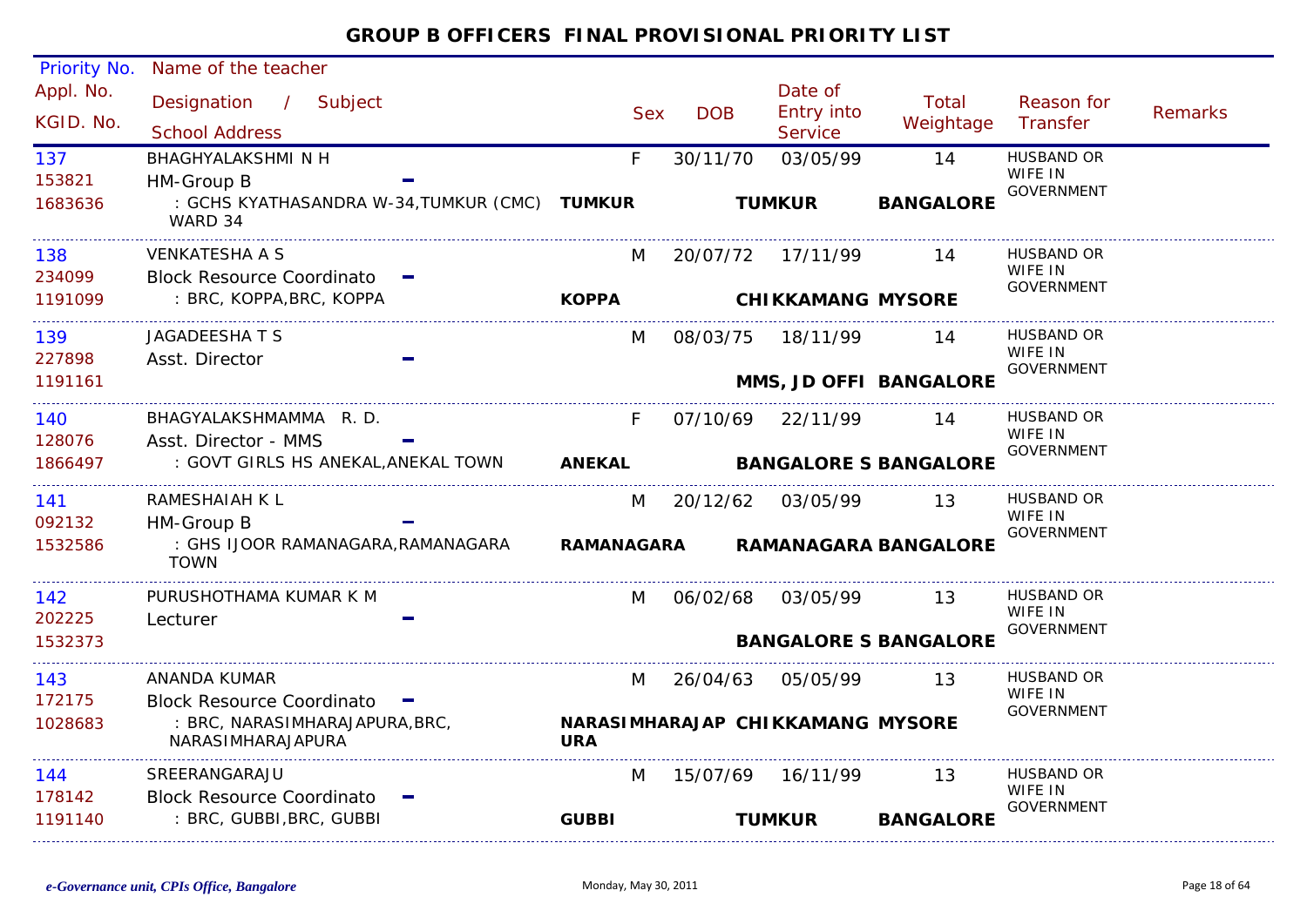#### Priority No. Name of the teacher Appl. No. Date of<br>DOB Entry into Reason for Designation Subject Sex DOB/ Total Remarks Examples of the Sex DOB Entry into the veightage<br>School Address School Address Sex Service KGID. No.Transfer**Service** 145ROOPALAKSHMI M PF 26/06/73 17/11/99 13 HUSBAND OR WIFE IN 222444Vice Principal **Districts and the Contract of Contract Contract of Contract Contract Contract On the Contract O<br>The Contract Contract Contract Contract Contract Contract Contract Contract Contract Contract Contract Contrac** GOVERNMENT : GJC BOYS CHANNAPATNA,CHANNAPATNA **CHANNAPATNA RAMANAGARA BANGALORE**1189345TOWNCHANDRAPPA B L M 29/08/66 18/11/99 13 HUSBAND OR 146WIFE IN 229141Block Resource Coordinato =<br>BRC, SAKALESHAPURA, BRC, SAKALESHAPURA SAKALESHAPURA HASSAN MYSORE GOVERNMENT1572339 : BRC, SAKALESHAPURA,BRC, SAKALESHAPURA **SAKALESHAPURA HASSAN MYSORE**ANJUNAIAH147M 17/04/61 31/08/85 12 HUSBAND OR WIFF IN 089143 Block Resource Coordinato GOVERNMENT : BRC, KANAKAPURA,BRC, KANAKAPURA **RAMANAGARA BANGALORE**1147663**KANAKAPURA**VENKATESHA K148M 26/04/69 03/03/89 12 HUSBAND OR WIFE IN 055701 Block Resource Coordinato GOVERNMENT : BRC, GUDIBANDA,BRC, GUDIBANDA 1145307**GUDIBANDA CHIKKABALLA BANGALORE**SUMA B K149F 23/04/72 29/04/99 12 HUSBAND OR WIFE IN 170503 HM-Group B GOVERNMENT1600979 : G B HS HOSAKOTE,HOSAKOTE TOWN **HOSAKOTE BANGALORE R BANGALORE** ALEEMUNNISA IF 27/08/67 16/11/99 12 HUSBAND OR 150WIFF IN 244193 Lecturer GOVERNMENT1189278**TUMKUR BANGALORE** 151 11 K M KRISHNA KUMARM 01/06/63 30/10/86HUSBAND OR WIFE IN 160896 Subject Inspector  $=$  ENGLISH GOVERNMENT : DDPI OFFICE,UDUPI,DDPI OFFICE,UDUPI 1195166**MYSORE** 152F 02/05/64 29/04/99 11 HUSBAND OR GAYATHRIDEVI WIFE IN 078546 HM-Group B GOVERNMENT : GHS GIRLS OLD MALAVALLI,MALAVALLY - 1532366**MALAVALLY MANDYA MYSORE**WARD-19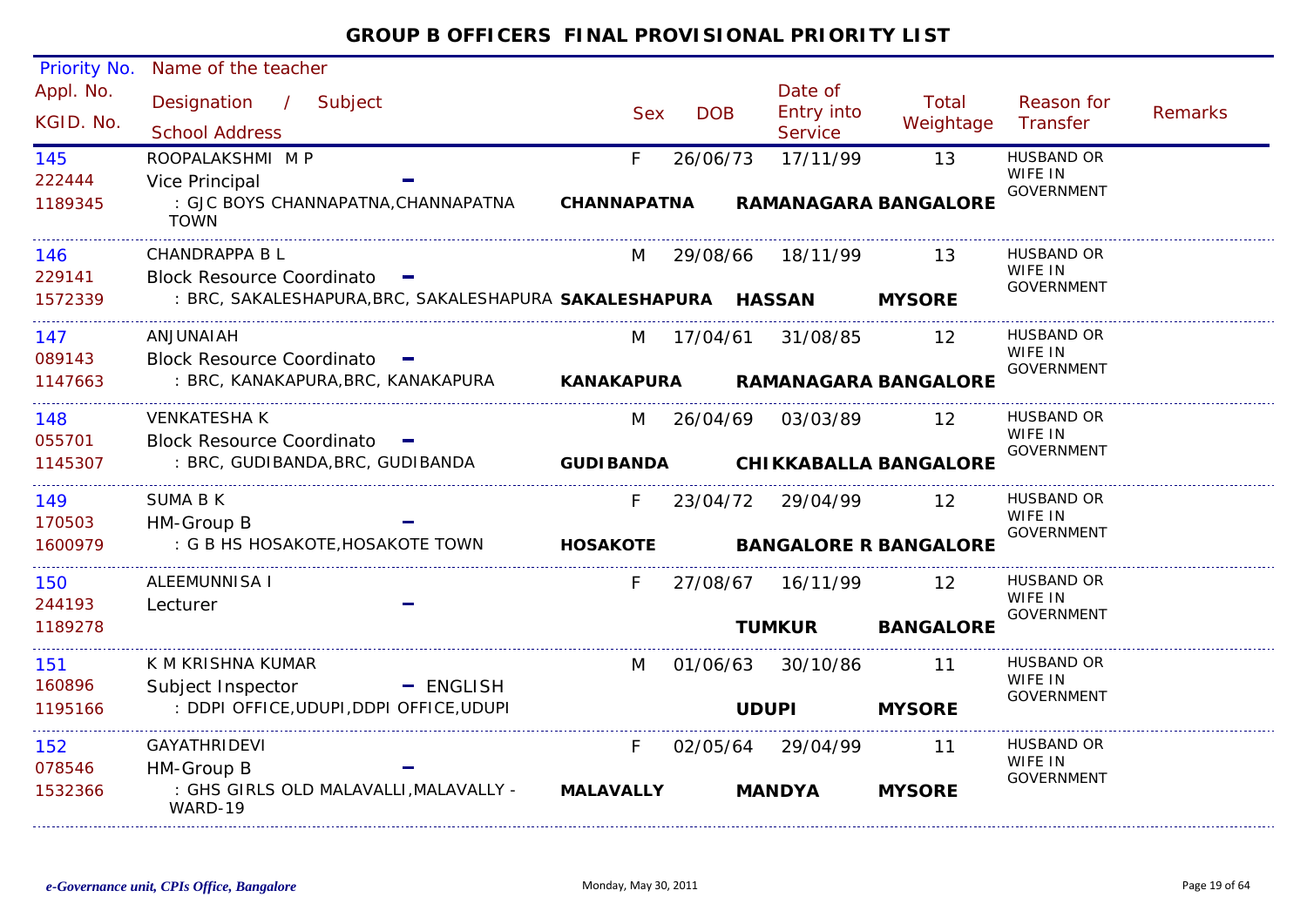| Priority No.  | Name of the teacher                                          |                    |            |                    |                              |                              |                |
|---------------|--------------------------------------------------------------|--------------------|------------|--------------------|------------------------------|------------------------------|----------------|
| Appl. No.     | Designation / Subject                                        |                    |            | Date of            | <b>Total</b>                 | Reason for                   |                |
| KGID. No.     | <b>School Address</b>                                        | <b>Sex</b>         | <b>DOB</b> | Entry into         | Weightage                    | Transfer                     | <b>Remarks</b> |
|               |                                                              |                    |            | Service            |                              |                              |                |
| 153<br>242919 | <b>MALLAIAH K N</b>                                          | M                  | 31/03/53   | 16/03/79           | 10                           | <b>HUSBAND OR</b><br>WIFE IN |                |
| 463773        | HM-Group B<br>: GHS HOLAVANAHALLY, HOLAVANAHALLI             | <b>KORATAGERE</b>  |            | <b>MADHUGIRI</b>   | <b>BANGALORE</b>             | <b>GOVERNMENT</b>            |                |
|               |                                                              |                    |            |                    |                              |                              |                |
| 154           | LINGARAJU M R                                                | M                  | 10/11/61   | 12/09/92           | 8                            | HUSBAND OR                   |                |
| 243748        | HM-Group B                                                   |                    |            |                    |                              | WIFE IN<br><b>GOVERNMENT</b> |                |
| 1256764       | : GHS GIRLS CHINAKURALI, CHINAKURALI                         | <b>PANDAVAPURA</b> |            | <b>MANDYA</b>      | <b>MYSORE</b>                |                              |                |
| 155           | THIPPESWAMY H                                                | M                  |            | 12/06/70  18/07/94 |                              | <b>HUSBAND OR</b>            |                |
| 242662        | HM-Group B                                                   |                    |            |                    |                              | WIFE IN<br><b>GOVERNMENT</b> |                |
| 1313401       | : GHS KALAMARAHALLY, KALAMARAHALLY                           | <b>CHALLAKERE</b>  |            |                    | <b>CHITRADURG BANGALORE</b>  |                              |                |
| 156           | RAMACHANDRAPPA                                               | M                  | 15/04/64   | 30/10/86           |                              | <b>HUSBAND OR</b>            |                |
| 234890        | Block Resource Coordinato -                                  |                    |            |                    |                              | WIFE IN<br><b>GOVERNMENT</b> |                |
| 1130649       | : BRC, PAVAGADA, BRC, PAVAGADA                               | <b>PAVAGADA</b>    |            | <b>MADHUGIRI</b>   | <b>BANGALORE</b>             |                              |                |
| 157           | NATARAJU H N                                                 | M                  | 19/05/58   | 03/11/80           | 6                            | <b>HUSBAND OR</b>            |                |
| 177523        | HM-Group B                                                   |                    |            |                    |                              | WIFE IN<br><b>GOVERNMENT</b> |                |
| 904853        | : GHS MAGADI PALYA CROSS, KOPPA                              | <b>KUNIGAL</b>     |            | <b>TUMKUR</b>      | <b>BANGALORE</b>             |                              |                |
| 158           | <b>BALAKRISHNEGOWDA M V</b>                                  | M                  | 10/07/59   | 22/11/82           | 6                            | <b>HUSBAND OR</b>            |                |
| 233164        | HM-Group B                                                   |                    |            |                    |                              | WIFE IN<br><b>GOVERNMENT</b> |                |
| 896181        | : GHS VALAGEREMENASA, VOLAGERE MENASA KRISHNARAJA PET MANDYA |                    |            |                    | <b>MYSORE</b>                |                              |                |
| 159           | <b>UMESH BAMBORE</b>                                         | M                  | 28/02/60   | 22/11/82           | 6                            | <b>HUSBAND OR</b>            |                |
| 244493        | Vice Principal                                               |                    |            |                    |                              | WIFE IN<br><b>GOVERNMENT</b> |                |
| 931695        | : GPUC HEBRI, HEBRI                                          | <b>KARKALA</b>     |            | <b>UDUPI</b>       | <b>MYSORE</b>                |                              |                |
| 160           | <b>UJALA BAI</b>                                             | F.                 | 22/09/57   | 20/02/84           | 6                            | <b>HUSBAND OR</b>            |                |
| 125092        | HM-Group B                                                   |                    |            |                    |                              | WIFE IN<br><b>GOVERNMENT</b> |                |
| 1166049       | : G HS NELAVAGILU, NELAVAGILU                                | <b>HOSAKOTE</b>    |            |                    | <b>BANGALORE R BANGALORE</b> |                              |                |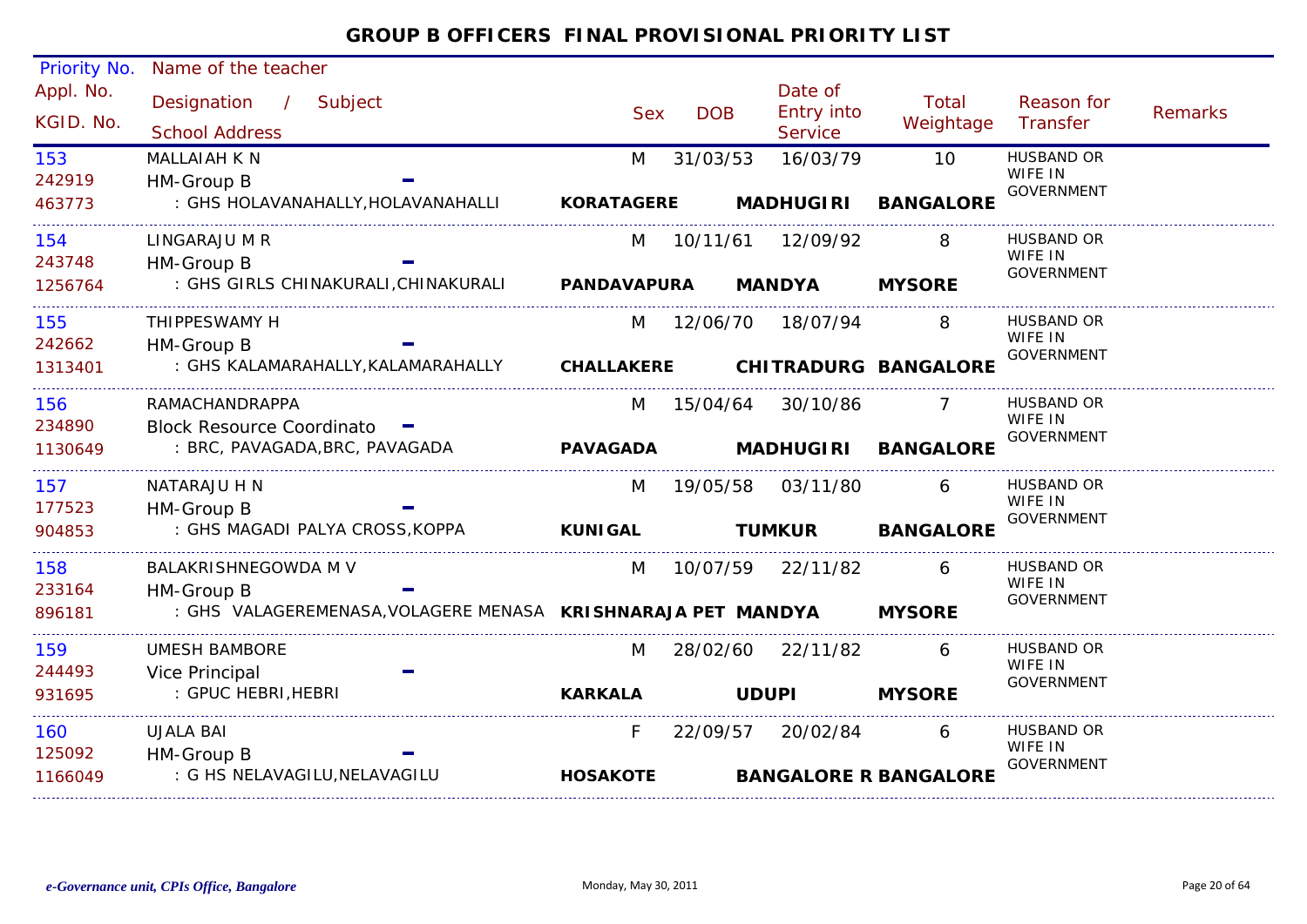| Priority No. | Name of the teacher                |                      |            |                                  |                  |                              |         |
|--------------|------------------------------------|----------------------|------------|----------------------------------|------------------|------------------------------|---------|
| Appl. No.    | Designation / Subject              |                      |            | Date of                          | Total            | Reason for                   |         |
| KGID. No.    | <b>School Address</b>              | <b>Sex</b>           | <b>DOB</b> | Entry into<br><b>Service</b>     | Weightage        | Transfer                     | Remarks |
| 161          | ASWATHAPPA V N                     | M                    | 15/03/58   | 01/06/84                         | 6                | <b>HUSBAND OR</b>            |         |
| 061857       | HM-Group B                         |                      |            |                                  |                  | WIFE IN<br><b>GOVERNMENT</b> |         |
| 1149309      | : GHS HAMPASANDRA,HAMPASANDRA      | <b>GUDIBANDA</b>     |            | <b>CHIKKABALLA BANGALORE</b>     |                  |                              |         |
| 162          | PRAKASH H                          | M                    |            | 25/05/59 01/06/84                | 6                | <b>HUSBAND OR</b>            |         |
| 205900       | HM-Group B                         |                      |            |                                  |                  | WIFE IN<br>GOVERNMENT        |         |
| 1177554      | : GHS, BELLUR, BELLUR              | <b>URA</b>           |            | NARASIMHARAJAP CHIKKAMANG MYSORE |                  |                              |         |
| 163          | H THARANATH                        | M                    |            | 22/05/58 02/06/84                | 6                | <b>HUSBAND OR</b>            |         |
| 241511       | HM-Group B                         |                      |            |                                  |                  | WIFE IN<br>GOVERNMENT        |         |
| 1129816      | : GHS CHENDUR, CHENDUR             |                      |            | GUDIBANDA CHIKKABALLA BANGALORE  |                  |                              |         |
| 164          | N MADAPPA                          | M                    |            | 01/06/57 18/07/84                | 6                | <b>HUSBAND OR</b>            |         |
| 038520       | HM-Group B                         |                      |            |                                  |                  | WIFE IN<br><b>GOVERNMENT</b> |         |
| 1128804      | : GHS NILUVAGILU, NILAVAGILU       | <b>KOPPA</b>         |            | <b>CHIKKAMANG MYSORE</b>         |                  |                              |         |
| 165          | SHANTHAKUMARI                      | F                    | 24/02/60   | 13/08/84                         | 6                | <b>HUSBAND OR</b>            |         |
| 183041       | HM-Group B                         |                      |            |                                  |                  | WIFE IN<br>GOVERNMENT        |         |
| 1262011      | : GHS ARABIKOTHANUR,ARABHIKOTHANUR | <b>KOLAR Example</b> |            | <b>KOLAR</b>                     | <b>BANGALORE</b> |                              |         |
| 166          | <b>KRISHNAMURTHY P</b>             | M                    |            | 23/09/55 16/08/84                | 6                | <b>HUSBAND OR</b>            |         |
| 004011       | HM-Group B                         |                      |            |                                  |                  | WIFE IN<br>GOVERNMENT        |         |
| 979980       |                                    |                      |            | <b>HASSAN</b>                    | <b>MYSORE</b>    |                              |         |
| 167          | <b>B S SIDDEGOWDA</b>              | M                    |            | 01/06/57 20/08/84                | 6                | <b>HUSBAND OR</b>            |         |
| 246433       | HM-Group B                         |                      |            |                                  |                  | WIFE IN<br>GOVERNMENT        |         |
| 1070962      | : GHS CHEEKANAHALLY, CHEEKANAHALLY | <b>BELUR</b>         |            | <b>HASSAN</b>                    | <b>MYSORE</b>    |                              |         |
| 168          | RAJANNA A P                        | M                    |            | 01/06/57 25/09/84                | 6                | <b>HUSBAND OR</b>            |         |
| 191529       | HM-Group B                         |                      |            |                                  |                  | WIFE IN<br>GOVERNMENT        |         |
| 983027       | : G H S MADAPURA,KUMBUR            | <b>SOMAVARPET</b>    |            | <b>KODAGU</b>                    | <b>MYSORE</b>    |                              |         |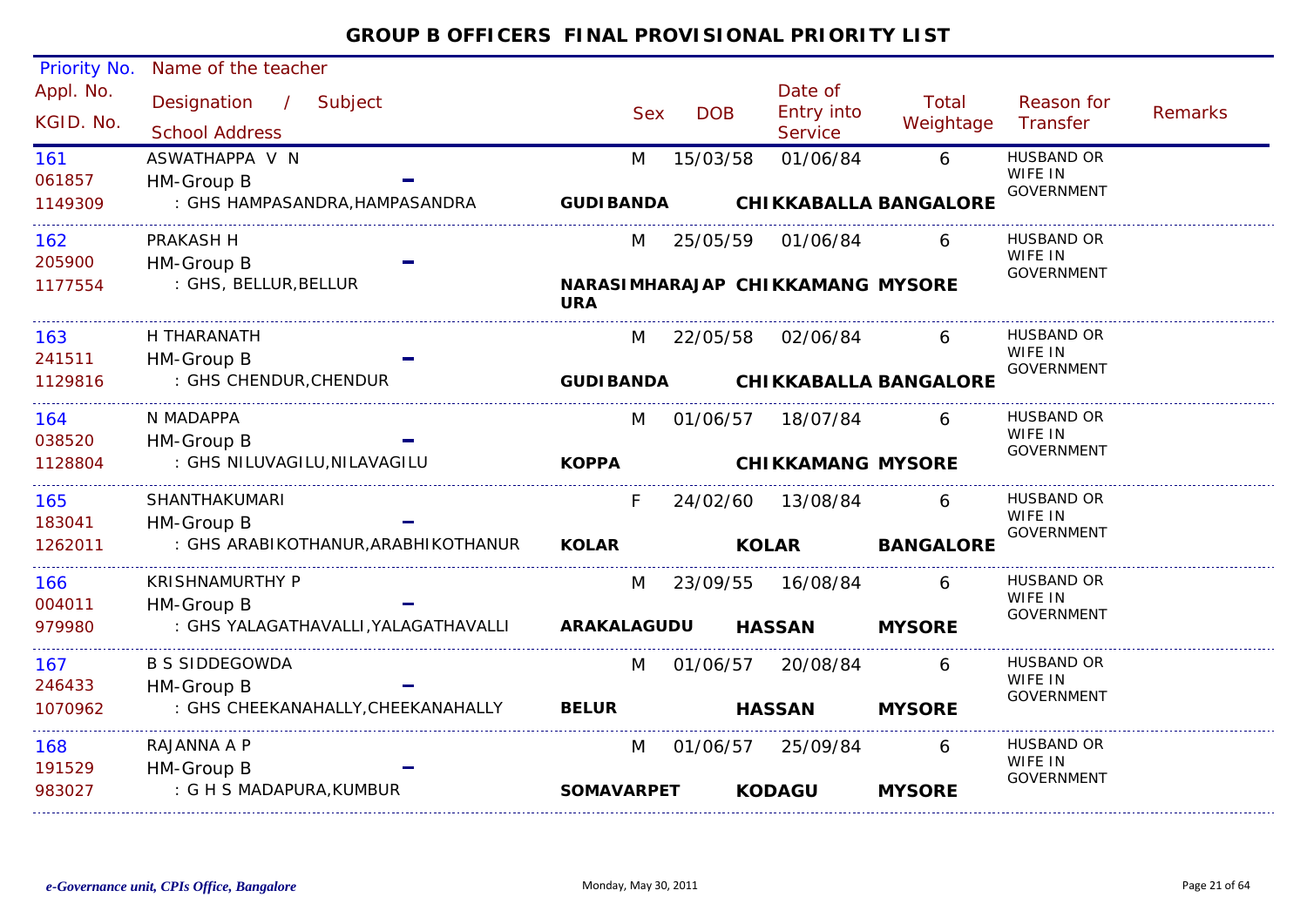| Priority No.  | Name of the teacher                           |                       |            |                    |                                    |                              |                |
|---------------|-----------------------------------------------|-----------------------|------------|--------------------|------------------------------------|------------------------------|----------------|
| Appl. No.     | Designation / Subject                         |                       |            | Date of            | <b>Total</b>                       | Reason for                   |                |
| KGID. No.     | <b>School Address</b>                         | <b>Sex</b>            | <b>DOB</b> | Entry into         | Weightage                          | Transfer                     | <b>Remarks</b> |
|               |                                               |                       |            | Service            |                                    | <b>HUSBAND OR</b>            |                |
| 169<br>164278 | MALLESHA T C                                  | M                     | 01/06/56   | 27/09/84           | 6                                  | WIFE IN                      |                |
| 1072956       | HM-Group B<br>: G H S KODLIPET, DODDAKODLI    | <b>SOMAVARPET</b>     |            | <b>KODAGU</b>      | <b>MYSORE</b>                      | <b>GOVERNMENT</b>            |                |
|               |                                               |                       |            |                    |                                    |                              |                |
| 170           | <b>NAGARAJU M</b>                             | M                     | 10/04/57   | 10/12/84           | 6                                  | <b>HUSBAND OR</b>            |                |
| 244188        | HM-Group B                                    |                       |            |                    |                                    | WIFE IN<br><b>GOVERNMENT</b> |                |
| 1196294       |                                               | <b>SOMAVARPET</b>     |            | <b>KODAGU</b>      | <b>MYSORE</b>                      |                              |                |
| 171           | PREMALATHA K L                                | F                     |            | 14/06/58 10/12/84  | 6                                  | <b>HUSBAND OR</b>            |                |
| 162839        | HM-Group B                                    |                       |            |                    |                                    | WIFE IN<br><b>GOVERNMENT</b> |                |
| 1163661       | : GHS MANCHENAHALLI MANCHENAHALLI             |                       |            |                    | GOWRIBIDANUR CHIKKABALLA BANGALORE |                              |                |
| 172           | <b>CHANDRAPPA N</b>                           | M                     |            | 01/06/60 12/12/84  | 6                                  | <b>HUSBAND OR</b>            |                |
| 151543        | HM-Group B                                    |                       |            |                    |                                    | WIFE IN<br><b>GOVERNMENT</b> |                |
| 1164330       | : GHS THIMMASANDRA E,THIMMASANDRA E           | <b>SIDLAGHATTA</b>    |            |                    | <b>CHIKKABALLA BANGALORE</b>       |                              |                |
| 173           | SRINIVASA C                                   | M                     |            | 18/05/61  12/12/84 | 6                                  | <b>HUSBAND OR</b>            |                |
| 118148        | HM-Group B                                    |                       |            |                    |                                    | WIFE IN<br><b>GOVERNMENT</b> |                |
| 1148824       | : GHS NAYAKARAHALLI, NAYAKARAHALLI            | <b>KOLAR</b>          |            | <b>KOLAR</b>       | <b>BANGALORE</b>                   |                              |                |
| 174           | T PRAKASHA                                    | M                     |            | 20/06/61 12/12/84  | 6                                  | <b>HUSBAND OR</b>            |                |
| 120170        | HM-Group B                                    |                       |            |                    |                                    | WIFE IN<br><b>GOVERNMENT</b> |                |
| 114820        | : GHS RAJENAHALLI, RAJENAHALLI                | <b>MALUR</b>          |            | <b>KOLAR</b>       | <b>BANGALORE</b>                   |                              |                |
| 175           | NARASIMHAIAH KV                               | M                     |            | 01/06/56 13/12/84  | 6                                  | HUSBAND OR                   |                |
| 066432        | HM-Group B                                    |                       |            |                    |                                    | WIFE IN<br><b>GOVERNMENT</b> |                |
| 1148125       | : GHS KURUDUMALE, KURUDUMALE                  | <b>MULBAGAL</b>       |            | <b>KOLAR</b>       | <b>BANGALORE</b>                   |                              |                |
| 176           | CHANDRASHEKAR A V                             | M                     | 18/08/58   | 13/12/84           | 6                                  | <b>HUSBAND OR</b>            |                |
| 085854        | HM-Group B                                    |                       |            |                    |                                    | WIFE IN<br><b>GOVERNMENT</b> |                |
| 1129518       | : GHS<br>ATTICHOWDENAHALLY, ATTICHOWDENAHALLY | HOLENARASIPURA HASSAN |            |                    | <b>MYSORE</b>                      |                              |                |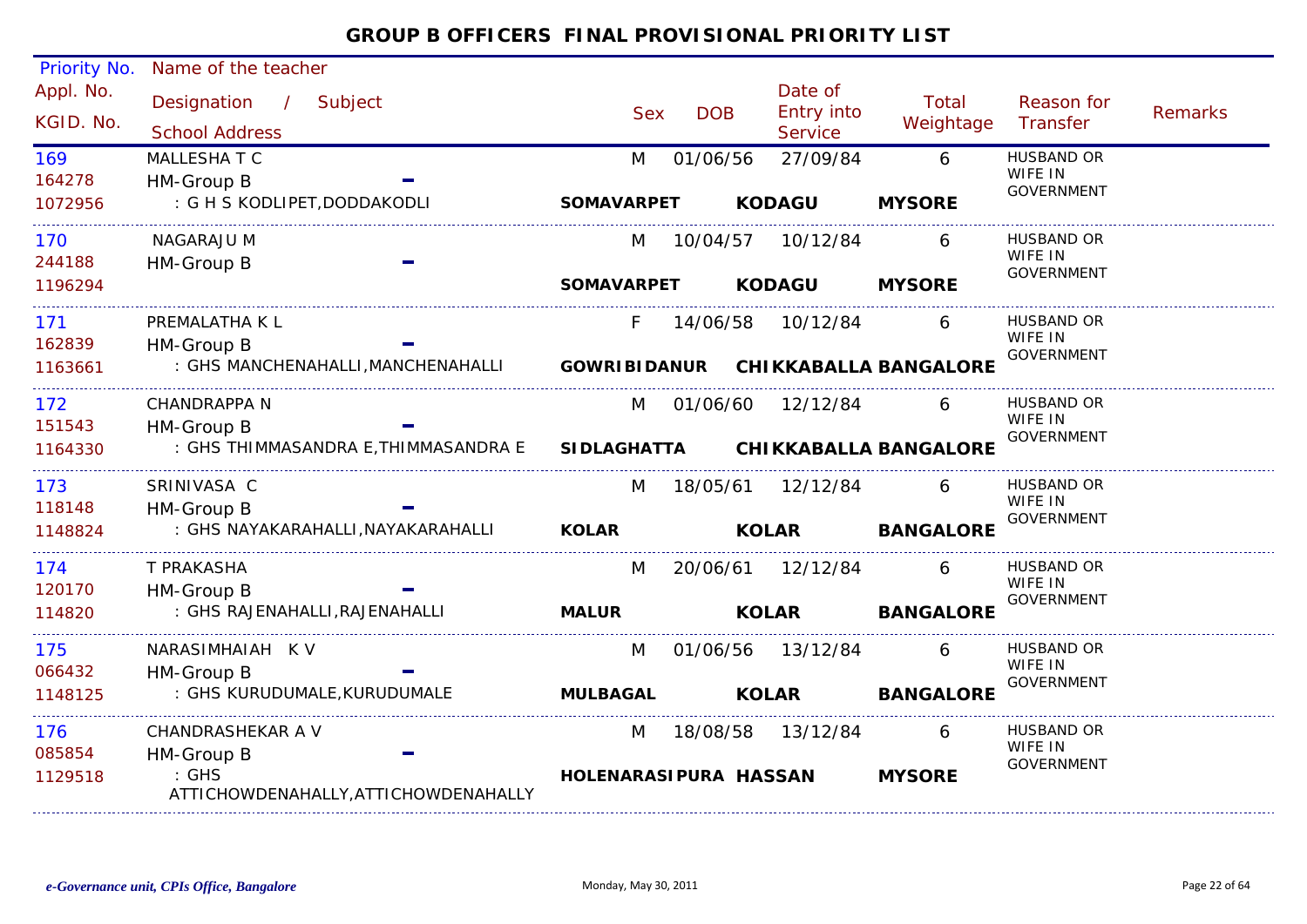| Priority No.             | Name of the teacher                                       |                         |            |                                          |                    |                                                   |                |
|--------------------------|-----------------------------------------------------------|-------------------------|------------|------------------------------------------|--------------------|---------------------------------------------------|----------------|
| Appl. No.<br>KGID. No.   | Designation / Subject<br><b>School Address</b>            | <b>Sex</b>              | <b>DOB</b> | Date of<br><b>Entry into</b><br>Service  | Total<br>Weightage | Reason for<br>Transfer                            | <b>Remarks</b> |
| 177<br>060712<br>1163968 | SHIVANNAGOWDA<br>HM-Group B<br>: GHS ANEMADAGU, ANEMADAGU | M<br><b>SIDLAGHATTA</b> | 27/05/59   | 15/12/84<br><b>CHIKKABALLA BANGALORE</b> | 6                  | <b>HUSBAND OR</b><br>WIFE IN<br><b>GOVERNMENT</b> |                |
| 178                      | SATYANARAYANA REDDY S T                                   | M                       | 08/02/61   | 18/12/84                                 | 6                  | <b>HUSBAND OR</b>                                 |                |
| 225318<br>1149993        | Vice Principal<br>: GHS MADANAHALLI, MADANAHALLI          | <b>KOLAR</b>            |            | <b>KOLAR</b>                             | <b>BANGALORE</b>   | WIFE IN<br><b>GOVERNMENT</b>                      |                |
| 179<br>168296            | GHANANANDAMURTHY H M<br>HM-Group B                        | M                       | 12/12/59   | 22/12/84                                 | 6                  | <b>HUSBAND OR</b><br>WIFE IN                      |                |
| 1130660                  | : GHS GABBALAGODU, BELUR                                  | <b>BELUR</b>            |            | <b>HASSAN</b>                            | <b>MYSORE</b>      | <b>GOVERNMENT</b>                                 |                |
| 180<br>164263            | C S SHANKARAIAH<br>HM-Group B                             | M                       | 01/07/59   | 26/12/84                                 | 6                  | <b>HUSBAND OR</b><br>WIFE IN<br><b>GOVERNMENT</b> |                |
| 1163786                  | : GOVT HIGH SCHOOL<br>NERUGALALE, NERUGALALE              | <b>SOMAVARPET</b>       |            | <b>KODAGU</b>                            | <b>MYSORE</b>      |                                                   |                |
| 181<br>092138            | <b>G KRISHNAPPA</b><br>HM-Group B                         | M                       | 01/05/59   | 29/12/84                                 | 6                  | HUSBAND OR<br>WIFE IN                             |                |
| 1129211                  | $\therefore$ GHS<br>KANAGAMAKALAPALLI, KANAGAMAKALAPALLI  | <b>BAGEPALLY</b>        |            | <b>CHIKKABALLA BANGALORE</b>             |                    | <b>GOVERNMENT</b>                                 |                |
| 182<br>094570            | SHIVARAMU<br>HM-Group B                                   | M                       | 15/07/60   | 29/12/84                                 | 6                  | <b>HUSBAND OR</b><br>WIFE IN                      |                |
| 1212337                  | : GHS HOOTAGERE, HOOTAGERE                                | <b>MADDUR</b>           |            | <b>MANDYA</b>                            | <b>MYSORE</b>      | <b>GOVERNMENT</b>                                 |                |
| 183<br>227739            | <b>NATESHA</b><br>HM-Group B                              | M                       |            | 01/06/56 02/01/85                        | 6                  | <b>HUSBAND OR</b><br>WIFE IN                      |                |
| 998278                   | : GHS BELAGODU, BELAGODU                                  | SAKALESHAPURA HASSAN    |            |                                          | <b>MYSORE</b>      | <b>GOVERNMENT</b>                                 |                |
| 184<br>165862            | PRAKASH A B<br>HM-Group B                                 | M                       | 24/06/59   | 06/03/85                                 | 6                  | <b>HUSBAND OR</b><br>WIFE IN                      |                |
| 1072045                  | : GOV HIGH SCHOOL<br>CHENNANAKOTE, CHANNAYANA KOTE        | <b>VIRAJPET</b>         |            | <b>KODAGU</b>                            | <b>MYSORE</b>      | <b>GOVERNMENT</b>                                 |                |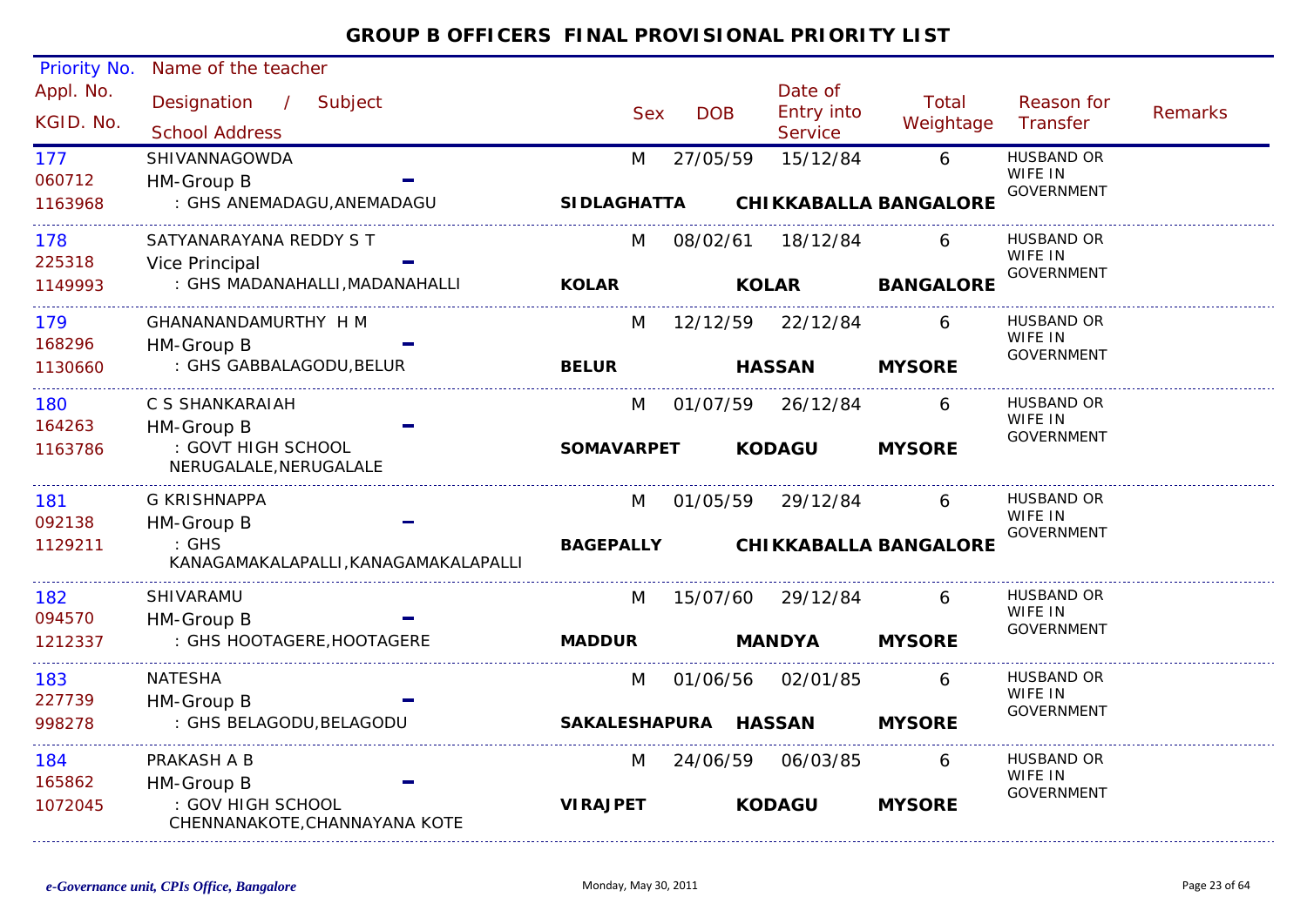| Priority No.           | Name of the teacher                               |                    |            |                |                                         |                                    |                              |                |
|------------------------|---------------------------------------------------|--------------------|------------|----------------|-----------------------------------------|------------------------------------|------------------------------|----------------|
| Appl. No.<br>KGID. No. | Designation /<br>Subject<br><b>School Address</b> | <b>Sex</b>         | <b>DOB</b> |                | Date of<br>Entry into<br><b>Service</b> | Total<br>Weightage                 | Reason for<br>Transfer       | <b>Remarks</b> |
| 185                    | RANGARAJU H L                                     | M                  | 12/06/57   |                | 26/03/85                                | 6                                  | <b>HUSBAND OR</b>            |                |
| 222428                 | HM-Group B                                        |                    |            |                |                                         |                                    | WIFE IN<br><b>GOVERNMENT</b> |                |
| 11482450               | : GHS S MADAMANGALA, MADAMANGALA                  | <b>BANGARAPETE</b> |            | <b>KOLAR</b>   |                                         | <b>BANGALORE</b>                   |                              |                |
| 186                    | NAGARATHNA BADIGER                                | F.                 | 22/05/59   |                | 18/09/86                                | 6                                  | <b>HUSBAND OR</b><br>WIFE IN |                |
| 179410                 | HM-Group B                                        |                    |            |                |                                         |                                    | <b>GOVERNMENT</b>            |                |
| 1058036                | : GHS KURUDI,KURUDI                               |                    |            |                |                                         | GOWRIBIDANUR CHIKKABALLA BANGALORE |                              |                |
| 187                    | <b>NIRMALA B</b>                                  | F.                 | 11/10/63   |                | 30/12/89                                | 6                                  | <b>HUSBAND OR</b><br>WIFE IN |                |
| 027685                 | Vice Principal                                    |                    |            |                |                                         |                                    | <b>GOVERNMENT</b>            |                |
| 997099                 | : GPUC BAILUR, BAILUR                             | <b>KARKALA</b>     |            | <b>UDUPI</b>   |                                         | <b>MYSORE</b>                      |                              |                |
| 188                    | UDAYA KUMAR K                                     | M                  | 09/09/63   |                | 10/01/90                                | 6                                  | <b>HUSBAND OR</b>            |                |
| 124582                 | HM-Group B                                        |                    |            |                |                                         |                                    | WIFE IN<br>GOVERNMENT        |                |
| 19091963               | : GHS BETHAMANGALA, BETHAMANGALA                  | <b>BANGARAPETE</b> |            | <b>KOLAR</b>   |                                         | <b>BANGALORE</b>                   |                              |                |
| 189                    | <b>GEETHA NARAYAN SHIRALI</b>                     | F.                 |            |                | 02/07/63 29/01/90                       |                                    | <b>HUSBAND OR</b>            |                |
| 238991                 | Vice Principal                                    |                    |            |                |                                         |                                    | WIFE IN<br><b>GOVERNMENT</b> |                |
| 1176910                | : GPUC THEKKATTE, THEKKATTE                       | <b>KUNDAPURA</b>   |            | <b>UDUPI</b>   |                                         | <b>MYSORE</b>                      |                              |                |
| 190                    | G SACHIDANANDA MURTHY                             | M                  |            |                | 15/05/65 25/09/90                       | 6                                  | HUSBAND OR                   |                |
| 089594                 | HM-Group B                                        |                    |            |                |                                         |                                    | WIFE IN<br><b>GOVERNMENT</b> |                |
| 1077335                | : GHS HURALAGERE, HURALAGERE                      | <b>MALUR</b>       |            | <b>KOLAR</b>   |                                         | <b>BANGALORE</b>                   |                              |                |
| 191                    | H V SATHYAVATHI                                   | F                  |            |                | 01/07/57 19/02/91                       | 6                                  | <b>HUSBAND OR</b>            |                |
| 220518                 | HM-Group B                                        |                    |            |                |                                         |                                    | WIFE IN<br>GOVERNMENT        |                |
| 1177921                | : GPUC ANADAPURAM, ANANDAPURAM                    | <b>SAGAR</b>       |            | <b>SHIMOGA</b> |                                         | <b>BANGALORE</b>                   |                              |                |
| 192                    | L RACHANAIKA                                      | M                  | 02/05/54   |                | 21/09/92                                | 6                                  | <b>HUSBAND OR</b>            |                |
| 088343                 | HM-Group B                                        |                    |            |                |                                         |                                    | WIFE IN<br><b>GOVERNMENT</b> |                |
| 1249310                | : GHS MINYAM, MINYAM                              | <b>HANUR</b>       |            |                | <b>CHAMARAJAN MYSORE</b>                |                                    |                              |                |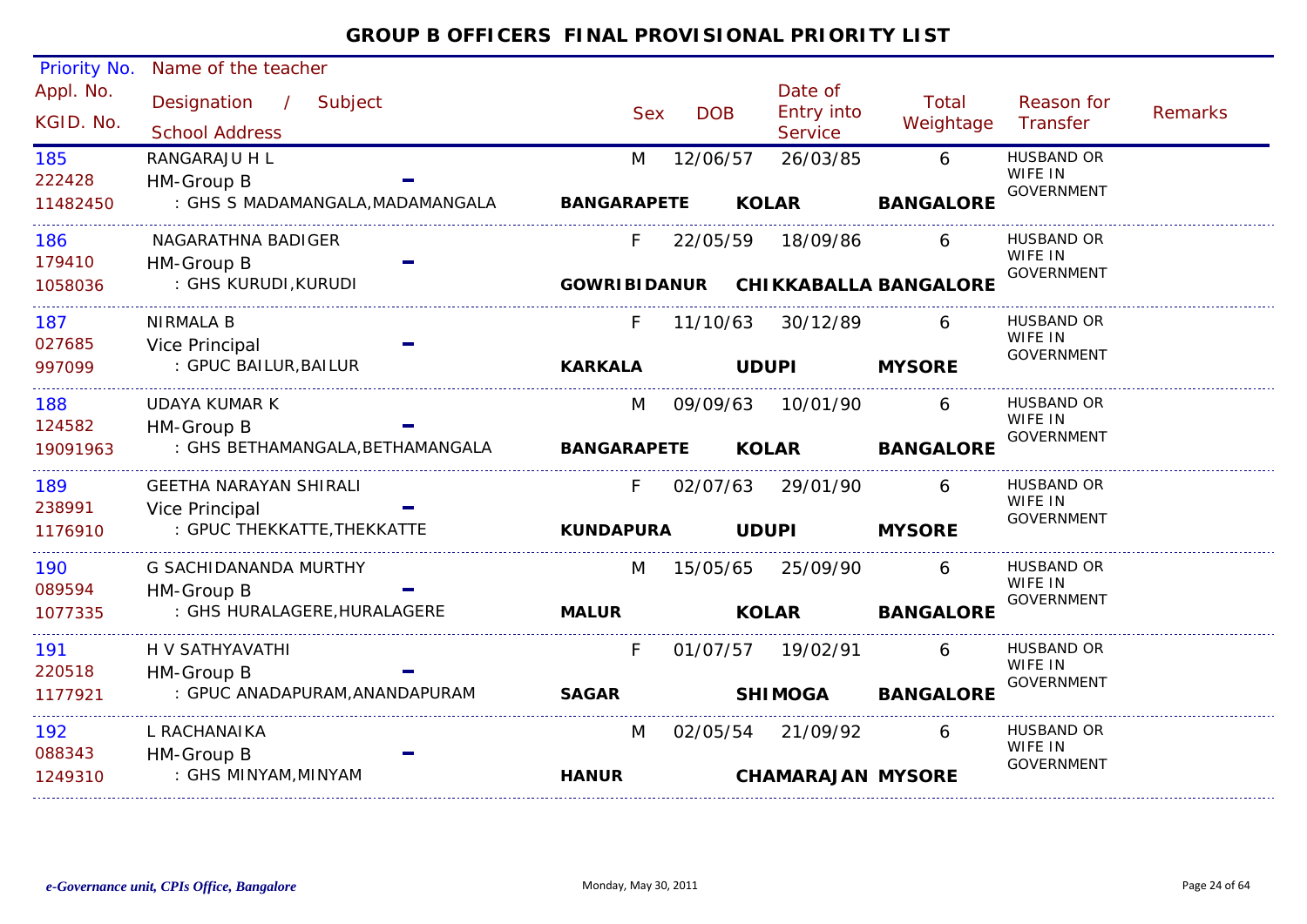#### Appl. No. Priority No. Name of the teacher Designation Subject Sex DOB/ Date of<br>DOB Entry into **Service** Reason for Weightage Transfer Remarks Total Sex School Address KGID. No.117165M 16/03/67 20/07/94 6 HUSBAND OR : COMPOSIT GOVT HIGH SCHOOL,N VA,N VADDAHALLI193WIFE IN GOVERNMENT HM-Group B 1277750V LAKSHMAIAH**MULBAGAL KOLAR BANGALORE** 232767F 05/03/71 22/07/94 6 HUSBAND OR : GHS, KUPPALU,KUPPALU 194WIFE IN GOVERNMENT HM-Group B 1310523CHANDRI BAI B**KADUR CHIKKAMANG MYSORE**181605M 15/11/64 12/09/94 6 HUSBAND OR : GHS, ELIMALE,DEVACHALLA 195WIFF IN GOVERNMENT HM-Group B 1638477SHIVARAJU P**SULLIA DAKSHINA KA MYSORE**200336M 17/03/69 12/09/94 : GHS HONGADAHALLA,HONGADAHALLA 1966 MAHADEVA M 17/03/69 12/09/94 6 HUSBAND OR WIFE IN GOVERNMENT HM-Group B 1354382MAHADEVA **SAKALESHAPURA HASSAN MYSORE**122353M 25/06/58 14/09/94 6 HUSBAND OR : GHS UCHANGI,UCHANGI 197WIFE IN GOVERNMENT HM-Group B 1353416CHINNASWAMY**SAKALESHAPURA HASSAN MYSORE**228083M 20/07/65 14/09/94 6 HUSBAND OR : GHS UDEVARA,UDEVARA 198WIFF IN GOVERNMENT HM-Group B 1406674JAYASHANKARA H N**SAKALESHAPURA HASSAN MYSORE**211220M 09/11/65 14/09/94 : GHS, YENEKALLU,YENEKALLU 1999 GURUSWAMY M M 09/11/65 14/09/94 6 HUSBAND OR WIFF IN GOVERNMENT HM-Group B 1341872**SULLIA DAKSHINA KA MYSORE**0789740 MANJANNA B M 20/07/69 14/09/94 6 HUSBAND OR : GHS DODDAMADHURE,DODDAMADURE 200WIFE IN GOVERNMENT HM-Group B 1260684MANJANNA B**KUNIGAL TUMKURBANGALORE**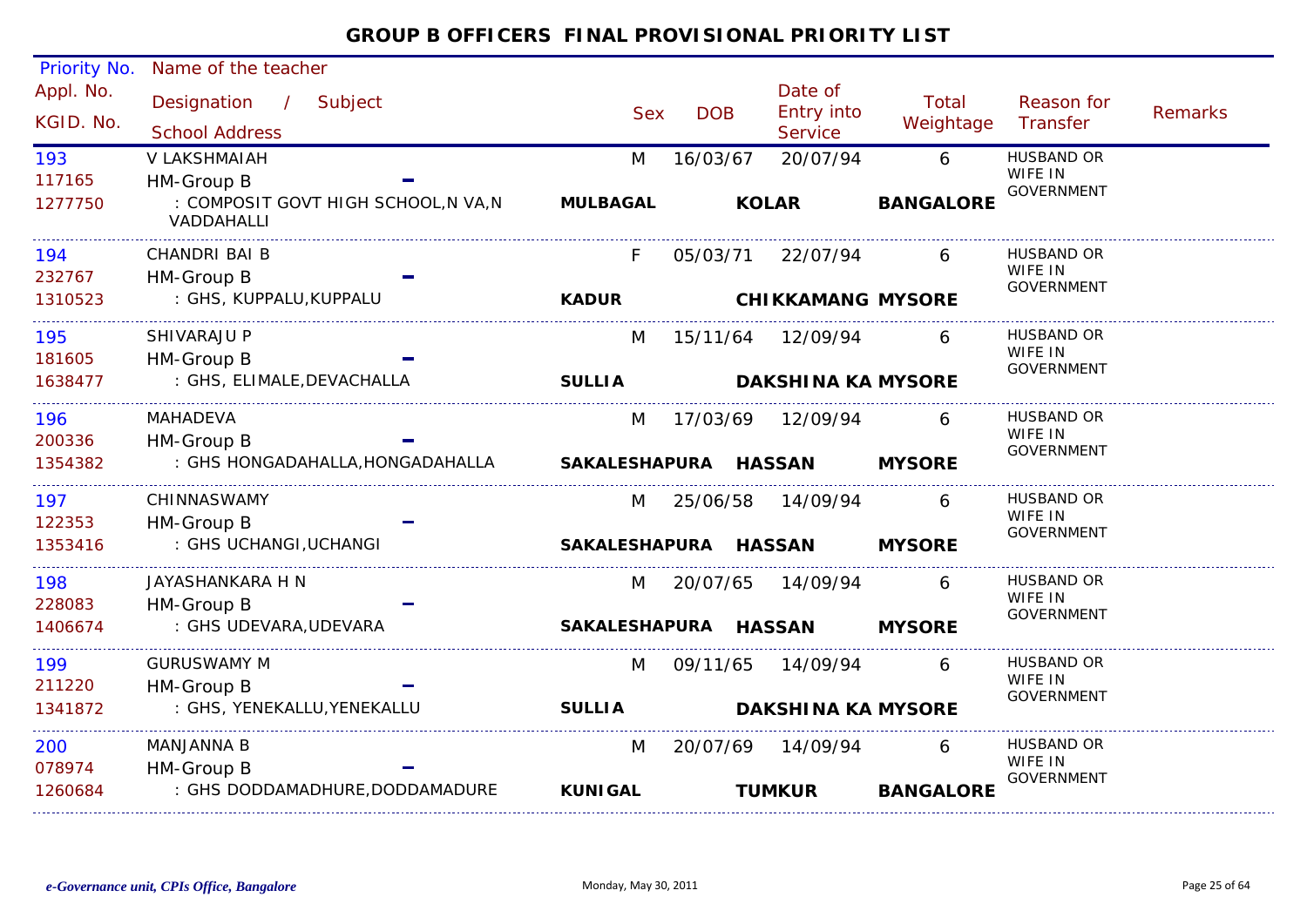| Priority No. | Name of the teacher               |                     |            |                   |                             |                              |                |
|--------------|-----------------------------------|---------------------|------------|-------------------|-----------------------------|------------------------------|----------------|
| Appl. No.    | Designation / Subject             |                     |            | Date of           | <b>Total</b>                | Reason for                   |                |
| KGID. No.    |                                   | <b>Sex</b>          | <b>DOB</b> | Entry into        | Weightage                   | Transfer                     | <b>Remarks</b> |
|              | <b>School Address</b>             |                     |            | Service           |                             |                              |                |
| 201          | NONAYYA NAIK N                    | M                   | 01/01/67   | 15/09/94          | 6                           | <b>HUSBAND OR</b><br>WIFE IN |                |
| 133091       | HM-Group B                        |                     |            |                   |                             | <b>GOVERNMENT</b>            |                |
| 1386647      | : GHS, BOLANTHIMOGRU, VITTAL      | <b>BANTWAL</b>      |            |                   | <b>DAKSHINA KA MYSORE</b>   |                              |                |
| 202          | NAGAMMA D S                       | F.                  | 01/01/70   | 15/09/94          | 6                           | HUSBAND OR                   |                |
| 117620       | HM-Group B                        |                     |            |                   |                             | WIFE IN<br><b>GOVERNMENT</b> |                |
| 1354392      | : G HS HEBBAKODI, HEBBAKODI       | RAMANAGARA          |            |                   | <b>RAMANAGARA BANGALORE</b> |                              |                |
| 203          | <b>FAKIR JADHAV</b>               | M                   |            | 08/08/71 19/09/94 | 6                           | <b>HUSBAND OR</b>            |                |
| 053534       | HM-Group B                        |                     |            |                   |                             | WIFE IN<br><b>GOVERNMENT</b> |                |
| 1305221      | : GHS BALASANDRA, BALASANDRA      | <b>MULBAGAL</b>     |            | <b>KOLAR</b>      | <b>BANGALORE</b>            |                              |                |
| 204          | SOMA NAIK T B                     | M                   |            | 20/07/70 20/09/94 | 6                           | <b>HUSBAND OR</b>            |                |
| 184785       | HM-Group B                        |                     |            |                   |                             | WIFE IN<br><b>GOVERNMENT</b> |                |
| 1337021      | : GHS RENJALA, RENJALA            | <b>KARKALA</b>      |            | <b>UDUPI</b>      | <b>MYSORE</b>               |                              |                |
| 205          | JAYAMMA L                         | F.                  |            | 25/02/64 23/09/94 | 6                           | <b>HUSBAND OR</b>            |                |
| 229215       | HM-Group B                        |                     |            |                   |                             | WIFE IN<br><b>GOVERNMENT</b> |                |
| 1374317      | : GHS KAGINALLI, KAGINALLI        | <b>SHIKARIPUR</b>   |            | <b>SHIMOGA</b>    | <b>BANGALORE</b>            |                              |                |
| 206          | <b>NARASIMHAIAH K</b>             | M                   |            | 01/06/62 05/12/94 | 6                           | HUSBAND OR                   |                |
| 118602       | HM-Group B                        |                     |            |                   |                             | WIFE IN<br><b>GOVERNMENT</b> |                |
| 1319493      | : GHS MATAKASANDRA,MATAKANASANDRA | <b>SRINIVASAPUR</b> |            | <b>KOLAR</b>      | <b>BANGALORE</b>            |                              |                |
| 207          | <b>G MARISWAMY</b>                | M                   | 01/09/60   | 14/12/94          | 6                           | <b>HUSBAND OR</b>            |                |
| 118294       | HM-Group B                        |                     |            |                   |                             | WIFE IN<br><b>GOVERNMENT</b> |                |
| 1259837      | : GHS MUDIMADAGU, MUDIMADUDU      | <b>SRINIVASAPUR</b> |            | <b>KOLAR</b>      | <b>BANGALORE</b>            |                              |                |
| 208          | <b>G THAMMAIAH</b>                | M                   |            | 02/01/67 14/12/94 | 6                           | <b>HUSBAND OR</b>            |                |
| 125849       | HM-Group B                        |                     |            |                   |                             | WIFE IN<br><b>GOVERNMENT</b> |                |
| 1384268      | : GHS, SARAPADY, SARAPADY         | <b>BANTWAL</b>      |            |                   | <b>DAKSHINA KA MYSORE</b>   |                              |                |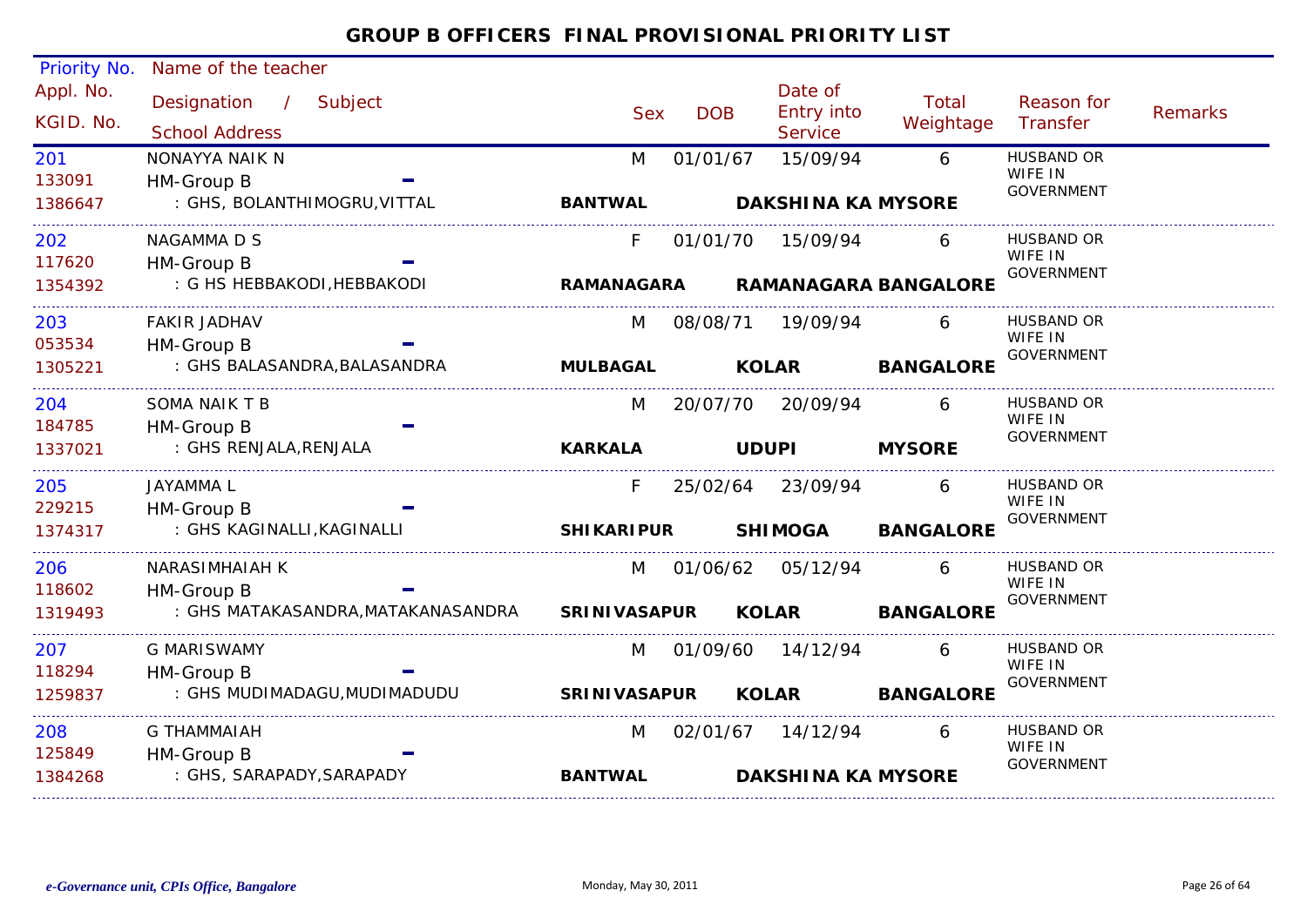#### Appl. No. Priority No. Name of the teacher Designation / Subject Sex DOB Date of<br>Entry into **Service** Reason for Weightage Transfer Remarks Total School Address / KGID. No.078004M 28/08/65 07/02/95 6 HUSBAND OR : GHS, KAVALAMUDUR,KAVALAMUDUR 209WIFE IN GOVERNMENT HM-Group B 1836394RAAJA K M**BANTWAL DAKSHINA KA MYSORE**228001F 17/03/60 26/12/96 6 HUSBAND OR : GHS MALAMACHAHALLI,MALAMACHANAHALLI 210WIFE IN GOVERNMENT HM-Group B **SIDLAGHATTA**1537663GEETHA K B **CHIKKABALLA BANGALORE**247979F 22/06/67 31/12/07 : GHS MAVINAKERE,MAVINAKERE 211 6 HUSBAND OR JAYALAKSHMAMMAWIFE IN **GOVERNMENT**  HM-Group B 1290477**TURUVEKERE TUMKUR BANGALORE** 131153F 22/09/55 24/02/79 : GJC, SRIRANGAPATNA,S.R.PATNA - WARD-15 2122 B S SREERANGARAJALAKSHMI F 22/09/55 24/02/79 5 HUSBAND OR WIFE IN GOVERNMENT Vice Principal **SRIRANGA PATNA MANDYA MYSORE**456557089011M 20/07/58 02/11/82 4.5 HUSBAND OR : G HS MAYAGANAHALLI,MAYAGANAHALLI 213WIFE IN GOVERNMENT HM-Group B 495722C CHANNABYREGOWDA**RAMANAGARA RAMANAGARA BANGALORE**230556 F 05/12/59 01/06/84 4.5 HUSBAND OR : G HS HARISANDRA,HARISANDRA 214WIFF IN GOVERNMENT HM-Group B 982613M H BHAGIRATHI**RAMANAGARA RAMANAGARA BANGALORE**243279F 06/05/68 25/05/07 4.5 HUSBAND OR : GHS KUMBALGODU,KUMBALAGODU 215WIFE IN GOVERNMENT HM-Group B 1318339PUSHPALATHA K**SOUTH1 BANGALORE S BANGALORE**124701M 01/06/58 16/12/82 4 HUSBAND OR : GJC BOYS NANJANGUD TOWN,NANJANAGUD **NANJANAGUD**WARD-22216WIFE IN GOVERNMENT Vice Principal 844240 M KUMAR**MYSORE MYSORE**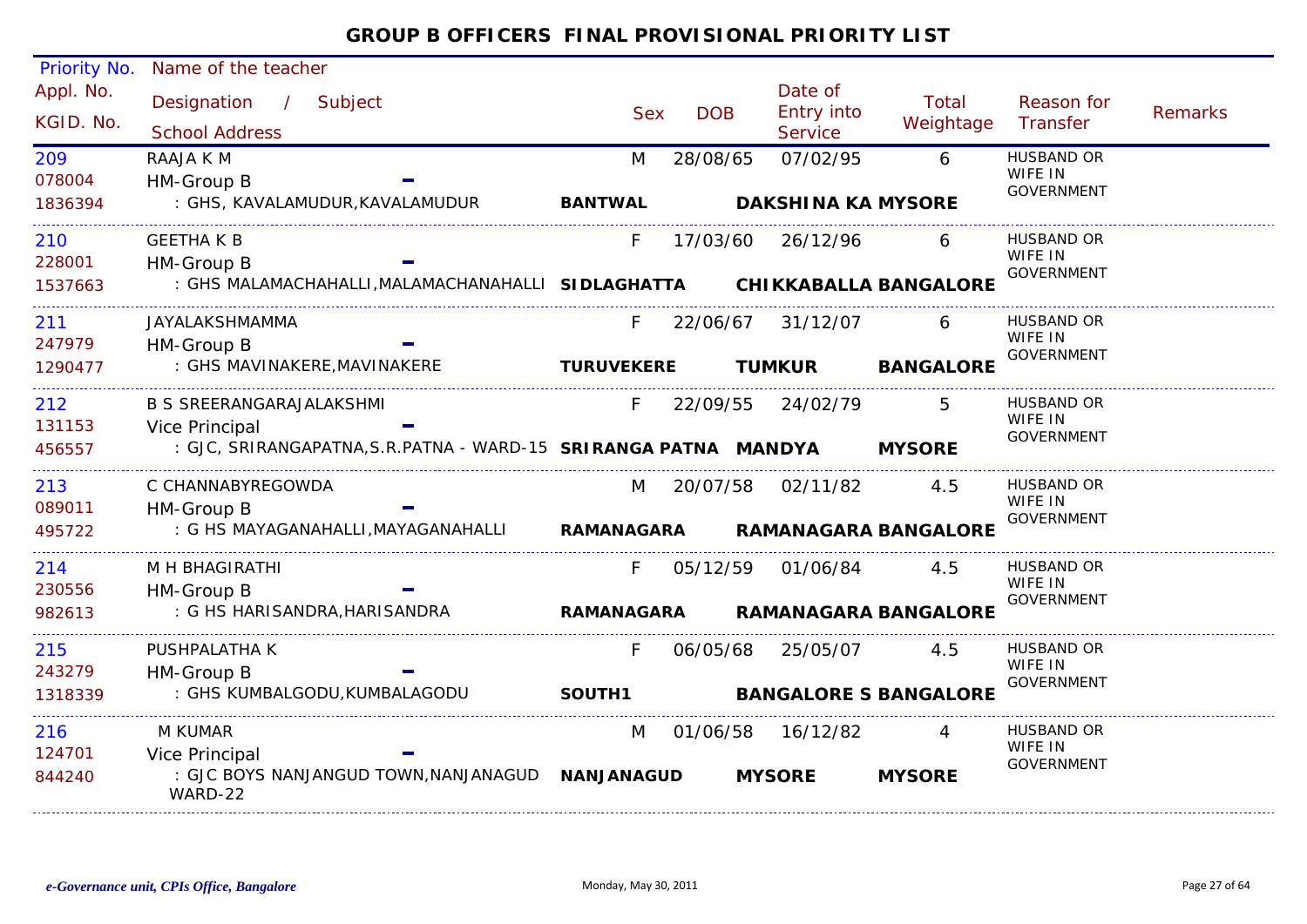| <b>Priority No.</b>    | Name of the teacher                             |                    |            |                                         |                                |                              |         |
|------------------------|-------------------------------------------------|--------------------|------------|-----------------------------------------|--------------------------------|------------------------------|---------|
| Appl. No.<br>KGID. No. | Designation / Subject<br><b>School Address</b>  | <b>Sex</b>         | <b>DOB</b> | Date of<br>Entry into<br><b>Service</b> | Total<br>Weightage Transfer    | Reason for                   | Remarks |
| 217                    | LAKSHMANA SINGH M                               | M                  | 01/05/64   | 21/07/94                                | $\overline{4}$                 | <b>HUSBAND OR</b>            |         |
| 107399                 | Vice Principal                                  |                    |            |                                         |                                | WIFE IN<br><b>GOVERNMENT</b> |         |
| 1290489                | : GJC I.D.HALLY, I.D.HALLY                      | <b>MADHUGIRI</b>   |            |                                         | MADHUGIRI BANGALORE            |                              |         |
| 218                    | Y K HONNAPPA                                    | M                  |            | 19/12/64  11/01/93                      | 3                              | HUSBAND OR                   |         |
| 226739                 | HM-Group B                                      |                    |            |                                         |                                | WIFE IN<br><b>GOVERNMENT</b> |         |
| 1239229                | : G UHS VIJAYAPURA, VIJAYAPURA                  | <b>DEVANAHALLI</b> |            |                                         | <b>BANGALORE R BANGALORE</b>   |                              |         |
| 219                    | ASHALATHA C N                                   | F.                 |            | 10/02/60 20/11/82                       | $\overline{\phantom{0}}$ 2     | HUSBAND OR                   |         |
| 076854                 | HM-Group B                                      |                    |            |                                         |                                | WIFE IN<br>GOVERNMENT        |         |
| 776968                 | : G HS JALIGE, JALIGE                           | <b>DEVANAHALLI</b> |            |                                         | <b>BANGALORE R BANGALORE</b>   |                              |         |
| 220                    | RADHA SHIVU NAIK                                | $F =$              |            | 01/05/55 17/08/89                       | 2                              | HUSBAND OR<br>WIFE IN        |         |
| 024068                 | HM-Group B                                      |                    |            |                                         |                                | <b>GOVERNMENT</b>            |         |
| 1175897                | : G HS THAVAREKERE, THAVAREKERE                 |                    |            |                                         | HOSAKOTE BANGALORE R BANGALORE |                              |         |
| 221                    | K M SHIVALINGAIAH                               | M                  |            | 05/03/53 25/08/89                       | 2                              | <b>HUSBAND OR</b>            |         |
| 136717                 | HM-Group B                                      |                    |            |                                         |                                | WIFE IN<br>GOVERNMENT        |         |
| 1160762                | : G HS ALANATHA, ALANATHA                       | <b>KANAKAPURA</b>  |            |                                         | <b>RAMANAGARA BANGALORE</b>    |                              |         |
| 222                    | NIRMALA V SHASTRI                               | F.                 |            | 12/10/57  14/11/90                      | 2                              | <b>HUSBAND OR</b>            |         |
| 139771                 | HM-Group B                                      |                    |            |                                         |                                | WIFE IN<br>GOVERNMENT        |         |
| 116253                 | : G HS VAGATA, VAGATA                           | <b>HOSAKOTE</b>    |            |                                         | <b>BANGALORE R BANGALORE</b>   |                              |         |
| 223                    | NIRMALA PATTAR                                  | F                  | 24/03/61   | 20/02/84                                | $\Omega$                       | HUSBAND OR                   |         |
| 062287                 | Vice Principal                                  |                    |            |                                         |                                | WIFE IN<br>GOVERNMENT        |         |
| 1214705                | : G JC NANAGUDI, NANDAGUDI                      | <b>HOSAKOTE</b>    |            |                                         | <b>BANGALORE R BANGALORE</b>   |                              |         |
| 224                    | S MARGARET                                      | F.                 | 18/06/57   | 24/05/84                                | 26                             | OTHER CASES                  |         |
| 148113                 | HM-Group B                                      |                    |            |                                         |                                | <b>WOMEN</b>                 |         |
| 1147890                | : GHS HULIBELE, HULIBELE                        | <b>BANGARAPETE</b> |            | <b>KOLAR</b>                            | <b>BANGALORE</b>               |                              |         |
| 225                    | SHOUKATH BANU                                   | F.                 |            | 03/04/64 29/04/99                       | 24                             | OTHER CASES<br><b>WOMEN</b>  |         |
| 025222                 | HM-Group B                                      |                    |            |                                         |                                |                              |         |
| 1724642                | : GHS K RAGUTTAHALLI, K RAGUTTAHALLI CHINTAMANI |                    |            |                                         | <b>CHIKKABALLA BANGALORE</b>   |                              |         |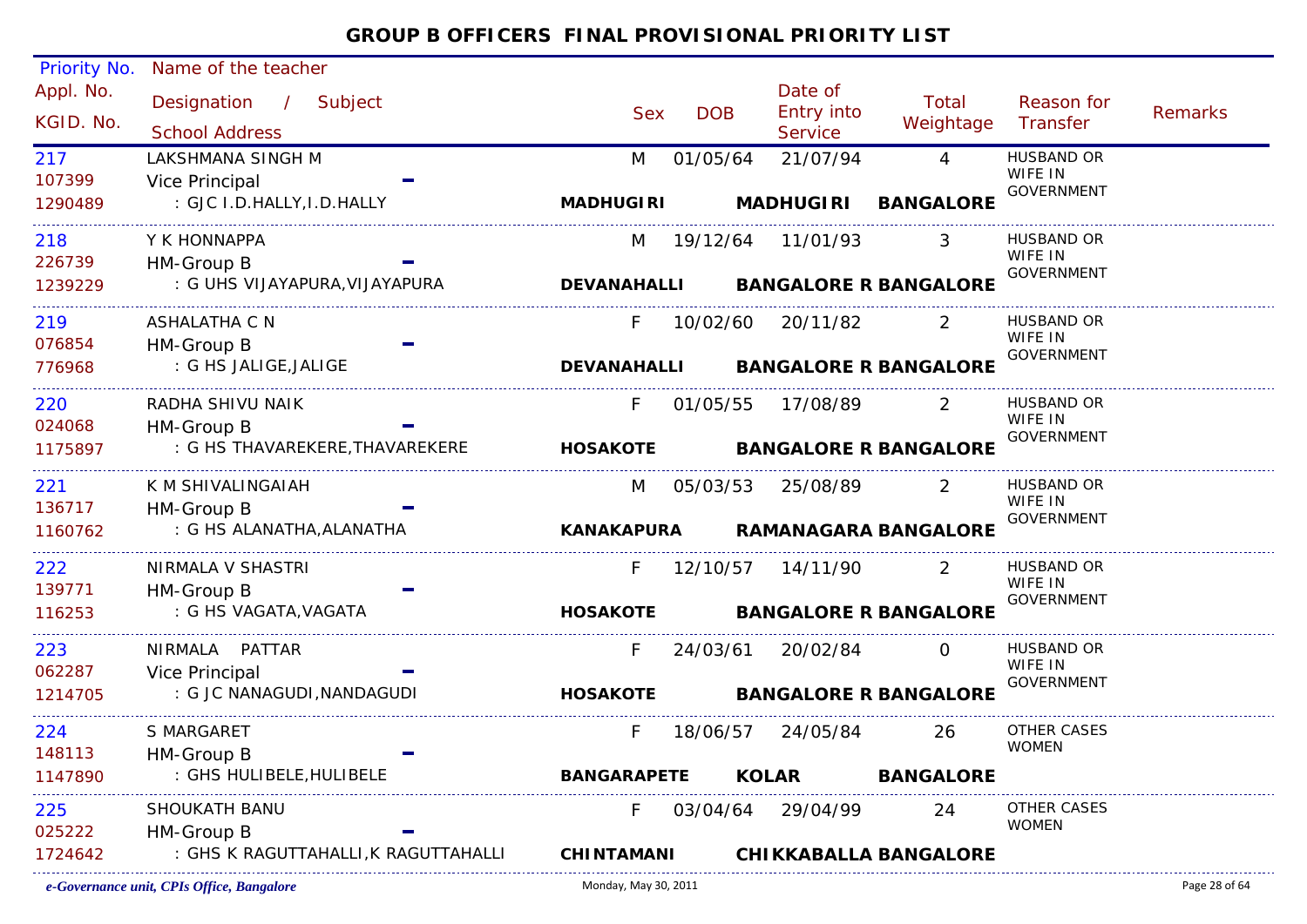| Priority No.                | Name of the teacher                |                     |            |                       |                                    |                                    |                |
|-----------------------------|------------------------------------|---------------------|------------|-----------------------|------------------------------------|------------------------------------|----------------|
| Appl. No.                   | Designation / Subject              | <b>Sex</b>          | <b>DOB</b> | Date of<br>Entry into | Total                              | Reason for                         | <b>Remarks</b> |
| KGID. No.                   | <b>School Address</b>              |                     |            | <b>Service</b>        | Weightage                          | Transfer                           |                |
| 226                         | KUMARI M V                         | F.                  | 12/07/64   | 29/04/99              | 24                                 | <b>OTHER CASES</b><br><b>WOMEN</b> |                |
| 046698                      | HM-Group B                         |                     |            |                       |                                    |                                    |                |
| 1680885                     | : G HS (COMP) BIJJAVARA, BIJJAVARA | <b>DEVANAHALLI</b>  |            |                       | <b>BANGALORE R BANGALORE</b>       |                                    |                |
| 227                         | <b>SHAKUNTHALA</b>                 |                     | 14/04/65   | 29/04/99              | 24                                 | <b>OTHER CASES</b>                 |                |
| 149991                      | HM-Group B                         |                     |            |                       |                                    | <b>WOMEN</b>                       |                |
| 1725237<br>---------------- | : GHS MEDIHALA, MEDIHALA           | <b>KOLAR</b>        |            | <b>KOLAR</b>          | <b>BANGALORE</b>                   |                                    |                |
| 228                         | AKHILANDESWARI N                   | F                   |            | 07/07/69 29/04/99     | 24                                 | <b>OTHER CASES</b>                 |                |
| 083826                      | HM-Group B                         |                     |            |                       |                                    | <b>WOMEN</b>                       |                |
| 1532453                     | : GHS KYATHAGATTA,KYATHA GHATTA    | <b>MADDUR</b>       |            | <b>MANDYA</b>         | <b>MYSORE</b>                      |                                    |                |
| 229                         | <b>GEETHA BM</b>                   | F.                  | 15/05/70   | 29/04/99              | 24                                 | <b>OTHER CASES</b>                 |                |
| 125784                      | HM-Group B                         |                     |            |                       |                                    | <b>WOMEN</b>                       |                |
| 1532778                     | : GHS MARKULI, MARKULI             | <b>HASSAN</b>       |            | <b>HASSAN</b>         | <b>MYSORE</b>                      |                                    |                |
| 230                         | <b>RUKMINI S</b>                   | F.                  | 02/02/73   | 03/05/99              | 24                                 | <b>OTHER CASES</b>                 |                |
| 082635                      | HM-Group B                         |                     |            |                       |                                    | <b>WOMEN</b>                       |                |
| 1532667                     | : GHS KAMPALAPURA, KAMPALA PURA    | PERIYA PATNA        |            | <b>MYSORE</b>         | <b>MYSORE</b>                      |                                    |                |
| 231                         | SHASHIKALA B H                     | F.                  |            | 09/06/74 03/05/99     | 24                                 | <b>OTHER CASES</b>                 |                |
| 146450                      | HM-Group B                         |                     |            |                       |                                    | <b>WOMEN</b>                       |                |
| 1189346                     | : GCHS GUDDEKOPPA, GUDDEKOPPA      | <b>THIRTHAHALLI</b> |            | <b>SHIMOGA</b>        | <b>BANGALORE</b>                   |                                    |                |
| 232                         | H SAVITHRAMMA                      | F.                  |            | 16/10/63 29/04/99     | <u>22</u>                          | OTHER CASES                        |                |
| 019106                      | HM-Group B                         |                     |            |                       |                                    | <b>WOMEN</b>                       |                |
| 1532448                     | : GOVT COMP. H.S KABBUR, KABBUR    |                     |            |                       | DAVANAGERE(S) DAVANAGERE BANGALORE |                                    |                |
| 233                         | SYEDA ULFATH FATHIMA               | F.                  | 22/03/60   | 30/04/99              | 22                                 | <b>OTHER CASES</b>                 |                |
| 235134                      | HM-Group B                         |                     |            |                       |                                    | <b>WOMEN</b>                       |                |
| 1724831                     | : GHS DUDDANAHALLY, DUDDANAHALLI   | <b>KORATAGERE</b>   |            |                       | MADHUGIRI BANGALORE                |                                    |                |
| 234                         | RAJESHWARI B C                     | F.                  | 29/07/69   | 30/04/99              | 22                                 | OTHER CASES                        |                |
| 201893                      | HM-Group B                         |                     |            |                       |                                    | <b>WOMEN</b>                       |                |
| 1845729                     | : GHS VIDYANAGARA, VIDYANAGARA     | NORTH4              |            |                       | <b>BANGALORE BANGALORE</b>         |                                    |                |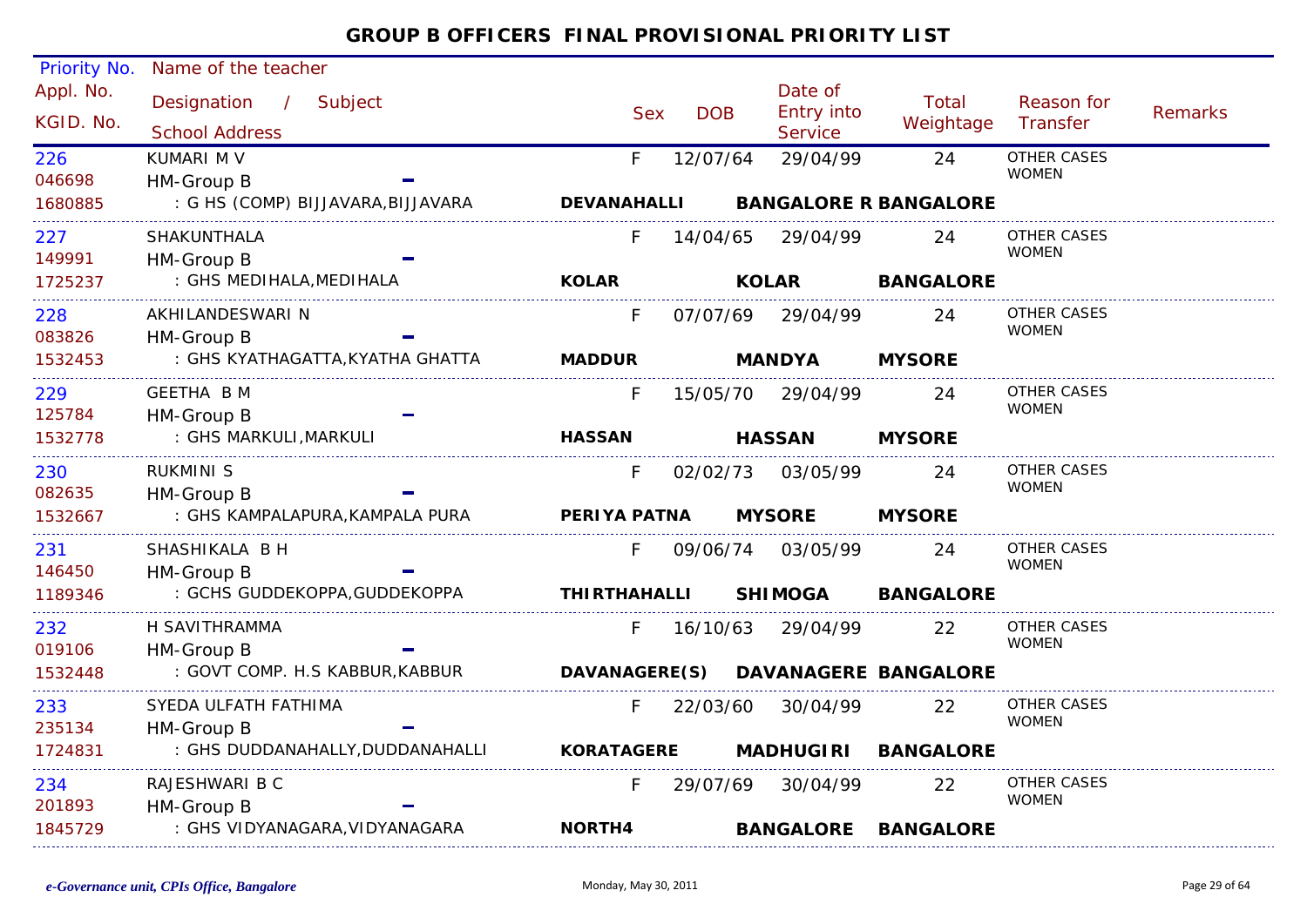| <b>Priority No.</b>    | Name of the teacher                                                         |                    |            |                                         |                                      |                        |                |
|------------------------|-----------------------------------------------------------------------------|--------------------|------------|-----------------------------------------|--------------------------------------|------------------------|----------------|
| Appl. No.<br>KGID. No. | Designation<br>$\overline{\phantom{a}}$<br>Subject<br><b>School Address</b> | <b>Sex</b>         | <b>DOB</b> | Date of<br>Entry into<br><b>Service</b> | Total<br>Weightage                   | Reason for<br>Transfer | <b>Remarks</b> |
| 235                    | MOHANKUMARI N                                                               | F.                 | 20/12/69   | 30/04/99                                | 22                                   | <b>OTHER CASES</b>     |                |
| 231614                 | HM-Group B                                                                  |                    |            |                                         |                                      | <b>WOMEN</b>           |                |
| 1532395                | : GHS KALLAHAALY, KALLAHALLY                                                | <b>HASSAN</b>      |            | <b>HASSAN</b>                           | <b>MYSORE</b>                        |                        |                |
| 236                    | CHANDRAKALA                                                                 | F.                 | 22/07/64   | 03/05/99                                | 22                                   | OTHER CASES            |                |
| 051523                 | HM-Group B                                                                  |                    |            |                                         |                                      | <b>WOMEN</b>           |                |
| 2029239                | : GHS KANNAMANGALA, KANNAMANGALA                                            | SOUTH4             |            |                                         | <b>BANGALORE S BANGALORE</b>         |                        |                |
| 237                    | NIRMALADEVI E                                                               | F.                 | 26/11/72   | 03/05/99                                | 22                                   | OTHER CASES            |                |
| 232187                 | HM-Group B                                                                  |                    |            |                                         |                                      | <b>WOMEN</b>           |                |
| 1786469                | : GHS KOLAHAL, KOLAHALA                                                     | <b>CHITRADURGA</b> |            |                                         | <b>CHITRADURG BANGALORE</b>          |                        |                |
| 238                    | SWAROOPA K S                                                                | F.                 | 28/06/73   | 04/05/99                                | 22                                   | OTHER CASES            |                |
| 013304                 | HM-Group B                                                                  |                    |            |                                         |                                      | <b>WOMEN</b>           |                |
| 1532368                | : G HS CHEELURU, CHEELURU                                                   | <b>KANAKAPURA</b>  |            |                                         | <b>RAMANAGARA BANGALORE</b>          |                        |                |
| 239                    | RUKMINI R                                                                   | F.                 |            | 15/05/64 17/11/99                       | <b>22</b>                            | OTHER CASES            |                |
| 119518                 | HM-Group B                                                                  |                    |            |                                         |                                      | <b>WOMEN</b>           |                |
| 1191747                | : GGHS BAGESHAPURA, BAGESHPURA                                              | <b>ARASIKERE</b>   |            | <b>HASSAN</b>                           | <b>MYSORE</b>                        |                        |                |
| 240                    | R P CHETHANA                                                                | F.                 |            | 08/03/73 17/11/99                       | 22                                   | OTHER CASES            |                |
| 011978                 | HM-Group B                                                                  |                    |            |                                         |                                      | <b>WOMEN</b>           |                |
| 1532936                | : GHS, MAGUNDI, MAGUNDI                                                     | <b>URA</b>         |            | NARASIMHARAJAP CHIKKAMANG MYSORE        |                                      |                        |                |
| 241                    | DAKSHAYINI H S                                                              | F.                 |            | 12/05/72  18/11/99                      | 22                                   | OTHER CASES            |                |
| 104201                 | HM-Group B                                                                  |                    |            |                                         |                                      | <b>WOMEN</b>           |                |
| 1845711                | : G H S<br>SAKKAREGOLAHALLI, SAKKAREGOLLAHALLI                              |                    |            |                                         | DODDABALLAPURA BANGALORE R BANGALORE |                        |                |
| 242                    | <b>SAKAMMA</b>                                                              | F                  | 22/02/55   | 29/08/85                                | 18                                   | OTHER CASES            |                |
| 239107                 | HM-Group B                                                                  |                    |            |                                         |                                      | <b>WOMEN</b>           |                |
| 1246733                | : KODALURU, GHS, KODALURU                                                   | <b>HANUR</b>       |            | <b>CHAMARAJAN MYSORE</b>                |                                      |                        |                |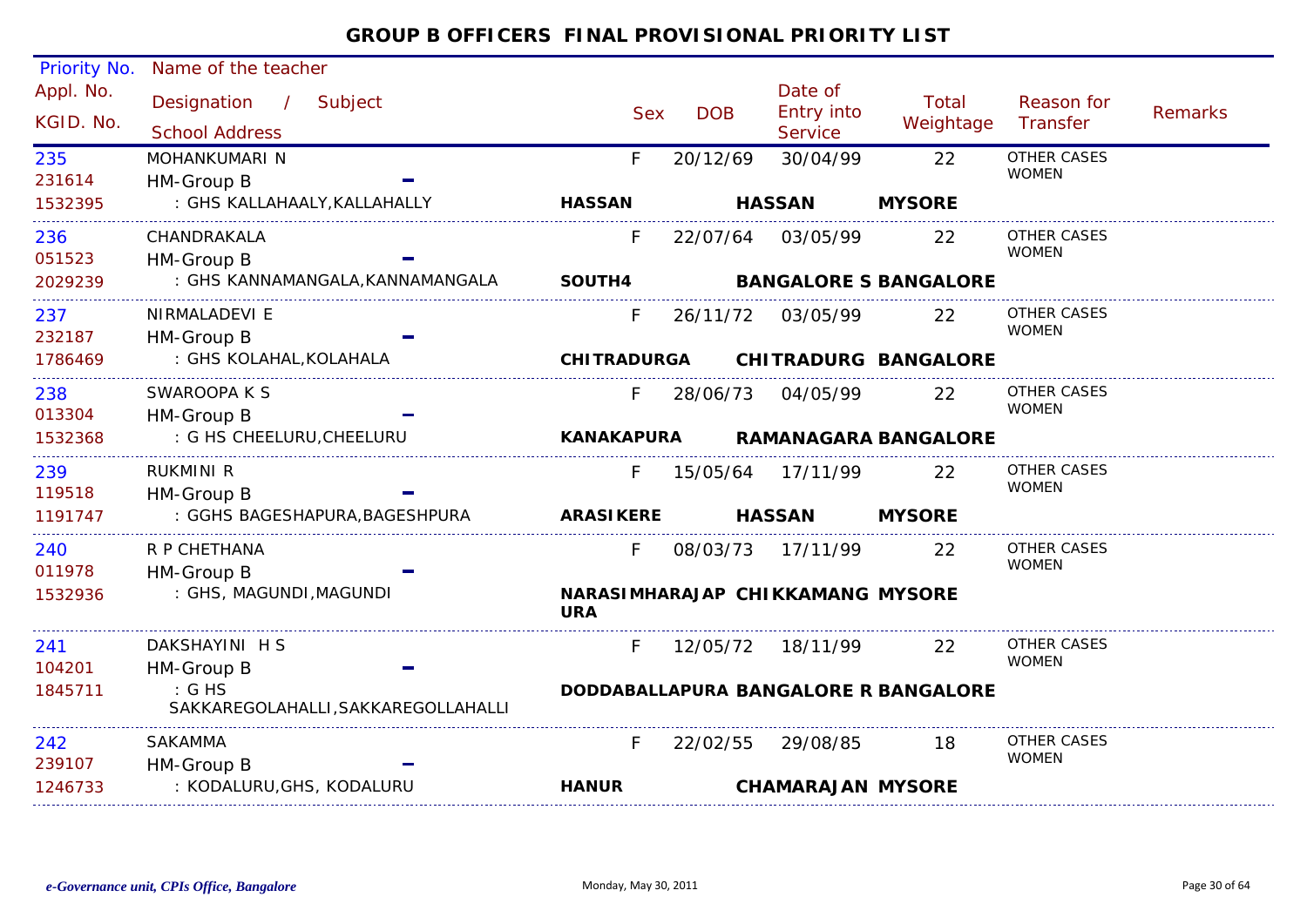| Priority No.<br>Appl. No. | Name of the teacher                                                 |                     |            | Date of            |                              |                    |         |
|---------------------------|---------------------------------------------------------------------|---------------------|------------|--------------------|------------------------------|--------------------|---------|
|                           | Designation / Subject                                               | <b>Sex</b>          | <b>DOB</b> | Entry into         | Total                        | Reason for         | Remarks |
| KGID. No.                 | <b>School Address</b>                                               |                     |            | Service            | Weightage                    | Transfer           |         |
| 243                       | <b>BHAGYALAKSHMI K</b>                                              | F.                  | 13/08/64   | 03/05/99           | 18                           | <b>OTHER CASES</b> |         |
| 111550                    | Asst. Project Coordinator ( -                                       |                     |            |                    |                              | <b>WOMEN</b>       |         |
| 1277627                   |                                                                     |                     |            | <b>KOLAR</b>       | <b>BANGALORE</b>             |                    |         |
| 244                       | <b>USHAN</b>                                                        | F.                  | 30/06/68   | 30/04/99           | 17                           | <b>OTHER CASES</b> |         |
| 205493                    | Superintendent - Govt. TT                                           |                     |            |                    |                              | <b>WOMEN</b>       |         |
| 1382597                   | : Govt TTI, TALUK MANGALORE CITY, MANGALORE CITY DAKSHINA KA MYSORE |                     |            |                    |                              |                    |         |
| 245                       | <b>GEETHAN</b>                                                      | F.                  | 03/01/64   | 09/09/85           | 16                           | <b>OTHER CASES</b> |         |
| 235247                    | Lecturer                                                            |                     |            |                    |                              | <b>WOMEN</b>       |         |
| 1073333                   |                                                                     |                     |            | <b>MYSORE</b>      | <b>MYSORE</b>                |                    |         |
| 246                       | USHA R K                                                            | F.                  |            | 03/04/64 29/04/99  | 16                           | <b>OTHER CASES</b> |         |
| 011290                    | HM-Group B                                                          |                     |            |                    |                              | <b>WOMEN</b>       |         |
| 1845651                   | : GHS BHACHENAHATTI, BHACHENAHATTI                                  | <b>MAGADI</b>       |            |                    | <b>RAMANAGARA BANGALORE</b>  |                    |         |
| 247                       | <b>GOWRAMMA M</b>                                                   | F.                  | 10/08/57   | 30/10/86           | 14                           | <b>OTHER CASES</b> |         |
| 080658                    | Vice Principal                                                      |                     |            |                    |                              | <b>WOMEN</b>       |         |
| 982291                    | : GJC BETTADPURA, BETTADA PURA                                      | PERIYA PATNA        |            | <b>MYSORE</b>      | <b>MYSORE</b>                |                    |         |
| 248                       | <b>JAYAMMA</b>                                                      | F.                  |            | 10/08/60  18/11/99 | 14                           | <b>OTHER CASES</b> |         |
| 036340                    | HM-Group B                                                          |                     |            |                    |                              | <b>WOMEN</b>       |         |
| 1189274                   | : GHS URDU OLD TOWN, WARD 4                                         | <b>BHADRAVATI</b>   |            | <b>SHIMOGA</b>     | <b>BANGALORE</b>             |                    |         |
| 249                       | RIZWANA KOUSAR                                                      | F.                  | 21/12/66   | 30/04/99           | 12                           | <b>OTHER CASES</b> |         |
| 055492                    | HM-Group B                                                          |                     |            |                    |                              | <b>WOMEN</b>       |         |
| 1532891                   | : GHS NIZAMIA, WARD-44                                              | <b>MYSORE NORTH</b> |            | <b>MYSORE</b>      | <b>MYSORE</b>                |                    |         |
| 250                       | <b>MAHALAKSHMI S</b>                                                | F.                  | 18/02/54   | 26/02/79           | 6                            | <b>OTHER CASES</b> |         |
| 145795                    | HM-Group B                                                          |                     |            |                    |                              | <b>WOMEN</b>       |         |
| 456556                    | : GHS J HUSKUR, J HUSKUR                                            | <b>SOUTH4</b>       |            |                    | <b>BANGALORE S BANGALORE</b> |                    |         |
| 251                       | KALAVATHI                                                           | F.                  | 06/05/52   | 12/08/82           | 6                            | <b>OTHER CASES</b> |         |
| 210765                    | HM-Group B                                                          |                     |            |                    |                              | <b>WOMEN</b>       |         |
| 732236                    | : GHS KENCHARLAHALLI, KENCHARLAHALLI                                | <b>CHINTAMANI</b>   |            |                    | <b>CHIKKABALLA BANGALORE</b> |                    |         |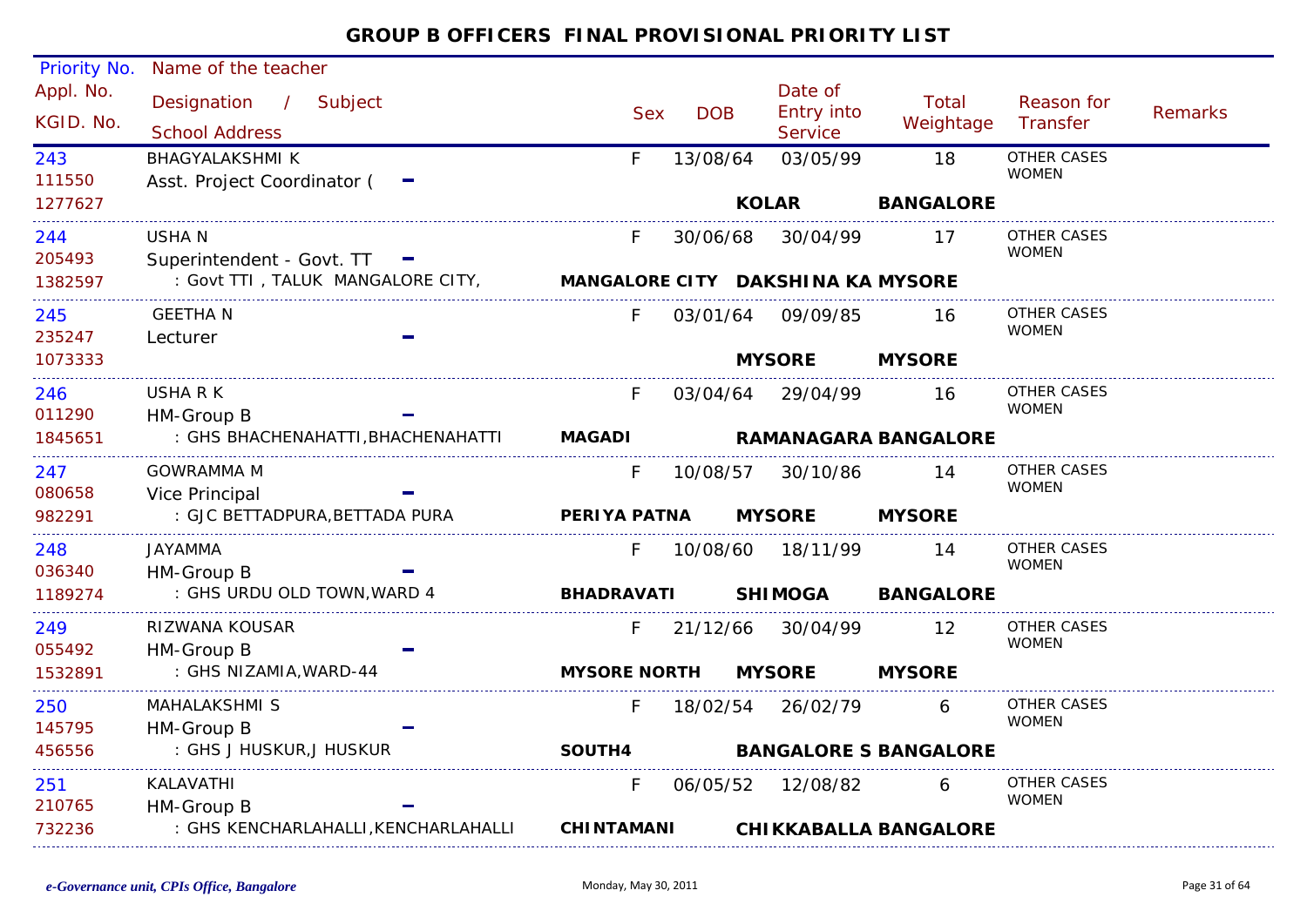| Priority No.  | Name of the teacher                                                        |                     |            |            |              |                          |                             |                             |         |
|---------------|----------------------------------------------------------------------------|---------------------|------------|------------|--------------|--------------------------|-----------------------------|-----------------------------|---------|
| Appl. No.     | Designation /<br>Subject                                                   |                     |            |            |              | Date of                  | Total                       | Reason for                  |         |
| KGID. No.     | <b>School Address</b>                                                      |                     | <b>Sex</b> | <b>DOB</b> |              | <b>Entry into</b>        | Weightage                   | Transfer                    | Remarks |
|               | P C SAROJA                                                                 |                     |            |            |              | Service                  |                             | <b>OTHER CASES</b>          |         |
| 252<br>242787 | Vice Principal                                                             |                     | F.         | 10/03/57   |              | 20/08/84                 | 6                           | <b>WOMEN</b>                |         |
| 1169742       | : GPUC BEGUR, BEGUR                                                        | <b>GUNDULPET</b>    |            |            |              | <b>CHAMARAJAN MYSORE</b> |                             |                             |         |
| 253           | C R USHA                                                                   |                     | F          |            |              | 02/01/58 24/08/84        | 6                           | OTHER CASES                 |         |
| 080098        | HM-Group B                                                                 |                     |            |            |              |                          |                             | <b>WOMEN</b>                |         |
| 1691020       | : GHS CHANNAKAL BENAGALU, CHANNAKAL PERIYA PATNA                           |                     |            |            |              | <b>MYSORE</b>            | <b>MYSORE</b>               |                             |         |
| 254           | ALAMELAMMA M S                                                             |                     | F.         |            |              | 30/07/53 21/09/84        | 6                           | <b>OTHER CASES</b>          |         |
| 050920        | HM-Group B                                                                 |                     |            |            |              |                          |                             | <b>WOMEN</b>                |         |
| 1072721       | : GHS BHIMANA HALLI, BHIMANA HALLY                                         | <b>NAGAMANGALA</b>  |            |            |              | <b>MANDYA</b>            | <b>MYSORE</b>               |                             |         |
| 255           | NIRMALAKUMARI Y M                                                          |                     | F.         |            |              | 08/05/60 12/12/84        | 6                           | OTHER CASES                 |         |
| 076835        | HM-Group B                                                                 |                     |            |            |              |                          |                             | <b>WOMEN</b>                |         |
| 1148157       | : GHS ANGAREKANHALLI, ANGARKANAHALLI CHIKKABALLAPUR CHIKKABALLA BANGALORE  |                     |            |            |              |                          |                             |                             |         |
| 256           | ANASUYAMMA C M                                                             |                     | F.         |            |              | 04/06/56 13/12/84        | 6                           | OTHER CASES                 |         |
| 111729        | HM-Group B                                                                 |                     |            |            |              |                          |                             | <b>WOMEN</b>                |         |
| 1147429       | : GHS HALEPERESANDRA, HALE PERESANDRA CHIKKABALLAPUR CHIKKABALLA BANGALORE |                     |            |            |              |                          |                             |                             |         |
| 257           | PREMAKUMARI A T                                                            |                     | F.         |            |              | 23/05/62 31/12/84        | 6                           | OTHER CASES                 |         |
| 039738        | HM-Group B                                                                 |                     |            |            |              |                          |                             | <b>WOMEN</b>                |         |
| 1163780       | : G HS PADUVANAGERE, PADUVANAGERE                                          | KANAKAPURA          |            |            |              |                          | <b>RAMANAGARA BANGALORE</b> |                             |         |
| 258           | SAJID UNNISA                                                               |                     | F.         | 10/06/53   |              | 24/08/89                 | 6                           | OTHER CASES                 |         |
| 090843        | HM-Group B                                                                 |                     |            |            |              |                          |                             | <b>WOMEN</b>                |         |
| 1147179       | : GHS LAKSHMIPURA, LAKSHMIPURA                                             | <b>SRINIVASAPUR</b> |            |            | <b>KOLAR</b> |                          | <b>BANGALORE</b>            |                             |         |
| 259           | LALITHAMMA M                                                               |                     | F.         |            |              | 20/05/55 06/09/89        | 6                           | <b>OTHER CASES</b>          |         |
| 029807        | HM-Group B                                                                 |                     |            |            |              |                          |                             | <b>WOMEN</b>                |         |
| 1127036       | : GHS KURUBARA<br>RAMANAHALLY, CHIKKABANAGERE                              | <b>SIRA</b>         |            |            |              | <b>MADHUGIRI</b>         | <b>BANGALORE</b>            |                             |         |
|               |                                                                            |                     |            |            |              |                          |                             |                             |         |
| 260<br>090453 | NAGARATHNA ACHARTHY                                                        |                     | F.         | 01/06/61   |              | 01/01/90                 | 6                           | OTHER CASES<br><b>WOMEN</b> |         |
| 997098        | HM-Group B<br>: GHS MOOLURU, MULOOR                                        | <b>UDUPI</b>        |            |            | <b>UDUPI</b> |                          | <b>MYSORE</b>               |                             |         |
|               |                                                                            |                     |            |            |              |                          |                             |                             |         |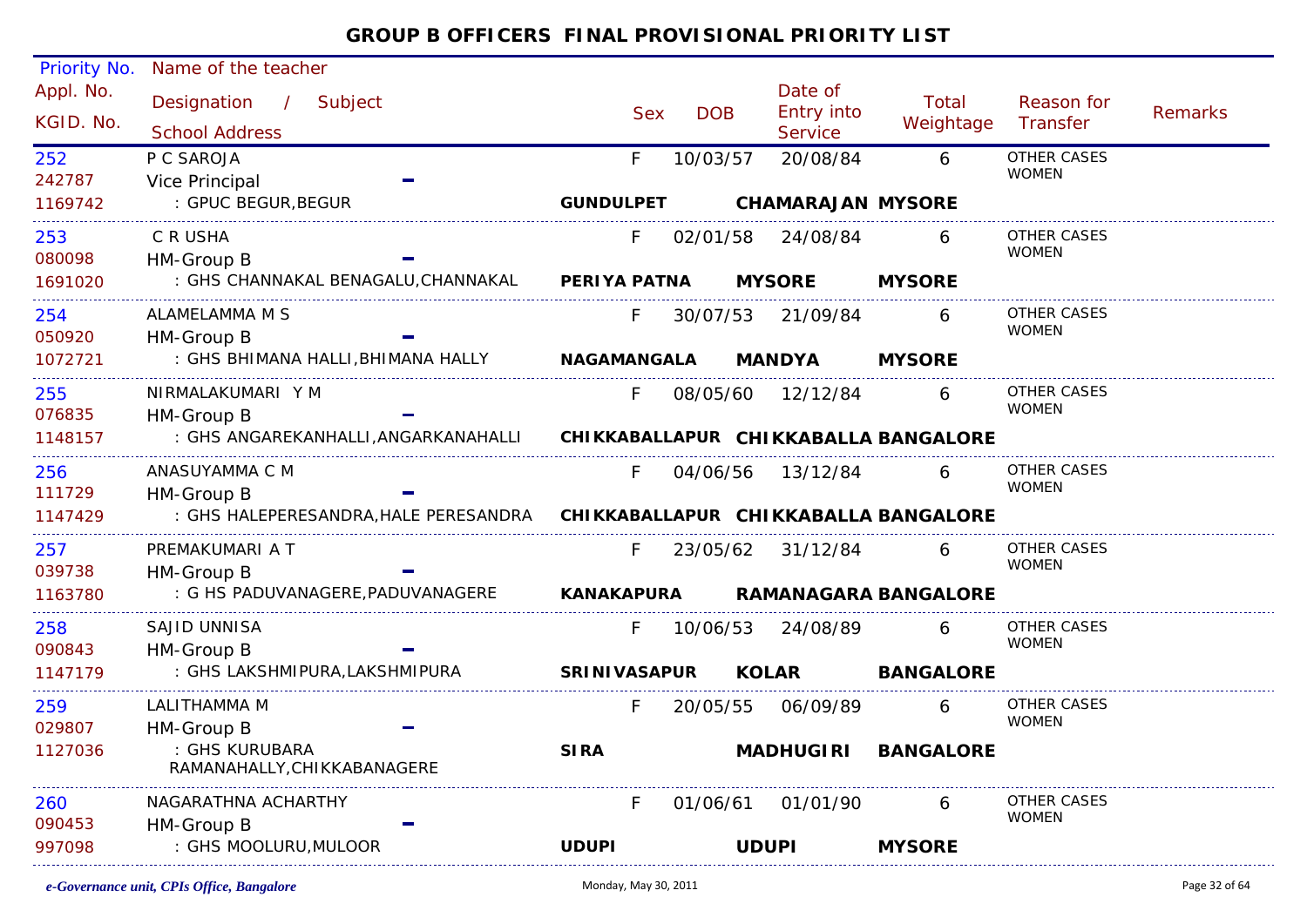| Priority No.           | Name of the teacher                                                            |                   |            |               |                                  |                                    |                                    |                |
|------------------------|--------------------------------------------------------------------------------|-------------------|------------|---------------|----------------------------------|------------------------------------|------------------------------------|----------------|
| Appl. No.<br>KGID. No. | Designation /<br>Subject<br><b>School Address</b>                              | <b>Sex</b>        | <b>DOB</b> |               | Date of<br>Entry into<br>Service | Total<br>Weightage                 | Reason for<br>Transfer             | <b>Remarks</b> |
| 261<br>228502          | SAJIDUNNISA<br>HM-Group B                                                      | F.                | 15/06/57   |               | 24/12/90                         | 6                                  | <b>OTHER CASES</b><br><b>WOMEN</b> |                |
| 1147392                | : GHS VARLAKONDA, VARLAKONDA                                                   | <b>GUDIBANDA</b>  |            |               |                                  | <b>CHIKKABALLA BANGALORE</b>       |                                    |                |
| 262<br>212227          | MANJULA R<br>HM-Group B                                                        | F.                | 23/07/67   |               | 16/07/94                         |                                    | <b>OTHER CASES</b><br><b>WOMEN</b> |                |
| 1313830                | : GHS RAMAPURA, RAMAPURA                                                       |                   |            |               |                                  | GOWRIBIDANUR CHIKKABALLA BANGALORE |                                    |                |
| 263<br>239468          | LALITHAMMA K<br>HM-Group B                                                     | F.                |            |               | 22/07/68 21/07/94                | 6                                  | OTHER CASES<br><b>WOMEN</b>        |                |
| 13144690               | : GHS BOODIBETTA, BOODI BETTA                                                  | <b>PAVAGADA</b>   |            |               | <b>MADHUGIRI</b>                 | <b>BANGALORE</b>                   |                                    |                |
| 264<br>069955          | <b>B H PALLAVI</b><br>HM-Group B                                               | F.                |            |               | 28/03/62 25/07/94                | 6                                  | <b>OTHER CASES</b><br><b>WOMEN</b> |                |
| 1365564                | $\therefore$ G HS<br>KADUJAKKASANDRA, KADUJAKKASANDRA                          | <b>KANAKAPURA</b> |            |               |                                  | <b>RAMANAGARA BANGALORE</b>        |                                    |                |
| 265<br>028296          | <b>JANAKI S P</b><br>HM-Group B                                                | F.                | 01/07/60   |               | 10/11/94                         | 6                                  | OTHER CASES<br><b>WOMEN</b>        |                |
| 1306061                | : GHS GIRLS RAMAPURA, RAMPURA                                                  | <b>HANUR</b>      |            |               |                                  | <b>CHAMARAJAN MYSORE</b>           |                                    |                |
| 266<br>247444          | M S NAGARATHNA<br>HM-Group B                                                   | F.                | 12/08/53   |               | 31/12/07                         | 6                                  | OTHER CASES<br><b>WOMEN</b>        |                |
| 1126624                | : GHS DODDA GORAGHATTA, DODDA GORA<br><b>GHATTA</b>                            | <b>TURUVEKERE</b> |            | <b>TUMKUR</b> |                                  | <b>BANGALORE</b>                   |                                    |                |
| 267                    | <b>INDIRAMMA V</b>                                                             | F.                | 01/01/53   |               | 08/06/74                         |                                    | OTHER CASES                        |                |
| 166274<br>372915       | HM-Group B<br>: GUCHS KUNIGAL (URDU) WARD-11, KUNIGAL KUNIGAL<br>(TMC) WARD 11 |                   |            | <b>TUMKUR</b> |                                  | <b>BANGALORE</b>                   | <b>WOMEN</b>                       |                |
| 268                    | TM PARVEEN BANU                                                                | F                 | 04/02/54   |               | 09/10/07                         | 4.5                                | OTHER CASES                        |                |
| 244376                 | HM-Group B                                                                     |                   |            |               |                                  |                                    | <b>WOMEN</b>                       |                |
| 948711                 | : GOVT HS SARJAPURA, SARJAPURA                                                 | <b>ANEKAL</b>     |            |               |                                  | <b>BANGALORE S BANGALORE</b>       |                                    |                |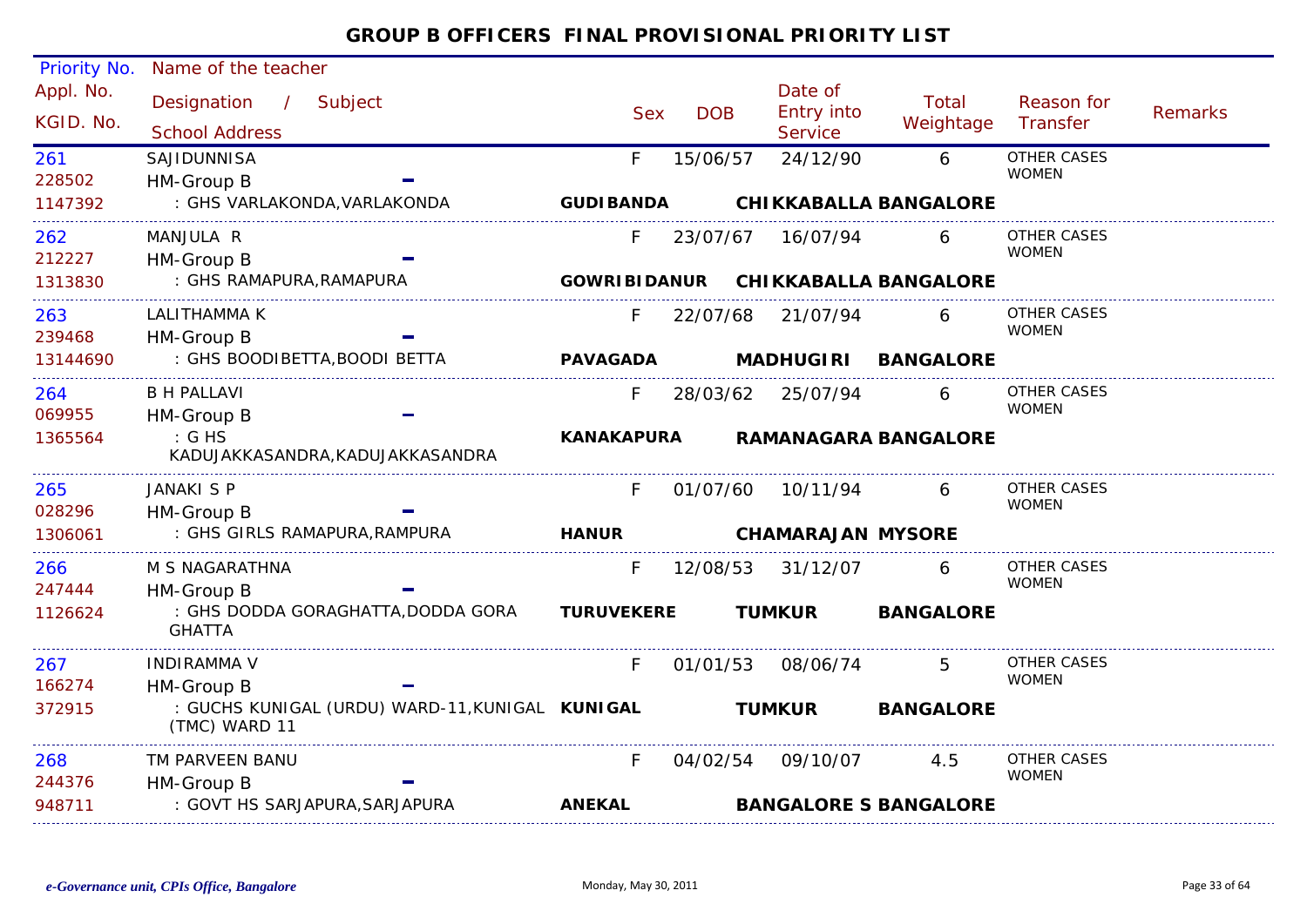| Priority No.           | Name of the teacher                                              |                              |            |                                         |                              |                                    |                |
|------------------------|------------------------------------------------------------------|------------------------------|------------|-----------------------------------------|------------------------------|------------------------------------|----------------|
| Appl. No.<br>KGID. No. | Designation<br>$\frac{1}{2}$<br>Subject<br><b>School Address</b> | <b>Sex</b>                   | <b>DOB</b> | Date of<br>Entry into<br><b>Service</b> | Total<br>Weightage           | Reason for<br>Transfer             | <b>Remarks</b> |
| 269                    | M SHIVAMMA                                                       | F.                           | 10/07/70   | 14/09/94                                | $\overline{4}$               | <b>OTHER CASES</b><br><b>WOMEN</b> |                |
| 061558                 | HM-Group B                                                       |                              |            |                                         |                              |                                    |                |
| 1353388                | : GHS B.MATKERE, B MATKERE                                       | <b>H.D.KOTE</b>              |            | <b>MYSORE</b>                           | <b>MYSORE</b>                |                                    |                |
| 270                    | SABINA BANU                                                      | F.                           | 05/04/57   | 22/11/82                                | 2                            | OTHER CASES                        |                |
| 246071                 | HM-Group B                                                       |                              |            |                                         |                              | <b>WOMEN</b>                       |                |
| 152180                 | : G HS KODIYALA KARENAHALLI, KODIYALA<br>KARENAHALLI             | <b>RAMANAGARA</b>            |            |                                         | <b>RAMANAGARA BANGALORE</b>  |                                    |                |
| 271                    | SHEELA G N                                                       | F.,                          |            | 23/03/55 21/08/89                       |                              | OTHER CASES                        |                |
| 141708                 | HM-Group B                                                       |                              |            |                                         |                              | <b>WOMEN</b>                       |                |
| 1145371                | : G HS(COMP) SHIVANAPURA, SHIVANAPURA HOSAKOTE                   |                              |            |                                         | <b>BANGALORE R BANGALORE</b> |                                    |                |
| 272                    | BABU JANARDHANA NAIDU B V                                        | M                            | 11/01/58   | 24/09/87                                | 6                            | OFFICE BEARER                      |                |
| 227671                 | HM-Group B                                                       |                              |            |                                         |                              |                                    |                |
| 1007363                | : GHS THOPPANAHALLI, THOPPANAHALLI                               | <b>KGF</b>                   |            | <b>KOLAR</b>                            | <b>BANGALORE</b>             |                                    |                |
| 273                    | THIMMARAYAPPA C V                                                | M                            |            | 08/06/68 25/09/89                       | 24                           | OTHER CASES MEN                    |                |
| 142351                 | HM-Group B                                                       |                              |            |                                         |                              |                                    |                |
| 1129960                | : GHS AKKANAHALLY CROSS, AKKANAHALLY                             | <b>CHANNARAYAPATN HASSAN</b> |            |                                         | <b>MYSORE</b>                |                                    |                |
| 274<br>055765          | THIMMEGOWDA Y K<br>Lecturer                                      | M                            |            | 13/04/70 28/04/99                       | 24                           | OTHER CASES MEN                    |                |
| 1532644                |                                                                  |                              |            | <b>KODAGU</b>                           | <b>MYSORE</b>                |                                    |                |
| 275                    | K N SHIVANANJEGOWDA                                              | M                            | 20/07/63   | 30/04/99                                | 24                           | OTHER CASES MEN                    |                |
| 131105                 | HM-Group B                                                       |                              |            |                                         |                              |                                    |                |
| 1532464                | : GHS KUNDUR, KUNDUR                                             | <b>ALUR</b>                  |            | <b>HASSAN</b>                           | <b>MYSORE</b>                |                                    |                |
| 276                    | KHALEELUR RAHMAN                                                 | M                            |            | 13/03/66 03/05/99                       | 24                           | OTHER CASES MEN                    |                |
| 068310                 | HM-Group B                                                       |                              |            |                                         |                              |                                    |                |
| 1189088                | : GUHS-HOSURU JODI, KEREBILACHI                                  | <b>CHANNAGIRI</b>            |            |                                         | <b>DAVANAGERE BANGALORE</b>  |                                    |                |
|                        |                                                                  |                              |            |                                         |                              |                                    |                |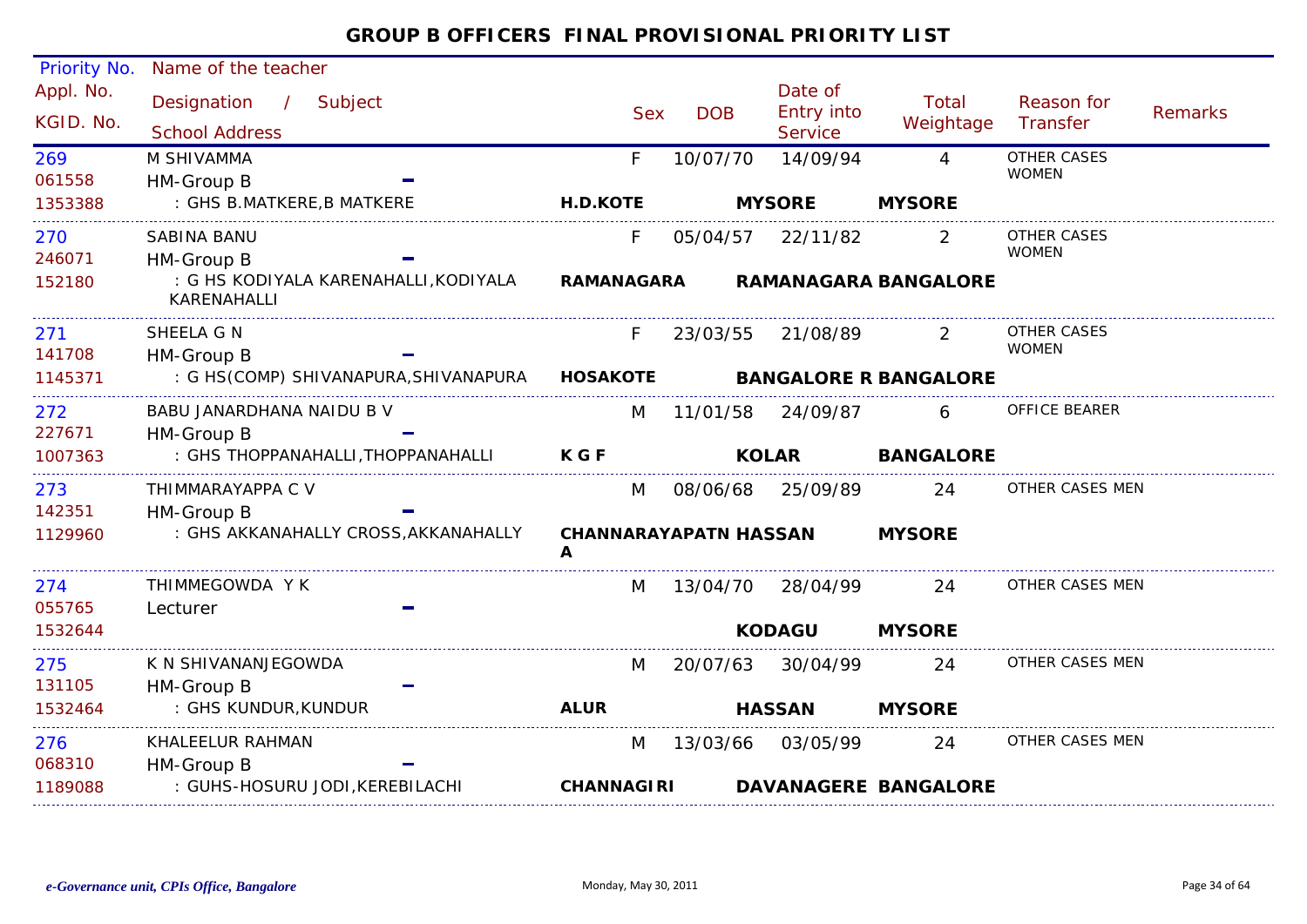| Priority No.      | Name of the teacher                                        |                        |            |                       |                              |                        |         |
|-------------------|------------------------------------------------------------|------------------------|------------|-----------------------|------------------------------|------------------------|---------|
| Appl. No.         | Designation<br>/ Subject                                   |                        |            | Date of<br>Entry into | Total                        | Reason for             |         |
| KGID. No.         | <b>School Address</b>                                      | <b>Sex</b>             | <b>DOB</b> | <b>Service</b>        | Weightage                    | Transfer               | Remarks |
| 277               | LOKESH SR                                                  | M                      | 05/06/67   | 03/05/99              | 24                           | OTHER CASES MEN        |         |
| 004532            | HM-Group B                                                 |                        |            |                       |                              |                        |         |
| 1532446           | $\therefore$ GHS<br>HIREHALLYKOPPALU, DODDABYAGATHAVALLY   | HOLENARASIPURA HASSAN  |            |                       | <b>MYSORE</b>                |                        |         |
| 278<br>065020     | B S KEMPALINGAPPA                                          | M                      | 22/07/65   | 04/05/99              | 24                           | OTHER CASES MEN        |         |
| 1356479           | HM-Group B<br>: GHS MADAPURA, MADA PURA                    | KRISHNARAJA PET MANDYA |            |                       | <b>MYSORE</b>                |                        |         |
| 279               | SADANANDA SWAMY C                                          | M                      |            | 18/02/68 04/05/99     | 24                           | OTHER CASES MEN        |         |
| 027184<br>1371855 | HM-Group B<br>: GHS HULIDEVARABANA, HULIDEVARABANA         | <b>SAGAR</b>           |            | <b>SHIMOGA</b>        | <b>BANGALORE</b>             |                        |         |
|                   |                                                            |                        |            |                       |                              |                        |         |
| 280<br>083597     | SIDDAPPA S                                                 | M                      | 06/08/63   | 05/02/87              | 22                           | <b>OTHER CASES MEN</b> |         |
| 1148876           | HM-Group B<br>: GHS NAMAGONDLU, NAMAGONDLU                 | <b>GOWRIBIDANUR</b>    |            |                       | <b>CHIKKABALLA BANGALORE</b> |                        |         |
| 281               | SREENIVASAIAH D                                            |                        |            |                       | 22                           | OTHER CASES MEN        |         |
| 136549            | HM-Group B                                                 | M                      | 12/03/61   | 19/06/91              |                              |                        |         |
| 1163400           | : G HS (COMP)<br>YANTAGANAHALLI, YANTAGANAHALLI            | <b>NELAMANGALA</b>     |            |                       | <b>BANGALORE R BANGALORE</b> |                        |         |
| 282               | KALEERAIAH C H                                             | M                      | 02/01/65   | 30/04/99              | 22                           | OTHER CASES MEN        |         |
| 075714            | HM-Group B                                                 |                        |            |                       |                              |                        |         |
| 1532419           | $\mathcal{G}$ HS<br>THIGALARAHOSAHALLI, THIGALARAHOSAHALLI | <b>KANAKAPURA</b>      |            |                       | <b>RAMANAGARA BANGALORE</b>  |                        |         |
| 283               | SHIVANANDA S B                                             | M                      | 23/07/57   | 03/05/99              | 22                           | OTHER CASES MEN        |         |
| 096599            | HM-Group B                                                 |                        |            |                       |                              |                        |         |
| 1573644           | $:$ GHS -<br>RAMAGONDANAHALLI, RAMAGONDAINAHALLI           | <b>DAVANAGERE(S)</b>   |            |                       | <b>DAVANAGERE BANGALORE</b>  |                        |         |
| 284               | DEVARAJAIAH C H                                            | M                      | 21/07/61   | 03/05/99              | 22                           | OTHER CASES MEN        |         |
| 057125<br>1532812 | HM-Group B<br>: GHS ALLIPURA, ALLIPURA                     | <b>GOWRIBIDANUR</b>    |            |                       | <b>CHIKKABALLA BANGALORE</b> |                        |         |
|                   |                                                            |                        |            |                       |                              |                        |         |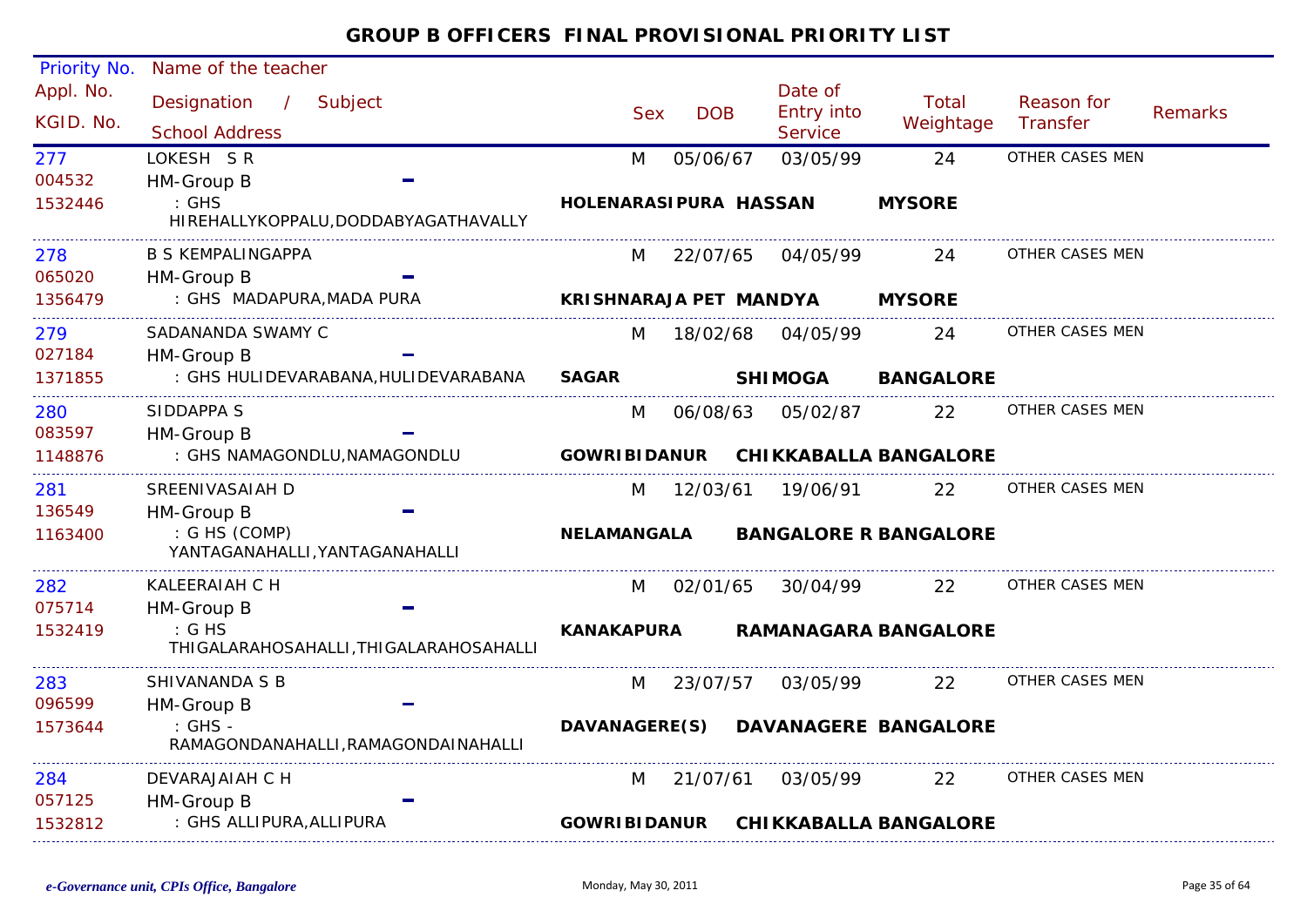| Priority No.           | Name of the teacher                                              |                   |            |                                  |                             |                        |                |
|------------------------|------------------------------------------------------------------|-------------------|------------|----------------------------------|-----------------------------|------------------------|----------------|
| Appl. No.<br>KGID. No. | Designation<br>$\mathcal{L}$<br>Subject<br><b>School Address</b> | <b>Sex</b>        | <b>DOB</b> | Date of<br>Entry into<br>Service | Total<br>Weightage          | Reason for<br>Transfer | <b>Remarks</b> |
| 285                    | <b>D KRISHNA</b>                                                 | M                 | 17/03/62   | 03/05/99                         | 22                          | OTHER CASES MEN        |                |
| 133286                 | HM-Group B                                                       |                   |            |                                  |                             |                        |                |
| 1532585                | : GHS THEREDAKUPPE, THEREDAKUPPE                                 | <b>KUNIGAL</b>    |            | <b>TUMKUR</b>                    | <b>BANGALORE</b>            |                        |                |
| 286                    | THIPPESWAMY V                                                    | M                 | 01/03/63   | 03/05/99                         | 22                          | OTHER CASES MEN        |                |
| 127159                 | HM-Group B                                                       |                   |            |                                  |                             |                        |                |
| 1532770                | : GHS KODAGAVALLI HATTI, KODAGAVALLI                             | <b>HOLALKERE</b>  |            |                                  | <b>CHITRADURG BANGALORE</b> |                        |                |
| 287                    | H S YATHIKUMARA                                                  | M                 | 05/05/63   | 03/05/99                         | 22                          | OTHER CASES MEN        |                |
| 092101                 | HM-Group B                                                       |                   |            |                                  |                             |                        |                |
| 1532646                | : G HS BELAGAVADI, BELAGAVADI                                    | <b>MAGADI</b>     |            |                                  | <b>RAMANAGARA BANGALORE</b> |                        |                |
| 288                    | <b>UMESHAIP</b>                                                  | M                 | 09/12/67   | 03/05/99                         | 22                          | OTHER CASES MEN        |                |
| 073194                 | HM-Group B                                                       |                   |            |                                  |                             |                        |                |
| 1532449                | : GHS, MAKONAHALLI, MAKONAHALLI                                  | <b>MOODIGERE</b>  |            | <b>CHIKKAMANG MYSORE</b>         |                             |                        |                |
| 289                    | <b>BHEEMANAIK</b>                                                | M                 | 06/05/70   | 03/05/99                         | 22                          | OTHER CASES MEN        |                |
| 030294                 | HM-Group B                                                       |                   |            |                                  |                             |                        |                |
| 1532412                | : G HS TUGANI, TUNGANI                                           | <b>KANAKAPURA</b> |            |                                  | <b>RAMANAGARA BANGALORE</b> |                        |                |
| 290                    | <b>MAHESHA B</b>                                                 | M                 | 04/07/73   | 03/05/99                         | 22                          | OTHER CASES MEN        |                |
| 060022                 | HM-Group B                                                       |                   |            |                                  |                             |                        |                |
| 1532725                | : GHS SANTHE KOPPALU, SANTHE KOPPALU                             | <b>HASSAN</b>     |            | <b>HASSAN</b>                    | <b>MYSORE</b>               |                        |                |
| 291                    | NAGENDRA B N                                                     | M                 | 08/05/74   | 03/05/99                         | 22                          | OTHER CASES MEN        |                |
| 069186                 | Lecturer                                                         |                   |            |                                  |                             |                        |                |
| 1713339                |                                                                  |                   |            | <b>KODAGU</b>                    | <b>MYSORE</b>               |                        |                |
| 292                    | SHIVANNA S                                                       | M                 | 01/06/62   | 04/05/99                         | 22                          | OTHER CASES MEN        |                |
| 178886                 | HM-Group B                                                       |                   |            |                                  |                             |                        |                |
| 1532821                | : GHS BOYS CHELUR, CHELUR                                        | <b>GUBBI</b>      |            | <b>TUMKUR</b>                    | <b>BANGALORE</b>            |                        |                |
| 293                    | <b>DURUGAPPA D</b>                                               | M                 | 01/06/67   | 04/05/99                         | 22                          | OTHER CASES MEN        |                |
| 094153                 | HM-Group B                                                       |                   |            |                                  |                             |                        |                |
| 1664976                | : S.H.P GOVT. H.S MALALKERE, MALALKERE                           | DAVANAGERE(S)     |            |                                  | <b>DAVANAGERE BANGALORE</b> |                        |                |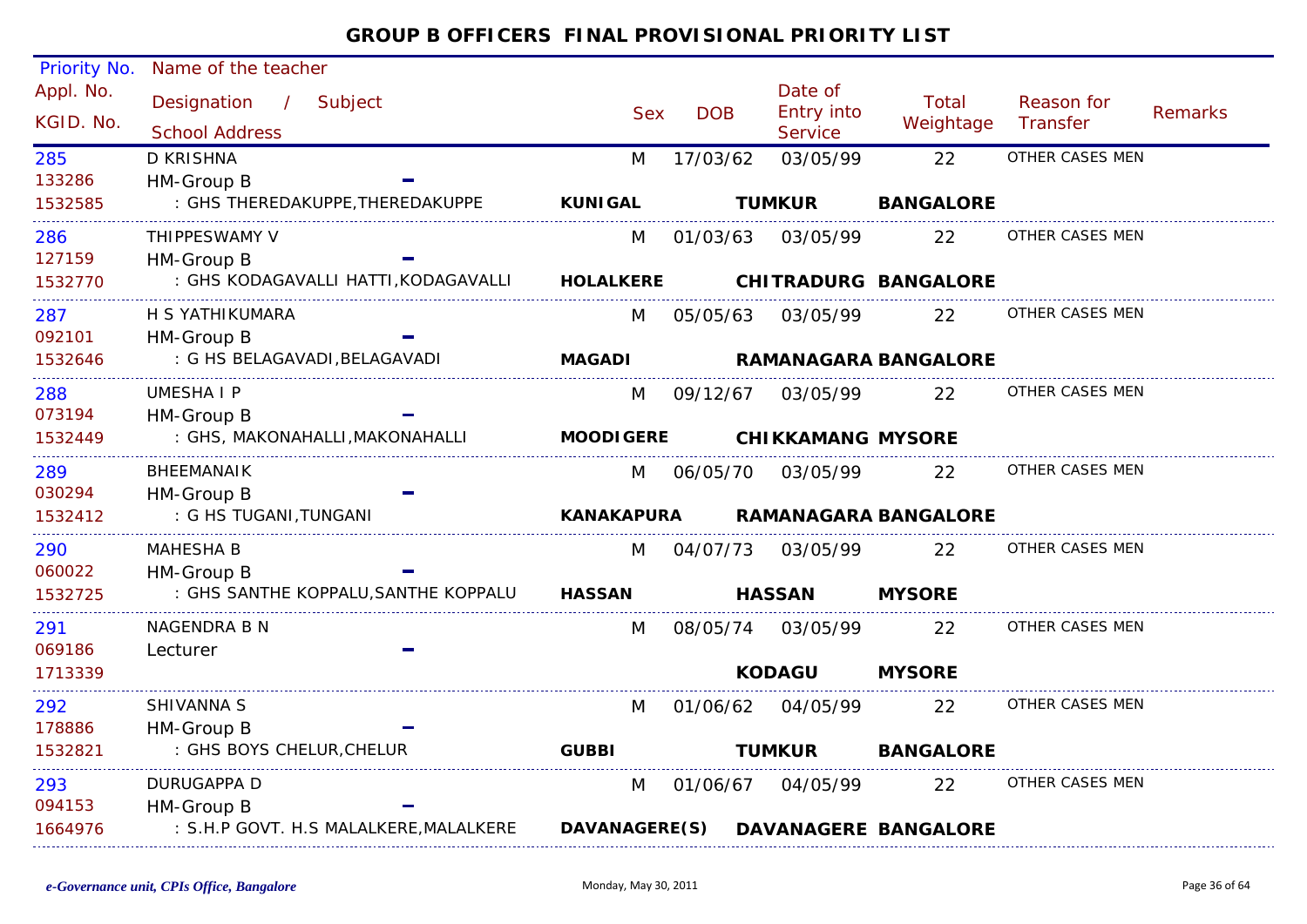| Priority No.  | Name of the teacher                        |                       |            |            |                              |                             |                 |                |
|---------------|--------------------------------------------|-----------------------|------------|------------|------------------------------|-----------------------------|-----------------|----------------|
| Appl. No.     | Designation<br>$\frac{1}{2}$<br>Subject    |                       |            |            | Date of                      | Total                       | Reason for      |                |
| KGID. No.     | <b>School Address</b>                      |                       | <b>Sex</b> | <b>DOB</b> | <b>Entry into</b><br>Service | Weightage                   | Transfer        | <b>Remarks</b> |
|               |                                            |                       |            |            |                              |                             | OTHER CASES MEN |                |
| 294<br>081916 | S N PURUSHOTHAMA                           | M                     |            | 12/03/62   | 05/05/99                     | 22                          |                 |                |
|               | HM-Group B<br>: GHS NAMBIHALLI, NAMBIHALLI |                       |            |            |                              | <b>BANGALORE</b>            |                 |                |
| 1532815       |                                            | <b>SRINIVASAPUR</b>   |            |            | <b>KOLAR</b>                 |                             |                 |                |
| 295           | <b>MAHAMAD ILIYAS</b>                      | M                     |            | 15/08/63   | 05/05/99                     | 22                          | OTHER CASES MEN |                |
| 239413        | HM-Group B                                 |                       |            |            |                              |                             |                 |                |
| 1371777       | : GHS ARAKERE, ARAKERE                     | <b>BHADRAVATI</b>     |            |            | <b>SHIMOGA</b>               | <b>BANGALORE</b>            |                 |                |
| 296           | MANIVENKATARAMACHRI                        | M                     |            | 22/05/65   | 05/05/99                     | 22                          | OTHER CASES MEN |                |
| 098288        | Vice Principal                             |                       |            |            |                              |                             |                 |                |
| 1532954       | : GJC TEKAL, TEKAL                         | <b>MALUR</b>          |            |            | <b>KOLAR</b>                 | <b>BANGALORE</b>            |                 |                |
| 297           | MALLIKARJUNA T                             | M                     |            |            | 01/06/69 05/05/99            | 22                          | OTHER CASES MEN |                |
| 026975        | HM-Group B                                 |                       |            |            |                              |                             |                 |                |
| 1278104       | : GHS KANLE, KANLE                         | <b>SAGAR</b>          |            |            | <b>SHIMOGA</b>               | <b>BANGALORE</b>            |                 |                |
| 298           | KRISHNAPPA M                               | M                     |            | 18/06/71   | 05/05/99                     | 22                          | OTHER CASES MEN |                |
| 090748        | HM-Group B                                 |                       |            |            |                              |                             |                 |                |
| 1533474       | : GHS KYALNUR, KYALANUR                    | <b>KOLAR</b>          |            |            | <b>KOLAR</b>                 | <b>BANGALORE</b>            |                 |                |
| 299           | <b>SHANKAR N</b>                           | M                     |            |            | 05/07/71 07/05/99            | 22                          | OTHER CASES MEN |                |
| 085203        | Lecturer                                   |                       |            |            |                              |                             |                 |                |
| 1354035       |                                            |                       |            |            | <b>KODAGU</b>                | <b>MYSORE</b>               |                 |                |
| 300           | RANGESHA B J                               | M                     |            | 30/07/69   | 17/11/99                     | 22                          | OTHER CASES MEN |                |
| 006023        | HM-Group B                                 |                       |            |            |                              |                             |                 |                |
| 1653306       | : GHS SANKANAHALLY, SANKANAHALLY           | HOLENARASIPURA HASSAN |            |            |                              | <b>MYSORE</b>               |                 |                |
| 301           | <b>GANGADHARAPPA L N</b>                   | M                     |            |            | 22/06/66 19/11/99            | 22                          | OTHER CASES MEN |                |
| 154179        | HM-Group B                                 |                       |            |            |                              |                             |                 |                |
| 1191149       | : GHS HULIKAL, HULIKAL                     | <b>ARAKALAGUDU</b>    |            |            | <b>HASSAN</b>                | <b>MYSORE</b>               |                 |                |
| 302           | SHIVAKUMARA D                              | M                     |            | 18/07/72   | 30/04/99                     | 21                          | OTHER CASES MEN |                |
| 030199        | HM-Group B                                 |                       |            |            |                              |                             |                 |                |
| 1532665       | : G HS CHAKANAHALLI, CHAKANAHALLI          | <b>KANAKAPURA</b>     |            |            |                              | <b>RAMANAGARA BANGALORE</b> |                 |                |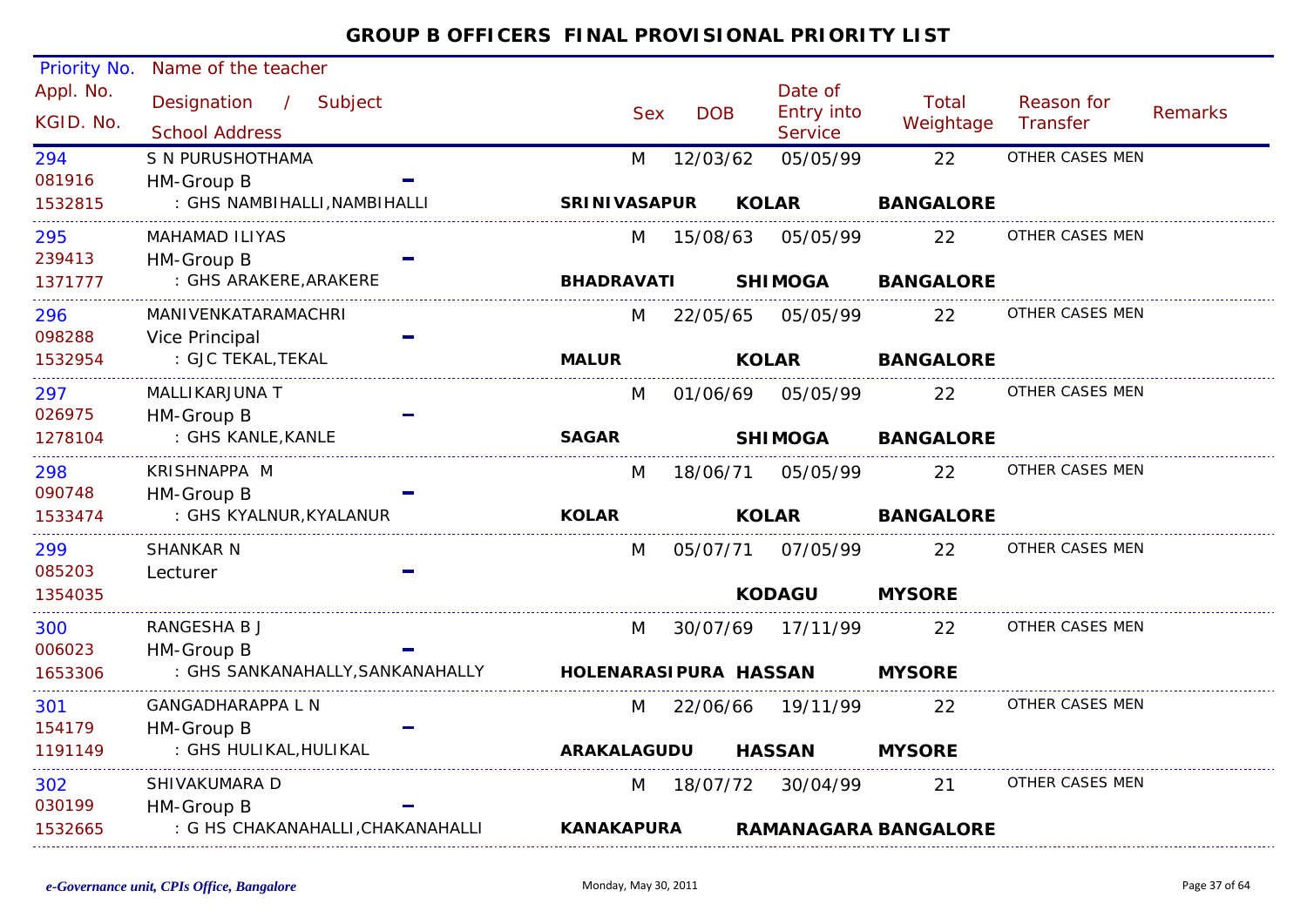| <b>Priority No.</b>    | Name of the teacher                                              |                    |            |                                         |                                      |                        |                |
|------------------------|------------------------------------------------------------------|--------------------|------------|-----------------------------------------|--------------------------------------|------------------------|----------------|
| Appl. No.<br>KGID. No. | Designation<br>$\frac{1}{2}$<br>Subject<br><b>School Address</b> | <b>Sex</b>         | <b>DOB</b> | Date of<br><b>Entry into</b><br>Service | Total<br>Weightage                   | Reason for<br>Transfer | <b>Remarks</b> |
| 303                    | RAMESHA BE                                                       | M                  | 20/07/64   | 03/05/99                                | 20.5                                 | OTHER CASES MEN        |                |
| 103951                 | Lecturer                                                         |                    |            |                                         |                                      |                        |                |
| 1532165                |                                                                  |                    |            | <b>KODAGU</b>                           | <b>MYSORE</b>                        |                        |                |
| 304                    | <b>ONKAR NAIK N</b>                                              | M                  | 12/09/59   | 15/12/84                                | 20                                   | OTHER CASES MEN        |                |
| 116457                 | HM-Group B                                                       |                    |            |                                         |                                      |                        |                |
| 1163782                | : GOVT COMPOSITE HIGH SCHOOL<br>KAKOLU, KAKOLU                   | <b>NORTH4</b>      |            | <b>BANGALORE</b>                        | <b>BANGALORE</b>                     |                        |                |
| 305                    | S R RADHA KRISHNA                                                | M                  | 01/09/62   | 25/08/93                                | 20                                   | OTHER CASES MEN        |                |
| 079029                 | HM-Group B                                                       |                    |            |                                         |                                      |                        |                |
| 1486702                | : GHS REDDYGOLLAVARAHALLI, REDDY<br><b>GOLLAVARAHALLI</b>        |                    |            |                                         | CHIKKABALLAPUR CHIKKABALLA BANGALORE |                        |                |
| 306                    | RUDRASWAMY V                                                     | M                  | 01/06/67   | 04/05/99                                | 20                                   | OTHER CASES MEN        |                |
| 057036                 | Lecturer                                                         |                    |            |                                         |                                      |                        |                |
| 1663474                |                                                                  |                    |            | <b>KODAGU</b>                           | <b>MYSORE</b>                        |                        |                |
| 307                    | <b>SATISH V</b>                                                  | M                  | 03/04/65   | 17/11/99                                | 20                                   | OTHER CASES MEN        |                |
| 093108                 | HM-Group B                                                       |                    |            |                                         |                                      |                        |                |
| 1277621                | : G HS NARAYANAPURA, BIJJAVARA                                   | <b>DEVANAHALLI</b> |            |                                         | <b>BANGALORE R BANGALORE</b>         |                        |                |
| 308                    | K KRISHNAMURTHY                                                  | M                  | 20/05/65   | 17/11/99                                | 20                                   | OTHER CASES MEN        |                |
| 077447                 | HM-Group B                                                       |                    |            |                                         |                                      |                        |                |
| 1290156                | : GHS VADDAGERE, VADDAGERE                                       | <b>KORATAGERE</b>  |            | <b>MADHUGIRI</b>                        | <b>BANGALORE</b>                     |                        |                |
| 309                    | NARAYANAPRASAD KY                                                | M                  | 09/12/65   | 17/11/99                                | 20                                   | OTHER CASES MEN        |                |
| 134259                 | HM-Group B                                                       |                    |            |                                         |                                      |                        |                |
| 1190999                | : GHS MAVATHUR, MAVATHUR                                         | <b>K.R.NAGARA</b>  |            | <b>MYSORE</b>                           | <b>MYSORE</b>                        |                        |                |
| 310                    | MALLIKARJUNA C                                                   | M                  | 10/10/59   | 18/11/99                                | 20                                   | OTHER CASES MEN        |                |
| 059234                 | HM-Group B                                                       |                    |            |                                         |                                      |                        |                |
| 1165381                | : GHS T.S.<br>CHATHRA, TIRUMALASAGARACHANDR                      | <b>PANDAVAPURA</b> |            | <b>MANDYA</b>                           | <b>MYSORE</b>                        |                        |                |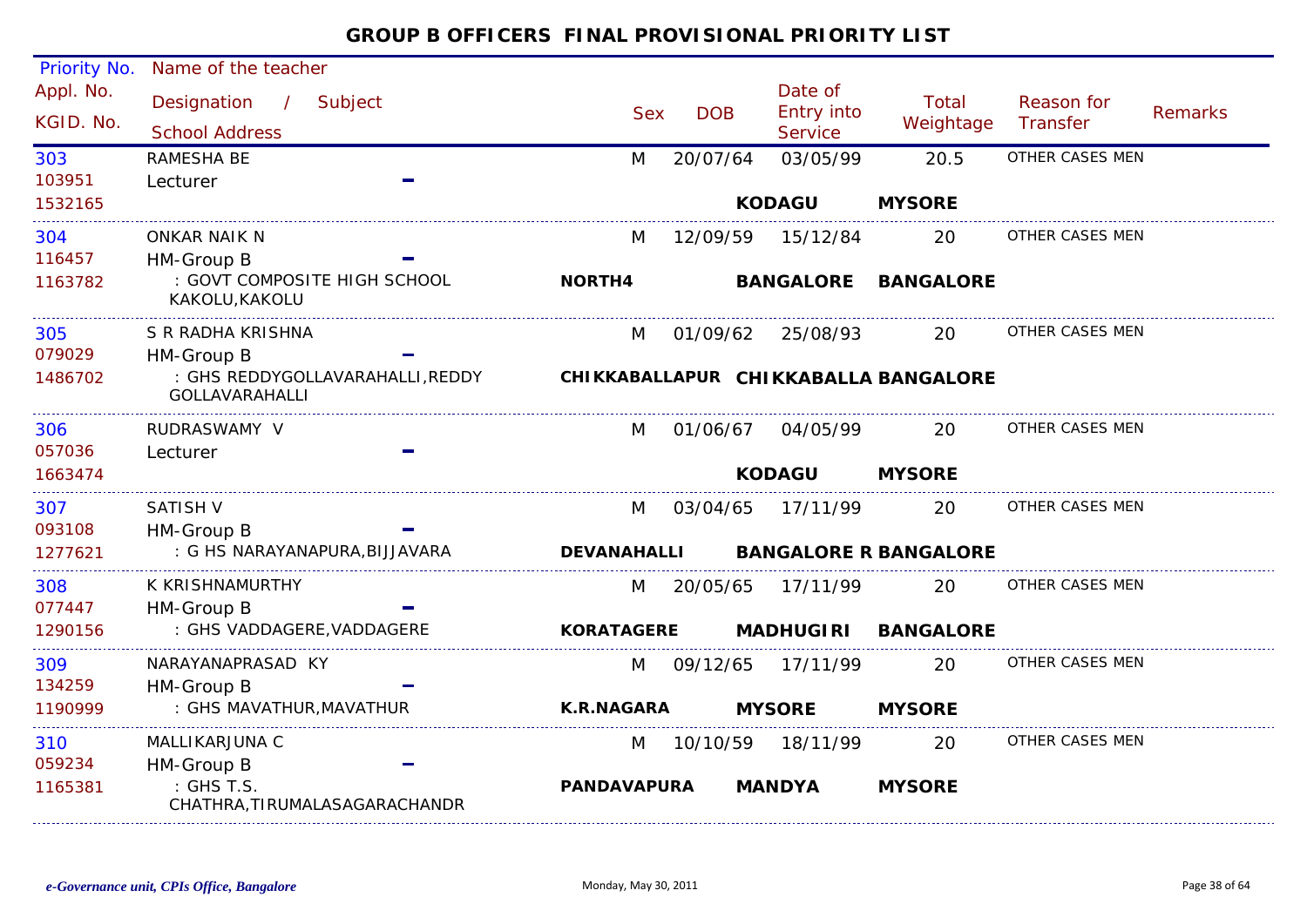| Priority No.<br>Appl. No.<br>KGID. No.<br>311<br>144178<br>1191158<br>312 | Name of the teacher<br>Designation<br>/ Subject<br><b>School Address</b><br>HALASIDDAPPA D R<br>HM-Group B<br>: GHS - MAVINAKATTE, CHANNESHPURA<br>R RANGASWAMY |           | <b>Sex</b><br>M<br><b>CHANNAGIRI</b><br>M | <b>DOB</b><br>20/07/68<br>04/02/69 | Date of<br>Entry into<br><b>Service</b><br>18/11/99<br>18/11/99 | <b>Total</b><br>Weightage<br>20<br><b>DAVANAGERE BANGALORE</b><br>20 | Reason for<br><b>Transfer</b><br>OTHER CASES MEN<br>OTHER CASES MEN | <b>Remarks</b> |
|---------------------------------------------------------------------------|-----------------------------------------------------------------------------------------------------------------------------------------------------------------|-----------|-------------------------------------------|------------------------------------|-----------------------------------------------------------------|----------------------------------------------------------------------|---------------------------------------------------------------------|----------------|
| 030266<br>1653881                                                         | HM-Group B<br>: GCHS SHETTYGERE, SHETTYGERE                                                                                                                     |           | <b>KUNIGAL</b>                            |                                    | <b>TUMKUR</b>                                                   | <b>BANGALORE</b>                                                     |                                                                     |                |
| 313<br>138488<br>1191250                                                  | <b>THIPPESWAMY</b><br>HM-Group B<br>: GHS - MARIKUNTE, MARIKUNTE                                                                                                |           | M<br><b>JAGALUR</b>                       |                                    | 01/06/72 18/11/99                                               | 20<br><b>DAVANAGERE BANGALORE</b>                                    | OTHER CASES MEN                                                     |                |
| 314<br>132157<br>1132307                                                  | SHAIR ALI H R<br>HM-Group B<br>: GHS NIDIGE, NIDIGE                                                                                                             |           | M<br><b>SHIMOGA</b>                       | 13/07/65                           | 05/05/99<br><b>SHIMOGA</b>                                      | 19.5<br><b>BANGALORE</b>                                             | OTHER CASES MEN                                                     |                |
| 315<br>237918<br>1242843                                                  | CHANNAIAH H C<br>Subject Inspector                                                                                                                              | - KANNADA | M                                         | 20/05/61                           | 17/03/93<br><b>HASSAN</b>                                       | 19<br><b>MYSORE</b>                                                  | OTHER CASES MEN                                                     |                |
| 316<br>122285<br>1259964                                                  | <b>JAGANACHARI</b><br>HM-Group B<br>: GHS MC HALLI, MALALICHANNENAHALLI                                                                                         |           | M<br><b>TARIKERE</b>                      | 24/11/64                           | 30/04/99<br><b>CHIKKAMANG MYSORE</b>                            | 19                                                                   | OTHER CASES MEN                                                     |                |
| 317<br>221608<br>1532819                                                  | RAMA SETTY S<br>Block Resource Coordinato -<br>: BRC, HANUR, BRC, HANUR                                                                                         |           | M<br><b>HANUR</b>                         | 01/06/63                           | 03/05/99<br><b>CHAMARAJAN MYSORE</b>                            | 19                                                                   | OTHER CASES MEN                                                     |                |
| 318<br>231776<br>1532467                                                  | T J ANANDA<br>Asst. Director - MMS                                                                                                                              |           | M                                         | 08/05/70                           | 03/05/99<br><b>MYSORE</b>                                       | 19<br><b>MYSORE</b>                                                  | OTHER CASES MEN                                                     |                |
| 319<br>036692<br>1692114                                                  | VENKATESHA M<br>HM-Group B<br>: GHS CHANNAHALLI, CHANNAHALLI                                                                                                    |           | M<br><b>DEVANAHALLI</b>                   | 01/12/72                           | 03/05/99                                                        | 19<br><b>BANGALORE R BANGALORE</b>                                   | OTHER CASES MEN                                                     |                |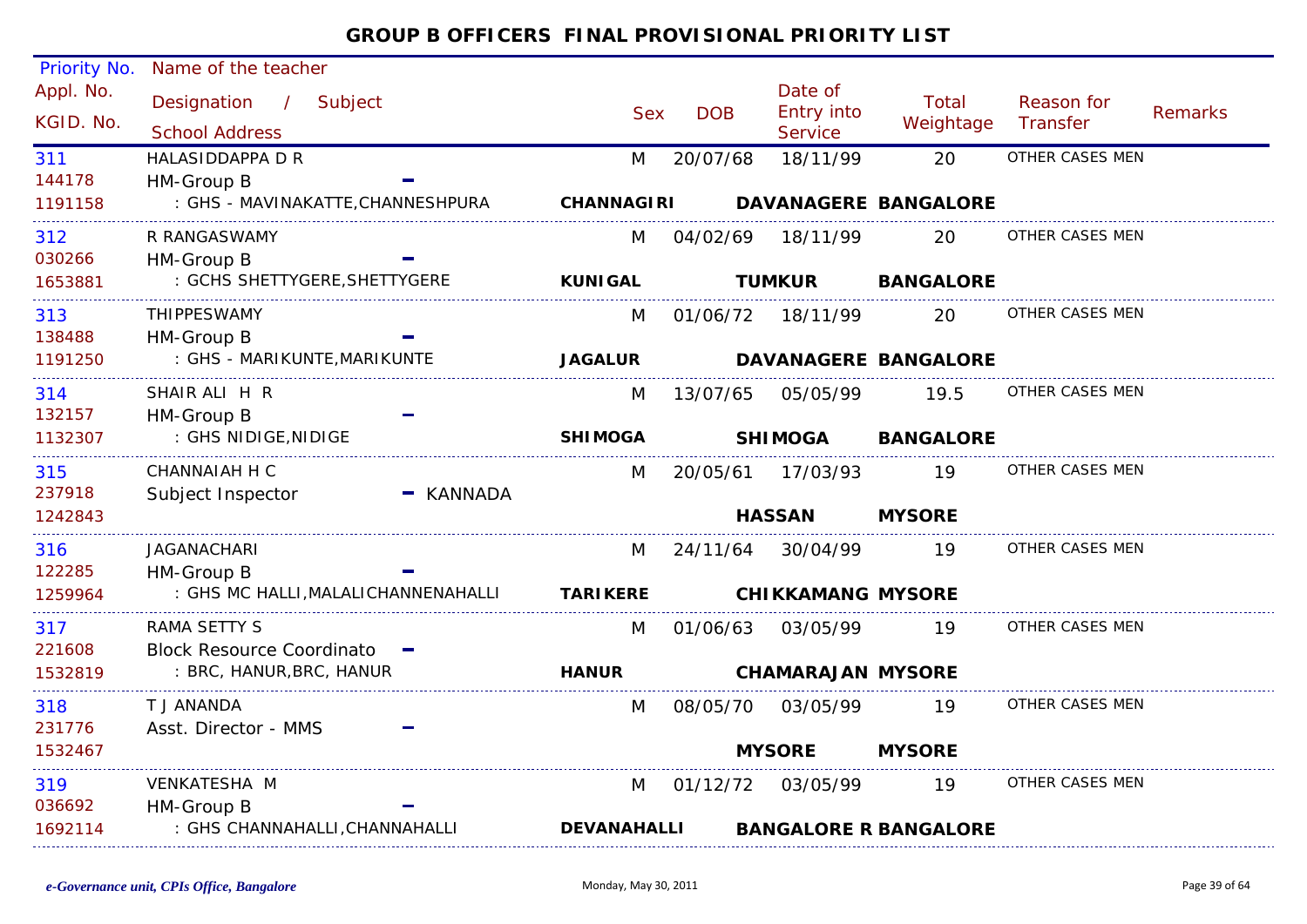| <b>Priority No.</b>    | Name of the teacher                            |                     |            |                                         |                             |                        |         |
|------------------------|------------------------------------------------|---------------------|------------|-----------------------------------------|-----------------------------|------------------------|---------|
| Appl. No.<br>KGID. No. | Designation / Subject<br><b>School Address</b> | <b>Sex</b>          | <b>DOB</b> | Date of<br><b>Entry into</b><br>Service | Total<br>Weightage          | Reason for<br>Transfer | Remarks |
| 320                    | BURHANUDDIN CHOPDAR                            | M                   | 05/03/74   | 03/05/99                                | 19                          | OTHER CASES MEN        |         |
| 115534                 | Lecturer                                       |                     |            |                                         |                             |                        |         |
| 1532411                | : DIET,CHIKKAMANGALORE,                        |                     |            | <b>CHIKKAMANG MYSORE</b>                |                             |                        |         |
| 321                    | VIRUPAKSHAPPA H S                              | M                   | 24/04/70   | 04/05/99                                | 19                          | OTHER CASES MEN        |         |
| 228178                 | HM-Group B                                     |                     |            |                                         |                             |                        |         |
| 1532817                | : GCHS KUDUMALLIGE, KUDUMALLIGE                | <b>THIRTHAHALLI</b> |            | <b>SHIMOGA</b>                          | <b>BANGALORE</b>            |                        |         |
| 322                    | JAYAPPA L                                      | M                   | 20/07/70   | 05/05/99                                | 19                          | OTHER CASES MEN        |         |
| 235627                 | HM-Group B                                     |                     |            |                                         |                             |                        |         |
| 1279642                | : GHS SOKKE, SOKKE                             | <b>TARIKERE</b>     |            | <b>CHIKKAMANG MYSORE</b>                |                             |                        |         |
| 323                    | LOKESWARAPPA G K                               | M                   |            |                                         | - 18                        | OTHER CASES MEN        |         |
| 131978                 | HM-Group B                                     |                     |            |                                         |                             |                        |         |
| 454806                 | : GHS PALAVVANAHALLI, PALAVVANAHALLI HIRIYUR   |                     |            |                                         | <b>CHITRADURG BANGALORE</b> |                        |         |
| 324                    | <b>MANJAPPA S H</b>                            |                     | M 02/11/58 | 02/06/84                                | 18                          | OTHER CASES MEN        |         |
| 046940                 | HM-Group B                                     |                     |            |                                         |                             |                        |         |
| 1177850                | : GHS HARAGI, HARAGI                           | <b>SHIKARIPUR</b>   |            | <b>SHIMOGA</b>                          | <b>BANGALORE</b>            |                        |         |
| 325                    | M SHIVANAIK                                    | M                   |            | 01/09/59 16/08/84                       | 18                          | OTHER CASES MEN        |         |
| 241607                 | HM-Group B                                     |                     |            |                                         |                             |                        |         |
| 1092283                | : G.COM.H S HALVARTHY, HALUVARTHI              | DAVANAGERE(N)       |            |                                         | <b>DAVANAGERE BANGALORE</b> |                        |         |
| 326                    | BASAVARAJA B                                   | M                   | 15/05/57   | 27/12/84                                | 18                          | OTHER CASES MEN        |         |
| 140970                 | HM-Group B                                     |                     |            |                                         |                             |                        |         |
| 1237953                | : GHS G.N.HALLI, GANNAYAKANAHALLI              | <b>HIRIYUR</b>      |            |                                         | <b>CHITRADURG BANGALORE</b> |                        |         |
| 327                    | CHIKKAMADAIAH                                  | M                   | 01/07/58   | 22/02/85                                | 18                          | OTHER CASES MEN        |         |
| 230304                 | HM-Group B                                     |                     |            |                                         |                             |                        |         |
| 1148096                | : GHS MULLURU,MULLUR                           | H.D.KOTE            |            | <b>MYSORE</b>                           | <b>MYSORE</b>               |                        |         |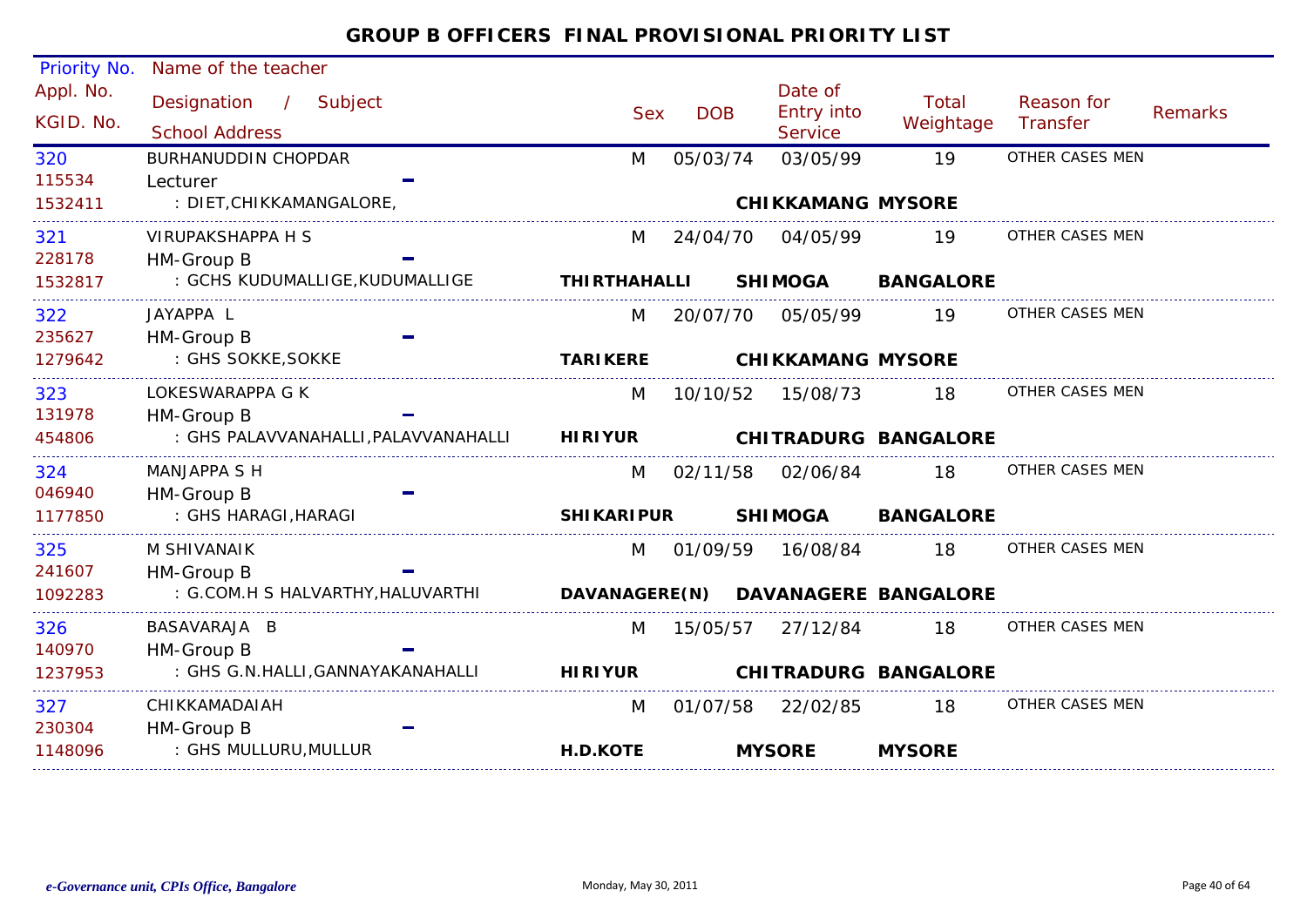#### Priority No. Name of the teacher Appl. No. Date of<br>Entry into Designation / Subject Sex DOB Reason for /Total Remarks KGID. No.School Address School Address School Address Sex Service Weightage Transfer**Service** 328U SOMAPPAM 01/06/62 23/09/85 18 OTHER CASES MEN 230488HM-Group B : GHS **CHITRADURGA CHITRADURG BANGALORE**1236776BASAVNASHIVANAKERE,BASAVANASHIVANAKER ERAMANNA N3299 RAMANNA N M 05/06/62 17/09/86 18 OTHER CASES MEN M 05/06/62 17/09/86040696HM-Group B **MADHUGIRI BANGALORE**1176020 : GHS MADDAKKANAHALLY,MADDAKANAHALLI **SIRA**330M 25/07/64 06/06/90 18 OTHER CASES MEN MRUTHYUNJAYAPPA041458HM-Group B : GHS TAVAREKERE,TAVAREKERE **SIRA**1155972 **MADHUGIRI BANGALORE**M 01/06/61 01/10/90 18 OTHER CASES MEN DAYANANDA R331041561HM-Group B : GHS BEVINAHALLY,BEVINAHALLI 997696**SIRA MADHUGIRI BANGALORE**3322 VENKATESHAPPA N M 01/06/67 26/06/91 18 OTHER CASES MEN M 01/06/67 26/06/91081048Block Resource Coordinato  $\blacksquare$ 1149093 : BRC, BAGEPALLY,BRC, BAGEPALLY **BAGEPALLY CHIKKABALLA BANGALORE**M MAHADEVASWAMY333M 20/08/65 04/05/99 18 OTHER CASES MEN Block Resource Coordinato221652 : BRC, PERIYA PATNA,BRC, PERIYA PATNA **MYSORE MYSORE**1342741**PERIYA PATNA**334M 01/06/72 07/05/99 18 OTHER CASES MEN MAHANTHESH B M165942Block Resource Coordinato : BRC, JAGALUR,BRC, JAGALUR 1532148**JAGALUR DAVANAGERE BANGALORE**335M 25/06/70 10/05/99 18 OTHER CASES MEN NARENDRA KUMAR C A087325HM-Group B : GCHS THYAGATUR,THYAGATORU **GUBBI TUMKUR BANGALORE** 1532589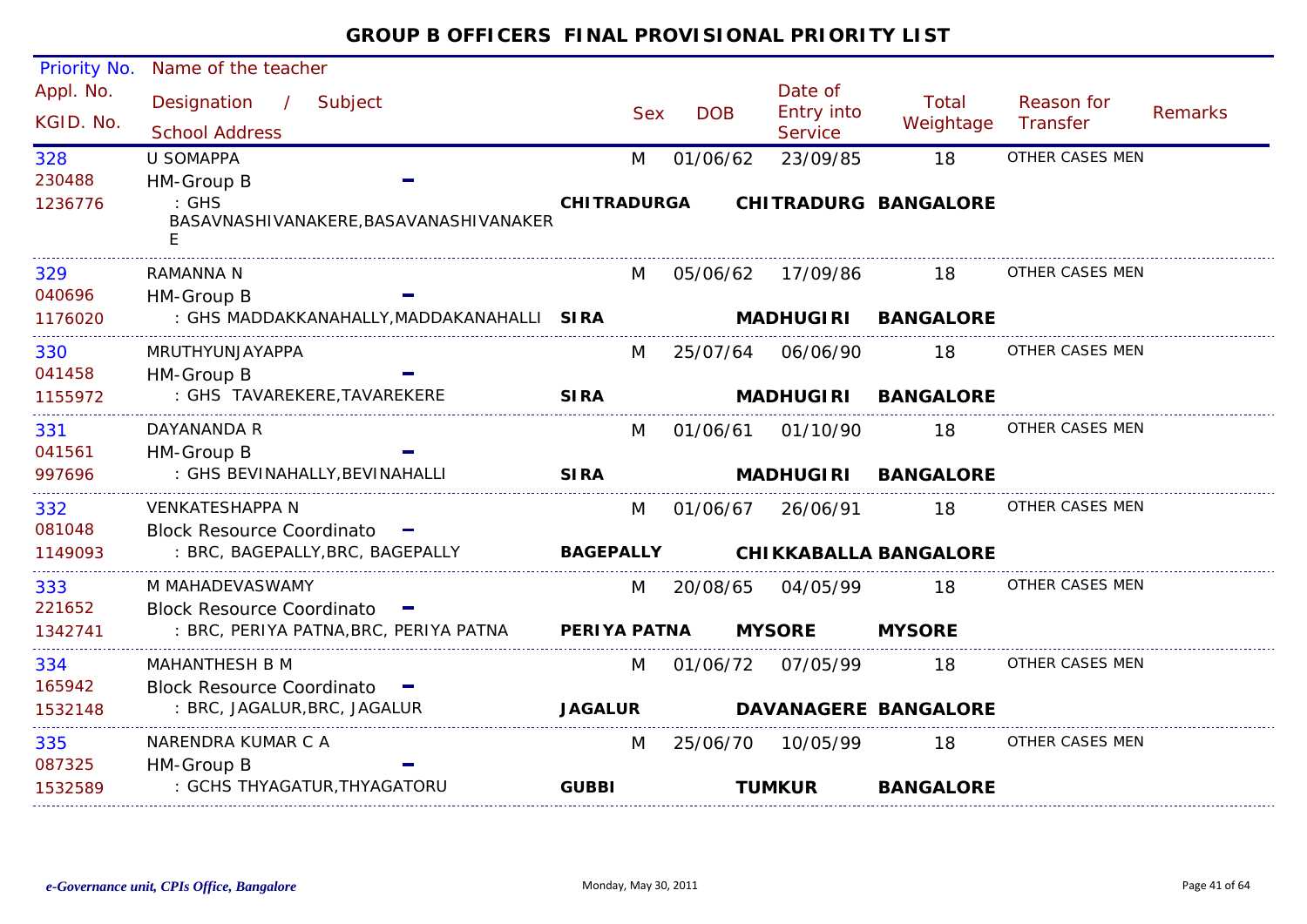| <b>Priority No.</b>    | Name of the teacher                                                       |                      |            |                                         |                             |                        |                |
|------------------------|---------------------------------------------------------------------------|----------------------|------------|-----------------------------------------|-----------------------------|------------------------|----------------|
| Appl. No.<br>KGID. No. | Designation<br>Subject<br>$\mathcal{L}$<br><b>School Address</b>          | <b>Sex</b>           | <b>DOB</b> | Date of<br>Entry into<br><b>Service</b> | Total<br>Weightage          | Reason for<br>Transfer | <b>Remarks</b> |
| 336                    | PUJARI V MAHESH                                                           | M                    | 23/05/73   | 16/11/99                                | 18                          | OTHER CASES MEN        |                |
| 094189                 | HM-Group B                                                                |                      |            |                                         |                             |                        |                |
| 1191308                | : ANJANEYA COMP. GHS<br>THURCHGTT, THURCHAGATTA                           | <b>DAVANAGERE(S)</b> |            |                                         | <b>DAVANAGERE BANGALORE</b> |                        |                |
| 337                    | CHINNASWAMY                                                               | M                    | 28/06/65   | 19/11/99                                | 17.5                        | OTHER CASES MEN        |                |
| 227986                 | HM-Group B                                                                |                      |            |                                         |                             |                        |                |
| 1191167                | : GHS ATTAHALLI, ATTAHALLI                                                | <b>T.N.PURA</b>      |            | <b>MYSORE</b>                           | <b>MYSORE</b>               |                        |                |
| 338                    | C BASAVARAJU                                                              | M                    | 11/03/56   | 04/08/82                                | 17                          | OTHER CASES MEN        |                |
| 080028                 | Asst. Project Coordinator (                                               |                      |            |                                         |                             |                        |                |
| 703628                 | : DPO, SSA / RMSA, CHAMARAJANAGAR,                                        |                      |            | <b>CHAMARAJAN MYSORE</b>                |                             |                        |                |
| 339                    | VISHWANATHA K V                                                           | M                    | 20/07/73   | 28/04/99                                | 17                          | OTHER CASES MEN        |                |
| 066556                 | Lecturer                                                                  |                      |            |                                         |                             |                        |                |
| 1445010                |                                                                           |                      |            | <b>KODAGU</b>                           | <b>MYSORE</b>               |                        |                |
| 340                    | <b>BYAPPA REDDY</b>                                                       | M                    | 23/02/70   | 30/04/99                                | 17                          | OTHER CASES MEN        |                |
| 083594                 | Block Resource Coordinato -                                               |                      |            |                                         |                             |                        |                |
| 1866840                | : BRC, GOWRIBIDANUR, BRC, GOWRIBIDANUR GOWRIBIDANUR CHIKKABALLA BANGALORE |                      |            |                                         |                             |                        |                |
| 341                    | <b>RAMA N B</b>                                                           | M                    | 25/07/63   | 05/05/99                                | 17                          | OTHER CASES MEN        |                |
| 129898                 | Block Resource Coordinato -                                               |                      |            |                                         |                             |                        |                |
| 1295693                | : BRC, KADUR, BRC, KADUR                                                  | <b>KADUR</b>         |            | <b>CHIKKAMANG MYSORE</b>                |                             |                        |                |
| 342                    | LOKESHAPPA K M                                                            | M                    | 22/07/65   | 05/05/99                                | 17                          | OTHER CASES MEN        |                |
| 154402                 | Block Resource Coordinato -                                               |                      |            |                                         |                             |                        |                |
| 1242790                | : BRC, NORTH1, BRC, NORTH1                                                | <b>NORTH1</b>        |            |                                         | <b>BANGALORE BANGALORE</b>  |                        |                |
| 343                    | <b>KANAKAPPA HB</b>                                                       | M                    | 04/07/63   | 17/11/99                                | 17                          | OTHER CASES MEN        |                |
| 153934                 | Subject Inspector<br>- KANNADA                                            |                      |            |                                         |                             |                        |                |
| 1191112                | : DDPI OFFICE, RAMANAGARA, DDPI<br>OFFICE, RAMANAGARA                     |                      |            |                                         | <b>RAMANAGARA BANGALORE</b> |                        |                |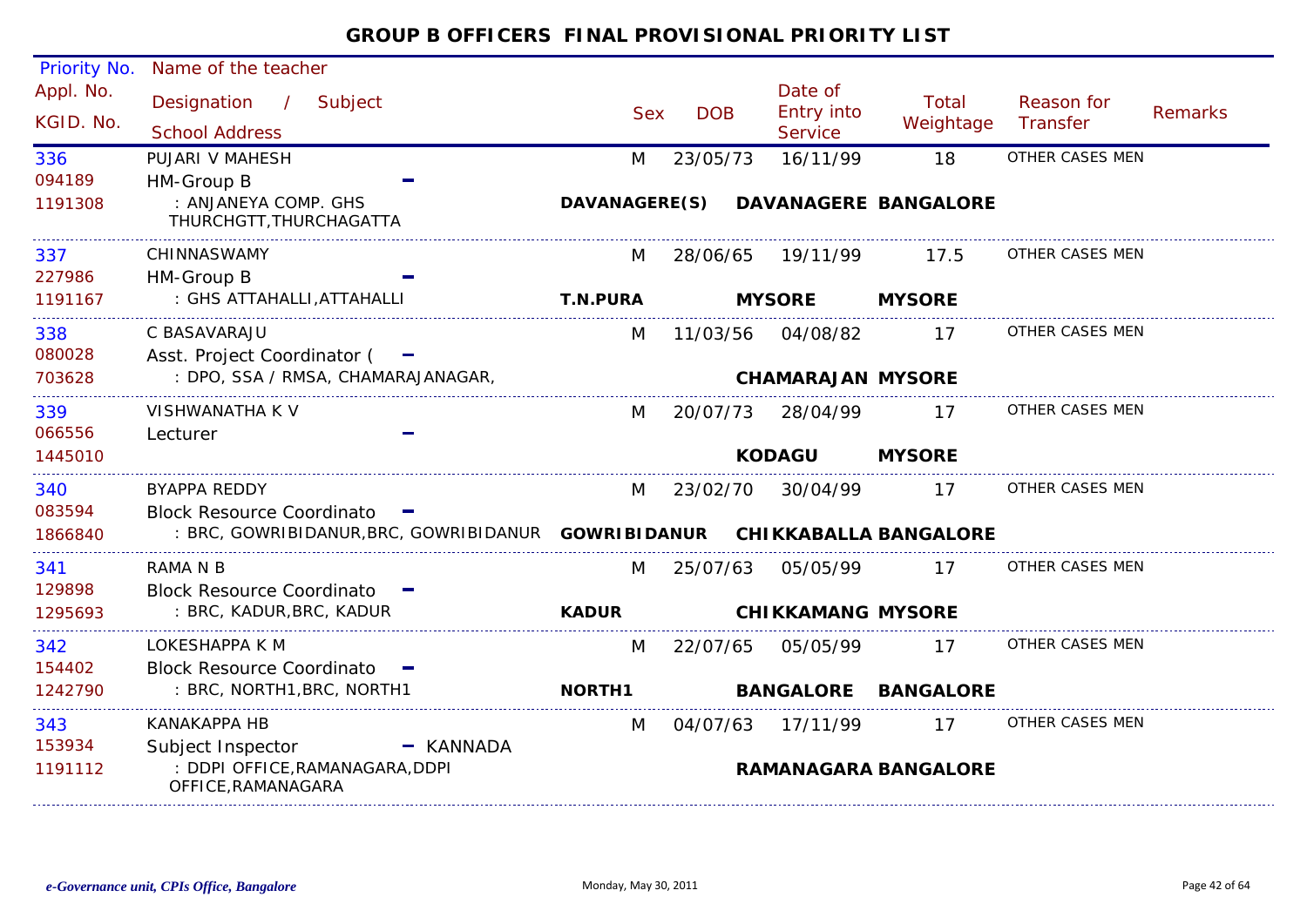| <b>Priority No.</b>    | Name of the teacher                            |                          |                                   |            |                                                |                             |                        |         |
|------------------------|------------------------------------------------|--------------------------|-----------------------------------|------------|------------------------------------------------|-----------------------------|------------------------|---------|
| Appl. No.<br>KGID. No. | Designation / Subject<br><b>School Address</b> |                          | Sex:                              | <b>DOB</b> | Date of<br><b>Entry into</b><br><b>Service</b> | Total<br>Weightage          | Reason for<br>Transfer | Remarks |
| 344                    | J M SOMASHEKARAPPA                             |                          | M                                 | 16/07/70   | 29/11/99                                       | 17                          | OTHER CASES MEN        |         |
| 165179                 | Block Resource Coordinato -                    |                          |                                   |            |                                                |                             |                        |         |
| 13871673               | : BRC, BIRURU, BRC, BIRURU                     |                          | <b>BIRURU</b>                     |            | <b>CHIKKAMANG MYSORE</b>                       |                             |                        |         |
| 345                    | M MAHALINGAPPA                                 |                          | M                                 | 01/11/55   | 10/09/85                                       | 16                          | OTHER CASES MEN        |         |
| 026397                 | HM-Group B                                     |                          |                                   |            |                                                |                             |                        |         |
| 1236533                | : GHS HEMADALA, HEMADALA                       |                          | <b>HIRIYUR</b>                    |            |                                                | <b>CHITRADURG BANGALORE</b> |                        |         |
| 346                    | VEERANNA V H                                   |                          | M                                 | 21/07/60   | 02/01/86                                       | 16                          | OTHER CASES MEN        |         |
| 177982                 | HM-Group B                                     |                          |                                   |            |                                                |                             |                        |         |
| 1033186                | : GHS DODDAHALLY, CHIKKAHALLI                  |                          | <b>PAVAGADA</b>                   |            |                                                | MADHUGIRI BANGALORE         |                        |         |
| 347                    | SRINIVASA NAIK P N                             |                          | M                                 | 28/01/58   | 03/02/86                                       | 16                          | OTHER CASES MEN        |         |
| 177832                 | HM-Group B                                     |                          |                                   |            |                                                |                             |                        |         |
| 1128998                | : GHS GANGASAGARA, GANGASAGARA                 |                          | <b>PAVAGADA</b>                   |            |                                                | MADHUGIRI BANGALORE         |                        |         |
| 348                    | PUTTAMALLAIAH                                  |                          | M                                 |            | 02/02/54 23/01/87                              | 16                          | OTHER CASES MEN        |         |
| 081387                 | HM-Group B                                     |                          |                                   |            |                                                |                             |                        |         |
| 1193884                | : GHS HEBBALALU, HEBBALALU                     |                          | <b>CHANNARAYAPATN HASSAN</b><br>A |            |                                                | <b>MYSORE</b>               |                        |         |
| 349                    | RAVI PRASANNA D N                              |                          | M                                 | 20/06/67   | 03/05/99                                       | - 16                        | OTHER CASES MEN        |         |
| 220789                 | HM-Group B                                     |                          |                                   |            |                                                |                             |                        |         |
| 1532779                | : BEO, K.R. NAGARA, BEO, K.R. NAGARA           |                          | <b>K.R.NAGARA</b>                 |            | <b>MYSORE</b>                                  | <b>MYSORE</b>               |                        |         |
| 350                    | SHIVA MURTHY S C                               |                          | M                                 |            | 25/08/71 03/05/99                              | 16                          | OTHER CASES MEN        |         |
| 222163                 | Block Resource Coordinato -                    |                          |                                   |            |                                                |                             |                        |         |
| 1532769                | : BRC, H.D.KOTE, BRC, H.D.KOTE                 |                          | <b>H.D.KOTE</b>                   |            | <b>MYSORE</b>                                  | <b>MYSORE</b>               |                        |         |
| 351                    | <b>NAGABHUSHAN S</b>                           |                          | M                                 | 21/05/73   | 04/05/99                                       | 16                          | OTHER CASES MEN        |         |
| 243210                 | <b>Block Resource Coordinato</b>               | <b>Contract Contract</b> |                                   |            |                                                |                             |                        |         |
| 1790053                | : BRC, CHITRADURGA, BRC, CHITRADURGA           |                          | <b>CHITRADURGA</b>                |            |                                                | <b>CHITRADURG BANGALORE</b> |                        |         |
| 352                    | <b>GULZAR AHAMAD</b>                           |                          | M                                 | 07/05/66   | 17/11/99                                       | 16                          | OTHER CASES MEN        |         |
| 072325                 | <b>Block Resource Coordinato</b>               |                          |                                   |            |                                                |                             |                        |         |
| 1191168                | : BRC, CHANNAPATNA, BRC, CHANNAPATNA           |                          | <b>CHANNAPATNA</b>                |            |                                                | <b>RAMANAGARA BANGALORE</b> |                        |         |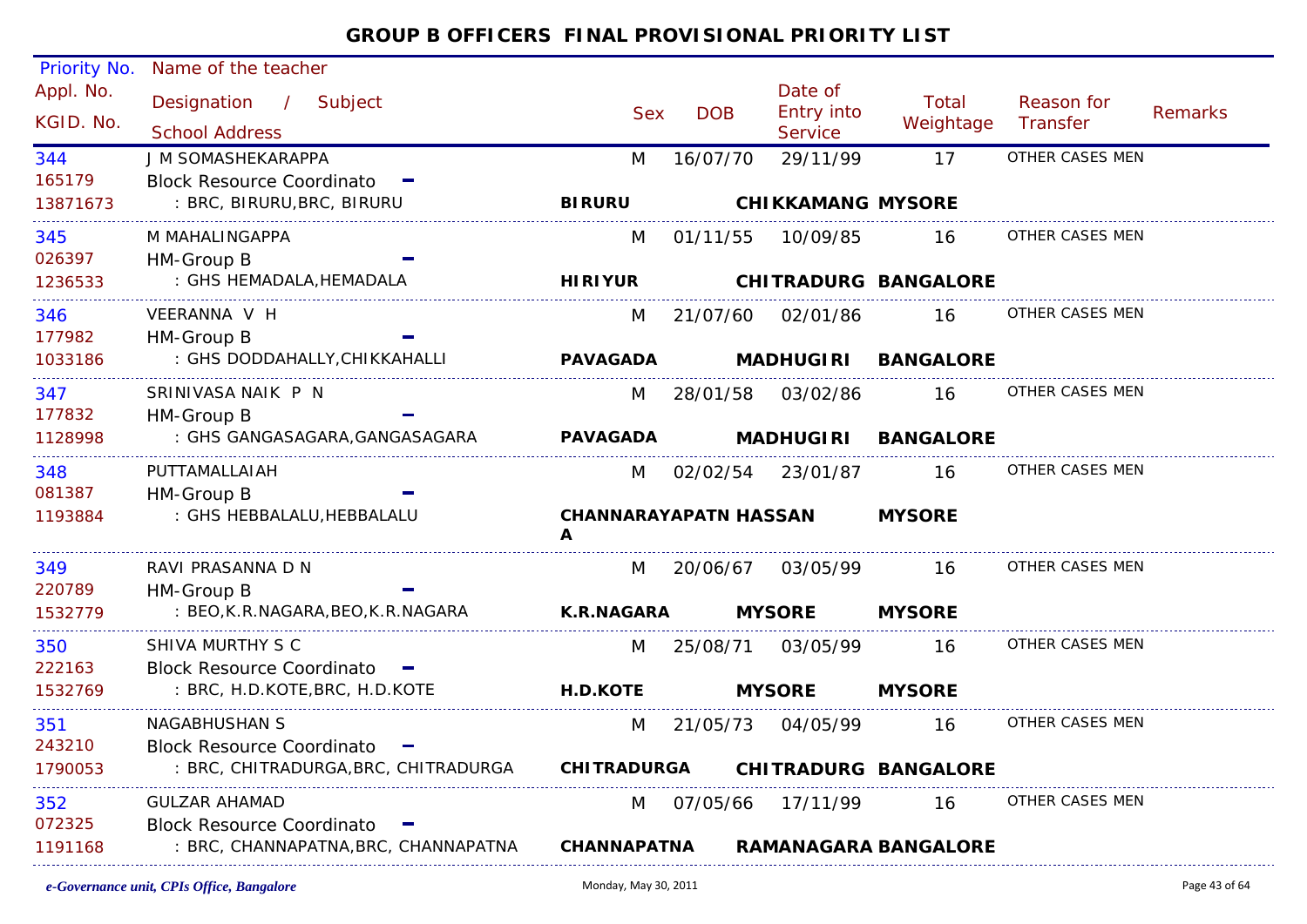| <b>Priority No.</b>    | Name of the teacher                                          |                    |            |                                         |                             |                        |         |
|------------------------|--------------------------------------------------------------|--------------------|------------|-----------------------------------------|-----------------------------|------------------------|---------|
| Appl. No.<br>KGID. No. | Designation / Subject<br><b>School Address</b>               | <b>Sex</b>         | <b>DOB</b> | Date of<br>Entry into<br><b>Service</b> | Total<br>Weightage          | Reason for<br>Transfer | Remarks |
| 353                    | RAMESH BR                                                    | M                  | 06/10/70   | 17/11/99                                | 16                          | OTHER CASES MEN        |         |
| 025593                 | HM-Group B                                                   |                    |            |                                         |                             |                        |         |
| 1191064                | : G.H.S. THALIHALLA, THALIHALLA                              | <b>CHIKMAGALUR</b> |            | <b>CHIKKAMANG MYSORE</b>                |                             |                        |         |
| 354                    | B G NARAYANASWAMY                                            | M                  |            | 01/06/68 22/11/99                       | 16                          | OTHER CASES MEN        |         |
| 058780                 | <b>Block Resource Coordinato</b>                             |                    |            |                                         |                             |                        |         |
| 1280878                | : BRC, MULBAGAL, BRC, MULBAGAL                               | <b>MULBAGAL</b>    |            | <b>KOLAR</b>                            | <b>BANGALORE</b>            |                        |         |
| 355                    | SOMASHEKAR N                                                 | M                  |            | 28/06/69 02/10/92                       | 15                          | OTHER CASES MEN        |         |
| 227496                 | Asst. Director - MMS                                         |                    |            |                                         |                             |                        |         |
| 1132179                |                                                              |                    |            | <b>TUMKUR</b>                           | <b>BANGALORE</b>            |                        |         |
| 356                    | MANJUNATHA K                                                 | M                  |            | 01/06/63 30/04/99                       | 15                          | OTHER CASES MEN        |         |
| 219092                 | <b>Block Resource Coordinato</b>                             |                    |            |                                         |                             |                        |         |
| 1752209                | : BRC, SHIMOGA, BRC, SHIMOGA                                 | <b>SHIMOGA</b>     |            | <b>SHIMOGA</b>                          | <b>BANGALORE</b>            |                        |         |
| 357                    | RAJASHEKARAPPA B S                                           | M                  |            | 30/08/65 30/04/99                       | 15                          | OTHER CASES MEN        |         |
| 223297                 | <b>Block Resource Coordinato</b>                             |                    |            |                                         |                             |                        |         |
| 1188953                | : BRC, SHIKARIPUR, BRC, SHIKARIPUR                           | <b>SHIKARIPUR</b>  |            | <b>SHIMOGA</b>                          | <b>BANGALORE</b>            |                        |         |
| 358                    | <b>RAMESH V</b>                                              | M                  | 01/06/68   | 30/04/99                                | 15                          | OTHER CASES MEN        |         |
| 095575                 | HM-Group B                                                   |                    |            |                                         |                             |                        |         |
| 1532723                | $\mathcal{G}$ : G HS<br>SHYNUBOGANAHALLI, SHYANUBHOGANAHALLI | RAMANAGARA         |            |                                         | <b>RAMANAGARA BANGALORE</b> |                        |         |
| 359                    | NAGARAJA P                                                   | M                  |            | 20/12/68 30/04/99                       | 15                          | OTHER CASES MEN        |         |
| 239988                 | Block Resource Coordinato -                                  |                    |            |                                         |                             |                        |         |
| 1189328                | : BRC, SAGAR, BRC, SAGAR                                     | <b>SAGAR</b>       |            | <b>SHIMOGA</b>                          | <b>BANGALORE</b>            |                        |         |
| 360                    | RAJEEV G E                                                   | M                  |            | 20/05/64 03/05/99                       | 15                          | OTHER CASES MEN        |         |
| 222741                 | <b>Block Resource Coordinato</b>                             |                    |            |                                         |                             |                        |         |
| 1189137                | : BRC, BHADRAVATI, BRC, BHADRAVATI                           | <b>BHADRAVATI</b>  |            | <b>SHIMOGA</b>                          | <b>BANGALORE</b>            |                        |         |
| 361                    | M MAHESHA                                                    |                    | M 01/10/68 | 03/05/99                                | 15                          | OTHER CASES MEN        |         |
| 230153                 | Asst. Director - MMS                                         |                    |            |                                         |                             |                        |         |
| 1532875                | : GJC GIRLS RP ROAD, NANJANAGUD WARD-23 NANJANAGUD           |                    |            | <b>MYSORE</b>                           | <b>MYSORE</b>               |                        |         |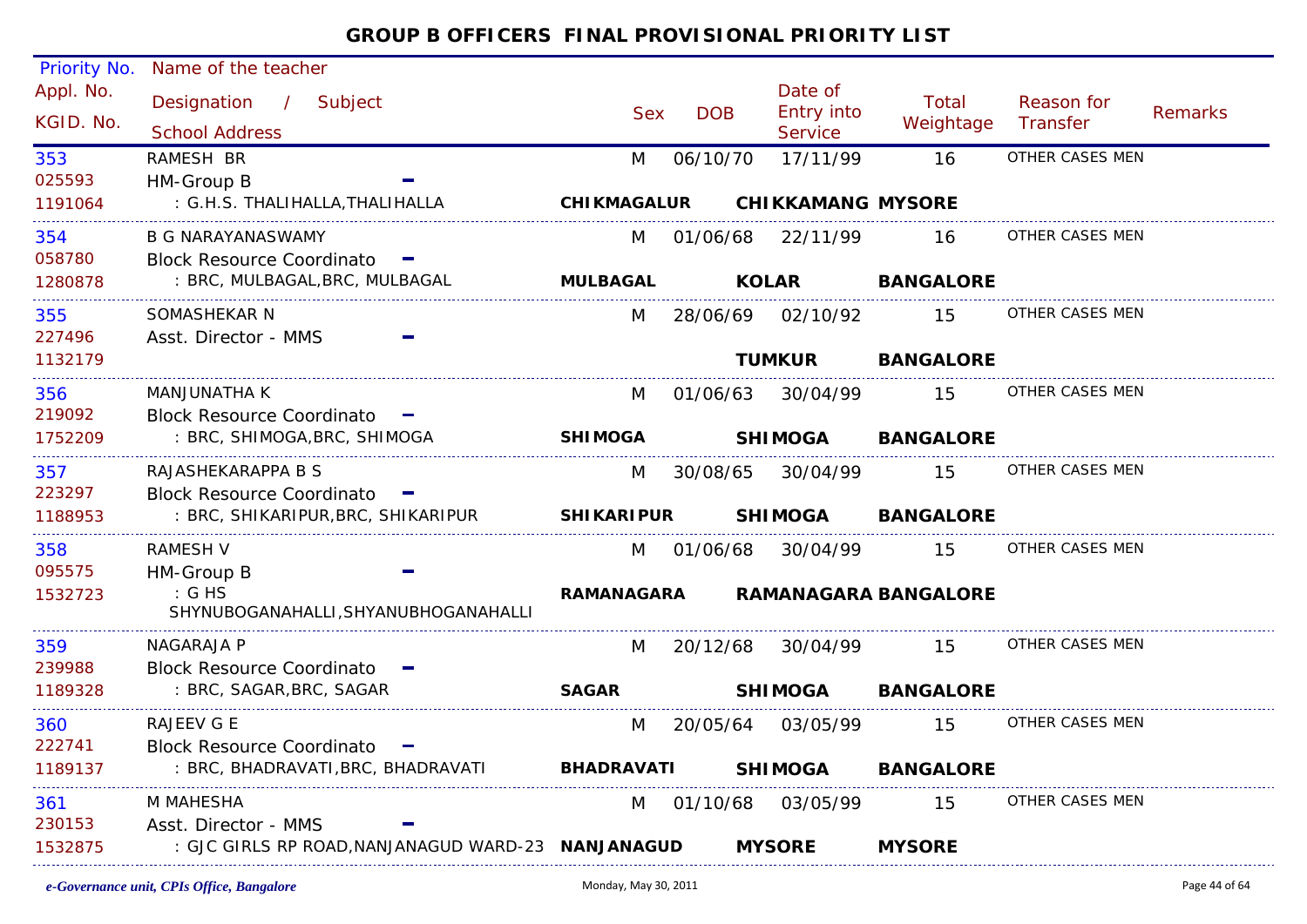| Priority No.           | Name of the teacher                            |                       |            |                                         |                              |                        |         |
|------------------------|------------------------------------------------|-----------------------|------------|-----------------------------------------|------------------------------|------------------------|---------|
| Appl. No.<br>KGID. No. | Designation / Subject<br><b>School Address</b> | <b>Sex</b>            | <b>DOB</b> | Date of<br><b>Entry into</b><br>Service | <b>Total</b><br>Weightage    | Reason for<br>Transfer | Remarks |
| 362                    | UMAMAHESH K R                                  | M                     | 19/04/69   | 03/05/99                                | 15                           | OTHER CASES MEN        |         |
| 235649                 | Asst. Director - MMS                           |                       |            |                                         |                              |                        |         |
| 1753723                | : GPUC GIRLS B H RAOD SHIMOGA, WARD 10         | <b>SHIMOGA</b>        |            | <b>SHIMOGA</b>                          | <b>BANGALORE</b>             |                        |         |
| 363                    | RAVI KUMARA                                    | M                     | 03/02/71   | 03/05/99                                | 15                           | OTHER CASES MEN        |         |
| 176224                 | <b>Block Resource Coordinato</b>               |                       |            |                                         |                              |                        |         |
| 1189284                | : BRC, HASSAN, BRC, HASSAN                     | <b>HASSAN</b>         |            | <b>HASSAN</b>                           | <b>MYSORE</b>                |                        |         |
| 364                    | SHIVALINGAIAH A T                              | M                     |            | 15/02/71 03/05/99                       | 15                           | OTHER CASES MEN        |         |
| 200475                 | Asst. Director - MMS                           |                       |            |                                         |                              |                        |         |
| 1532884                |                                                |                       |            | <b>MANDYA</b>                           | <b>MYSORE</b>                |                        |         |
| 365                    | NARAYANA K P                                   | M                     | 20/06/73   | 03/05/99                                | 15                           | OTHER CASES MEN        |         |
| 004493                 | HM-Group B<br>: GHS YELLESHAPURA, YELLESHAPURA | HOLENARASIPURA HASSAN |            |                                         | <b>MYSORE</b>                |                        |         |
| 1533021                |                                                |                       |            |                                         |                              |                        |         |
| 366                    | <b>MUNEGOWDA</b>                               | M                     | 01/06/64   | 06/05/99                                | 15                           | OTHER CASES MEN        |         |
| 085890<br>1532341      | Asst. Director - MMS                           |                       |            |                                         | <b>RAMANAGARA BANGALORE</b>  |                        |         |
|                        |                                                |                       |            |                                         |                              |                        |         |
| 367                    | S N RAVIPRAKASH                                | M                     | 09/07/69   | 18/11/99                                | 15                           | OTHER CASES MEN        |         |
| 056199<br>1343009      | HM-Group B<br>: BRC, MOODIGERE, BRC, MOODIGERE | <b>MOODIGERE</b>      |            | <b>CHIKKAMANG MYSORE</b>                |                              |                        |         |
|                        |                                                |                       |            |                                         |                              |                        |         |
| 368<br>244814          | SHANKARE GOWDA L<br>Asst. Director - MMS       | M                     |            | 14/02/70 19/11/99                       | 15                           | OTHER CASES MEN        |         |
| 1191203                | : MMS, TO PANCHAYATH, RAMANAGARA,              | <b>RAMANAGARA</b>     |            |                                         | <b>RAMANAGARA BANGALORE</b>  |                        |         |
|                        | C NINGAPPA                                     |                       |            |                                         |                              | OTHER CASES MEN        |         |
| 369<br>225155          | HM-Group B                                     | M                     | 26/11/55   | 30/12/85                                | 14                           |                        |         |
| 1124241                | : G.HS.AMBALAGERE, AMBALAGERE                  | <b>HIRIYUR</b>        |            |                                         | <b>CHITRADURG BANGALORE</b>  |                        |         |
| 370                    | <b>ERANNA</b>                                  | M                     | 09/01/54   | 30/10/86                                | 14                           | OTHER CASES MEN        |         |
| 044362                 | HM-Group B                                     |                       |            |                                         |                              |                        |         |
| 1196088                | : GHS BILLUR, BILLUR                           | <b>BAGEPALLY</b>      |            |                                         | <b>CHIKKABALLA BANGALORE</b> |                        |         |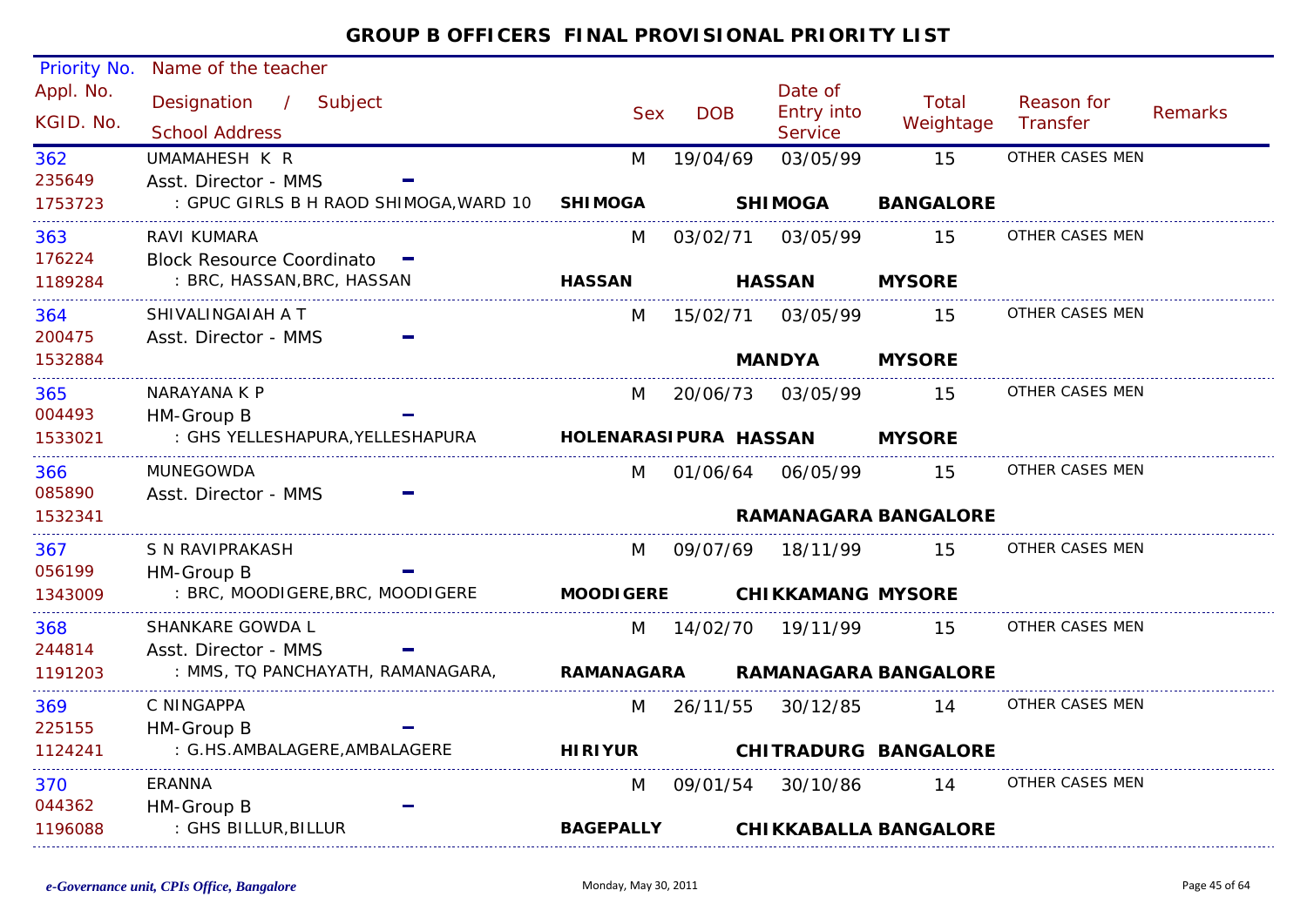| <b>Priority No.</b>    | Name of the teacher                               |                   |                    |            |                                         |                              |                        |         |
|------------------------|---------------------------------------------------|-------------------|--------------------|------------|-----------------------------------------|------------------------------|------------------------|---------|
| Appl. No.<br>KGID. No. | Designation /<br>Subject<br><b>School Address</b> |                   | <b>Sex</b>         | <b>DOB</b> | Date of<br>Entry into<br><b>Service</b> | Total<br>Weightage           | Reason for<br>Transfer | Remarks |
| 371                    | CHANNAPPA A                                       |                   | M                  | 03/07/62   | 30/10/86                                | 14                           | OTHER CASES MEN        |         |
| 164314                 | HM-Group B                                        |                   |                    |            |                                         |                              |                        |         |
| 1194692                | : G.H.S THANDAGE, THANDAGE                        |                   | <b>HOSADURGA</b>   |            |                                         | <b>CHITRADURG BANGALORE</b>  |                        |         |
| 372                    | O THIPPESWAMY                                     |                   | M                  | 17/02/61   | 08/11/86                                | 14                           | OTHER CASES MEN        |         |
| 224409                 | HM-Group B                                        |                   |                    |            |                                         |                              |                        |         |
| 1194480                | : GHS BHARAMAPURA, BHARAMAPURA                    |                   | <b>HIRIYUR</b>     |            |                                         | <b>CHITRADURG BANGALORE</b>  |                        |         |
| 373                    | <b>DASAPPA</b>                                    |                   | M                  | 05/03/62   | 31/01/87                                | 14                           | OTHER CASES MEN        |         |
| 240716                 | HM-Group B                                        |                   |                    |            |                                         |                              |                        |         |
| 1149982                | : GHS NERLIGE, NERLIGE                            |                   | <b>ARASIKERE</b>   |            | <b>HASSAN</b>                           | <b>MYSORE</b>                |                        |         |
| 374                    | MAHADEVA NAIKA GD                                 |                   | M                  | 20/10/62   | 29/12/89                                | 14                           | OTHER CASES MEN        |         |
| 158385                 | Block Resource Coordinato -                       |                   |                    |            |                                         |                              |                        |         |
| 978227                 | : BRC, HOSAKOTE, BRC, HOSAKOTE                    |                   | <b>HOSAKOTE</b>    |            |                                         | <b>BANGALORE R BANGALORE</b> |                        |         |
| 375                    | <b>REVANNA B</b>                                  |                   | M                  | 09/11/66   | 30/04/99                                | 14                           | OTHER CASES MEN        |         |
| 117045                 | Asst. Project Coordinator ( -                     |                   |                    |            |                                         |                              |                        |         |
| 1344551                | : DPO, SSA / RMSA, CHIKKAMANGALORE,               |                   |                    |            | <b>CHIKKAMANG MYSORE</b>                |                              |                        |         |
| 376                    | SIDDAPA B C                                       |                   | M                  | 04/03/68   | 30/04/99                                | 14                           | OTHER CASES MEN        |         |
| 244017                 | Asst. Project Coordinator ( -                     |                   |                    |            |                                         |                              |                        |         |
| 1238217                |                                                   |                   |                    |            |                                         | <b>DAVANAGERE BANGALORE</b>  |                        |         |
| 377                    | <b>CS VENKATESHAPPA</b>                           |                   | M                  | 01/06/69   | 03/05/99                                | 14                           | OTHER CASES MEN        |         |
| 220919                 | Asst. Project Coordinator (                       |                   |                    |            |                                         |                              |                        |         |
| 1239235                |                                                   |                   |                    |            |                                         | <b>CHITRADURG BANGALORE</b>  |                        |         |
| 378                    | SOMALINGAIAH P                                    |                   | M                  | 10/02/70   | 03/05/99                                | 14                           | OTHER CASES MEN        |         |
| 030276                 | <b>Block Resource Coordinato</b>                  | <b>CONTRACTOR</b> |                    |            |                                         |                              |                        |         |
| 1713196                | : BRC, RAMANAGARA, BRC, RAMANAGARA                |                   | <b>RAMANAGARA</b>  |            |                                         | <b>RAMANAGARA BANGALORE</b>  |                        |         |
| 379                    | TARANATHA HK                                      |                   | M                  | 07/02/72   | 03/05/99                                | 14                           | OTHER CASES MEN        |         |
| 227822                 | <b>Block Resource Coordinato</b>                  | <b>CONTRACT</b>   |                    |            |                                         |                              |                        |         |
| 1663329                | : BRC, CHIKMAGALUR, BRC, CHIKMAGALUR              |                   | <b>CHIKMAGALUR</b> |            | <b>CHIKKAMANG MYSORE</b>                |                              |                        |         |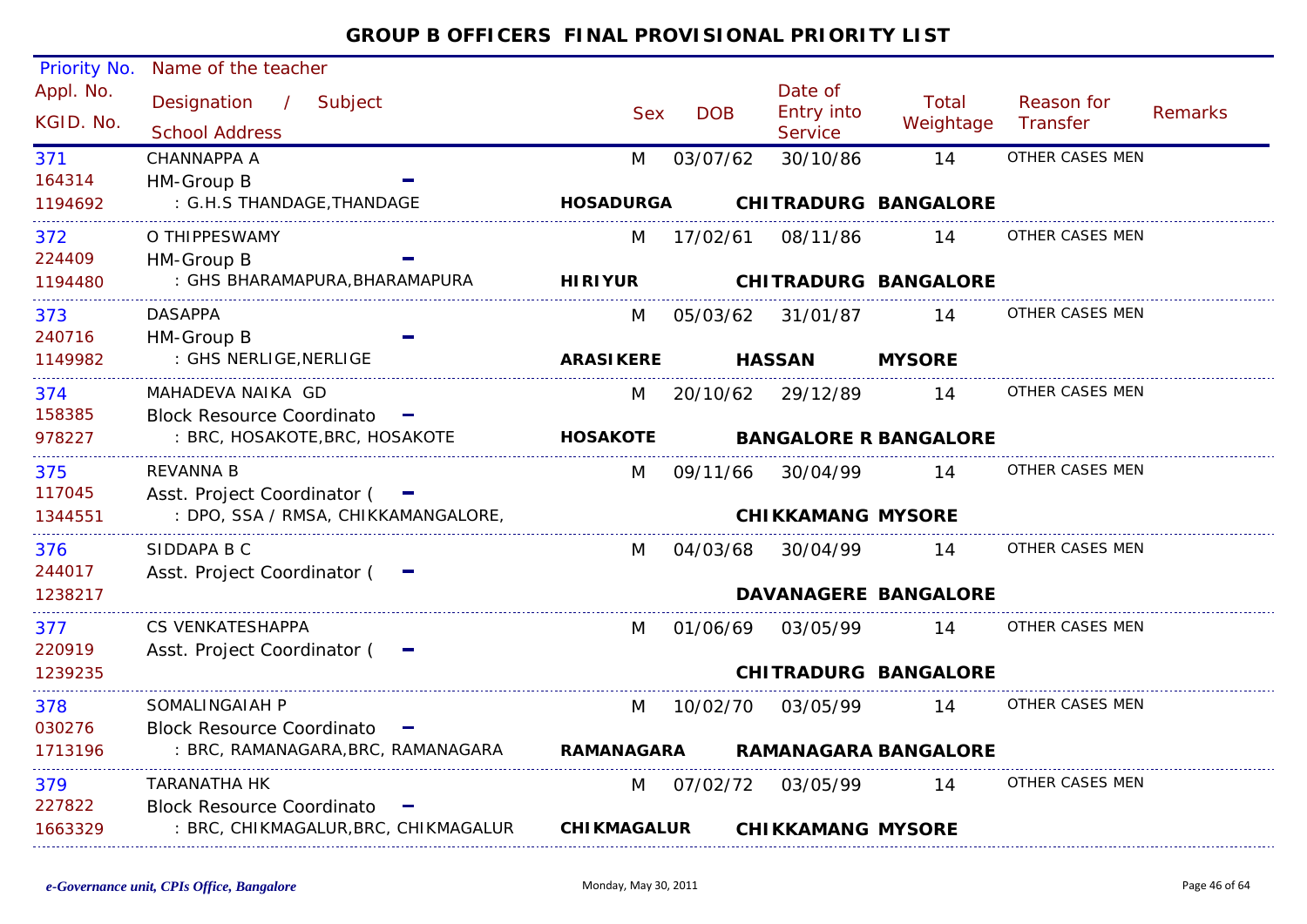| <b>Priority No.</b>    | Name of the teacher                                                           |                   |            |                                         |                                      |                        |                |
|------------------------|-------------------------------------------------------------------------------|-------------------|------------|-----------------------------------------|--------------------------------------|------------------------|----------------|
| Appl. No.<br>KGID. No. | Designation<br>Subject<br>$\sqrt{2}$<br><b>School Address</b>                 | <b>Sex</b>        | <b>DOB</b> | Date of<br><b>Entry into</b><br>Service | Total<br>Weightage                   | Reason for<br>Transfer | <b>Remarks</b> |
|                        | GURUMURTHY G                                                                  |                   |            |                                         | 14                                   | <b>OTHER CASES MEN</b> |                |
| 380<br>017152          | <b>Block Resource Coordinato</b>                                              | M                 | 01/06/68   | 05/05/99                                |                                      |                        |                |
| 300564                 | : BRC, ANEKAL, BRC, ANEKAL                                                    | <b>ANEKAL</b>     |            |                                         | <b>BANGALORE S BANGALORE</b>         |                        |                |
|                        |                                                                               |                   |            |                                         |                                      |                        |                |
| 381                    | S E NAGARAJU                                                                  | M                 | 02/03/58   | 13/08/84                                | 13.5                                 | OTHER CASES MEN        |                |
| 228827                 | HM-Group B                                                                    |                   |            |                                         |                                      |                        |                |
| 1193963                | : GHS THUMBASOGE, THUMBASOGE                                                  | <b>H.D.KOTE</b>   |            | <b>MYSORE</b>                           | <b>MYSORE</b>                        |                        |                |
| 382                    | NINGANNA                                                                      | M                 | 01/06/55   | 14/08/84                                | 13.5                                 | OTHER CASES MEN        |                |
| 231112                 | HM-Group B                                                                    |                   |            |                                         |                                      |                        |                |
| 1284985                | : GHS SAGARE, SAGARE                                                          | <b>H.D.KOTE</b>   |            | <b>MYSORE</b>                           | <b>MYSORE</b>                        |                        |                |
| 383                    | <b>B THIPPESWAMY</b>                                                          | M                 | 01/06/57   | 02/09/85                                | 13                                   | OTHER CASES MEN        |                |
| 239758                 | HM-Group B                                                                    |                   |            |                                         |                                      |                        |                |
| 998282                 | : G.SSP URDU H S CHAMARAJPETE, WARD NO 12 DAVANAGERE (N) DAVANAGERE BANGALORE |                   |            |                                         |                                      |                        |                |
| 384                    | <b>UDAYAKUMAR D</b>                                                           | M                 | 22/05/67   | 30/04/99                                | 13                                   | OTHER CASES MEN        |                |
| 207495                 | <b>Block Resource Coordinato</b>                                              |                   |            |                                         |                                      |                        |                |
| 1532416                | : BRC, NANJANAGUD,BRC, NANJANAGUD                                             | <b>NANJANAGUD</b> |            | <b>MYSORE</b>                           | <b>MYSORE</b>                        |                        |                |
|                        |                                                                               |                   |            |                                         |                                      |                        |                |
| 385                    | <b>NAGARAJU S P</b>                                                           | M                 | 01/05/67   | 03/05/99                                | 13                                   | OTHER CASES MEN        |                |
| 218089<br>1352038      | Vice Principal<br>: GIRLS GJC K R NAGAR, K R NAGAR-WARD-17 K.R.NAGARA         |                   |            | <b>MYSORE</b>                           |                                      |                        |                |
|                        |                                                                               |                   |            |                                         | <b>MYSORE</b>                        |                        |                |
| 386                    | T SRINIVASA REDDY                                                             | M                 | 25/12/66   | 19/11/99                                | 13                                   | OTHER CASES MEN        |                |
| 177308                 | <b>Block Resource Coordinato</b>                                              |                   |            |                                         |                                      |                        |                |
| 1191273                | : BRC, DODDABALLAPURA, BRC,                                                   |                   |            |                                         | DODDABALLAPURA BANGALORE R BANGALORE |                        |                |
|                        | DODDABALLAPURA                                                                |                   |            |                                         |                                      |                        |                |
| 387                    | PITHAMBARA K                                                                  | M                 | 26/10/70   | 19/11/99                                | 13                                   | OTHER CASES MEN        |                |
| 224026                 | Asst. Project Coordinator (<br>$\overline{\phantom{a}}$                       |                   |            |                                         |                                      |                        |                |
| 1191078                | : DPO, SSA / RMSA, DAKSHINA KANNADA,                                          |                   |            | <b>DAKSHINA KA MYSORE</b>               |                                      |                        |                |
| 388                    | <b>MAHESHA M</b>                                                              | M                 | 20/03/72   | 19/11/99                                | 13                                   | OTHER CASES MEN        |                |
| 240432                 | Asst. Director - MMS                                                          |                   |            |                                         |                                      |                        |                |
| 1191122                |                                                                               |                   |            | <b>HASSAN</b>                           | <b>MYSORE</b>                        |                        |                |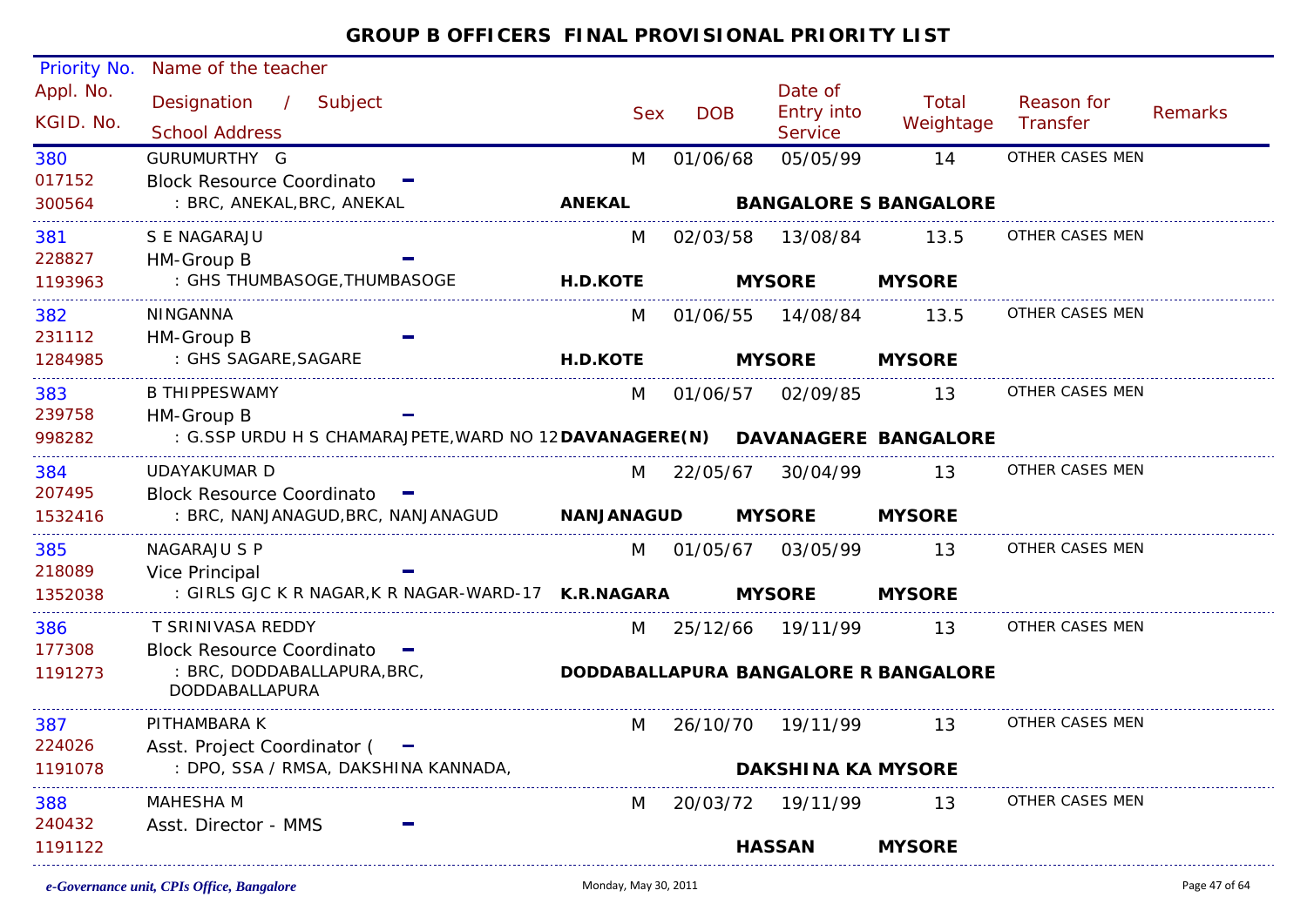| <b>Priority No.</b>    | Name of the teacher                                               |                  |                 |            |                                                |                    |                        |                |
|------------------------|-------------------------------------------------------------------|------------------|-----------------|------------|------------------------------------------------|--------------------|------------------------|----------------|
| Appl. No.<br>KGID. No. | Designation<br>$\overline{1}$<br>Subject<br><b>School Address</b> |                  | <b>Sex</b>      | <b>DOB</b> | Date of<br><b>Entry into</b><br><b>Service</b> | Total<br>Weightage | Reason for<br>Transfer | <b>Remarks</b> |
| 389                    | MAHADEVA C                                                        |                  | M               | 18/08/61   | 29/08/85                                       | 12                 | OTHER CASES MEN        |                |
| 144863                 | Subject Inspector                                                 | - SOCIAL SCIENCE |                 |            |                                                |                    |                        |                |
| 1071479                |                                                                   |                  |                 |            | <b>CHAMARAJAN MYSORE</b>                       |                    |                        |                |
| 390                    | SANJEEVAIAH                                                       |                  | M               | 10/05/54   | 07/02/86                                       | 12                 | OTHER CASES MEN        |                |
| 230363                 | HM-Group B                                                        |                  |                 |            |                                                |                    |                        |                |
| 1149132                | : GGHS SARAGURU, SARAGUR WARD-5                                   |                  | <b>H.D.KOTE</b> |            | <b>MYSORE</b>                                  | <b>MYSORE</b>      |                        |                |
| 391                    | MAHADEVAIAH                                                       |                  | M               | 25/03/57   | 30/01/87                                       | 12                 | OTHER CASES MEN        |                |
| 225363                 | HM-Group B                                                        |                  |                 |            |                                                |                    |                        |                |
| 982912                 | : GOV HIGH SCHOOL MALDARE, MALDARE                                |                  | <b>VIRAJPET</b> |            | <b>KODAGU</b>                                  | <b>MYSORE</b>      |                        |                |
| 392                    | <b>ANTHONY RAJ</b>                                                |                  | M               | 01/01/68   | 29/04/99                                       | 12                 | OTHER CASES MEN        |                |
| 182053                 | Lecturer                                                          |                  |                 |            |                                                |                    |                        |                |
| 1532724                | : DIET, CHIKKAMANGALORE,                                          |                  |                 |            | <b>CHIKKAMANG MYSORE</b>                       |                    |                        |                |
| 393                    | <b>GOVINDAPPA C N</b>                                             |                  | M               | 01/06/69   | 30/04/99                                       | $12 \overline{ }$  | OTHER CASES MEN        |                |
| 247228                 | Lecturer                                                          |                  |                 |            |                                                |                    |                        |                |
| 1724856                |                                                                   |                  |                 |            | <b>KOLAR</b>                                   | <b>BANGALORE</b>   |                        |                |
| 394                    | SADANANDA POONJA A V                                              |                  | M               | 18/07/70   | 30/04/99                                       | 12                 | OTHER CASES MEN        |                |
| 112465                 | Lecturer                                                          |                  |                 |            |                                                |                    |                        |                |
| 1659809                |                                                                   |                  |                 |            | <b>DAKSHINA KA MYSORE</b>                      |                    |                        |                |
| 395                    | K L BOREGOWDA                                                     |                  | M               | 12/02/66   | 03/05/99                                       | 12                 | OTHER CASES MEN        |                |
| 038931                 | HM-Group B                                                        |                  |                 |            |                                                |                    |                        |                |
| 1532588                | : SUNDARA PURANIK MEM HS<br>PERVAJE, KARKALA TMC WARD-3           |                  | <b>KARKALA</b>  |            | <b>UDUPI</b>                                   | <b>MYSORE</b>      |                        |                |
| 396                    | K L BOREGOWDA                                                     |                  | M               | 12/02/66   | 03/05/99                                       | $12 \overline{ }$  | OTHER CASES MEN        |                |
| 232729                 | HM-Group B                                                        |                  |                 |            |                                                |                    |                        |                |
| 1532588                | : SUNDARA PURANIK MEM HS<br>PERVAJE, KARKALA TMC WARD-3           |                  | <b>KARKALA</b>  |            | <b>UDUPI</b>                                   | <b>MYSORE</b>      |                        |                |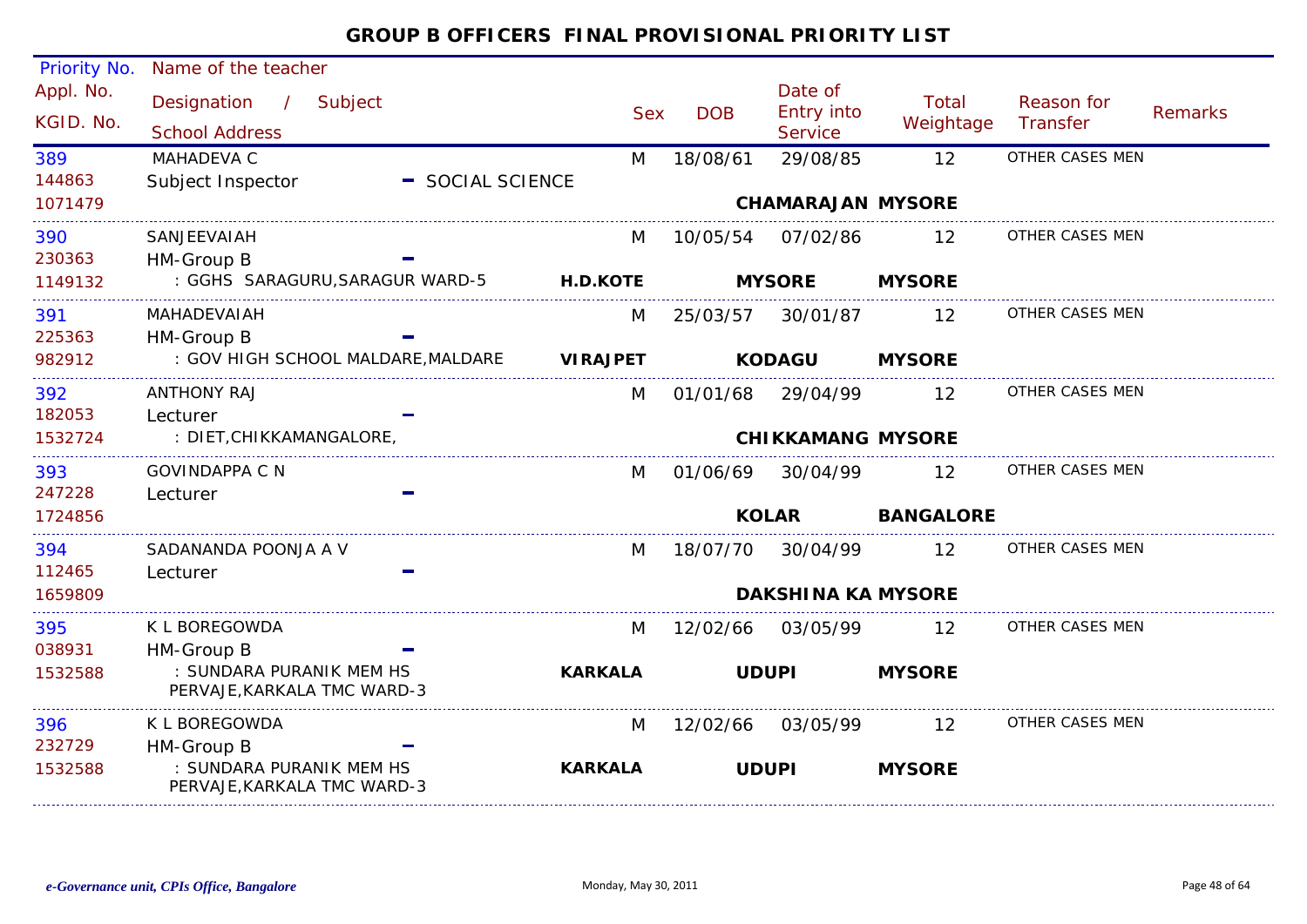| Priority No.           | Name of the teacher                              |                   |                     |            |                                         |                              |                        |         |
|------------------------|--------------------------------------------------|-------------------|---------------------|------------|-----------------------------------------|------------------------------|------------------------|---------|
| Appl. No.<br>KGID. No. | Designation / Subject<br><b>School Address</b>   |                   | <b>Sex</b>          | <b>DOB</b> | Date of<br><b>Entry into</b><br>Service | <b>Total</b><br>Weightage    | Reason for<br>Transfer | Remarks |
| 397                    | <b>JAYAPRAKASH P</b>                             |                   | M                   | 01/06/68   | 04/05/99                                | 12                           | OTHER CASES MEN        |         |
| 059322                 | HM-Group B                                       |                   |                     |            |                                         |                              |                        |         |
| 1684181                | : GHS IMMADIHALLI, IMMADI HALLI                  |                   | SOUTH4              |            |                                         | <b>BANGALORE S BANGALORE</b> |                        |         |
| 398                    | K B LOKESHAPPA                                   |                   | M                   | 06/08/69   | 04/05/99                                | 12                           | OTHER CASES MEN        |         |
| 027315                 | HM-Group B                                       |                   |                     |            |                                         |                              |                        |         |
| 1372558                | : GHS KOPPA, WARD NO.6                           |                   | <b>KOPPA</b>        |            | <b>CHIKKAMANG MYSORE</b>                |                              |                        |         |
| 399                    | M H THIMMAIAH                                    |                   | M                   | 01/06/70   | 05/05/99                                | 12 <sup>1</sup>              | OTHER CASES MEN        |         |
| 155768                 | Asst. Project Coordinator (                      |                   |                     |            |                                         |                              |                        |         |
| 1277737                |                                                  |                   |                     |            | <b>CHIKKAMANG MYSORE</b>                |                              |                        |         |
| 400                    | RAMASWAMY GOWDA N                                |                   | M                   | 01/06/63   | 17/11/99                                | 12 <sup>°</sup>              | OTHER CASES MEN        |         |
| 056634                 | <b>Block Resource Coordinato</b>                 |                   |                     |            |                                         |                              |                        |         |
| 1573673                |                                                  |                   |                     |            | <b>DAKSHINA KA MYSORE</b>               |                              |                        |         |
| 401                    | <b>GIRIRAJU G K</b>                              |                   | M                   | 14/02/72   | 19/11/99                                | 12                           | OTHER CASES MEN        |         |
| 220582                 | Asst. Director - MMS                             |                   |                     |            |                                         |                              |                        |         |
| 1573680                | : Govt TTI, TALUK THIRTHAHALLI,                  |                   | <b>THIRTHAHALLI</b> |            | <b>SHIMOGA</b>                          | <b>BANGALORE</b>             |                        |         |
| 402                    | A K YALLAPPA                                     |                   | M                   |            | 01/06/58 01/06/84                       | 11                           | OTHER CASES MEN        |         |
| 082858                 | HM-Group B                                       |                   |                     |            |                                         |                              |                        |         |
| 1316185                | : GHS - MEDIKERANAHALLI, MADAKERANAHALLI JAGALUR |                   |                     |            |                                         | <b>DAVANAGERE BANGALORE</b>  |                        |         |
| 403                    | PRAKASHA M                                       |                   | M                   | 18/07/66   | 29/04/99                                | 11                           | OTHER CASES MEN        |         |
| 239620                 | <b>Block Resource Coordinato</b>                 |                   |                     |            |                                         |                              |                        |         |
| 1713796                | : BRC, VIRAJPET, BRC, VIRAJPET                   |                   | <b>VIRAJPET</b>     |            | <b>KODAGU</b>                           | <b>MYSORE</b>                |                        |         |
| 404                    | HANUMA NAYAKA                                    |                   | M                   | 22/05/72   | 03/05/99                                | 11                           | OTHER CASES MEN        |         |
| 095000                 | <b>Block Resource Coordinato</b>                 | <b>The Second</b> |                     |            |                                         |                              |                        |         |
| 1532410                | : GJC NELAMANGALA, NELAMANGALA TOWN              |                   | <b>NELAMANGALA</b>  |            |                                         | <b>BANGALORE R BANGALORE</b> |                        |         |
| 405                    | BASAPPA N                                        |                   | M                   |            | 01/07/52 06/08/82                       | 10                           | OTHER CASES MEN        |         |
| 157925                 | HM-Group B                                       |                   |                     |            |                                         |                              |                        |         |
| 540775                 | : G.H.S. AVATHI, AVATHI                          |                   | <b>CHIKMAGALUR</b>  |            | <b>CHIKKAMANG MYSORE</b>                |                              |                        |         |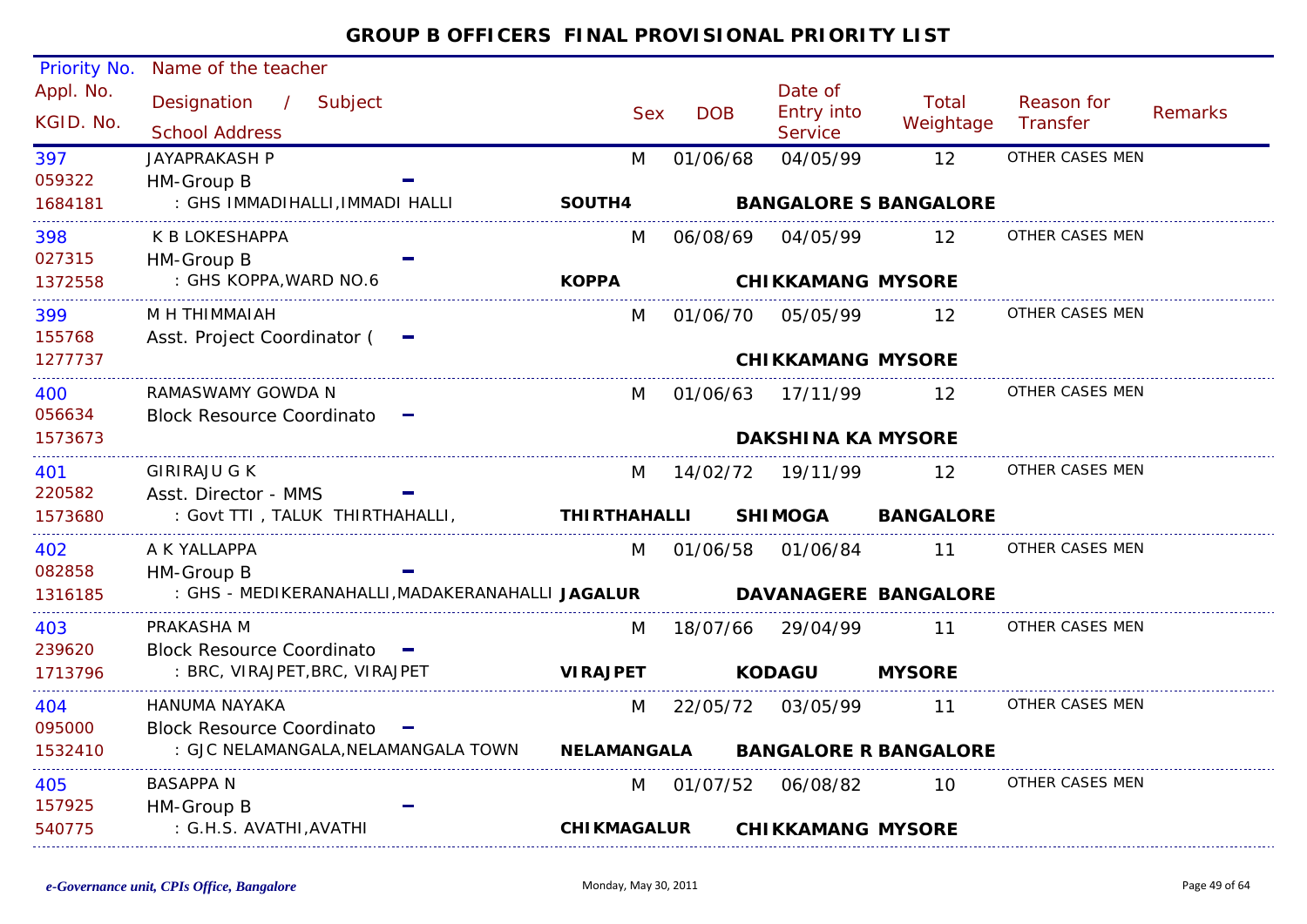| <b>Priority No.</b>    | Name of the teacher                                             |                     |            |                           |                                      |                        |                |
|------------------------|-----------------------------------------------------------------|---------------------|------------|---------------------------|--------------------------------------|------------------------|----------------|
| Appl. No.<br>KGID. No. | Designation<br>Subject<br>$\sqrt{2}$                            | <b>Sex</b>          | <b>DOB</b> | Date of<br>Entry into     | Total<br>Weightage                   | Reason for<br>Transfer | <b>Remarks</b> |
|                        | <b>School Address</b>                                           |                     |            | Service                   |                                      |                        |                |
| 406                    | <b>HEMEGOWDA H K</b>                                            | M                   | 18/08/52   | 19/08/82                  | 10                                   | OTHER CASES MEN        |                |
| 235647<br>627080       | HM-Group B<br>: GHS SANGAMESHWARAPETE, DEVADANA                 | <b>CHIKMAGALUR</b>  |            | <b>CHIKKAMANG MYSORE</b>  |                                      |                        |                |
|                        |                                                                 |                     |            |                           |                                      |                        |                |
| 407                    | SIDDAIAH R                                                      | M                   | 15/03/52   | 25/08/82                  | 10                                   | OTHER CASES MEN        |                |
| 019199                 | HM-Group B                                                      |                     |            |                           |                                      |                        |                |
| 495714                 | : G HS(COMP) KADATHIPURU, KADATHIPPURU                          |                     |            |                           | DODDABALLAPURA BANGALORE R BANGALORE |                        |                |
| 408                    | SOMAPPA C                                                       | M                   | 03/03/55   | 14/08/84                  | 10 <sup>°</sup>                      | OTHER CASES MEN        |                |
| 088469                 | HM-Group B                                                      |                     |            |                           |                                      |                        |                |
| 1092149                | : GJC-HALUVAGALU, HALUVAGALU                                    | HARAPANAHALLI       |            |                           | <b>DAVANAGERE BANGALORE</b>          |                        |                |
| 409                    | D H HOSAPET                                                     | M                   | 01/06/58   | 18/08/84                  | 10                                   | OTHER CASES MEN        |                |
| 028980                 | HM-Group B                                                      |                     |            |                           |                                      |                        |                |
| 1033454                | : GHS - HALIVANA, HALIVANA                                      | <b>HARI HARA</b>    |            |                           | <b>DAVANAGERE BANGALORE</b>          |                        |                |
| 410                    | SHANKARAPPA MUDNAL                                              | M                   | 01/08/65   | 01/02/06                  | 10                                   | OTHER CASES MEN        |                |
| 224962                 | HM-Group B                                                      |                     |            |                           |                                      |                        |                |
| 997693                 | : GHS, ALIYOOR, VALPADY                                         | <b>MOODABIDRE</b>   |            | <b>DAKSHINA KA MYSORE</b> |                                      |                        |                |
| 411                    | H K MARANKAIAH                                                  | M                   | 30/04/54   | 02/08/82                  | 9                                    | OTHER CASES MEN        |                |
| 241802                 | Asst. Director                                                  |                     |            |                           |                                      |                        |                |
| 668839                 | : DDPI OFFICE, BANGALORE SOUTH, DDPI<br>OFFICE, BANGALORE SOUTH |                     |            |                           | <b>BANGALORE S BANGALORE</b>         |                        |                |
| 412                    | MANJAPPA T                                                      | M                   | 22/05/60   | 16/09/85                  | 9.                                   | OTHER CASES MEN        |                |
| 065447                 | HM-Group B                                                      |                     |            |                           |                                      |                        |                |
| 1177676                | : GHS AJJARKADU, KANNARPADI WARD NO-32 UDUPI                    |                     |            | <b>UDUPI</b>              | <b>MYSORE</b>                        |                        |                |
| 413                    | M VENKATESH                                                     | M                   | 27/05/55   | 30/12/85                  | 9                                    | OTHER CASES MEN        |                |
| 064088                 | Vice Principal                                                  |                     |            |                           |                                      |                        |                |
| 11748219               | : GJC(BOYS)S.V.PURA, SRINIVASPUR TOWN                           | <b>SRINIVASAPUR</b> |            | <b>KOLAR</b>              | <b>BANGALORE</b>                     |                        |                |
| 414                    | NAGARAJU K P                                                    | M                   | 05/09/62   | 13/11/86                  | 9                                    | OTHER CASES MEN        |                |
| 057800                 | Asst. Director - MMS                                            |                     |            |                           |                                      |                        |                |
| 1251260                |                                                                 |                     |            | <b>CHAMARAJAN MYSORE</b>  |                                      |                        |                |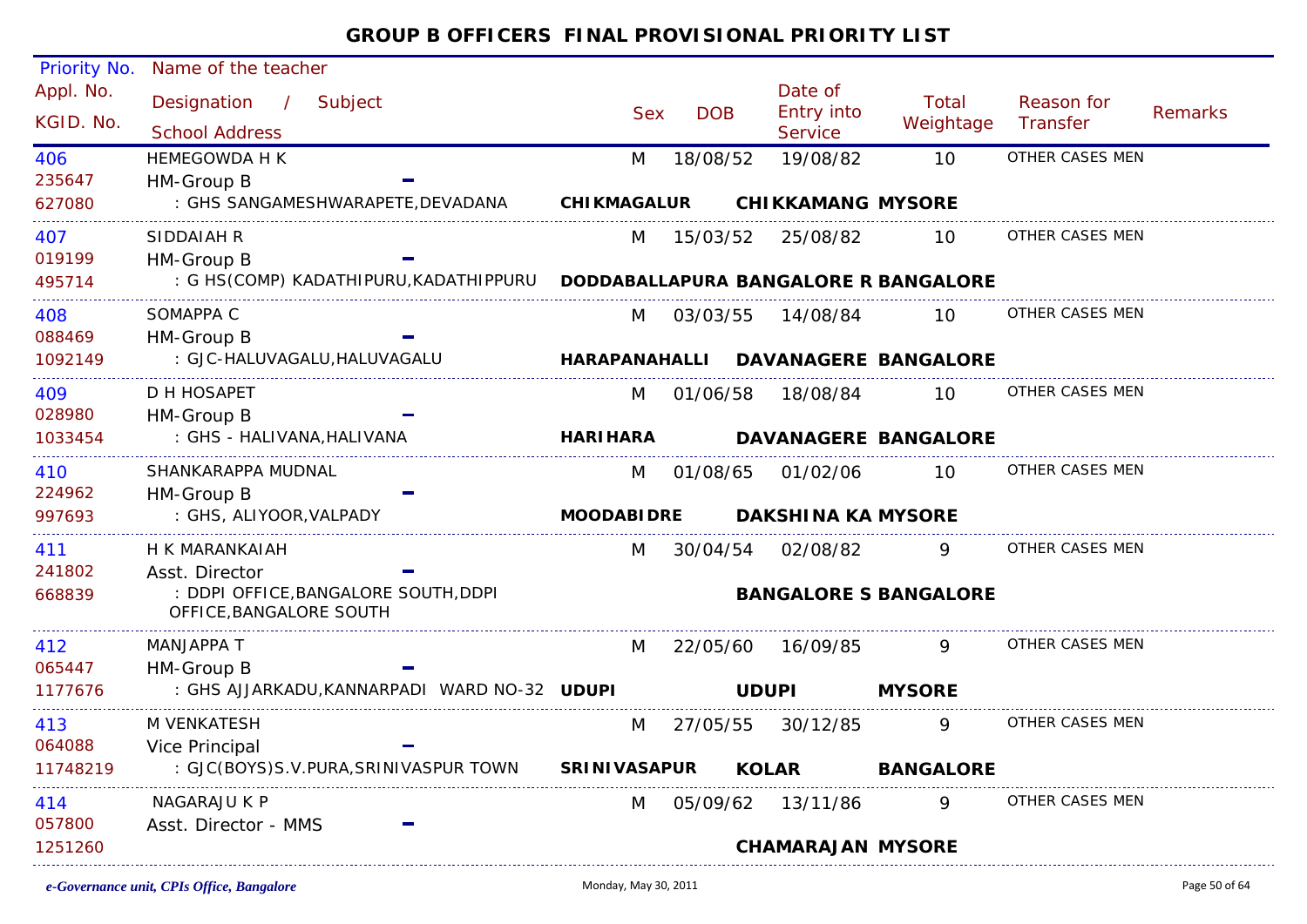|           | Priority No. Name of the teacher                           |                    |            |                              |                              |                 |                |
|-----------|------------------------------------------------------------|--------------------|------------|------------------------------|------------------------------|-----------------|----------------|
| Appl. No. | Designation / Subject                                      |                    |            | Date of                      | <b>Total</b>                 | Reason for      |                |
| KGID. No. | <b>School Address</b>                                      | <b>Sex</b>         | <b>DOB</b> | Entry into<br><b>Service</b> | Weightage                    | Transfer        | <b>Remarks</b> |
| 415       | MUTHURAJU M                                                | M                  | 17/07/61   | 18/12/89                     | 9                            | OTHER CASES MEN |                |
| 176905    | <b>Vice Principal</b>                                      |                    |            |                              |                              |                 |                |
| 1076487   | : DBGJPUC GUNDLUPET, GUNDLUPET                             | <b>GUNDULPET</b>   |            | <b>CHAMARAJAN MYSORE</b>     |                              |                 |                |
| 416       | SOMASHEKARAPPA H M                                         | M                  | 10/08/53   | 10/11/79                     | 8                            | OTHER CASES MEN |                |
| 230221    | HM-Group B                                                 |                    |            |                              |                              |                 |                |
| 895943    | : GHS BACHENAHALLY, BACHENAHALLY                           | <b>ARASIKERE</b>   |            | <b>HASSAN</b>                | <b>MYSORE</b>                |                 |                |
| 417       | K N GURUPADAPPA                                            | M                  | 04/08/52   | 09/08/82                     | 8                            | OTHER CASES MEN |                |
| 240607    | HM-Group B                                                 |                    |            |                              |                              |                 |                |
| 682249    | : GHS CHIKKATI, CHIKKATI                                   | <b>GUNDULPET</b>   |            | <b>CHAMARAJAN MYSORE</b>     |                              |                 |                |
| 418       | H V MUNIRAJU                                               | M                  | 17/05/60   | 04/02/86                     | 8                            | OTHER CASES MEN |                |
| 055551    | HM-Group B                                                 |                    |            |                              |                              |                 |                |
| 1723973   | : GHS MUTHUR, MUTHUR                                       | <b>SIDLAGHATTA</b> |            |                              | <b>CHIKKABALLA BANGALORE</b> |                 |                |
| 419       | SHIVALINGAIAH K                                            | M                  | 10/11/61   | 18/09/86                     | 8                            | OTHER CASES MEN |                |
| 095027    | HM-Group B                                                 |                    |            |                              |                              |                 |                |
| 1165333   | : G HS UYYAMBALLI, UYYAMBALLI                              | <b>KANAKAPURA</b>  |            |                              | <b>RAMANAGARA BANGALORE</b>  |                 |                |
| 420       | VENKATARAMANAPPA G                                         | M                  |            | 16/04/59 19/09/86            | 8                            | OTHER CASES MEN |                |
| 068287    | HM-Group B                                                 |                    |            |                              |                              |                 |                |
| 1149342   | $\therefore$ GHS<br>BOORAGAMAKALAHALLI, BOORAGAMAKALAHALLI | <b>CHINTAMANI</b>  |            |                              | <b>CHIKKABALLA BANGALORE</b> |                 |                |
| 421       | <b>MOGANNA</b>                                             | M                  | 10/06/61   | 14/10/86                     | 8                            | OTHER CASES MEN |                |
| 229895    | Asst. Director - MMS                                       |                    |            |                              |                              |                 |                |
| 981822    |                                                            |                    |            | <b>MYSORE</b>                | <b>MYSORE</b>                |                 |                |
| 422       | L M BALUTAGI                                               | M                  |            | 01/08/62 30/10/86            | 8                            | OTHER CASES MEN |                |
| 241493    | Asst. Director - MMS                                       |                    |            |                              |                              |                 |                |
| 1195165   |                                                            |                    |            | <b>HASSAN</b>                | <b>MYSORE</b>                |                 |                |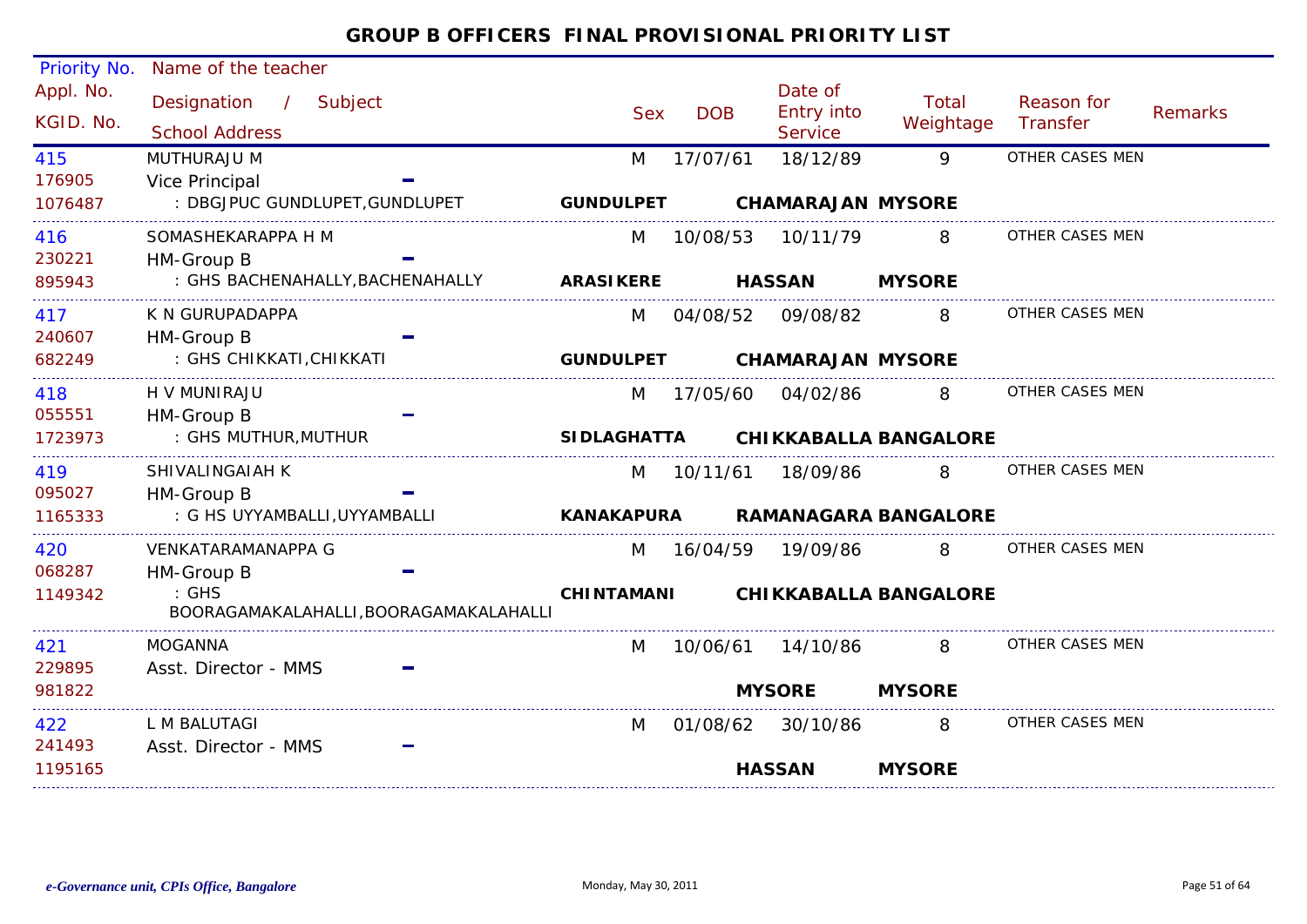| Reason for<br><b>Remarks</b><br>Weightage<br>Transfer<br>OTHER CASES MEN  |
|---------------------------------------------------------------------------|
|                                                                           |
|                                                                           |
|                                                                           |
|                                                                           |
| OTHER CASES MEN                                                           |
|                                                                           |
| <b>BANGALORE</b>                                                          |
| OTHER CASES MEN                                                           |
|                                                                           |
| <b>DAVANAGERE BANGALORE</b>                                               |
| OTHER CASES MEN                                                           |
|                                                                           |
|                                                                           |
| OTHER CASES MEN                                                           |
|                                                                           |
| <b>CHIKKABALLA BANGALORE</b>                                              |
| OTHER CASES MEN                                                           |
|                                                                           |
| <b>CHITRADURG BANGALORE</b>                                               |
| OTHER CASES MEN                                                           |
|                                                                           |
| : GHS VATADAHOSAHALLI, VATADAHOSAHALLI GOWRIBIDANUR CHIKKABALLA BANGALORE |
| OTHER CASES MEN                                                           |
|                                                                           |
| <b>CHIKKABALLA BANGALORE</b>                                              |
| OTHER CASES MEN                                                           |
|                                                                           |
|                                                                           |
|                                                                           |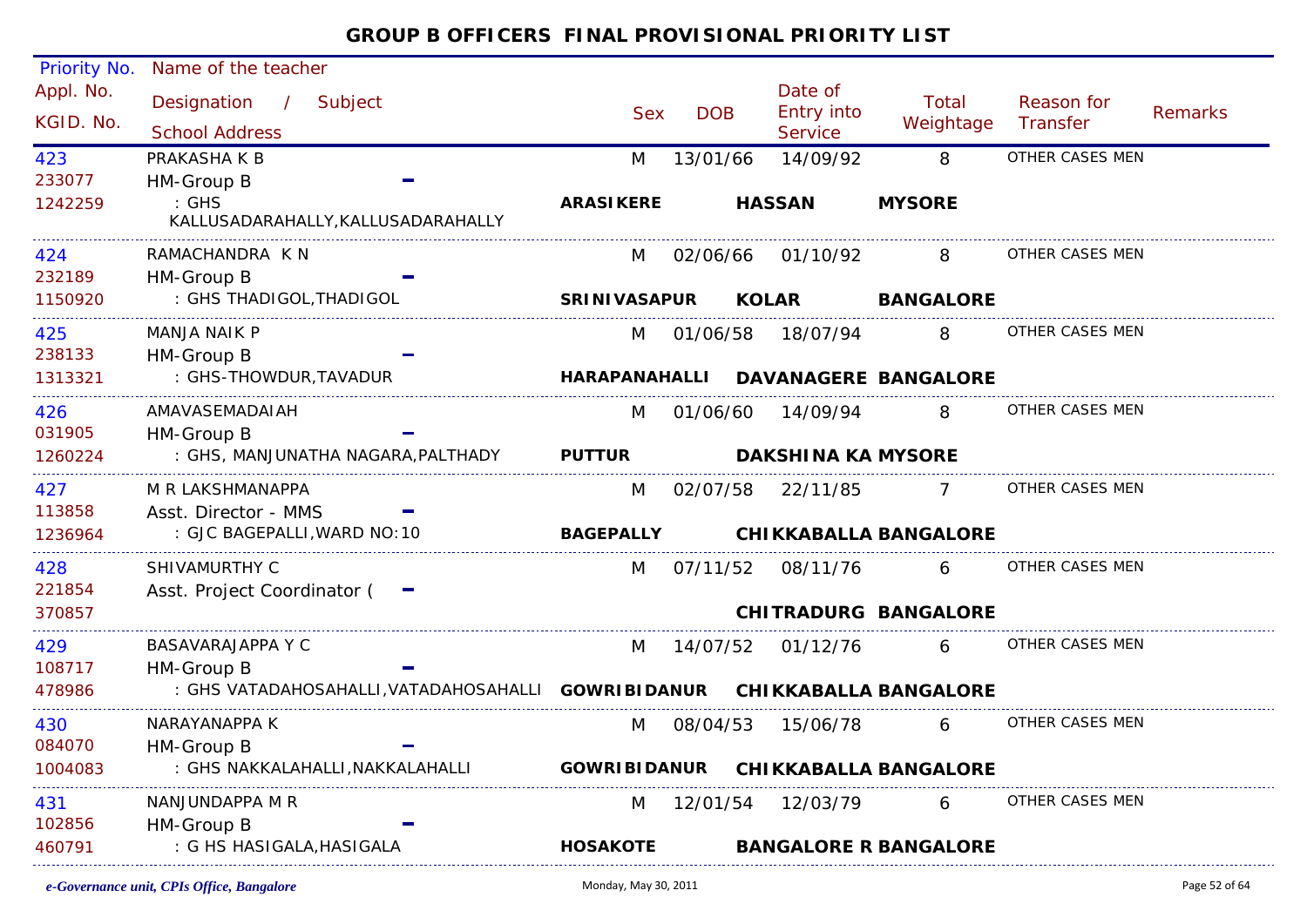| Priority No.           | Name of the teacher                               |                                       |            |                                         |                              |                        |                |
|------------------------|---------------------------------------------------|---------------------------------------|------------|-----------------------------------------|------------------------------|------------------------|----------------|
| Appl. No.<br>KGID. No. | Designation /<br>Subject<br><b>School Address</b> | <b>Sex</b>                            | <b>DOB</b> | Date of<br>Entry into<br><b>Service</b> | Total<br>Weightage           | Reason for<br>Transfer | <b>Remarks</b> |
| 432                    | THIMMAIAH A                                       | M                                     | 25/03/55   | 06/08/79                                | 6                            | OTHER CASES MEN        |                |
| 066411                 | HM-Group B                                        |                                       |            |                                         |                              |                        |                |
| 654571                 | : GHS GADARE, GEDARE                              | <b>GOWRIBIDANUR</b>                   |            |                                         | <b>CHIKKABALLA BANGALORE</b> |                        |                |
| 433                    | SRIKANTAN B R                                     | M                                     | 02/04/53   | 09/11/79                                | 6                            | OTHER CASES MEN        |                |
| 246515                 | HM-Group B                                        |                                       |            |                                         |                              |                        |                |
| 972064                 | : GHS RAGIMUDDANAHALLI, GUMMANA HALLY PANDAVAPURA |                                       |            | <b>MANDYA</b>                           | <b>MYSORE</b>                |                        |                |
| 434                    | <b>MANOHARA R</b>                                 | M                                     | 05/05/53   | 09/08/80                                | 6                            | OTHER CASES MEN        |                |
| 019054                 | HM-Group B                                        |                                       |            |                                         |                              |                        |                |
| 953515                 | : GHS S. DEVIHALLY, DEVIHALLY                     | <b>HASSAN</b>                         |            | <b>HASSAN</b>                           | <b>MYSORE</b>                |                        |                |
| 435                    | SHIVANANDA DANANNAVAR                             | M                                     |            | 18/12/52 25/08/80                       | 6                            | OTHER CASES MEN        |                |
| 018461                 | HM-Group B                                        |                                       |            |                                         |                              |                        |                |
| 836897                 | : GHS-SHIVAPURA, SHIVAPURA                        | <b>HARAPANAHALLI</b>                  |            |                                         | <b>DAVANAGERE BANGALORE</b>  |                        |                |
| 436                    | MAHESHWARAPPA C                                   | M                                     | 07/03/55   | 12/09/80                                | 6                            | OTHER CASES MEN        |                |
| 006942                 | HM-Group B                                        |                                       |            |                                         |                              |                        |                |
| 897683                 | : GHS THEKALAVATTI, THEKALAVATTI                  | <b>HOLALKERE</b>                      |            |                                         | <b>CHITRADURG BANGALORE</b>  |                        |                |
| 437                    | D CHANDRAPPA                                      | M                                     | 10/08/52   | 05/11/80                                | 6                            | OTHER CASES MEN        |                |
| 242338                 | HM-Group B                                        |                                       |            |                                         |                              |                        |                |
| 815666                 | : G HS SHESHAGIRIHALLI, SHESHAGIRIHALLI           | <b>RAMANAGARA</b>                     |            |                                         | <b>RAMANAGARA BANGALORE</b>  |                        |                |
| 438                    | VEERANNA                                          | M                                     | 20/08/53   | 05/11/80                                | 6                            | OTHER CASES MEN        |                |
| 227761                 | HM-Group B                                        |                                       |            |                                         |                              |                        |                |
| 1150243                | : GHS CHINNENAHALLY, CHINNENAHALLY                | <b>MADHUGIRI</b>                      |            | <b>MADHUGIRI</b>                        | <b>BANGALORE</b>             |                        |                |
| 439                    | <b>BASAVARAJU G</b>                               | M                                     | 01/04/53   | 22/07/81                                | 6                            | OTHER CASES MEN        |                |
| 235108                 | HM-Group B                                        |                                       |            |                                         |                              |                        |                |
| 9119342                | : GHS BARASIDLAHALLI, BARASIDLA HALLI             | CHIKKANAYAKANA TUMKUR<br><b>HALLI</b> |            |                                         | <b>BANGALORE</b>             |                        |                |
| 440                    | ADAVIKUMARA G                                     | M                                     |            | 20/07/59 17/11/82                       | 6 -                          | OTHER CASES MEN        |                |
| 123744                 | HM-Group B                                        |                                       |            |                                         |                              |                        |                |
| 887890                 | : GHS MUDDANAHALLI, MUDDANAHALLI                  | <b>SHIKARIPUR</b>                     |            | <b>SHIMOGA</b>                          | <b>BANGALORE</b>             |                        |                |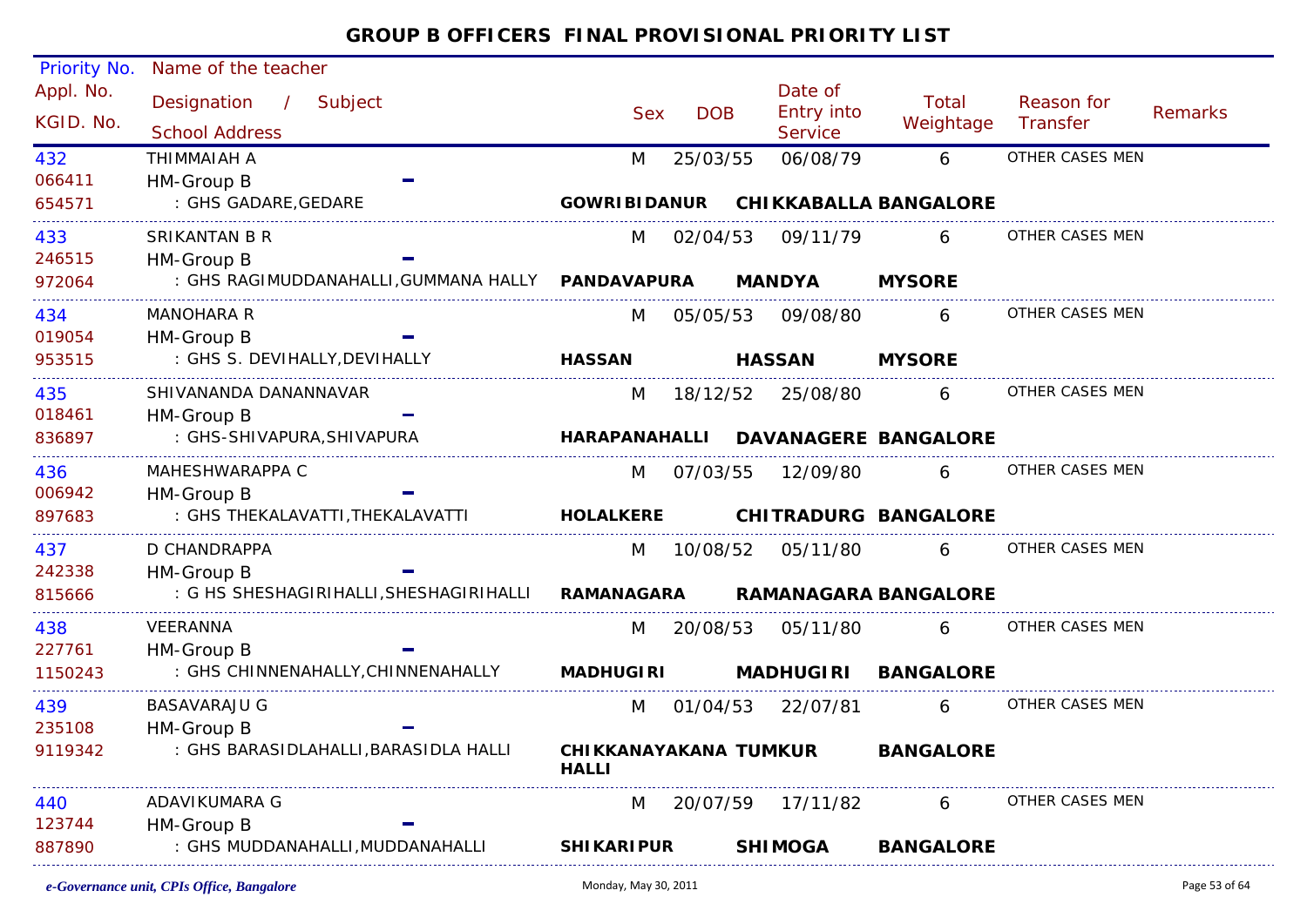| Priority No. | Name of the teacher                              |                   |            |            |                           |                             |                 |         |
|--------------|--------------------------------------------------|-------------------|------------|------------|---------------------------|-----------------------------|-----------------|---------|
| Appl. No.    | Designation / Subject                            |                   |            |            | Date of                   | <b>Total</b>                | Reason for      |         |
| KGID. No.    |                                                  |                   | <b>Sex</b> | <b>DOB</b> | Entry into                | Weightage                   | Transfer        | Remarks |
|              | <b>School Address</b>                            |                   |            |            | Service                   |                             |                 |         |
| 441          | APPANNA NAYAK A                                  | M                 |            | 01/06/56   | 22/11/82                  | 6                           | OTHER CASES MEN |         |
| 039931       | HM-Group B                                       |                   |            |            |                           |                             |                 |         |
| 995826       | : GHS, PAPEMAJAL, ARIYADKA                       | <b>PUTTUR</b>     |            |            | <b>DAKSHINA KA MYSORE</b> |                             |                 |         |
| 442          | G T RAMEGOWDA                                    | M                 |            | 01/06/56   | 15/12/82                  | 6                           | OTHER CASES MEN |         |
| 122570       | HM-Group B                                       |                   |            |            |                           |                             |                 |         |
| 977228       | : GHS CHUNCHANAKATTE, CHUNCHANA KATTE K.R.NAGARA |                   |            |            | <b>MYSORE</b>             | <b>MYSORE</b>               |                 |         |
| 443          | NAGENDRA N                                       | M                 |            |            | 01/04/57 16/12/82         | 6                           | OTHER CASES MEN |         |
| 068100       | HM-Group B                                       |                   |            |            |                           |                             |                 |         |
| 844195       | : GHS BYRANATHA, BYRANATHA                       | <b>HANUR</b>      |            |            | <b>CHAMARAJAN MYSORE</b>  |                             |                 |         |
| 444          | S P ASWATHANARAYANA                              | M                 |            | 05/12/57   | 16/12/82                  | 6                           | OTHER CASES MEN |         |
| 235809       | HM-Group B                                       |                   |            |            |                           |                             |                 |         |
| 880197       | : GHS SHETTIKERE, SHETTI KERE                    | <b>SHIMOGA</b>    |            |            | <b>SHIMOGA</b>            | <b>BANGALORE</b>            |                 |         |
| 445          | PARASHIVAMURTHY                                  | M                 |            | 16/03/54   | 17/12/82                  | 6                           | OTHER CASES MEN |         |
| 026713       | HM-Group B                                       |                   |            |            |                           |                             |                 |         |
| 990576       | : GHS ALBADI ARDI, ALBADI                        | <b>KUNDAPURA</b>  |            |            | <b>UDUPI</b>              | <b>MYSORE</b>               |                 |         |
| 446          | N M JAYARAMAN                                    | M                 |            |            | 07/09/55 20/12/82         | 6                           | OTHER CASES MEN |         |
| 224941       | HM-Group B                                       |                   |            |            |                           |                             |                 |         |
| 975130       | : GHS GIRLS KABBAHALLI, KABBALLI                 | <b>GUNDULPET</b>  |            |            | <b>CHAMARAJAN MYSORE</b>  |                             |                 |         |
| 447          | N VIRUPAKSHAPPA                                  | M                 |            | 01/06/56   | 06/01/83                  | 6                           | OTHER CASES MEN |         |
| 227161       | HM-Group B                                       |                   |            |            |                           |                             |                 |         |
| 792890       | : GUHS - BASAVAPATTANA, BASAVAPATTANA            | <b>CHANNAGIRI</b> |            |            |                           | <b>DAVANAGERE BANGALORE</b> |                 |         |
| 448          | HANUMANTHARAO S N                                | M                 |            | 04/05/54   | 29/09/83                  | 6                           | OTHER CASES MEN |         |
| 078489       | HM-Group B                                       |                   |            |            |                           |                             |                 |         |
| 913354       | : GJC VALLURU, VALLUR                            | <b>PAVAGADA</b>   |            |            | <b>MADHUGIRI</b>          | <b>BANGALORE</b>            |                 |         |
| 449          | MALLAPPA H V                                     | M                 |            | 23/07/57   | 28/05/84                  | 6                           | OTHER CASES MEN |         |
| 026313       | HM-Group B                                       |                   |            |            |                           |                             |                 |         |
| 1237036      | : GHS KARANAGIRI, MELINA BESIGE                  | <b>HOSANAGAR</b>  |            |            | <b>SHIMOGA</b>            | <b>BANGALORE</b>            |                 |         |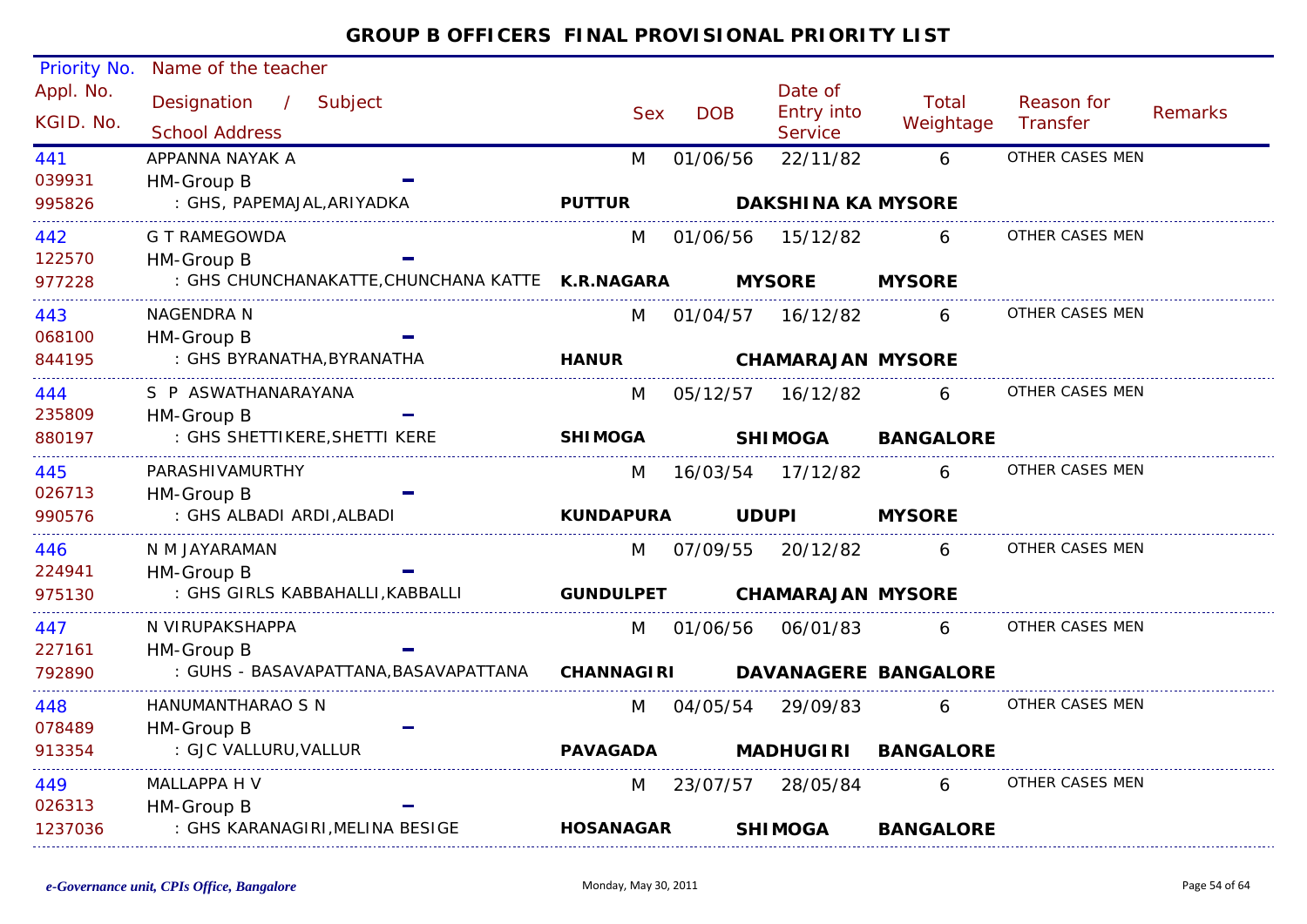| Priority No.           | Name of the teacher                            |                     |            |                                         |                              |                        |                |
|------------------------|------------------------------------------------|---------------------|------------|-----------------------------------------|------------------------------|------------------------|----------------|
| Appl. No.<br>KGID. No. | Designation / Subject<br><b>School Address</b> | <b>Sex</b>          | <b>DOB</b> | Date of<br>Entry into<br><b>Service</b> | Total<br>Weightage           | Reason for<br>Transfer | <b>Remarks</b> |
| 450                    | CHIKKANARASAIAH N                              | M                   | 10/05/59   | 01/06/84                                | 6                            | OTHER CASES MEN        |                |
| 153169                 | HM-Group B                                     |                     |            |                                         |                              |                        |                |
| 1683632                | : GHS NAGARAGERE, NAGARAGERE                   | <b>GOWRIBIDANUR</b> |            |                                         | <b>CHIKKABALLA BANGALORE</b> |                        |                |
| 451                    | N SHIVA REDDY                                  | M                   | 15/07/60   | 04/06/84                                | 6                            | OTHER CASES MEN        |                |
| 026790                 | HM-Group B                                     |                     |            |                                         |                              |                        |                |
| 1147888                | : GHS GULUR, GULUR                             | <b>BAGEPALLY</b>    |            |                                         | <b>CHIKKABALLA BANGALORE</b> |                        |                |
| 452                    | RAGHAVENDRA RAO H S                            | M                   | 03/09/54   | 06/06/84                                | 6                            | OTHER CASES MEN        |                |
| 040834                 | HM-Group B                                     |                     |            |                                         |                              |                        |                |
| 1177755                | : GCHS BAVIKAISARU, BAVIKAISARU                | <b>THIRTHAHALLI</b> |            | <b>SHIMOGA</b>                          | <b>BANGALORE</b>             |                        |                |
| 453                    | <b>GIREESHAPPA G S</b>                         | M                   | 11/11/56   | 14/08/84                                | 6                            | OTHER CASES MEN        |                |
| 040188                 | HM-Group B                                     |                     |            |                                         |                              |                        |                |
| 1077942                | : GHS HARISHI, HARISHI                         | <b>SORAB</b>        |            | <b>SHIMOGA</b>                          | <b>BANGALORE</b>             |                        |                |
| 454                    | K T PUNDARIKA                                  | M                   | 07/09/54   | 16/08/84                                | 6                            | OTHER CASES MEN        |                |
| 089509                 | HM-Group B                                     |                     |            |                                         |                              |                        |                |
| 998275                 | : GHS, AJJAVARA, AJJAVARA                      | <b>SULLIA</b>       |            | <b>DAKSHINA KA MYSORE</b>               |                              |                        |                |
| 455                    | YARANNA Y T                                    | M                   | 20/06/55   | 16/08/84                                | 6                            | OTHER CASES MEN        |                |
| 068962                 | HM-Group B                                     |                     |            |                                         |                              |                        |                |
| 1130273                | : GHS CHEEMANGALA, CHEEMANGALA                 | <b>SIDLAGHATTA</b>  |            |                                         | <b>CHIKKABALLA BANGALORE</b> |                        |                |
| 456                    | <b>HIRIYANNA</b>                               | M                   | 01/06/57   | 16/08/84                                | 6                            | OTHER CASES MEN        |                |
| 175582                 | HM-Group B                                     |                     |            |                                         |                              |                        |                |
| 1193789                | : GHS HERAGANAHALLI, YARAGANA HALLY            | <b>NAGAMANGALA</b>  |            | <b>MANDYA</b>                           | <b>MYSORE</b>                |                        |                |
| 457                    | KUMARAPPA GN                                   | M                   | 24/05/55   | 17/08/84                                | 6                            | OTHER CASES MEN        |                |
| 221978                 | HM-Group B                                     |                     |            |                                         |                              |                        |                |
| 1077328                | : GHS, DARADAHALLI, DARADAHALLI                | <b>MOODIGERE</b>    |            | <b>CHIKKAMANG MYSORE</b>                |                              |                        |                |
| 458                    | DIVAKARAMURTHY G                               | M                   | 20/05/58   | 17/08/84                                | 6                            | OTHER CASES MEN        |                |
| 224580                 | HM-Group B                                     |                     |            |                                         |                              |                        |                |
| 1141454                | : G HS BIJJAHALLI, BIJJAHALLI                  | <b>KANAKAPURA</b>   |            |                                         | <b>RAMANAGARA BANGALORE</b>  |                        |                |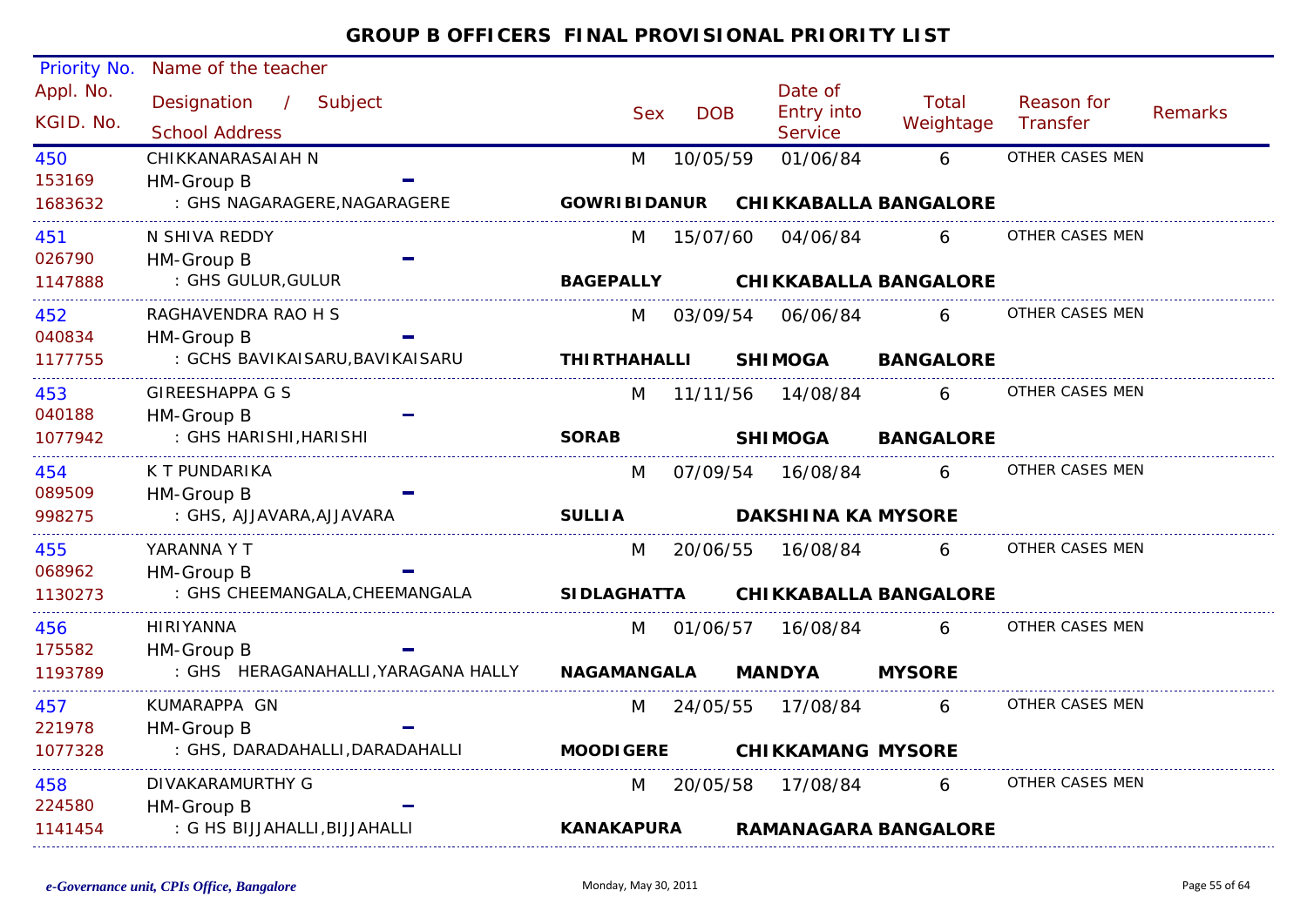#### Appl. No. Priority No. Name of the teacher Designation / Subject Sex DOB Date of<br>Entry into **Service** Reason for **Transfer**  Remarks Total School Address School Address School Address Sex Service Weightage /KGID. No.087301M 14/01/59 17/08/84 6 OTHER CASES MEN : GHS CHIKKAKANAGALU,CHIKKAKANAGALU 459HM-Group B 1195560KRISHNAPPA**ALUR HASSAN MYSORE**201871M 18/04/59 20/08/84 : GHS BIKKODU,BIKKODU 460 6 OTHER CASES MEN SHADAKSHARI K M HM-Group B 1077237**BELUR HASSAN MYSORE**240246M 01/06/55 23/08/84 : GHS MARALLI,MARALLI 4611 MALLAIAH C M 01/06/55 23/08/84 6 OTHER CASES MEN HM-Group B 1514478MALL ATAH C **HANUR CHAMARAJAN MYSORE**176419M 21/10/53 14/09/84 : GHS HANDARANGI,HANDRANGI 4622 PRABHU M 21/10/53 14/09/84 6 OTHER CASES MEN HM-Group B 101010PRABHU **ARAKALAGUDU HASSAN MYSORE**078238M 01/04/61 27/09/84 : GHS TARIMARA,CHANDANAHALLY 4633 KESHAVAMURTHY B R M 01/04/61 27/09/84 6 OTHER CASES MEN HM-Group B 1193940**BELUR HASSAN MYSORE**084846M 16/10/53 28/09/84 6 OTHER CASES MEN : GHS KEMPAHAIANA HATTI,KEMPAIAHANA HATTI464HM-Group B 1071434CHANDRAPPA K K**HANUR CHAMARAJAN MYSORE**045507M 21/02/55 03/12/84 6 OTHER CASES MEN : GHS BETTADAHALLY KUDIGE,BETTADAHALLY **ALUR**465HM-Group B 1129955B SHIVANNA **HASSAN MYSORE**124763M 08/07/59 11/12/84 6 OTHER CASES MEN : COM.HIGH SCHOOL, MAKKANDURU,MAKKANDUR 466HM-Group B 1149090S NAGENDRA**MADIKERIKODAGU MYSORE**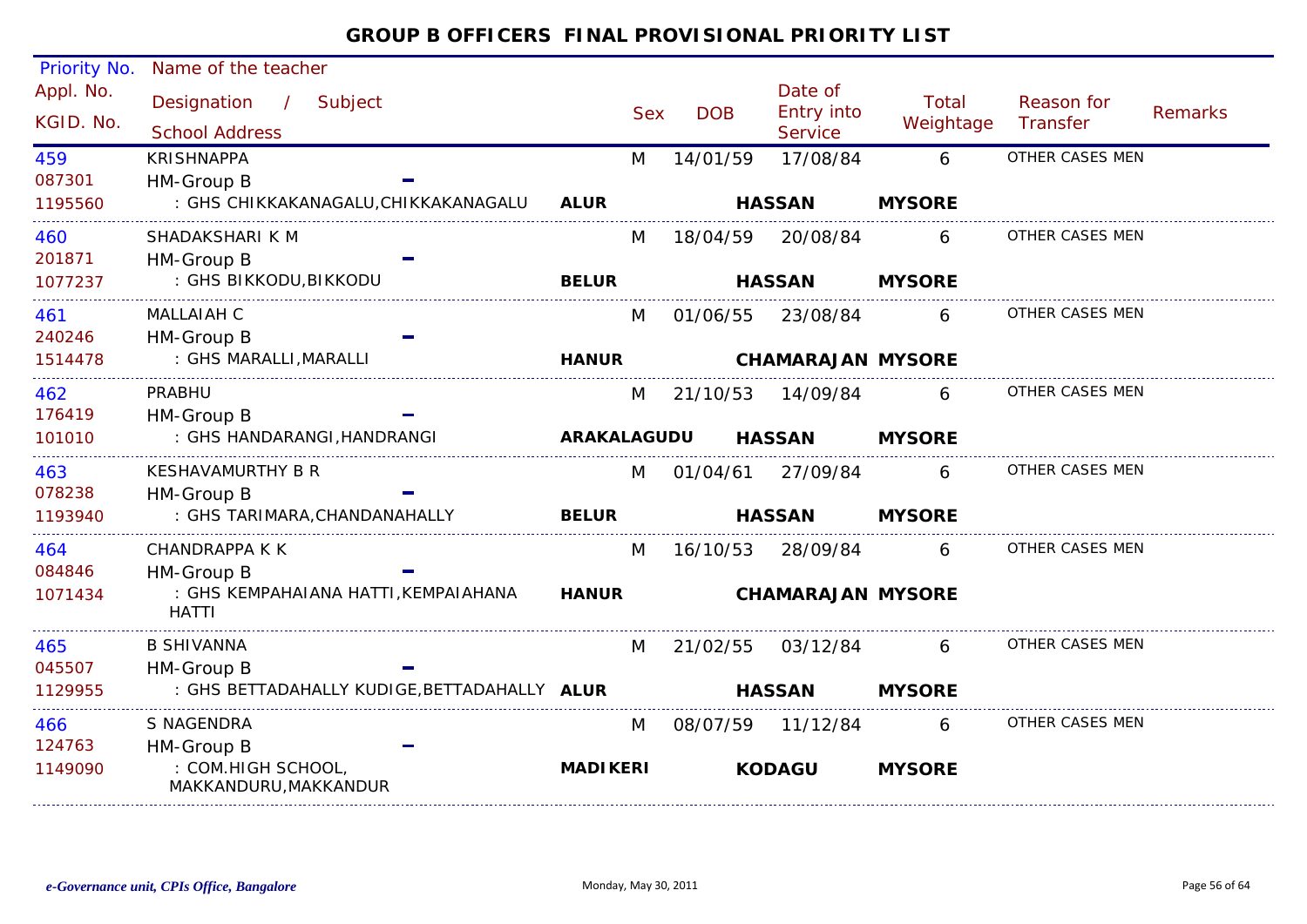| Priority No. | Name of the teacher                                             |                     |            |                          |                             |                 |                |
|--------------|-----------------------------------------------------------------|---------------------|------------|--------------------------|-----------------------------|-----------------|----------------|
| Appl. No.    | Designation<br>/ Subject                                        |                     |            | Date of                  | Total                       | Reason for      |                |
| KGID. No.    | <b>School Address</b>                                           | <b>Sex</b>          | <b>DOB</b> | <b>Entry into</b>        | Weightage                   | Transfer        | <b>Remarks</b> |
|              |                                                                 |                     |            | <b>Service</b>           |                             |                 |                |
| 467          | S A KODANDARAMAIAH SETTY                                        | M                   | 09/05/56   | 12/12/84                 | 6                           | OTHER CASES MEN |                |
| 243170       | HM-Group B                                                      |                     |            |                          |                             |                 |                |
| 1487805      | : GHS BADAMAKANAHALLI, BADAMAKANAHALLI BANGARAPETE              |                     |            | <b>KOLAR</b>             | <b>BANGALORE</b>            |                 |                |
| 468          | <b>KATAPPA B</b>                                                | M                   | 26/05/53   | 13/12/84                 | 6                           | OTHER CASES MEN |                |
| 242884       | HM-Group B                                                      |                     |            |                          |                             |                 |                |
| 1032956      | : GHS CHAVALIHALLI.G.HATTI, CHAVALIHALLI<br><b>GOLLARAHATTI</b> | <b>CHITRADURGA</b>  |            |                          | <b>CHITRADURG BANGALORE</b> |                 |                |
| 469          | K G VIJAYA DEVA                                                 | M                   | 22/04/58   | 13/12/84                 | 6.                          | OTHER CASES MEN |                |
| 223009       | HM-Group B                                                      |                     |            |                          |                             |                 |                |
| 1177766      | : GHS HOSANADU, HOSANADU                                        | <b>HOSANAGAR</b>    |            | <b>SHIMOGA</b>           | <b>BANGALORE</b>            |                 |                |
| 470          | RAJAPPA R                                                       | M                   | 09/05/59   | 13/12/84                 | 6                           | OTHER CASES MEN |                |
| 140812       | HM-Group B                                                      |                     |            |                          |                             |                 |                |
| 1177636      | : GCHS KONDLUR, KONDLUR                                         | <b>THIRTHAHALLI</b> |            | <b>SHIMOGA</b>           | <b>BANGALORE</b>            |                 |                |
| 471          | JAYASOMANATHA G C                                               | M                   | 05/08/58   | 14/12/84                 | 6                           | OTHER CASES MEN |                |
| 188901       | HM-Group B                                                      |                     |            |                          |                             |                 |                |
| 1177567      | : GCHS, SAMSE, SAMSE                                            | <b>MOODIGERE</b>    |            | <b>CHIKKAMANG MYSORE</b> |                             |                 |                |
| 472          | <b>VENKATESHA P</b>                                             | M                   | 02/05/61   | 17/12/84                 | 6                           | OTHER CASES MEN |                |
| 181556       | HM-Group B                                                      |                     |            |                          |                             |                 |                |
| 1148370      | : GHS THYAVANAHALLI, THYAVANAHALLI                              | <b>KOLAR</b>        |            | <b>KOLAR</b>             | <b>BANGALORE</b>            |                 |                |
| 473          | S G SAJJAN                                                      | M                   | 25/05/53   | 19/12/84                 | 6                           | OTHER CASES MEN |                |
| 109769       | HM-Group B                                                      |                     |            |                          |                             |                 |                |
| 1033142      | : GUHS - MALEBENNUR(2008-<br>09), MALEBENNURU                   | <b>HARIHARA</b>     |            |                          | <b>DAVANAGERE BANGALORE</b> |                 |                |
| 474          | T R PARAMESWARA                                                 | M                   | 01/06/61   | 26/12/84                 | 6                           | OTHER CASES MEN |                |
| 156415       | HM-Group B                                                      |                     |            |                          |                             |                 |                |
| 2077706      | : GHS, HORANADU, HORNADU                                        | <b>MOODIGERE</b>    |            | <b>CHIKKAMANG MYSORE</b> |                             |                 |                |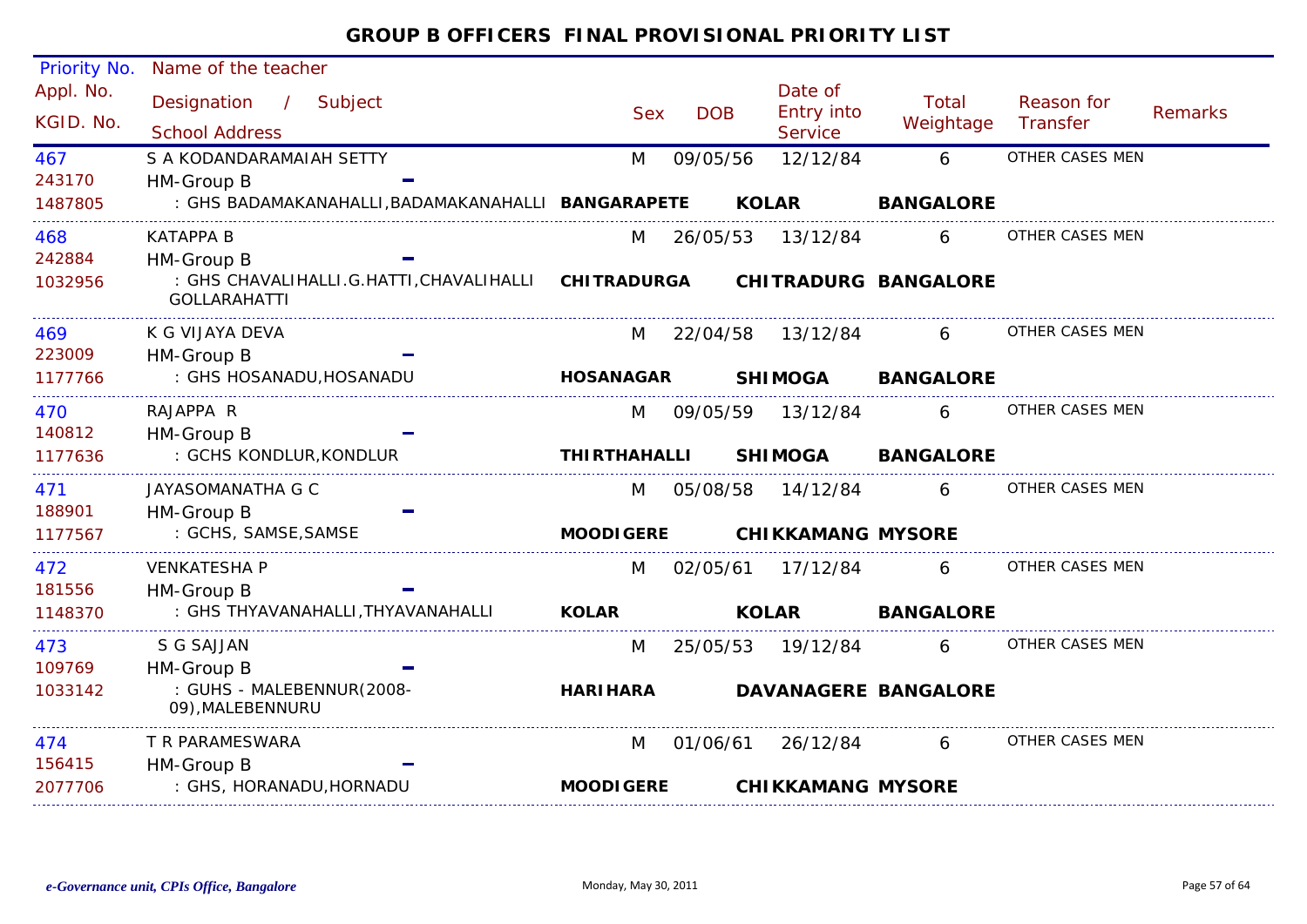| <b>Priority No.</b>    | Name of the teacher                            |                    |            |              |                                                |                              |                        |         |
|------------------------|------------------------------------------------|--------------------|------------|--------------|------------------------------------------------|------------------------------|------------------------|---------|
| Appl. No.<br>KGID. No. | Designation / Subject<br><b>School Address</b> | <b>Sex</b>         | <b>DOB</b> |              | Date of<br><b>Entry into</b><br><b>Service</b> | Total<br>Weightage           | Reason for<br>Transfer | Remarks |
| 475                    | CHANDRAPPA M                                   | M                  | 20/07/59   |              | 27/12/84                                       | 6                            | OTHER CASES MEN        |         |
| 124097                 | HM-Group B                                     |                    |            |              |                                                |                              |                        |         |
| 1177782                | : GHS BEEJADI, BEEJADI                         | <b>KUNDAPURA</b>   |            | <b>UDUPI</b> |                                                | <b>MYSORE</b>                |                        |         |
| 476                    | <b>MAHESH</b>                                  | M                  | 10/07/61   |              | 18/01/85                                       | 6                            | OTHER CASES MEN        |         |
| 225719                 | HM-Group B                                     |                    |            |              |                                                |                              |                        |         |
| 908612                 | : GHS BASETTIHALLI, BASETTIHALLI               | <b>SIDLAGHATTA</b> |            |              |                                                | <b>CHIKKABALLA BANGALORE</b> |                        |         |
| 477                    | GOVINDEGOWDA G                                 | M                  | 01/10/58   |              | 25/02/85                                       | 6                            | OTHER CASES MEN        |         |
| 030647                 | HM-Group B                                     |                    |            |              |                                                |                              |                        |         |
| 1071429                | : HIGH SCHOOL CHEMBU, HALECHEMBU               | <b>MADIKERI</b>    |            |              | <b>KODAGU</b>                                  | <b>MYSORE</b>                |                        |         |
| 478                    | SIDDEGOWDA B S                                 | M                  |            |              | 01/03/57  11/03/85                             | 6                            | OTHER CASES MEN        |         |
| 229353                 | HM-Group B                                     |                    |            |              |                                                |                              |                        |         |
| 1071390                | : GHS BYADARAHALLY,BYADARA HALLY               | <b>MALAVALLY</b>   |            |              | <b>MANDYA</b>                                  | <b>MYSORE</b>                |                        |         |
| 479                    | RAMANAREDDY K N                                | M                  | 15/11/60   |              | 13/03/85                                       | 6                            | OTHER CASES MEN        |         |
| 039367                 | HM-Group B                                     |                    |            |              |                                                |                              |                        |         |
| 1148509                | : GHS KORLAPARTHI, KORLAPARTHI                 | <b>CHINTAMANI</b>  |            |              |                                                | <b>CHIKKABALLA BANGALORE</b> |                        |         |
| 480                    | <b>B N SHIVAREDDY</b>                          |                    | M 10/10/55 |              | 31/10/86                                       | 6                            | OTHER CASES MEN        |         |
| 114185                 | HM-Group B                                     |                    |            |              |                                                |                              |                        |         |
| 1008464                | : GHS NALLAGUTTAPALLI, NALLAGUTTAPALLI         | <b>BAGEPALLY</b>   |            |              |                                                | <b>CHIKKABALLA BANGALORE</b> |                        |         |
| 481                    | RANGAPPA K T                                   | M                  |            |              | 01/06/56 27/02/87                              | 6                            | OTHER CASES MEN        |         |
| 068095                 | HM-Group B                                     |                    |            |              |                                                |                              |                        |         |
| 882203                 | : GCHS MASAGALLI, MASAGALLI                    | <b>HOSANAGAR</b>   |            |              | <b>SHIMOGA</b>                                 | <b>BANGALORE</b>             |                        |         |
| 482                    | M MUNIVENKATARAJU                              | M                  |            |              | 22/07/64 12/08/87                              | 6                            | OTHER CASES MEN        |         |
| 048880                 | HM-Group B                                     |                    |            |              |                                                |                              |                        |         |
| 1277459                | : G HS (COMP)<br>DEVARAHOSAHALLI, AGALAKUPPE   | <b>NELAMANGALA</b> |            |              |                                                | <b>BANGALORE R BANGALORE</b> |                        |         |
| 483                    | RIYAZ ULLA                                     | M                  | 08/06/55   |              | 18/08/87                                       | $6 \qquad$                   | OTHER CASES MEN        |         |
| 055271                 | HM-Group B                                     |                    |            |              |                                                |                              |                        |         |
| 1002963                | : GHS YAGAVAKOTE, YAGAVAKOTE                   | <b>CHINTAMANI</b>  |            |              |                                                | <b>CHIKKABALLA BANGALORE</b> |                        |         |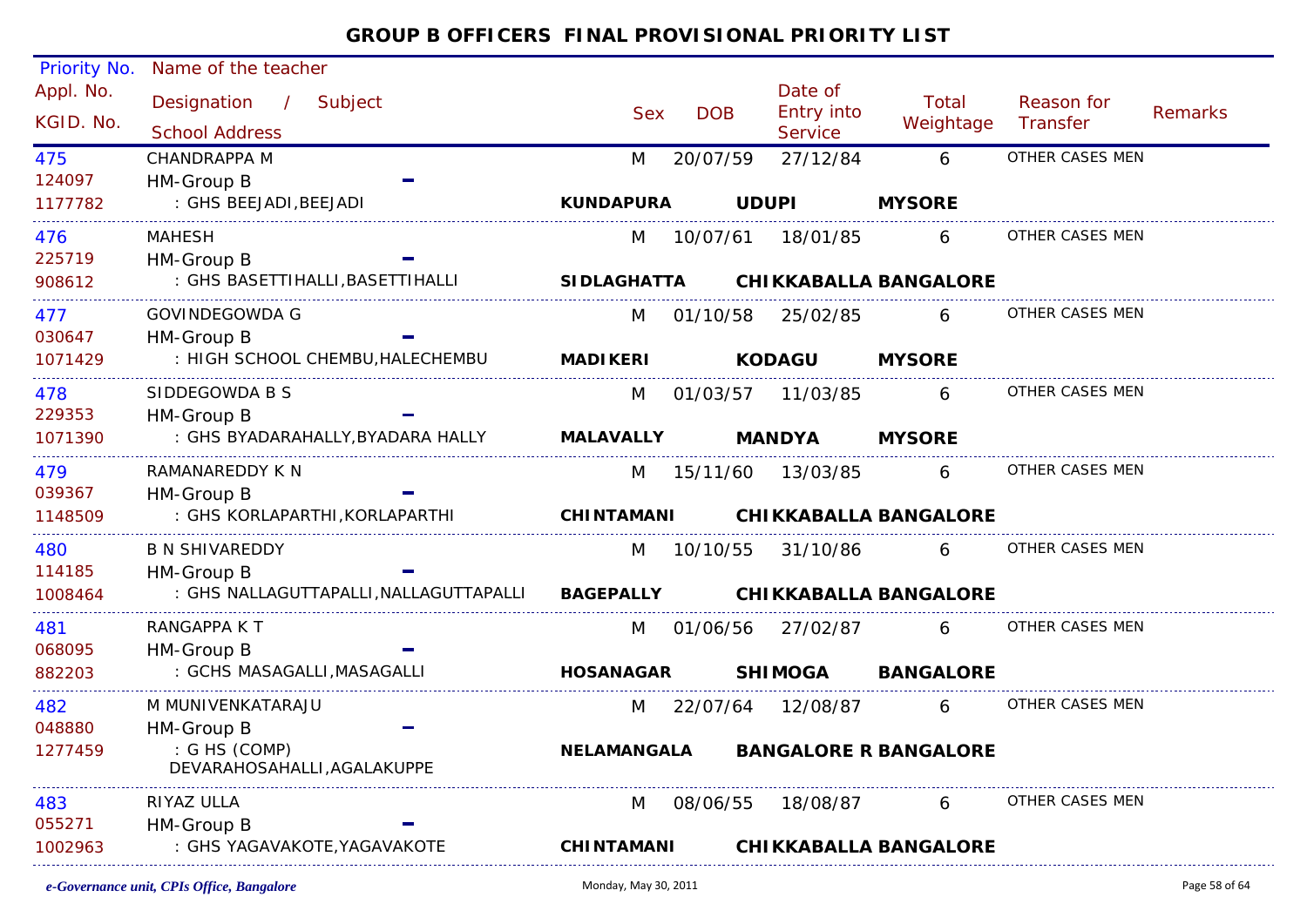| Priority No. | Name of the teacher                               |                     |            |              |                              |                             |                 |                |
|--------------|---------------------------------------------------|---------------------|------------|--------------|------------------------------|-----------------------------|-----------------|----------------|
| Appl. No.    | Designation / Subject                             |                     |            |              | Date of                      | Total                       | Reason for      |                |
| KGID. No.    | <b>School Address</b>                             | <b>Sex</b>          | <b>DOB</b> |              | Entry into<br><b>Service</b> | Weightage                   | Transfer        | <b>Remarks</b> |
| 484          | NAGARAJ G K                                       | M                   | 08/05/59   |              | 08/09/87                     | 6                           | OTHER CASES MEN |                |
| 033721       | HM-Group B                                        |                     |            |              |                              |                             |                 |                |
| 1720830      | : GHS HUDUKULA, HUDUKULA                          | <b>BANGARAPETE</b>  |            | <b>KOLAR</b> |                              | <b>BANGALORE</b>            |                 |                |
| 485          | MANJUNATHA N V                                    | M                   | 24/07/60   |              | 28/12/87                     | 6                           | OTHER CASES MEN |                |
| 082130       | HM-Group B                                        |                     |            |              |                              |                             |                 |                |
| 1152345      | : GHS MUTHAKAPALLI, MUTHAKAPALLI                  | <b>SRINIVASAPUR</b> |            | <b>KOLAR</b> |                              | <b>BANGALORE</b>            |                 |                |
| 486          | M V NANDA KUMAR                                   | M                   |            |              | 23/02/64 17/11/88            | 6                           | OTHER CASES MEN |                |
| 238539       | HM-Group B                                        |                     |            |              |                              |                             |                 |                |
| 1143711      | : GHS GUMMALAPURA, GUMMALAPURA                    | <b>MULBAGAL</b>     |            | <b>KOLAR</b> |                              | <b>BANGALORE</b>            |                 |                |
| 487          | <b>BASAVARAJAPPA N</b>                            | M                   | 06/02/53   |              | 21/08/89                     | 6                           | OTHER CASES MEN |                |
| 127616       | HM-Group B                                        |                     |            |              |                              |                             |                 |                |
| 1175353      | : GHS SURAGIHALLI, SURAGIHALLI                    | <b>SHIKARIPUR</b>   |            |              | <b>SHIMOGA</b>               | <b>BANGALORE</b>            |                 |                |
| 488          | H D GOVINDARAJU                                   | M                   | 27/09/55   |              | 23/08/89                     | 6                           | OTHER CASES MEN |                |
| 026504       | HM-Group B                                        |                     |            |              |                              |                             |                 |                |
| 1145761      | : GHS KICHAVADI, KICHAVADI                        | <b>KUNIGAL</b>      |            |              | <b>TUMKUR</b>                | <b>BANGALORE</b>            |                 |                |
| 489          | S K VENKATACHALA                                  | M                   |            |              | 13/06/52 26/08/89            | 6                           | OTHER CASES MEN |                |
| 071829       | HM-Group B                                        |                     |            |              |                              |                             |                 |                |
| 1341957      | : GHS KODLU, KODLU                                | <b>THIRTHAHALLI</b> |            |              | <b>SHIMOGA</b>               | <b>BANGALORE</b>            |                 |                |
| 490          | <b>MOHAN T V</b>                                  | M                   |            |              | 20/06/54 14/09/89            | 6                           | OTHER CASES MEN |                |
| 085452       | HM-Group B                                        |                     |            |              |                              |                             |                 |                |
| 1030813      | : GREKHALAGERE LAMB.HATTY, REKHALAGERE CHALLAKERE |                     |            |              |                              | <b>CHITRADURG BANGALORE</b> |                 |                |
| 491          | SUBASHACHANDRA H                                  | M                   | 08/06/59   |              | 16/12/89                     | 6                           | OTHER CASES MEN |                |
| 009878       | HM-Group B                                        |                     |            |              |                              |                             |                 |                |
| 1178910      | : GHS KOTIPURA, KOTIPURA                          | <b>SORAB</b>        |            |              | <b>SHIMOGA</b>               | <b>BANGALORE</b>            |                 |                |
| 492          | T N LINGE GOWDA                                   | M                   |            |              | 25/07/58 22/12/89            | 6                           | OTHER CASES MEN |                |
| 089848       | HM-Group B                                        |                     |            |              |                              |                             |                 |                |
| 1192209      | : G HS KYASAPURA, KYASAPURA                       | <b>RAMANAGARA</b>   |            |              |                              | <b>RAMANAGARA BANGALORE</b> |                 |                |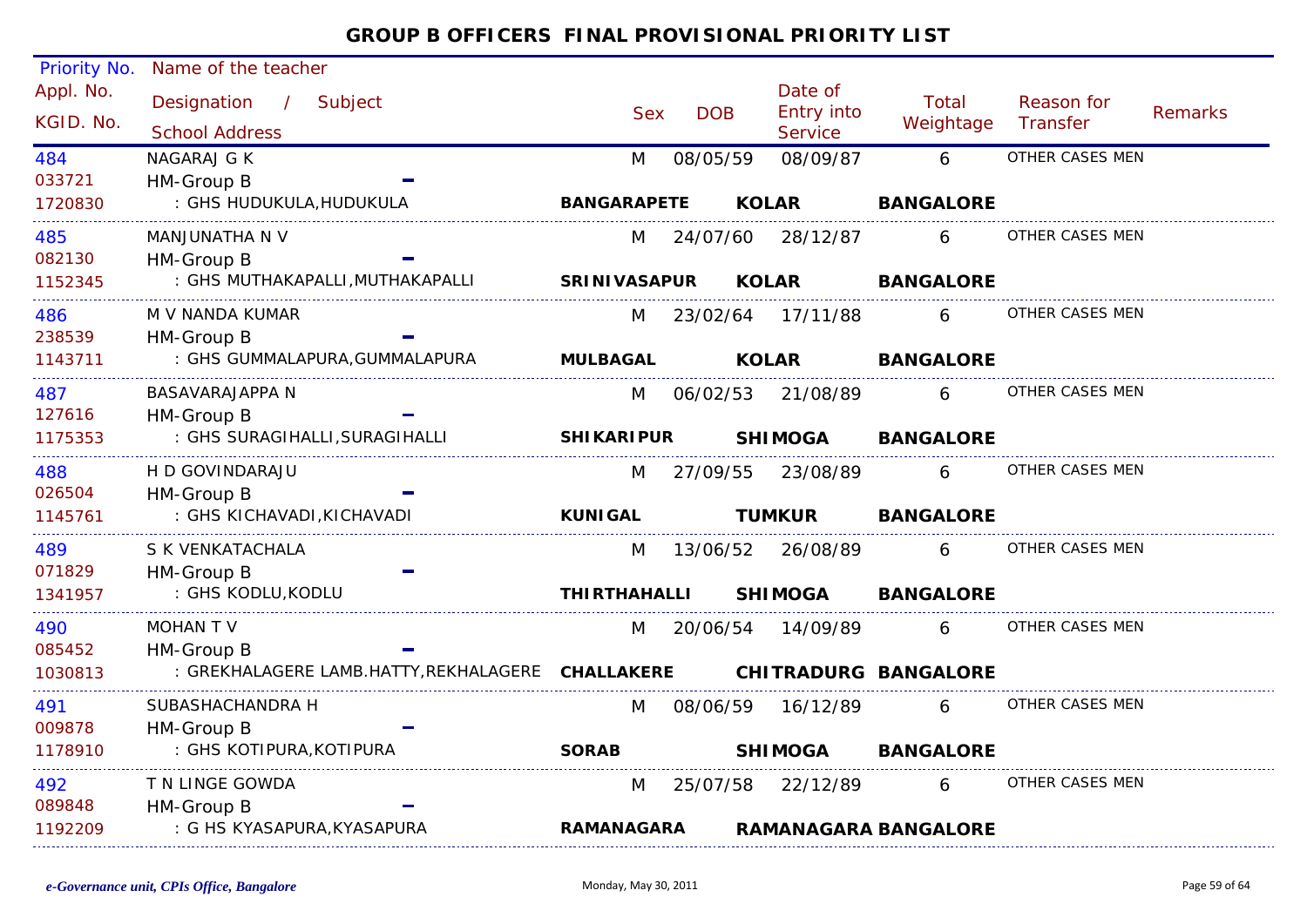| <b>Priority No.</b>    | Name of the teacher                                                  |                     |            |                       |                             |                        |         |
|------------------------|----------------------------------------------------------------------|---------------------|------------|-----------------------|-----------------------------|------------------------|---------|
| Appl. No.<br>KGID. No. | Designation / Subject                                                | <b>Sex</b>          | <b>DOB</b> | Date of<br>Entry into | Total<br>Weightage          | Reason for<br>Transfer | Remarks |
|                        | <b>School Address</b>                                                |                     |            | <b>Service</b>        |                             |                        |         |
| 493                    | NARASIMHA MURTHY K C                                                 | M                   | 19/05/64   | 18/10/90              | 6                           | OTHER CASES MEN        |         |
| 037466                 | HM-Group B                                                           |                     |            |                       |                             |                        |         |
| 1250422                | : G H S KANBAIL, KANABYLU BACHANALLI                                 | <b>SOMAVARPET</b>   |            | <b>KODAGU</b>         | <b>MYSORE</b>               |                        |         |
| 494                    | ANJANEYA H                                                           | M                   |            | 01/08/66 23/09/92     | 6                           | OTHER CASES MEN        |         |
| 206188                 | HM-Group B                                                           |                     |            |                       |                             |                        |         |
| 1222615                | : G.H.S.H.S. LAKKIHALLI,LAKKIHALLI                                   | <b>HOSADURGA</b>    |            |                       | <b>CHITRADURG BANGALORE</b> |                        |         |
| 495                    | CHENNIGARAMAIAH                                                      | M                   | 18/06/68   | 28/09/92              | 6                           | OTHER CASES MEN        |         |
| 241520                 | HM-Group B                                                           |                     |            |                       |                             |                        |         |
| 1131427                | : GHS CHIKKAMALUR, CHIKKAMALUR                                       | <b>MADHUGIRI</b>    |            | <b>MADHUGIRI</b>      | <b>BANGALORE</b>            |                        |         |
| 496                    | T THIMMAIAH                                                          | M                   | 12/02/67   | 29/09/92              | 6                           | OTHER CASES MEN        |         |
| 184128                 | HM-Group B                                                           |                     |            |                       |                             |                        |         |
| 1043325                | : GOVT.COMP.HS<br>VADDAARASIDDAWANAHALLI, VADDAARASIDDA<br>VANAHALLI | <b>CHITRADURGA</b>  |            |                       | <b>CHITRADURG BANGALORE</b> |                        |         |
| 497                    | SOORAPPA D                                                           | M                   | 18/07/62   | 30/09/92              | 6                           | OTHER CASES MEN        |         |
| 116489                 | HM-Group B                                                           |                     |            |                       |                             |                        |         |
| 1180327                | : GHS NAGARA, NAGARA                                                 | <b>HOSANAGAR</b>    |            | <b>SHIMOGA</b>        | <b>BANGALORE</b>            |                        |         |
| 498                    | L RAMACHANDRA NAIK                                                   | M                   |            | 01/06/68 01/10/92     | 6                           | OTHER CASES MEN        |         |
| 027068                 | HM-Group B                                                           |                     |            |                       |                             |                        |         |
| 1180218                | : GHS KANUGODU, KANAGODU                                             | <b>HOSANAGAR</b>    |            | <b>SHIMOGA</b>        | <b>BANGALORE</b>            |                        |         |
| 499                    | NAGENDRAPPA H                                                        | M                   | 10/06/67   | 02/10/92              | 6                           | OTHER CASES MEN        |         |
| 225422                 | HM-Group B                                                           |                     |            |                       |                             |                        |         |
| 1132188                | $:$ GHS<br>SIDDESHWARANADURGA, SIDDESHWARANADUR<br>GA                | <b>CHALLAKERE</b>   |            |                       | CHITRADURG BANGALORE        |                        |         |
| 500                    | <b>MANJANAIK K</b>                                                   | M                   | 15/07/69   | 22/10/93              | 6                           | OTHER CASES MEN        |         |
| 222797                 | HM-Group B                                                           |                     |            |                       |                             |                        |         |
| 1371669                | : GCHS GUDDEKERI, GUDDEKERI                                          | <b>THIRTHAHALLI</b> |            | <b>SHIMOGA</b>        | <b>BANGALORE</b>            |                        |         |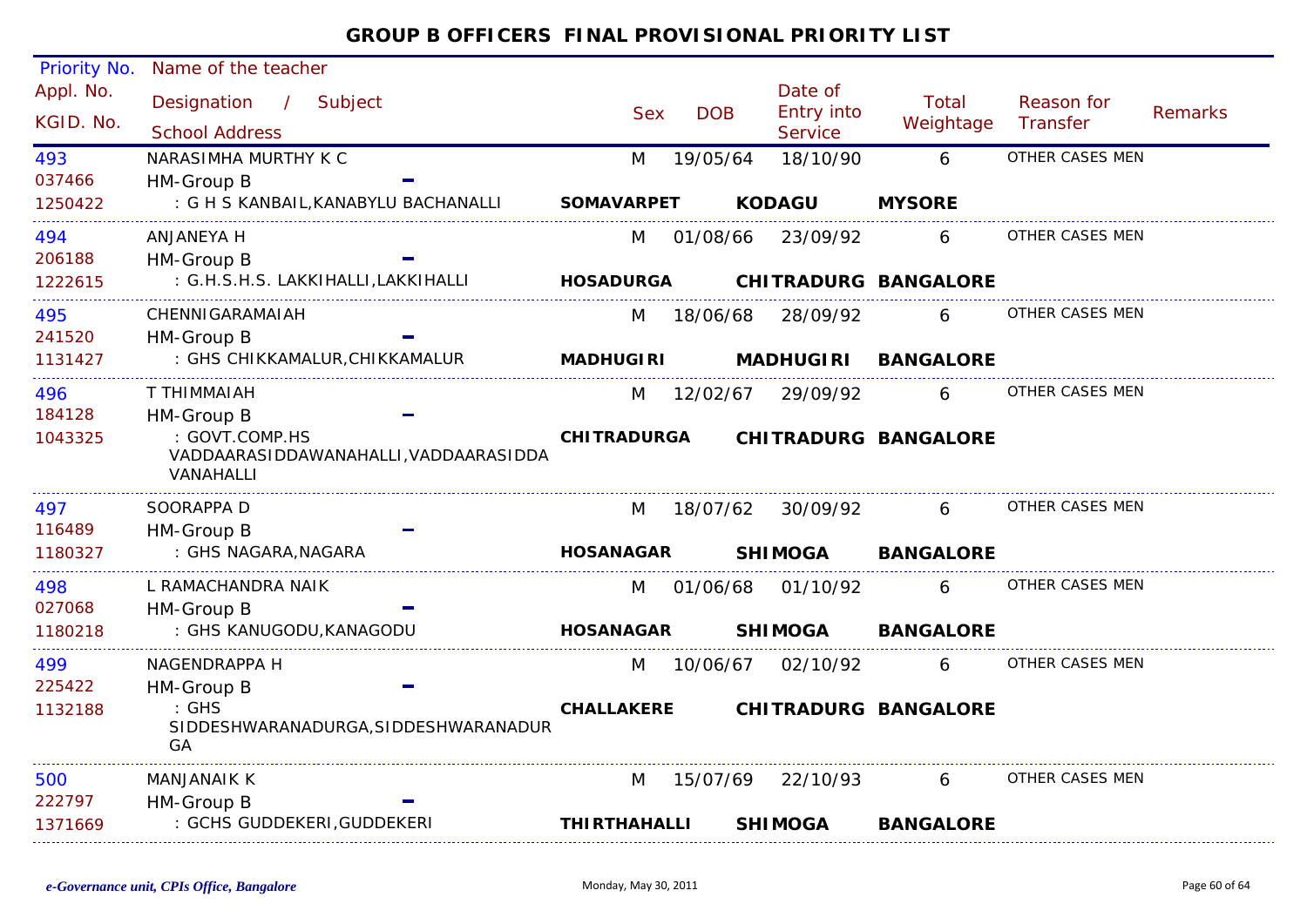| Priority No.<br>Appl. No. | Name of the teacher                              |                    |            | Date of                   |                              |                        |                |
|---------------------------|--------------------------------------------------|--------------------|------------|---------------------------|------------------------------|------------------------|----------------|
|                           | Designation / Subject                            | <b>Sex</b>         | <b>DOB</b> | Entry into                | Total                        | Reason for             | <b>Remarks</b> |
| KGID. No.                 | <b>School Address</b>                            |                    |            | <b>Service</b>            | Weightage                    | Transfer               |                |
| 501                       | <b>VEERABHADRAIAH K</b>                          | M                  | 01/06/65   | 14/07/94                  | 6                            | OTHER CASES MEN        |                |
| 133599<br>1318704         | HM-Group B<br>: G HS BRAMANIPURA, BRAHMANIPURA   | <b>CHANNAPATNA</b> |            |                           | <b>RAMANAGARA BANGALORE</b>  |                        |                |
|                           |                                                  |                    |            |                           |                              |                        |                |
| 502<br>231410             | GOVINDANAIK D<br>HM-Group B                      | M                  | 10/05/67   | 14/07/94                  | 6                            | OTHER CASES MEN        |                |
| 1373429                   | : GHS NAGAVEDI, NAGAVEDI                         | <b>ARASIKERE</b>   |            | <b>HASSAN</b>             | <b>MYSORE</b>                |                        |                |
| 503                       | RAMACHANDRAPPA N                                 | M                  | 01/06/69   | 18/07/94                  | 6                            | OTHER CASES MEN        |                |
| 164064                    | HM-Group B                                       |                    |            |                           |                              |                        |                |
| 1313631                   | : G.H.S NAGATHIHALLI, NAGATHIHALLI               | <b>HOSADURGA</b>   |            |                           | <b>CHITRADURG BANGALORE</b>  |                        |                |
| 504                       | KARIYAPPA P L                                    | M                  | 09/02/70   | 19/07/94                  | 6                            | OTHER CASES MEN        |                |
| 005013<br>1290169         | HM-Group B<br>: GHS-KANCHIGANAHAL, KANCHIGANAHAL | <b>CHANNAGIRI</b>  |            |                           | <b>DAVANAGERE BANGALORE</b>  |                        |                |
|                           |                                                  |                    |            |                           |                              |                        |                |
| 505<br>231737             | CHITTAIAH H<br>HM-Group B                        | M                  | 28/07/69   | 20/07/94                  | 6                            | OTHER CASES MEN        |                |
| 1289785                   | : GHS BEDATTUR, BEDATHUR                         | <b>MADHUGIRI</b>   |            | <b>MADHUGIRI</b>          | <b>BANGALORE</b>             |                        |                |
| 506                       | <b>GOVARDHANA</b>                                | M                  | 30/09/69   | 20/07/94                  | 6                            | OTHER CASES MEN        |                |
| 164091                    | HM-Group B                                       |                    |            |                           |                              |                        |                |
| 1316070                   | : GHS-CHIRADONI, CHIRADONI                       | <b>CHANNAGIRI</b>  |            |                           | <b>DAVANAGERE BANGALORE</b>  |                        |                |
| 507                       | HANUMANTHAPPA K                                  | M                  | 11/01/64   | 22/07/94                  | 6                            | <b>OTHER CASES MEN</b> |                |
| 113655                    | HM-Group B                                       |                    |            |                           |                              |                        |                |
| 1318175                   | : GHS MARGANUKUNTE, MARGANAKUNTE                 | <b>BAGEPALLY</b>   |            |                           | <b>CHIKKABALLA BANGALORE</b> |                        |                |
| 508                       | H KYATHA                                         | M                  | 01/07/68   | 14/09/94                  | 6                            | OTHER CASES MEN        |                |
| 166076                    | HM-Group B                                       |                    |            |                           |                              |                        |                |
| 1344183                   | : GHS, MARKANJA, MARKANJA                        | <b>SULLIA</b>      |            | <b>DAKSHINA KA MYSORE</b> |                              |                        |                |
| 509                       | <b>GURUMURTHY R</b>                              | M                  | 01/06/66   | 16/09/94                  | 6                            | OTHER CASES MEN        |                |
| 037157<br>1344002         | HM-Group B<br>: GHS, HIREBANDADY, HIREBANDADY    | <b>PUTTUR</b>      |            | <b>DAKSHINA KA MYSORE</b> |                              |                        |                |
|                           |                                                  |                    |            |                           |                              |                        |                |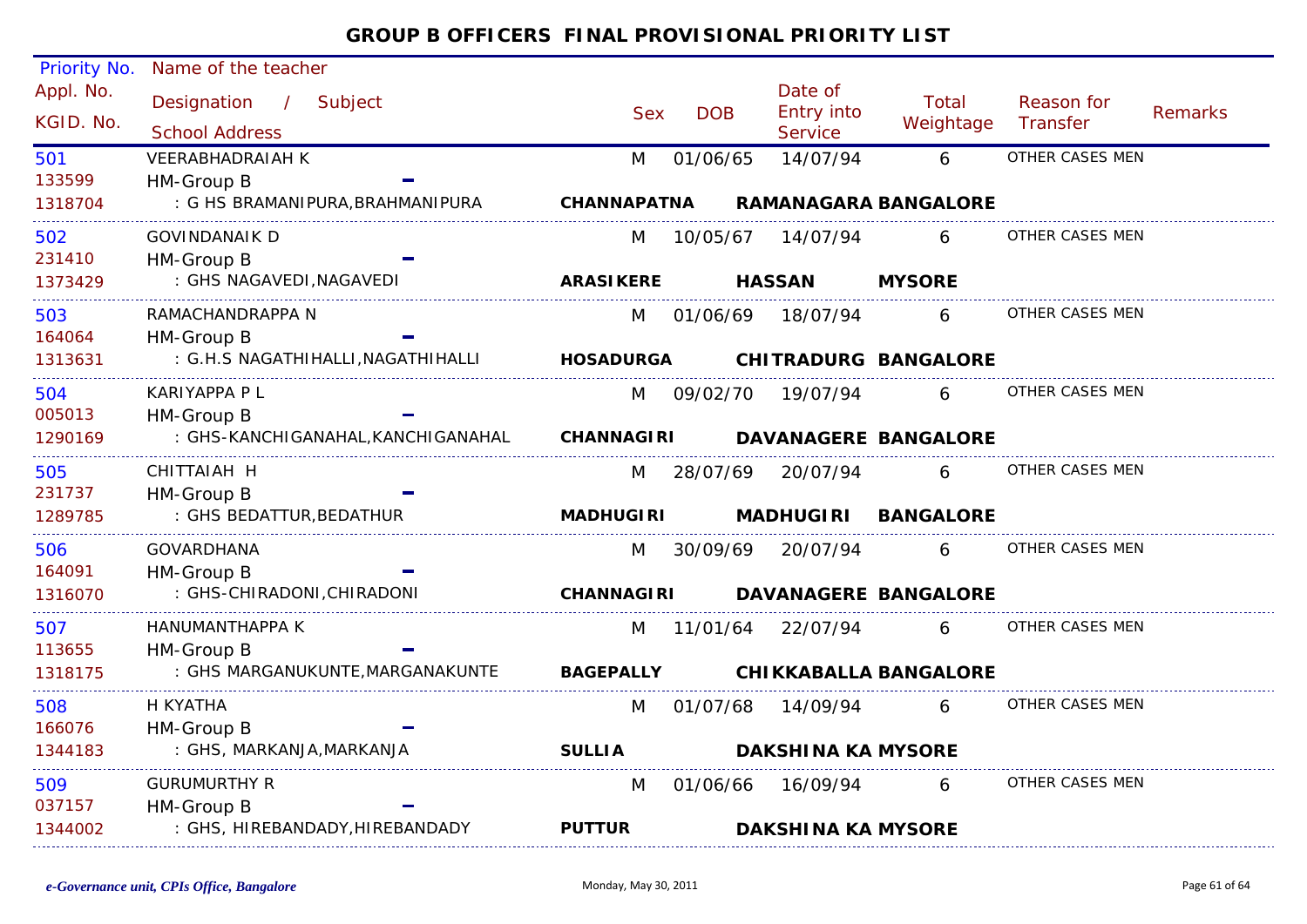| Priority No.           | Name of the teacher                                 |                                            |            |                                         |                              |                        |         |
|------------------------|-----------------------------------------------------|--------------------------------------------|------------|-----------------------------------------|------------------------------|------------------------|---------|
| Appl. No.<br>KGID. No. | Designation /<br>Subject<br><b>School Address</b>   | <b>Sex</b>                                 | <b>DOB</b> | Date of<br>Entry into<br><b>Service</b> | Total<br>Weightage           | Reason for<br>Transfer | Remarks |
| 510                    | <b>KRISHNAPPA H</b>                                 | M                                          | 12/03/67   | 19/09/94                                | 6                            | OTHER CASES MEN        |         |
| 058145                 | HM-Group B                                          |                                            |            |                                         |                              |                        |         |
| 1372900                | : GHS SIDDAPUR, SIDDAPUR                            | <b>KUNDAPURA</b>                           |            | <b>UDUPI</b>                            | <b>MYSORE</b>                |                        |         |
| 511                    | <b>KEMPARAJU K</b>                                  | M                                          | 30/10/65   | 20/09/94                                | 6                            | OTHER CASES MEN        |         |
| 036951                 | HM-Group B                                          |                                            |            |                                         |                              |                        |         |
| 1343359                | : GHS, NETTANIGE MUDNUR, NETTANIGE<br><b>MUDNUR</b> | <b>PUTTUR</b><br><b>DAKSHINA KA MYSORE</b> |            |                                         |                              |                        |         |
| 512<br>110824          | MUDDAIAH M C<br>HM-Group B                          | M                                          |            | 25/07/60 24/09/94                       | 6                            | OTHER CASES MEN        |         |
| 1260782                | : GHS KAMADENAHALLI, KAMADENAHALLI                  | <b>KOLAR</b>                               |            | <b>KOLAR</b>                            | <b>BANGALORE</b>             |                        |         |
| 513                    | <b>RANGAPPA</b>                                     | M                                          |            | 01/06/56 07/11/94                       | 6                            | OTHER CASES MEN        |         |
| 036848                 | HM-Group B                                          |                                            |            |                                         |                              |                        |         |
| 1617698                | : GHS CHAKAVELU, CHAKAVELU                          | <b>BAGEPALLY</b>                           |            |                                         | <b>CHIKKABALLA BANGALORE</b> |                        |         |
| 514                    | P VENKATESHA                                        | M                                          | 16/06/65   | 09/11/94                                | 6                            | OTHER CASES MEN        |         |
| 113539                 | HM-Group B                                          |                                            |            |                                         |                              |                        |         |
| 1279614                | : GHS ACHAGANAPALLI, ACHANGANAPALLI                 | <b>BAGEPALLY</b>                           |            |                                         | <b>CHIKKABALLA BANGALORE</b> |                        |         |
| 515                    | V T THIPPESWAMY                                     | M                                          | 01/06/70   | 18/11/94                                | 6                            | OTHER CASES MEN        |         |
| 199124                 | HM-Group B                                          |                                            |            |                                         |                              |                        |         |
| 1305873                | : BYRAGANAPALLI, GHS, BYRAGANAPALLI                 | <b>SRINIVASAPUR</b>                        |            | <b>KOLAR</b>                            | <b>BANGALORE</b>             |                        |         |
| 516                    | K R LAXMIKANTHA                                     | M                                          |            | 07/03/65 10/12/94                       | 6                            | OTHER CASES MEN        |         |
| 135317                 | HM-Group B                                          |                                            |            |                                         |                              |                        |         |
| 1082916                | : GHS, NAVOOR, NAVOOR                               | <b>BELTHANGADY</b>                         |            | <b>DAKSHINA KA MYSORE</b>               |                              |                        |         |
| 517                    | CHANDRASHEKARA H C                                  | M                                          | 04/04/57   | 28/12/07                                | 6                            | OTHER CASES MEN        |         |
| 029269                 | HM-Group B                                          |                                            |            |                                         |                              |                        |         |
| 1195154                | : GHS BANUKUPPE, BANUKUPPE                          | HOLENARASIPURA HASSAN                      |            |                                         | <b>MYSORE</b>                |                        |         |
| 518                    | B L VENKATESHA MURTHY                               | M                                          |            | 18/05/52 07/01/08                       | 6                            | OTHER CASES MEN        |         |
| 206536                 | HM-Group B                                          |                                            |            |                                         |                              |                        |         |
| 45719                  | : GHS, MANILA, MANILA                               | <b>BANTWAL</b>                             |            | <b>DAKSHINA KA MYSORE</b>               |                              |                        |         |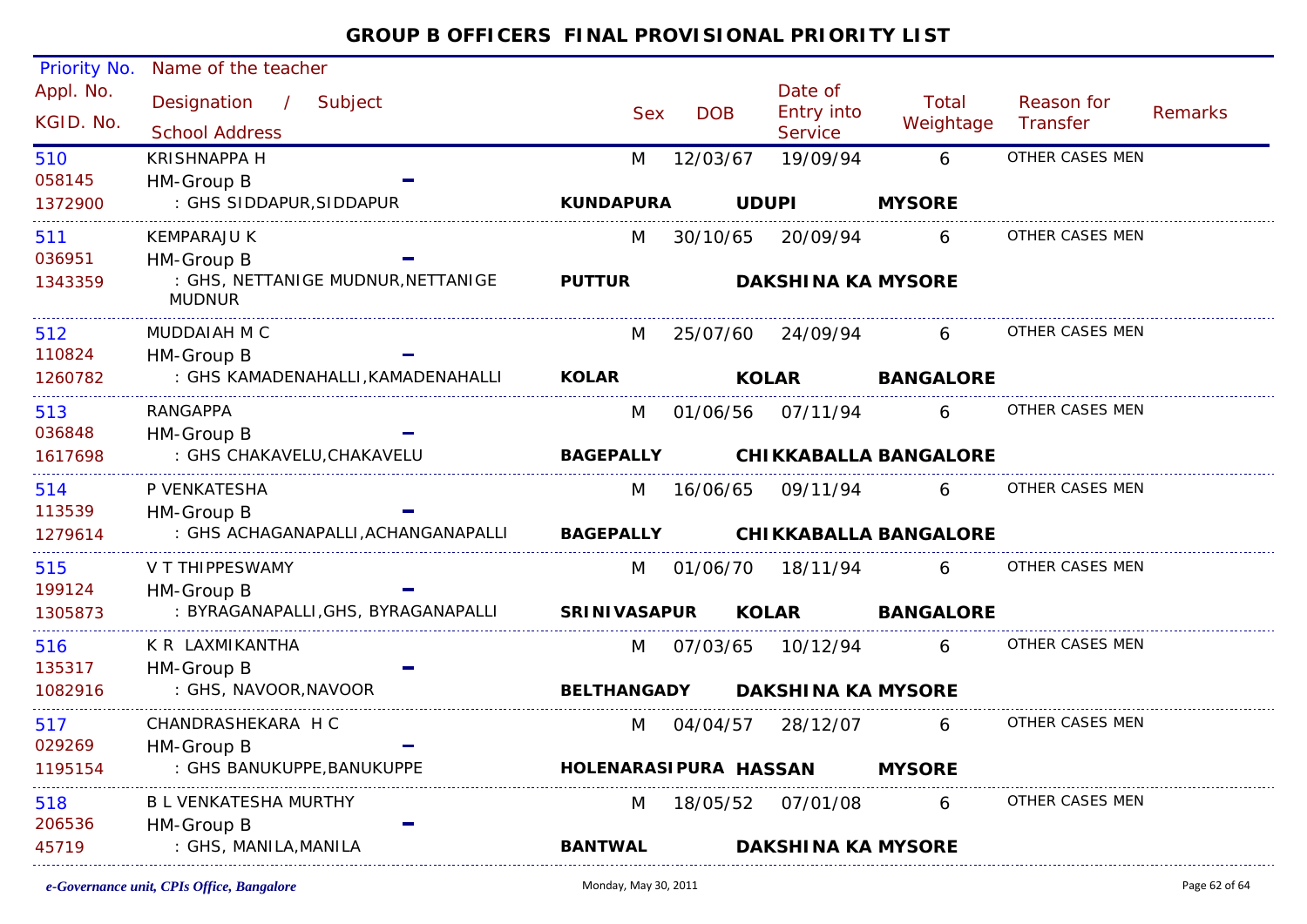| Priority No.           | Name of the teacher                                 |                                      |            |                                         |                              |                        |         |
|------------------------|-----------------------------------------------------|--------------------------------------|------------|-----------------------------------------|------------------------------|------------------------|---------|
| Appl. No.<br>KGID. No. | Designation / Subject<br><b>School Address</b>      | <b>Sex</b>                           | <b>DOB</b> | Date of<br>Entry into<br><b>Service</b> | Total<br>Weightage           | Reason for<br>Transfer | Remarks |
| 519                    | SACHIDANANDA MURTHY                                 | M                                    | 20/02/53   | 03/02/76                                | 5                            | OTHER CASES MEN        |         |
| 006979                 | HM-Group B                                          |                                      |            |                                         |                              |                        |         |
| 335996                 | : GGHS KALYAGATE, MAGADI TOWN                       | <b>MAGADI</b>                        |            |                                         | <b>RAMANAGARA BANGALORE</b>  |                        |         |
| 520                    | <b>RAMESH HG</b>                                    | M                                    | 11/04/52   | 09/08/82                                | 5                            | OTHER CASES MEN        |         |
| 081725                 | Asst. Project Coordinator ( -                       |                                      |            |                                         |                              |                        |         |
| 540761                 | : DPO, SSA / RMSA, CHAMARAJANAGAR,                  |                                      |            | <b>CHAMARAJAN MYSORE</b>                |                              |                        |         |
| 521                    | <b>SHIVANANJAPPA</b>                                | M                                    | 21/07/55   | 21/12/89                                | 5.                           | OTHER CASES MEN        |         |
| 146323                 | HM-Group B                                          |                                      |            |                                         |                              |                        |         |
| 1076230                | : GHS HUTTAGALLI, HUTTAGALLI                        | <b>MYSORE RURAL</b><br><b>MYSORE</b> |            | <b>MYSORE</b>                           |                              |                        |         |
| 522                    | RAMAKRISHNAPPA                                      | M                                    |            | 01/06/55  12/12/84                      | 4.5                          | OTHER CASES MEN        |         |
| 058647                 | HM-Group B                                          |                                      |            |                                         |                              |                        |         |
| 1195545                | : GHS GANTAMVARIPALLI, GANTAMVARIPALLI BAGEPALLY    |                                      |            |                                         | <b>CHIKKABALLA BANGALORE</b> |                        |         |
| 523                    | NANJUNDASWAMY H N                                   | M                                    | 01/06/65   | 12/12/94                                | 4.5                          | OTHER CASES MEN        |         |
| 107998                 | HM-Group B                                          |                                      |            |                                         |                              |                        |         |
| 1385376                | : GHS, NAVOOR, NAVOOR                               | <b>BANTWAL</b>                       |            | <b>DAKSHINA KA MYSORE</b>               |                              |                        |         |
| 524                    | SRINIVASAMURTHY B S                                 | M                                    | 15/04/53   | 22/05/73                                | $\overline{4}$               | OTHER CASES MEN        |         |
| 247498                 | HM-Group B                                          |                                      |            |                                         |                              |                        |         |
| 303496                 | : COMP GHS KOIRA, VISHWANATHAPURA                   | <b>DEVANAHALLI</b>                   |            |                                         | <b>BANGALORE R BANGALORE</b> |                        |         |
| 525                    | NINGAPPA U                                          | M                                    |            | 28/10/53 05/03/75                       | $\overline{A}$               | OTHER CASES MEN        |         |
| 091031                 | HM-Group B                                          |                                      |            |                                         |                              |                        |         |
| 750070                 | : GUHS DONABAGHATTA, DONABAGHATTA                   | <b>BHADRAVATI</b>                    |            | <b>SHIMOGA</b>                          | <b>BANGALORE</b>             |                        |         |
| 526                    | PUTTASWAMY H C                                      | M                                    | 01/06/58   | 30/10/86                                | $\mathcal{S}$                | OTHER CASES MEN        |         |
| 211455                 | Asst. Director - MMS                                |                                      |            |                                         |                              |                        |         |
| 998314                 | : BEO,KRISHNARAJA PET,BEO,KRISHNARAJA<br><b>PET</b> | KRISHNARAJA PET MANDYA               |            | <b>MYSORE</b>                           |                              |                        |         |
| 527                    | THIMMAREDDY M                                       | M                                    | 01/04/52   | 22/06/89                                | $\overline{2}$               | OTHER CASES MEN        |         |
| 246051                 | HM-Group B                                          |                                      |            |                                         |                              |                        |         |
| 1018284                | : GHS HIREKANDAVADI, HIREKANDAVADI                  | <b>HOLALKERE</b>                     |            |                                         | <b>CHITRADURG BANGALORE</b>  |                        |         |